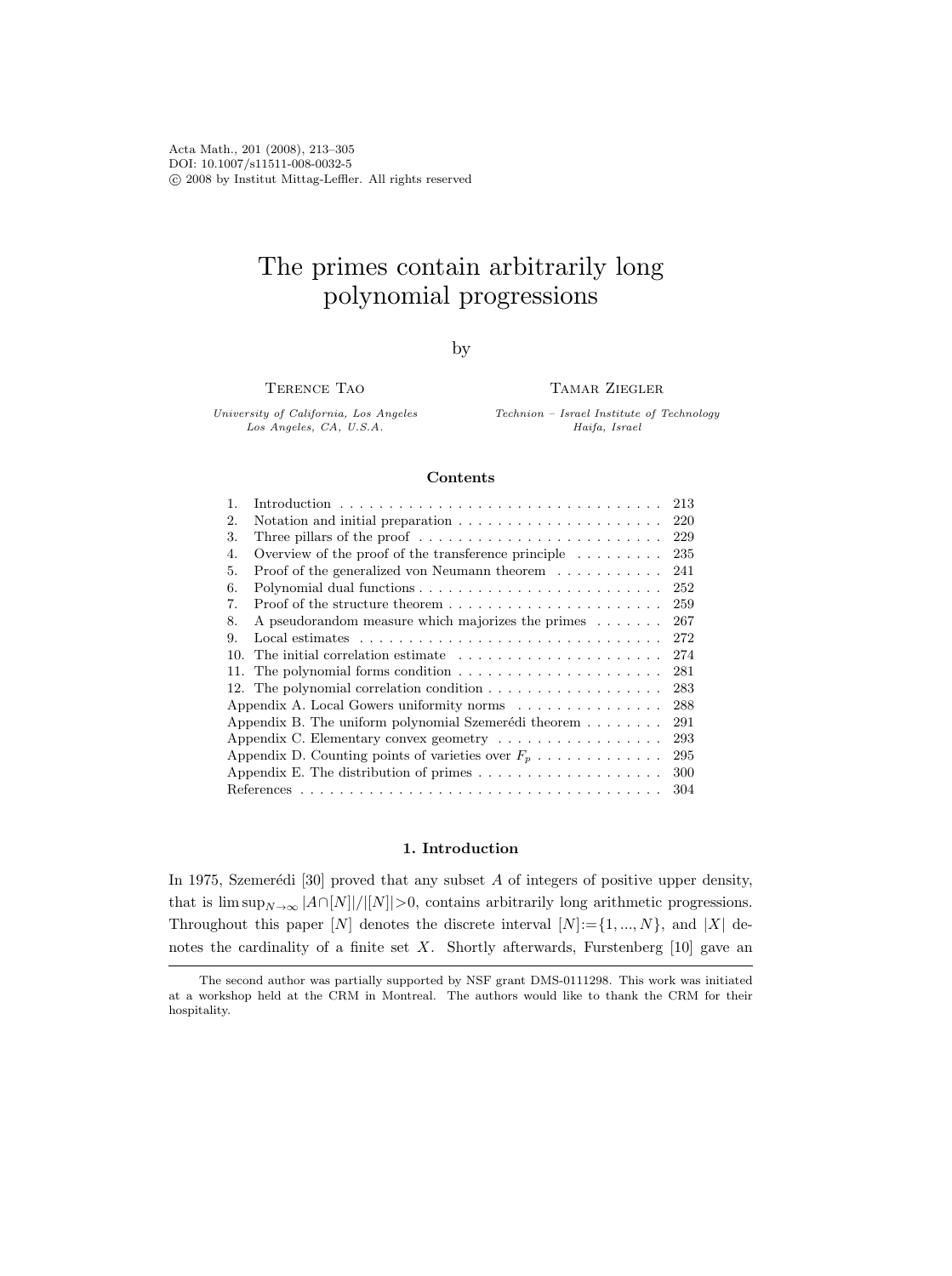ergodic-theory proof of Szemerédi's theorem. Furstenberg observed that questions about configurations in subsets of positive density in the integers correspond to recurrence questions for sets of positive measure in a probability measure preserving system. This observation is now known as the Furstenberg correspondence principle.

In 1978, Sárközy  $[28](^1)$  (using the Hardy–Littlewood circle method) and Furstenberg [11] (using the correspondence principle, and ergodic theoretic methods) proved independently that for any polynomial(<sup>2</sup>)  $P \in \mathbb{Z}[m]$  with  $P(0)=0$ , any set  $A \subset \mathbb{Z}$  of positive density contains a pair of points x, y with difference  $y-x=P(m)$  for some positive integer  $m \geq 1$ . In 1996 Bergelson and Leibman [6] proved, by purely ergodic theoretic means, (3) a vast generalization of the Fustenberg–Sárközy theorem, establishing the existence of arbitrarily long polynomial progressions in sets of positive density in the integers.

THEOREM 1.1. (Polynomial Szemerédi theorem [6]) Let  $A \subset \mathbb{Z}$  be a set of positive upper density, i.e.  $\limsup_{N\to\infty}$   $|A\cap[N]|/|[N]|>0$ . Then, given any integer-valued polynomials  $P_1, ..., P_k \in \mathbb{Z}[m]$  in one unknown  $m$  with  $P_1(0) = ... = P_k(0) = 0$ , the set A contains infinitely many progressions of the form  $x+P_1(m), ..., x+P_k(m)$  with  $m>0$ .

Remark 1.2. By shifting  $x$  appropriately, one may assume without loss of generality that one of the polynomials  $P_j$  vanishes, say  $P_1=0$ . We shall rely on this ability to normalize one polynomial of our choosing to be zero, at several points in the proof, most notably in the "PET induction" step in §5.10. The arguments in [6] also establish a generalization of this theorem to higher dimensions, which will be important to us to obtain a certain uniformly quantitative version of this theorem later (see Theorem 3.2 and Appendix B).

The ergodic theoretic methods, to this day, have the limitation of only being able to handle sets of positive density in the integers, although this density is allowed to be arbitrarily small. However in 2004, Green and Tao [18] discovered a transference principle which allowed one (at least in principle) to reduce questions about configurations in special sets of zero density (such as the primes  $P:=\{2,3,5,7,...\}$ ) to questions about sets of positive density in the integers. This opened the door to transferring the Szemeréditype results, which are known for sets of positive upper density in the integers, to the

 $(1)$  Sárközy actually proved a stronger theorem for the polynomial  $P = m^2$  providing an upper bound for the density of a set A for which  $A-A$  does not contain a perfect square. His estimate was later improved by Pintz, Steiger and Szemerédi in [24], and then generalized in [2] for  $P = m^k$  and then in [29] for arbitrary P with  $P(0)=0$ .

 $(2)$  We use  $\mathbf{Z}[\mathbf{m}]$  to denote the space of polynomials of one variable **m** with integer-valued coefficients; see §2 for further notation along these lines.

 $(3)$  Unlike Szemerédi's theorem or Sárközy's theorem, no non-ergodic proof of the Bergelson– Leibman theorem in its full generality is currently known. However, in this direction Green [16] proved, by Fourier-analytic methods, that any set of integers of positive density contains a triple  $\{x, x+n, x+2n\}$ , where  $n$  is a non-zero sum of two squares.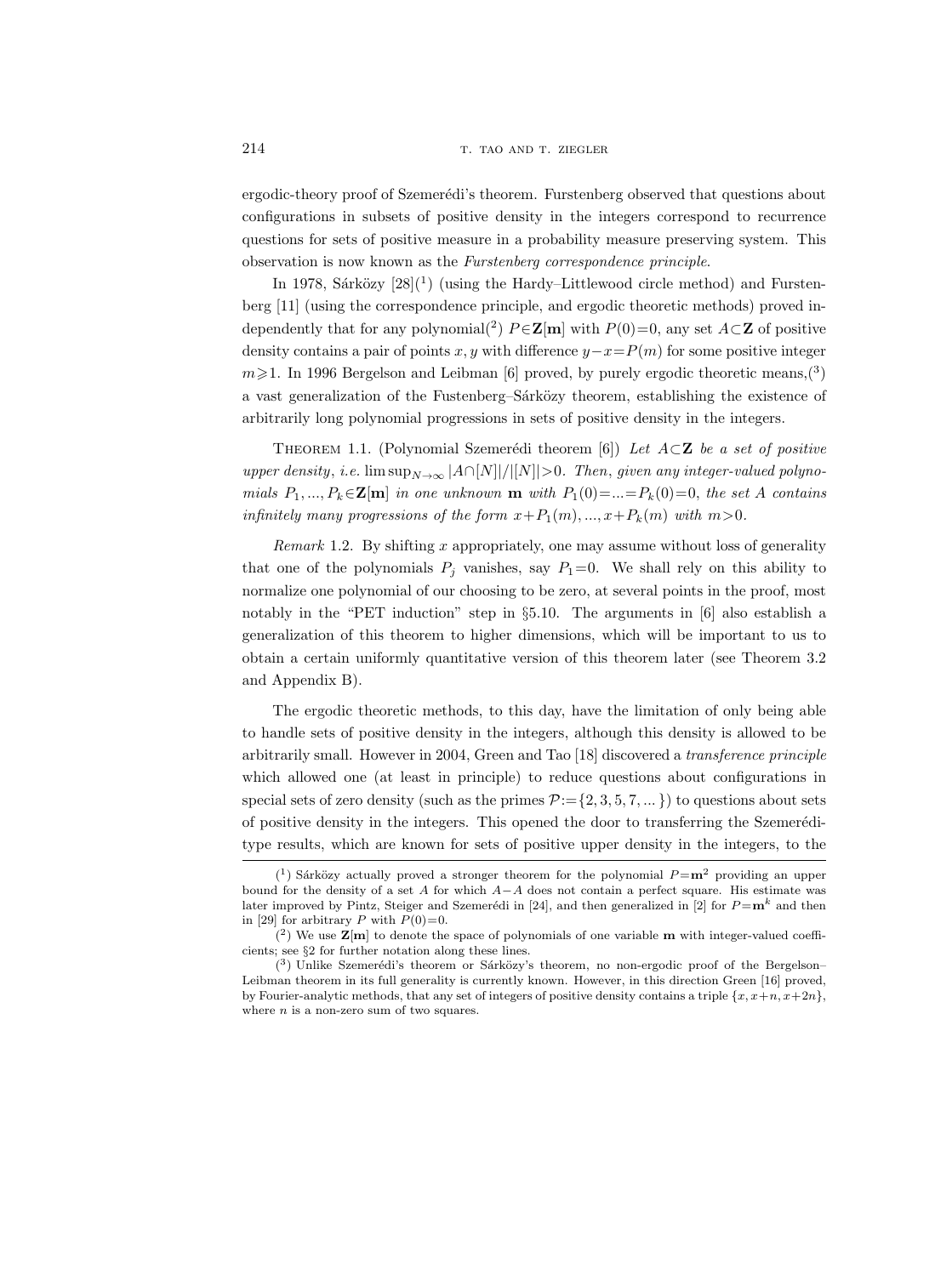prime numbers. Applying this transference principle to Szemerédi's theorem, Green and Tao showed that there are arbitrarily long arithmetic progressions in the prime numbers.(<sup>4</sup> )

In this paper we prove a transference principle for polynomial configurations, which then allows us to use (a uniformly quantitative version of) the Bergelson–Leibman theorem to prove the existence of arbitrarily long polynomial progressions in the primes, or more generally in large subsets of the primes. More precisely, the main result of this paper is the following.

THEOREM 1.3. (Polynomial Szemerédi theorem for the primes) Let  $A\subset\mathcal{P}$  be a set of primes of positive relative upper density in the primes, i.e.

$$
\limsup_{N \to \infty} \frac{|A \cap [N]|}{|\mathcal{P} \cap [N]|} > 0.
$$

Then, given any  $P_1, ..., P_k \in \mathbb{Z}[m]$  with  $P_1(0) = ... = P_k(0) = 0$ , the set A contains infinitely many progressions of the form  $x+P_1(m), ..., x+P_k(m)$  with  $m>0$ .

Remarks 1.4. The main result of [18] corresponds to Theorem 1.3 in the linear case  $P_i := (j-1)\mathbf{m}$ . The case  $k=2$  of this theorem follows from the results of [24], [2] and [29], which in fact address arbitrary sets of integers with logarithmic-type sparsity, and whose proof is more direct, proceeding via the Hardy–Littlewood circle method and not via the transference principle. As a by-product of our proof, we shall also be able to impose the bound  $m \leq x^{\varepsilon}$  for any fixed  $\varepsilon > 0$ , and thus (by diagonalization) that  $m = x^{o(1)}$ ; see Remark 2.4. Our results for the case  $A=\mathcal{P}$  are consistent with what is predicted by the Bateman–Horn conjecture [3], which remains totally open in general (though see [19] for some partial progress in the linear case).

Remark 1.5. In view of the generalization of Theorem 1.1 to higher dimensions in [6], it is reasonable to conjecture that an analogous result to Theorem 1.3 also holds in higher dimensions, and thus any subset of  $\mathcal{P}^d$  of positive relative upper density should contain infinitely many polynomial constellations, for any choice of polynomials which vanish at the origin. This is however still open even in the linear case, the key difficulty being that the tensor product of pseudorandom measures is not pseudorandom. In view of [31] however, it should be possible (though time-consuming) to obtain a counterpart to Theorem 1.3 for the Gaussian primes.

<sup>(</sup> 4 ) Shortly afterwards, the transference principle was also combined in [31] with the multidimensional Szemerédi theorem [12] (or more precisely a hypergraph lemma related to this theorem, see [34]) to establish arbitrarily shaped constellations in the Gaussian primes. A much simpler transference principle is also available for dense subsets of genuinely random sparse sets; see [35].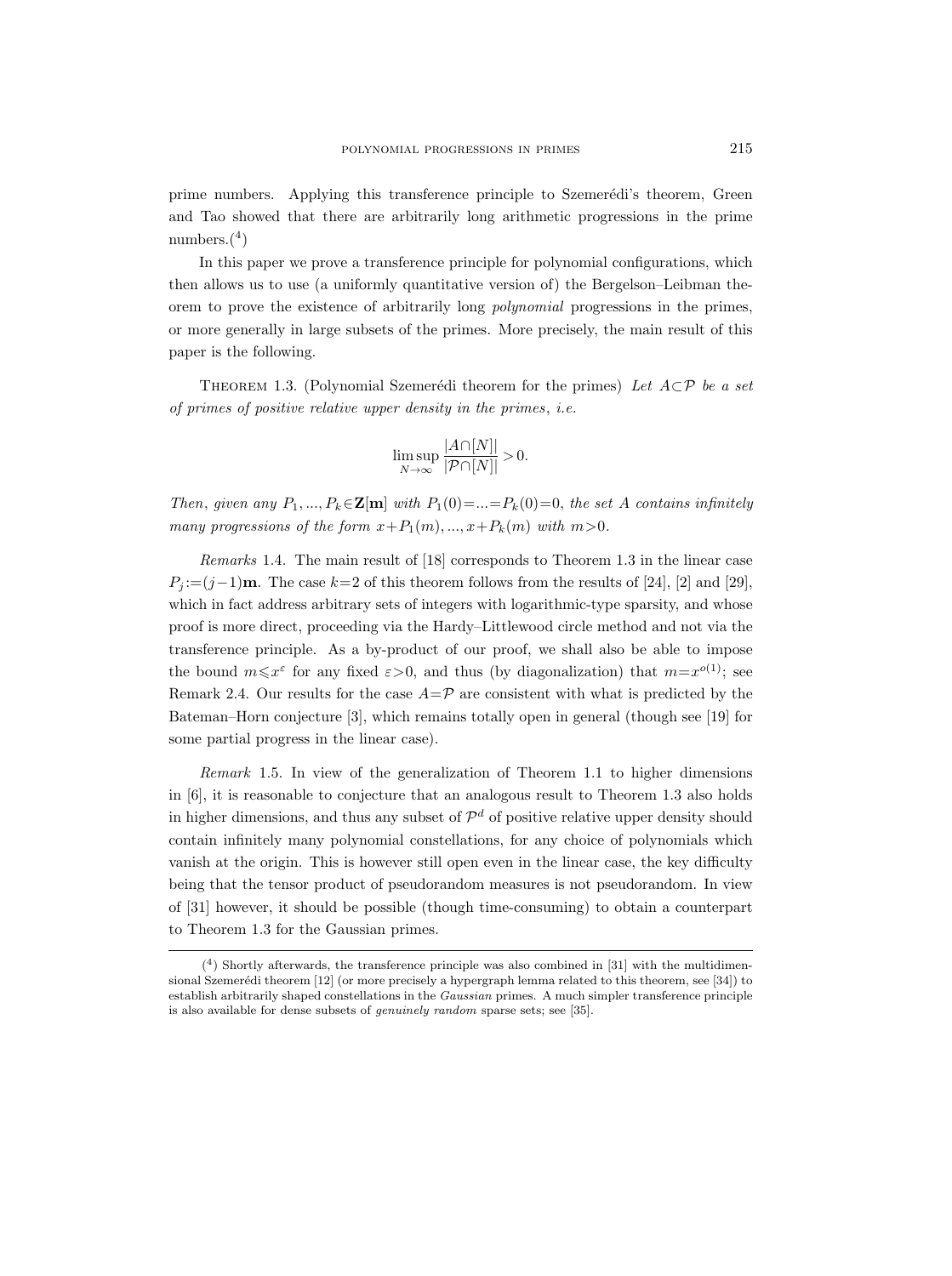Remark 1.6. The arguments in this paper are mostly quantitative and finitary, and in particular avoid the use of the axiom of choice. However, our proof relies crucially on the Bergelson–Leibman theorem (Theorem 1.1) and more precisely on a certain multidimensional generalization of that theorem  $[6,$  Theorem  $A_0$ . At present, the only known proof of that theorem (in [6]) requires Zorn's lemma and thus our results here are also currently dependent on the axiom of choice. However, it is expected that the Bergelson– Leibman theorem will eventually be proven by other means which do not require the axiom of choice; for instance, the 1-dimensional version of this theorem (i.e. Theorem 1.1) can be established via the machinery of characteristic factors and Gowers–Host–Kra seminorms, by modifying the arguments in [9] and [21], and this does not require the axiom of choice; this already allows us to establish Theorem 1.3 without the axiom of choice in the homogeneous case when  $P_j(\mathbf{m})=c_j\mathbf{m}^d$  for all  $j=1, ..., k$  and some constants  $c_1, ..., c_k, d$ (since in this case the W factor in Theorem 3.2 can be easily eliminated without introducing additional dimensions). In a similar spirit, our arguments do not currently provide any effective bound for the first appearance of a pattern  $x+P_1(m), ..., x+P_k(m)$ in the set A, but one expects that the Bergelson–Leibman theorem will eventually be proven with an effective bound (e.g. by extending the arguments in [15]), in which case Theorem 1.3 will automatically come with an effective bound also.

The philosophy of the proof is similar to the one in [18]. The first key idea is to think of the primes (or any large subset thereof) as a set of positive relative density in the set of almost primes, which (after some application of sieve theory, as in the work of Goldston and Yıldırım [14]) can be shown to exhibit a somewhat pseudorandom behavior. Actually, for technical reasons, it is more convenient to work not with the sets of primes and almost primes, but rather with certain normalized weight functions  $0 \le f \le \nu$  which are(<sup>5</sup>) supported (or concentrated) on the primes and almost primes, respectively, with  $\nu$  obeying certain *pseudorandom measure*<sup>(6</sup>) properties. The functions f and  $\nu$  are unbounded, but have bounded expectation (mean). A major step in the argument is a Koopman-von Neumann-type structure theorem which decomposes f (outside of a small exceptional set) as a sum  $f = f_{U^{\perp}} + f_{U}$ , where  $f_{U^{\perp}}$  is a non-negative *bounded* function with large expectation, and  $f_U$  is an error which is unbounded but is so uniform (in a Gowers-type sense) that it has a negligible impact on the (weighted) count of polynomial progressions. The remaining component  $f_{U^{\perp}}$  of f, being bounded, non-negative, and of large mean, can then be handled by (a quantitative version of) the Bergelson–Leibman theorem.

 $(5)$  This is an oversimplification, ignoring the "W-trick" necessary to eliminate local obstructions to uniformity; see §2 for full details.

<sup>(&</sup>lt;sup>6</sup>) The term measure is a bit misleading. It is better to think of  $\nu$  as the Radon–Nikodym derivative of a measure. Still, we stick to this terminology so as not to confuse the reader who is familiar with [18].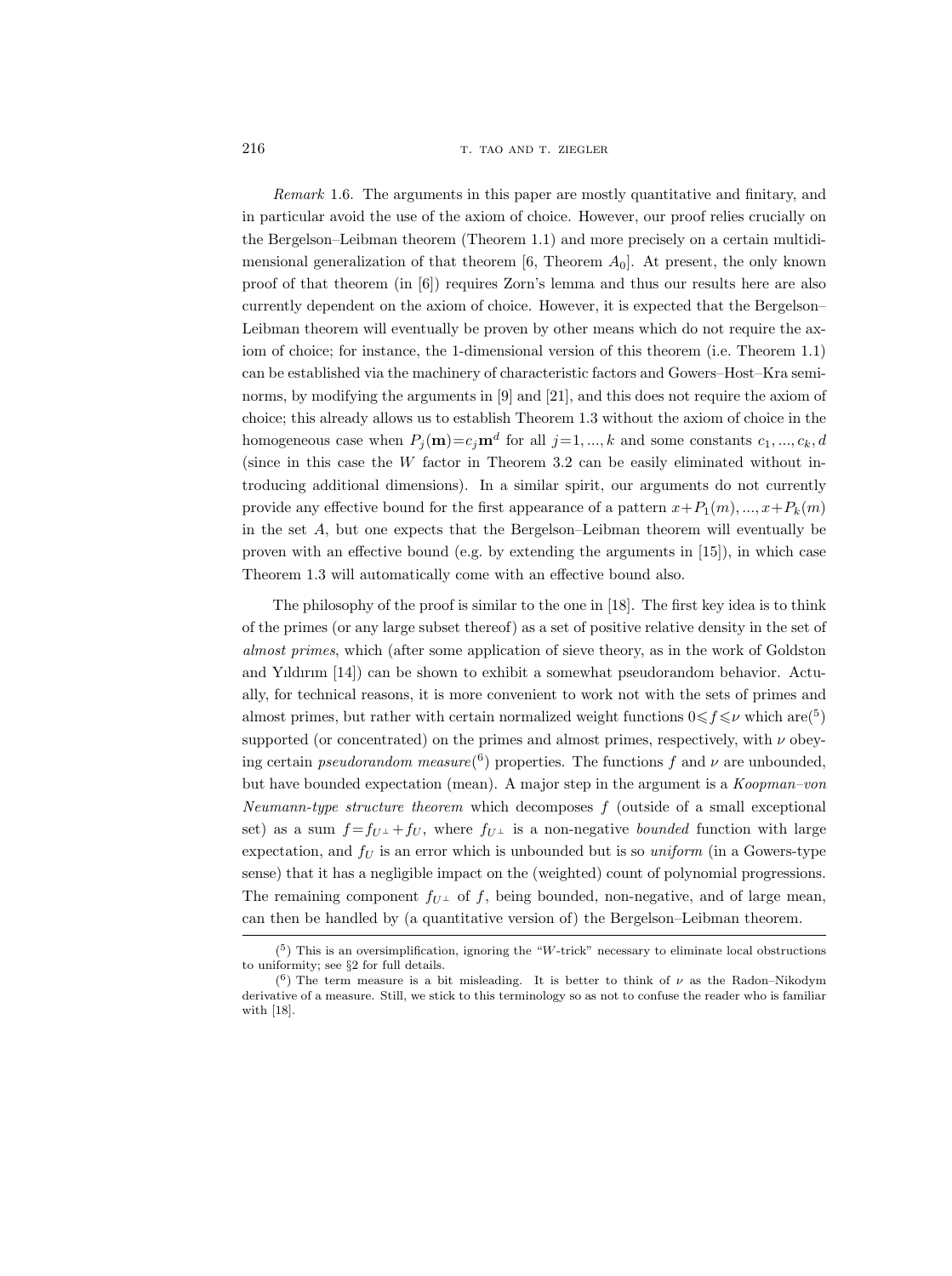Remark 1.7. As remarked in [18], the above transference arguments can be categorized as a kind of "finitary" ergodic theory. In the language of traditional (infinitary) ergodic theory,  $f_{U^{\perp}}$  is analogous to a conditional expectation of f relative to a suitable characteristic factor for the polynomial average being considered. Based on this analogy, and on the description of this characteristic factor in terms of nilsystems (see [21] and [23]), one would hope that  $f_{U^{\perp}}$  could be constructed out of nilsequences. In the case of linear averages, this correspondence has already some roots in reality; see [17]. In the special case  $A=\mathcal{P}$ , one can then hope to use analytic number theory methods to show that  $f_{U^{\perp}}$  is essentially constant, which would lead to a more precise version of Theorem 1.3 in which one obtains a precise *asymptotic* for the number of polynomial progressions in the primes, with  $x$  and  $n$  confined to various ranges. In the case of progressions of length  $4$ (or for more general linear patterns, assuming certain unproven conjectures), such an asymptotic was already established in [19]. While we expect similar asymptotics to hold for polynomial progressions, we do not pursue this interesting question here. $(7)$ 

As we have already mentioned, the proof of Theorem 1.3 closely follows the arguments in [18]. However, some significant new difficulties arise when adapting those  $arguments(^{8})$  to the polynomial setting. The most fundamental such difficulty arises in one of the very first steps of the argument in [18], in which one localizes the pattern  $x+P_1(m), ..., x+P_k(m)$  to a finite interval  $[N]=\{1, ..., N\}$ . In the linear case  $P_j=(j-1)m$ this localization restricts both x and m to be of size  $O(N)$ . However, in the polynomial case, while the base point x is still restricted to size  $O(N)$ , the shift parameter m is now restricted to a much smaller range  $O(M)$ , where  $M := N^{\eta_0}$  and  $0 < \eta_0 < 1$  is a small constant depending on  $P_1, ..., P_k$  (one can take for instance  $\eta_0 := 1/2d$ , where d is the largest degree of the polynomials  $P_1, ..., P_k$ ; by taking a little more care, one can increase this to  $\eta_0 = 1/d$ ). This eventually forces us to deal with localized averages of the form(<sup>9</sup>)

$$
\mathbf{E}_{m \in [M]} \int_{X} T^{P_1(m)} f \dots T^{P_k(m)} f, \tag{1}
$$

 $(7)$  One fundamental new difficulty that arises in the polynomial case is that it seems that one needs to control short correlation sums between primes and nilsequences, such as on intervals of the form  $[x, x+x^{\varepsilon}]$ , instead of the long correlation sums (such as on  $[x, 2x]$ ) which appear in the linear theory. Even assuming strong conjectures such as the generalized Riemann hypotesis, it is not clear how to obtain such control.

 $(8)$  If the measure  $\nu$  for the almost primes enjoyed infinitely many pseudorandomness conditions, then one could adapt the arguments in [35] to obtain Theorem 1.3 rather quickly. Unfortunately, in order for f to have non-zero mean, one needs to select a moderately large sieve level  $R=N^{\eta_2}$  for the measure  $\nu$ , which means that one can only impose finitely many (though arbitarily large) such pseudorandomness conditions on  $\nu$ . This necessitates the use of the (lengthier) arguments in [18] rather than [35].

 $(9)$  This is an oversimplification, as we are ignoring the need to first invoke the "W-trick" to eliminate local obstructions from small moduli, and thus ensure that the almost primes behave pseudorandomly. See Theorem 2.3 for the precise claim we need.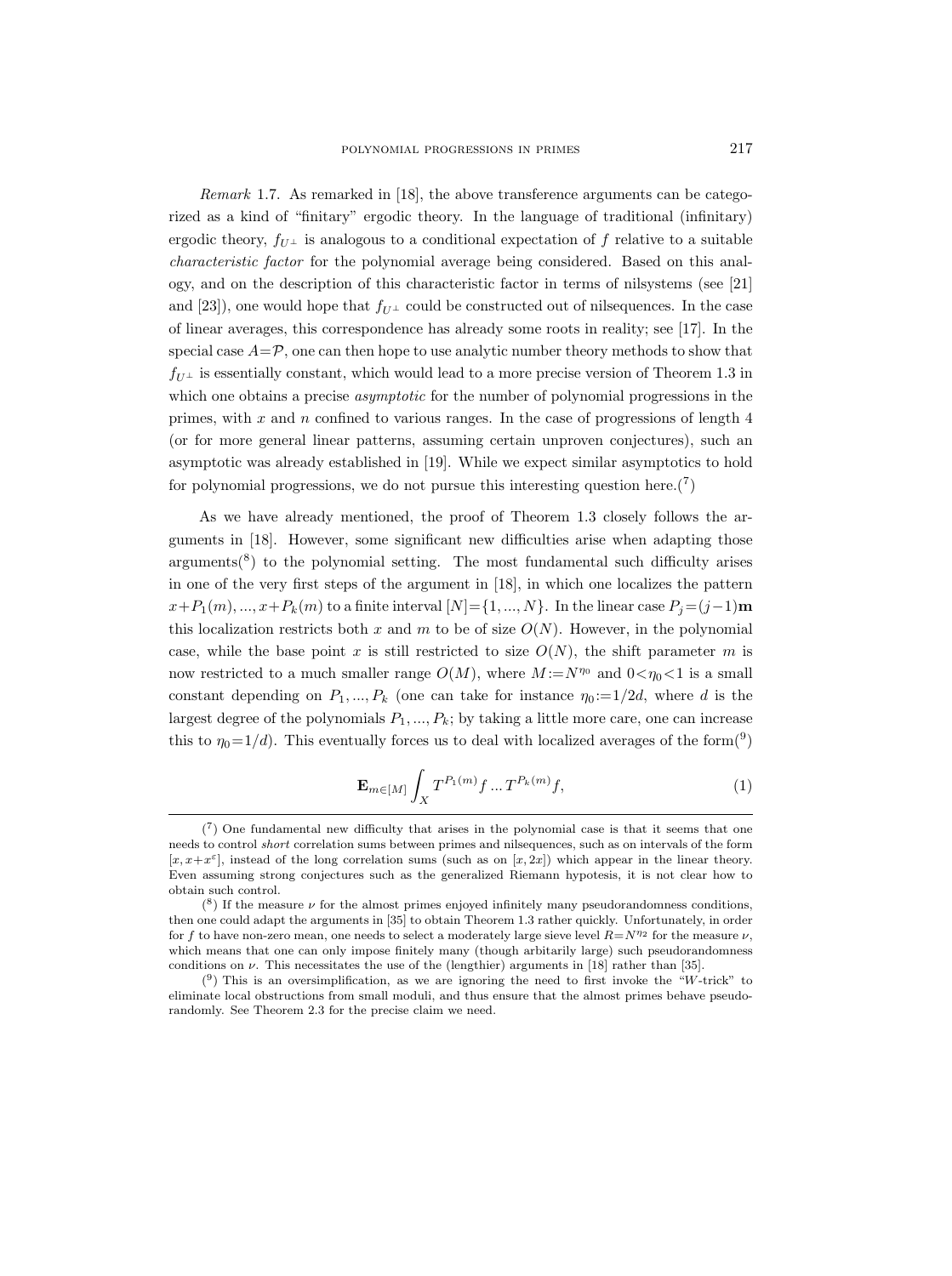where  $X:=\mathbf{Z}_N:=\mathbf{Z}/N\mathbf{Z}$  is the cyclic group with N elements,  $f: X \to \mathbf{R}^+$  is a weight function associated with the set A, and  $Tg(x):=g(x-1)$  is the shift operator on X. Here we use the ergodic theory-like( $10$ ) notation

$$
\mathbf{E}_{n \in Y} F(n) := \frac{1}{|Y|} \sum_{n \in Y} F(n)
$$

for any finite non-empty set  $Y$ , and

$$
\int_{X} f := \mathbf{E}_{x \in X} f(x) = \frac{1}{N} \sum_{x \in X} f(x).
$$
\n(2)

We shall normalize f to have mean  $\int_X f = \eta_3$ , and will also have the pointwise bound  $0 \leq \mathit{f} \leq \mathit{\nu}$  for some "pseudorandom measure"  $\nu$  associated with the almost primes at a sieve level  $R:=N^{\eta_2}$  for some(<sup>11</sup>)  $0<\eta_3\ll\eta_2\ll\eta_0$  (so M is asymptotically larger than any fixed power of R). The functions f and  $\nu$  will be defined formally in (11) and (72), respectively, but for now let us simply remark that we will have the bound  $\int_X \nu = 1+o(1)$ , together with many higher-order correlation estimates on  $\nu$ .

Let us defer the (sieve-theoretic) discussion of the pseudorandomness of  $\nu$  for the moment, and focus instead on the (finitary) ergodic theory components of the argument. If we were in the linear regime  $M = N$  used in [18] (with N assumed prime for simplicity), then repeated applications of the Cauchy–Schwarz inequality (using the PET induction method) would eventually let us control the average (1) in terms of Gowers uniformity norms such as

$$
\|f\|_{U^d(\mathbf{Z}_N)}:=\bigg(\mathbf{E}_{\overrightarrow{m}^{(0)},\overrightarrow{m}^{(1)}\in [N]^d}\int_X\prod_{\omega\in\{0,1\}^d}T^{m_1^{(\omega_1)}+\ldots+m_d^{(\omega_d)}}f\bigg)^{\!\!1/2^d}
$$

for some sufficiently large d (depending on  $P_1, ..., P_k$ ; eventually they will be of size  $O(1/\eta_1)$  for some  $\eta_2 \ll \eta_1 \ll \eta_0$ ), where  $\omega = (\omega_1, ..., \omega_d)$  and  $\vec{m}^{(j)} = (m_1^{(j)}, ..., m_d^{(j)})$  $j=0,1.$ If instead we were in the pseudo-infinitary regime  $M = M(N)$  for some slowly growing function  $M: \mathbb{Z}^+ \rightarrow \mathbb{Z}^+$ , repeated applications of the van der Corput lemma and PET induction would allow one to control these averages by the Gowers–Host–Kra seminorms

 $(10)$  Traditional ergodic theory would deal with the case where the underlying measure space  $\mathbf{Z}_N$ is infinite and the shift range M is going to infinity, and thus informally  $N = \infty$  and  $M \to \infty$ . Unraveling the Furstenberg correspondence principle, this is equivalent to the setting where  $N$  is finite (but going to infinity) and  $M=\omega(N)$  is a very slowly growing function of N. In [18] one is instead working in the regime where  $M=N$  are going to infinity at the same rate. The situation here is thus an intermediate regime where  $M=N^{\eta_0}$  goes to infinity at a polynomially slower rate than N. In the linear setting, all of these regimes can be equated using the random dilation trick of Varnavides [38], but this trick is only available in the polynomial setting if one moves to higher dimensions, see Appendix B.

 $(1)$  The "missing" values of  $\eta$ , such as  $\eta_1$ , will be described more fully in §2.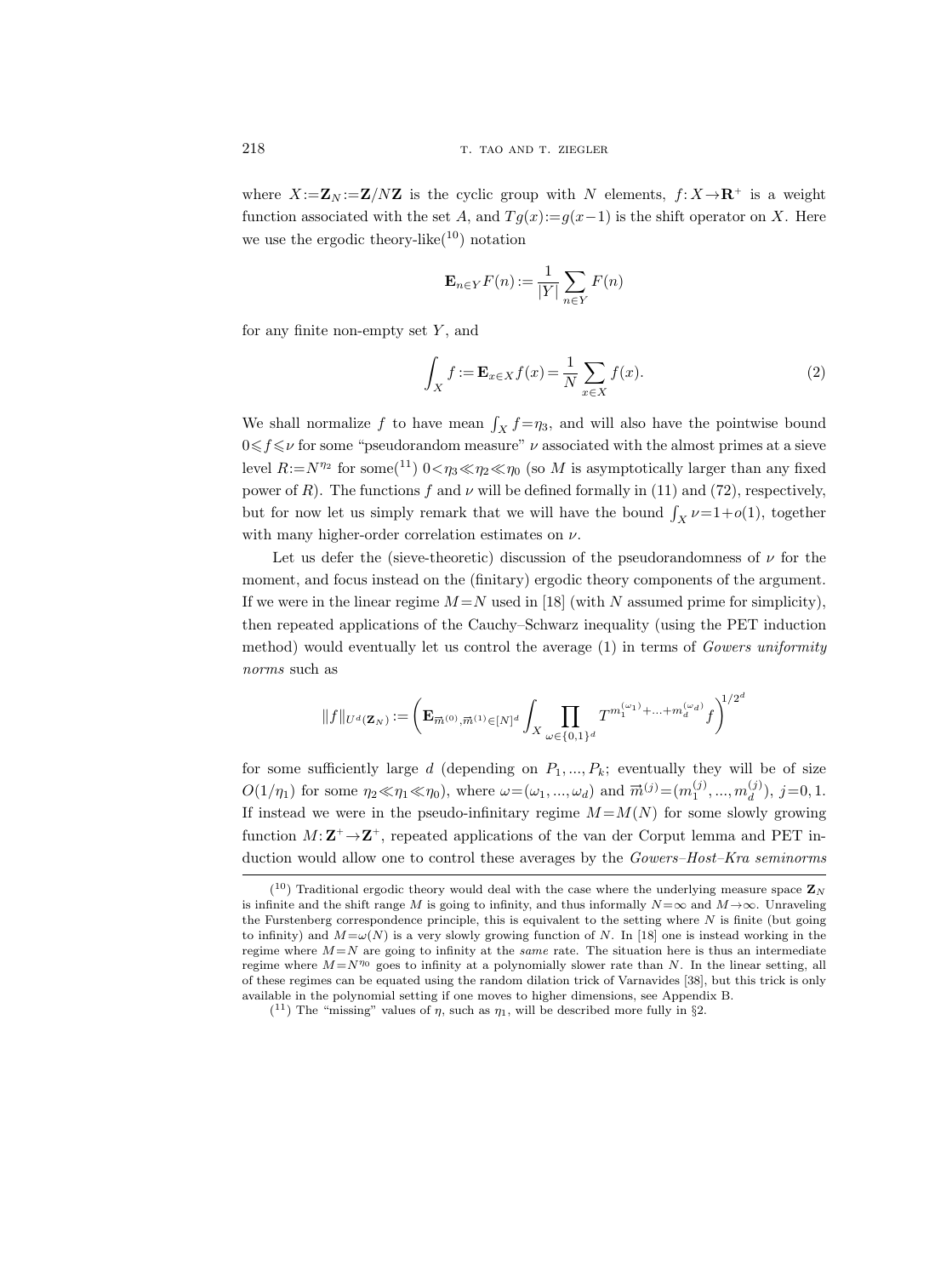$||f||_d$  from [21], which in our finitary setting would be something like

$$
||f||_d:=\left(\mathbf{E}_{\overrightarrow{m}^{(0)},\overrightarrow{m}^{(1)}\in[M_1]\times...\times[M_d]}\int_X\prod_{\omega\in\{0,1\}^d}T^{m_1^{(\omega_1)}+\ldots+m_d^{(\omega_d)}}f\right)^{\!\!1/2^d},
$$

where  $M_1, ..., M_d$  are slowly growing functions of N which we shall deliberately keep unspecified.<sup>(12</sup>) In our intermediate setting  $M = N^{\eta_0}$ , however, neither of these two quantities seem to be exactly appropriate. Instead, after applying the van der Corput lemma and PET induction one ends up considering an averaged localized Gowers norm of the form $(^{13})$ 

$$
\|f\|_{U^{\vec{Q}([H]^t)}_{\sqrt{M}} }:=\bigg( \mathbf{E}_{\vec{h} \in [H]^t}\mathbf{E}_{\vec{m}^{(0)}, \vec{m}^{(1)} \in [\sqrt{M}]^d}\int_X \prod_{\omega \in \{0,1\}^d} T^{Q_1(\vec{h}) m_1^{(\omega_1)} + \ldots + Q_d(\vec{h}) m_d^{(\omega_d)}} f \bigg)^{\!\! 1/2^d},
$$

where  $H = N^{\eta_7}$  is a small power of N (much smaller than M or R), t is a natural number depending only on  $P_1, ..., P_d$  (and of size  $O(1/\eta_1)$ ), and  $Q_1, ..., Q_d \in \mathbb{Z}[\mathbf{h}_1, ..., \mathbf{h}_t]$  are certain polynomials (of t variables  $\mathbf{h}_1, ..., \mathbf{h}_t$ ) which depend on  $P_1, ..., P_d$ . Indeed, we will eventually be able (see Theorem 4.5) to establish a polynomial analogue of the *gener*alized von Neumann theorem in [18], which roughly speaking will assert that (if  $\nu$  is sufficiently pseudorandom) any component of  $f$  which is "locally Gowers-uniform" in the sense that the above norm is small, and which is bounded pointwise by  $O(\nu+1)$ , will have a negligible impact on the average (1). To exploit this fact, we shall essentially repeat the arguments in [18] (with some notational changes to deal with the presence of the polynomials  $Q_j$  and the short shift ranges) to establish (assuming  $\nu$  is sufficiently pseudorandom) an analogue of the Koopman–von Neumann-type structure theorem in that paper, namely a decomposition  $f = f_{U}$  +  $f_{U}$  (outside of a small exceptional set), where  $f_{U^{\perp}}$  is bounded by  $O(1)$ , is non-negative and has mean roughly  $\delta$ , and  $f_U$  is locally Gowers-uniform and thus has a negligible impact on (1). Combining this with a suitable quantitative version (Theorem 3.2) of the Bergelson–Leibman theorem, one can then conclude Theorem 1.3.

We have not yet discussed how one constructs the measure  $\nu$  and establishes the required pseudorandomness properties. We shall construct  $\nu$  as a truncated divisor sum at level  $R = N^{\eta_2}$ , although instead of using the Goldston–Yıldırım divisor sum as in [14] and [18], we shall use a smoother truncation (as in [36], [20] and [19]), as it is slightly easier to estimate.<sup>(14)</sup> The pseudorandomness conditions then reduce, after standard

<sup>(&</sup>lt;sup>12</sup>) In the traditional ergodic setting  $N = \infty$ ,  $M \to \infty$ , one would take multiple limit superiors as  $M_1, ..., M_d \rightarrow \infty$ , choosing the order in which these parameters go to infinity carefully; see [21].

 $(13)$  Again, this is a slight oversimplification as we are ignoring the effects of the "W-trick".

 $(14)$  However, in contrast to the arguments in [20] and [19], we will not be able to completely localize the estimations on the Riemann-zeta function  $\zeta(s)$  to a neighborhood of the pole  $s=1$ , for rather minor technical reasons, and so will continue to need the classical estimates (108) on  $\zeta(s)$  near the line Res=1.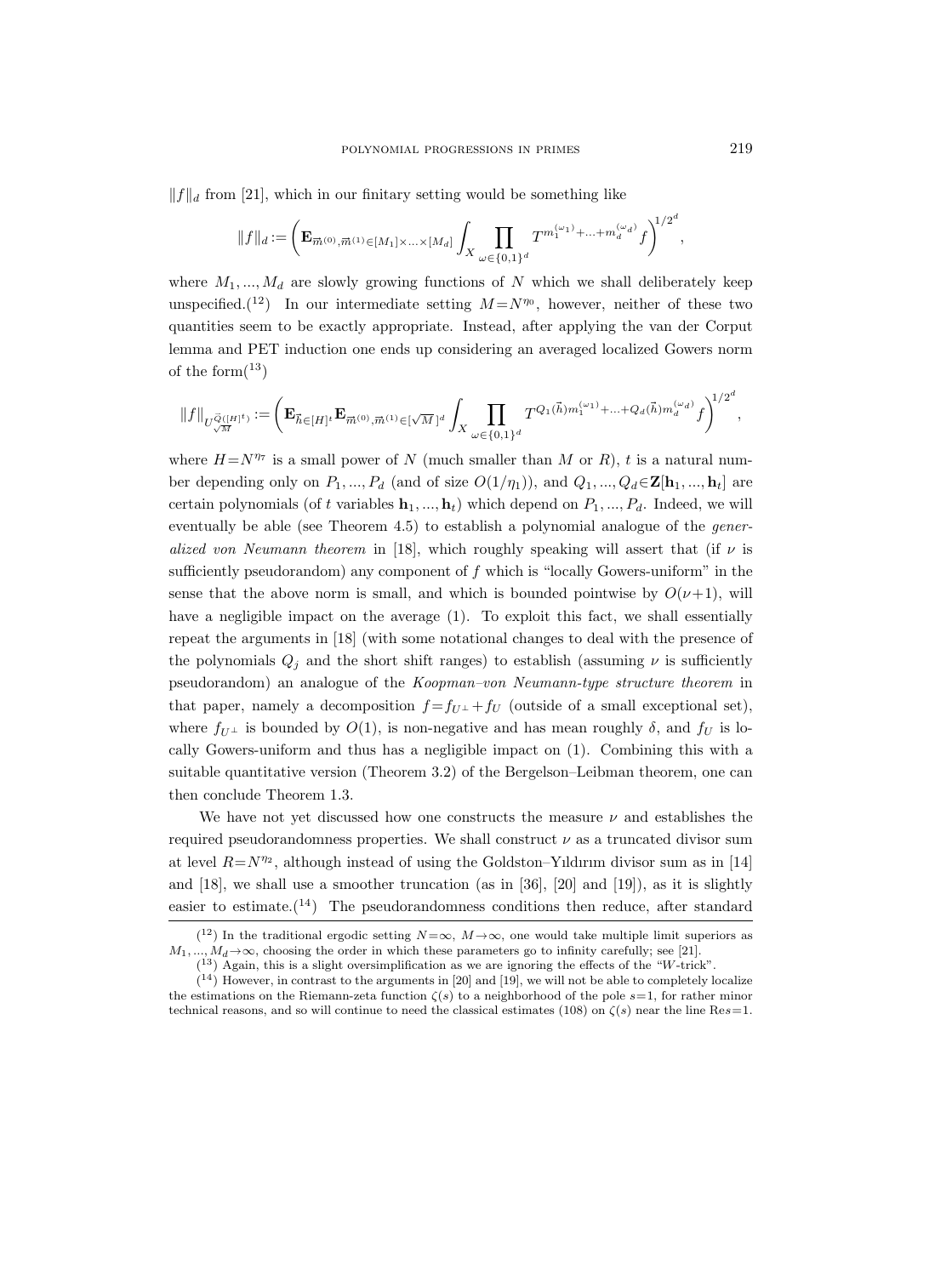sieve theory manipulations, to the entirely local problem of understanding the pseudorandomness of the functions  $\Lambda_p: F_p \to \mathbf{R}^+$  on finite fields  $F_p$ , defined for all primes p by  $\Lambda_p(x) := p/(p-1)$  when  $x \neq 0 \text{ mod } p$  and  $\Lambda_p(x)=0$  otherwise. Our pseudorandomness conditions shall involve polynomials, and so one is soon faced with the standard arithmetic problem of counting the number of points over  $F_p$  of an algebraic variety. Fortunately, the polynomials that we shall encounter will be linear in one or more of the variables of interest, which allows us to obtain a satisfactory count of these points without requiring deeper tools from arithmetic such as class field theory or the Weil conjectures.

### 1.8. Acknowledgements

The authors thank Brian Conrad for valuable discussions concerning algebraic varieties, Peter Sarnak for encouragement, Vitaly Bergelson and Ben Green for help with the references, and Elon Lindenstrauss, Akshay Venkatesh and Lior Silberman for helpful conversations. We also thank the anonymous referee for useful suggestions and corrections.

### 2. Notation and initial preparation

In this section we shall fix some important notation, conventions, and assumptions which will then be used throughout the proof of Theorem 1.3. Indeed, all of the sub-theorems and lemmas used to prove Theorem 1.3 will be understood to use the conventions and assumptions in this section. We thus recommend that the reader go through this section carefully before moving on to the other sections of the paper.

Throughout this paper we fix the set  $A\subset \mathcal{P}$  and the polynomials  $P_1, ..., P_k \in \mathbf{Z}[\mathbf{m}]$  appearing in Theorem 1.3. Henceforth we shall assume that the polynomials are all distinct, since duplicate polynomials clearly have no impact on the conclusion of Theorem 1.3. Since we are also assuming that  $P_i(0)=0$  for all j, we conclude that

$$
P_j - P_{j'} \text{ is non-constant for all } 1 \leq j < j' \leq k. \tag{3}
$$

By hypothesis, the upper density

$$
\delta_0 := \limsup_{N' \to \infty} \frac{|A \cap [N']|}{|\mathcal{P} \cap [N']|}
$$

is strictly positive. We shall allow all implicit constants to depend on the quantities  $\delta_0, P_1, ..., P_k.$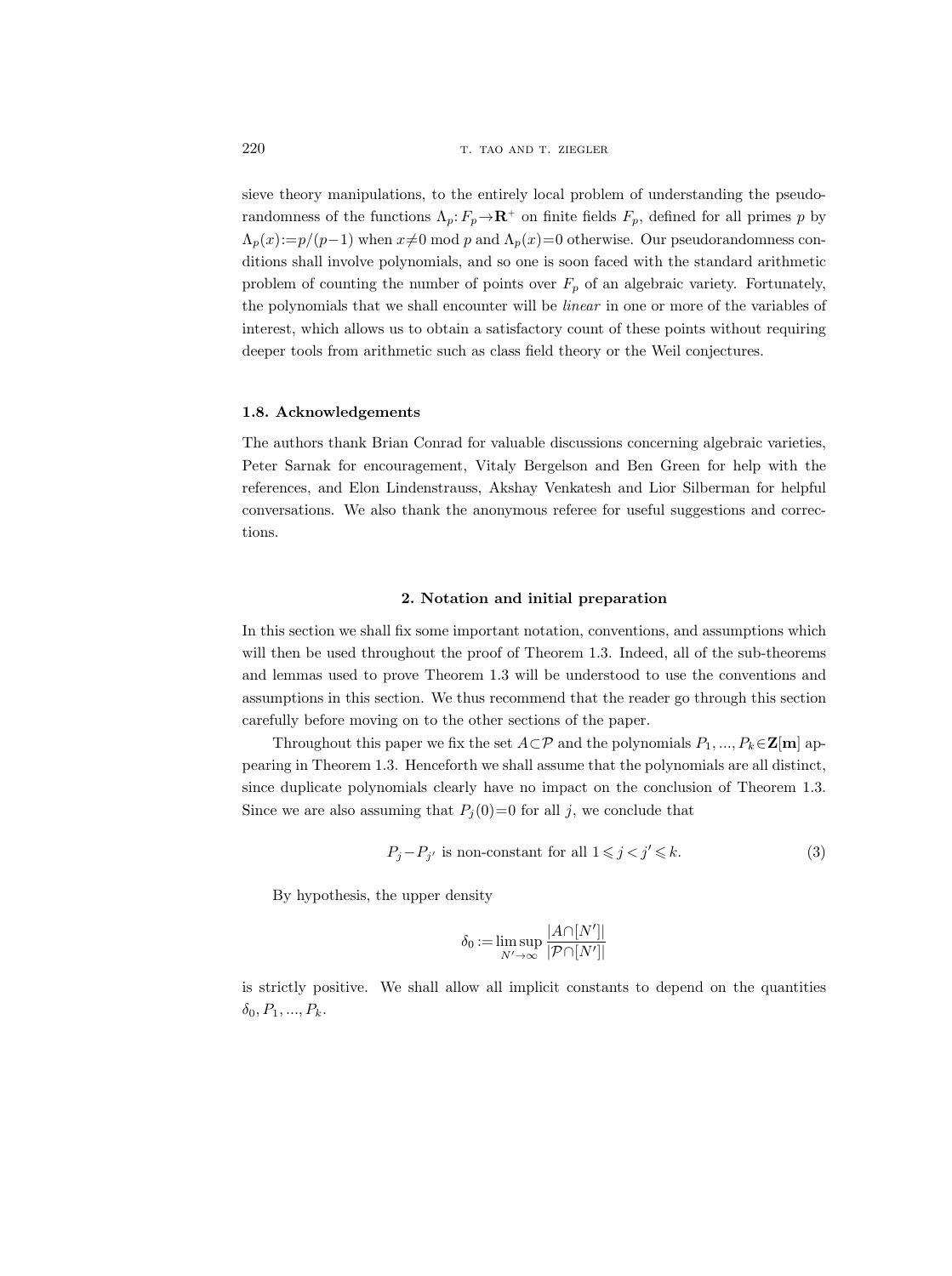By the prime number theorem

$$
|\mathcal{P}\cap[N']| = (1+o(1))\frac{N'}{\log N'},\tag{4}
$$

we can find an infinite sequence of integers  $N'$  going to infinity such that

$$
|A\cap[N']| > \frac{1}{2}\delta_0 \frac{N'}{\log N'}.\tag{5}
$$

Henceforth the parameter  $N'$  is always understood to obey (5).

We shall need eight (!) small quantities

$$
0 < \eta_7 \ll \eta_6 \ll \eta_5 \ll \eta_4 \ll \eta_3 \ll \eta_2 \ll \eta_1 \ll \eta_0 \ll 1
$$

which depend on  $\delta_0$  and on  $P_1, ..., P_k$ . All of the assertions in this paper shall be made under the implicit assumption that  $\eta_0$  is sufficiently small depending on  $\delta_0, P_1, ..., P_k$ ; that  $\eta_1$  is sufficiently small depending on  $\delta_0, P_1, ..., P_k, \eta_0$ ; and so forth down to  $\eta_7$ , which is assumed sufficiently small depending on  $\delta_0$ ,  $P_1$ , ...,  $P_k$ ,  $\eta_0$ , ...,  $\eta_6$  and should thus be viewed as being extremely microscopic in size. For the convenience of the reader, we briefly and informally describe the purpose of each of the  $\eta_i$ 's, their approximate size, and the importance of being that size, as follows.

• The parameter  $\eta_0$  controls the coarse-scale  $M := N^{\eta_0}$ . It can be set equal to  $1/2d$ , where d is the largest degree of the polynomials  $P_1, ..., P_k$ . If one desires the quantity m in Theorem 1.3 to be smaller than  $x^{\varepsilon}$ , then one can achieve this by choosing  $\eta_0$  to be less than  $\varepsilon$ . The smallness of  $\eta_0$  is necessary in order to deduce Theorem 1.3 from Theorem 2.3 below.

• The parameter  $\eta_1$  (or more precisely its reciprocal  $1/\eta_1$ ) controls the degree of pseudorandomness needed on a certain measure  $\nu$  to appear later. Due to the highly recursive nature of the "PET induction" step (§5.10), it will need to be rather small; it is essentially the reciprocal of an Ackermann function of the maximum degree d and the number of polynomials k. The smallness of  $\eta_1$  is needed in order to estimate all the correlations of  $\nu$  which arise in the proofs of Theorems 4.5 and 4.7.

• The parameter  $\eta_2$  controls the sieve level  $R:=N^{\eta_2}$ . It can be taken to be  $c\eta_1/d$ for some small absolute constant  $c>0$ . It needs to be small relative to  $\eta_1$  in order that the inradius bound of Proposition 10.1 is satisfied.

• The parameter  $\eta_3$  measures the density of the function f. It is basically of the form  $c\delta_0\eta_2$  for some small absolute constant  $c>0$ . It needs to be small relative to  $\eta_2$  in order to establish the mean bound (12).

• The parameter  $\eta_4$  measures the degree of accuracy required in the Koopman–von Neumann-type structure theorem (Theorem 4.7). It needs to be substantially smaller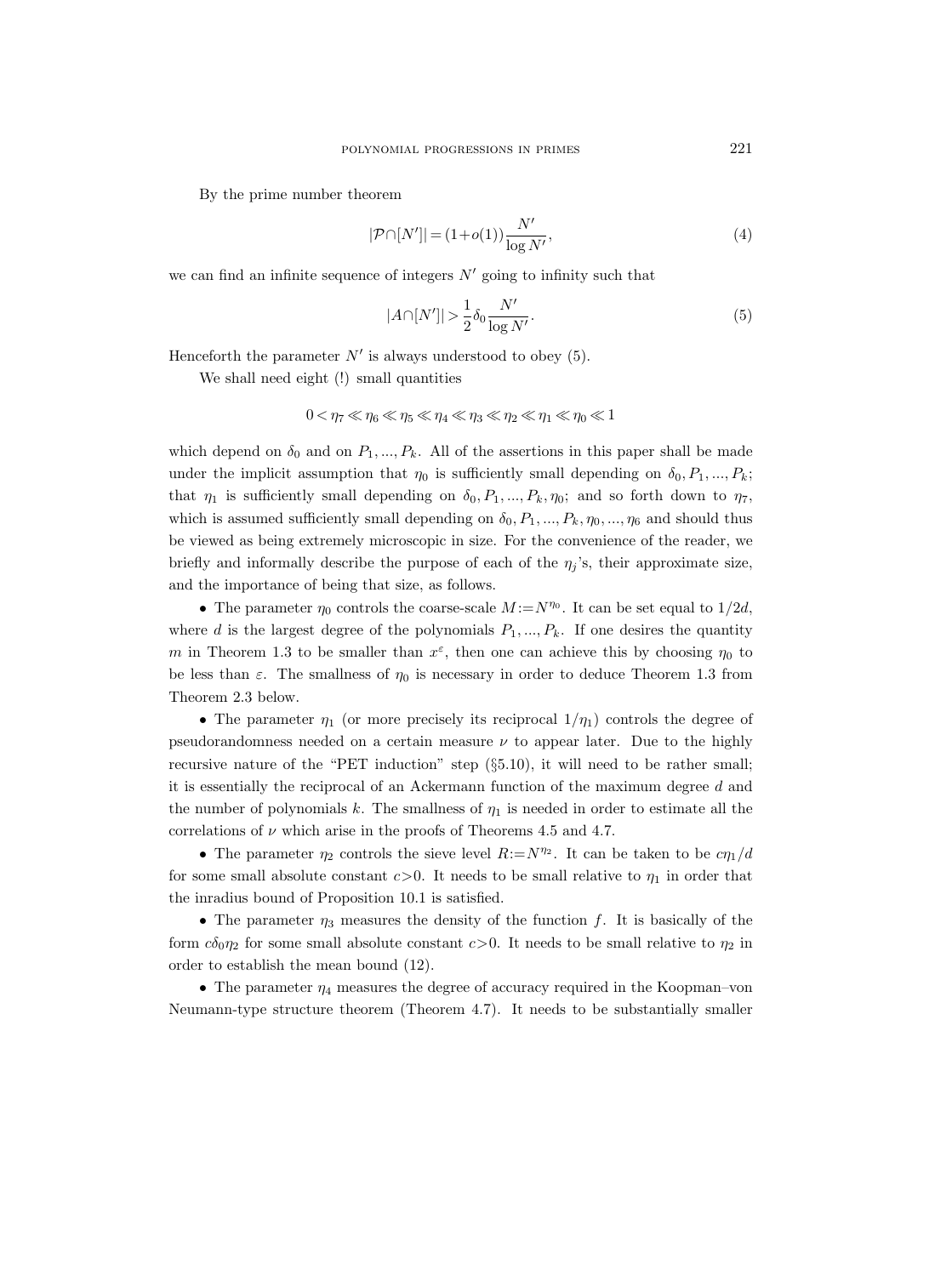than  $\eta_3$  to make the proof of Theorem 3.16 in §4.9 work. The exact dependence on  $\eta_3$  involves the quantitative bounds arising from the Bergelson–Leibman theorem (see Theorem 3.2). In particular, as the only known proof of this theorem is infinitary, no explicit bounds for  $\eta_4$  in terms of  $\eta_3$  are currently available.

• The parameter  $\eta_5$  controls the permissible error allowed when approximating indicator functions by a smoother object, such as a polynomial; it needs to be small relative to  $\eta_4$  in order to make the proof of the abstract structure theorem (Theorem 7.1) work correctly. It can probably be taken to be roughly of the form  $\exp(-C/\eta_4^C)$  for some absolute constant  $C>0$ , though we do not attempt to make  $\eta_5$  explicit here.

• The parameter  $\eta_6$  (or more precisely  $1/\eta_6$ ) controls the maximum degree, dimension, and number of the polynomials that are encountered in the argument. It needs to be small relative to  $\eta_5$  in order for the polynomials arising in the proof of Proposition 7.4 to obey the orthogonality hypothesis (49) of Theorem 7.1. It can in principle be computed in terms of  $\eta_5$  by using a sufficiently quantitative version of the Weierstrass approximation theorem, though we do not do so here.

• The parameter  $\eta_7$  controls the fine scale  $H := N^{\eta_7}$ , which arises during the "van der Corput" stage of the proof in §5.10. It needs to be small relative to  $\eta_6$  in order that the "clearing denominators" step in the proof of Proposition 6.5 works correctly. It is probably safe to take  $\eta_7$  to be  $\eta_6^{100}$  although we shall not explicitly do this. On the other hand,  $\eta_7$  cannot vanish entirely, due to the need to average out the influence of "bad primes" in Corollary 11.2 and Theorem 12.1.

It is crucial to the argument that the parameters are ordered in exactly the above way. In particular, the fine scale  $H=N^{\eta_7}$  needs to be much smaller than the coarse-scale  $M = N^{\eta_0}.$ 

We use the following asymptotic notation:

• We use  $X=O(Y)$ ,  $X\ll Y$  or  $Y\gg X$  to denote the estimate  $|X|\leqslant CY$  for some quantity  $0 < C < \infty$  which can depend on  $\delta_0, P_1, ..., P_k$ . If we need C to also depend on additional parameters, we denote this by subscripts, e.g.  $X=O<sub>K</sub>(Y)$  means that  $|X| \leq C_K Y$  for some  $C_K$  depending on  $\delta_0, P_1, ..., P_k, K$ .

• We use  $X = o(Y)$  to denote the estimate  $|X| \leq c(N')Y$ , where c is a quantity depending on  $\delta_0, P_1, ..., P_k, \eta_0, ..., \eta_7, N'$  which goes to zero as  $N' \rightarrow \infty$  for each fixed choice of  $\delta_0, P_1, ..., P_k, \eta_0, ..., \eta_7$ . If we need  $c(N')$  to depend on additional parameters, we denote this by subscripts, e.g.  $X = o_K(Y)$  denotes the estimate  $|X| \leq c_K(N')Y$ , where  $c_K(N')$  is a quantity which goes to zero as  $N' \rightarrow \infty$  for each fixed choice of  $\delta_0, P_1, ..., P_k, \eta_0, ..., \eta_7, K$ .

We shall implicitly assume throughout that  $N'$  is sufficiently large depending on  $\delta_0, P_1, ..., P_k, \eta_0, ..., \eta_7$ ; in particular, all quantities of the form  $o(1)$  will be small.

Next, we perform the "W-trick" from [18] to eliminate obstructions to uniformity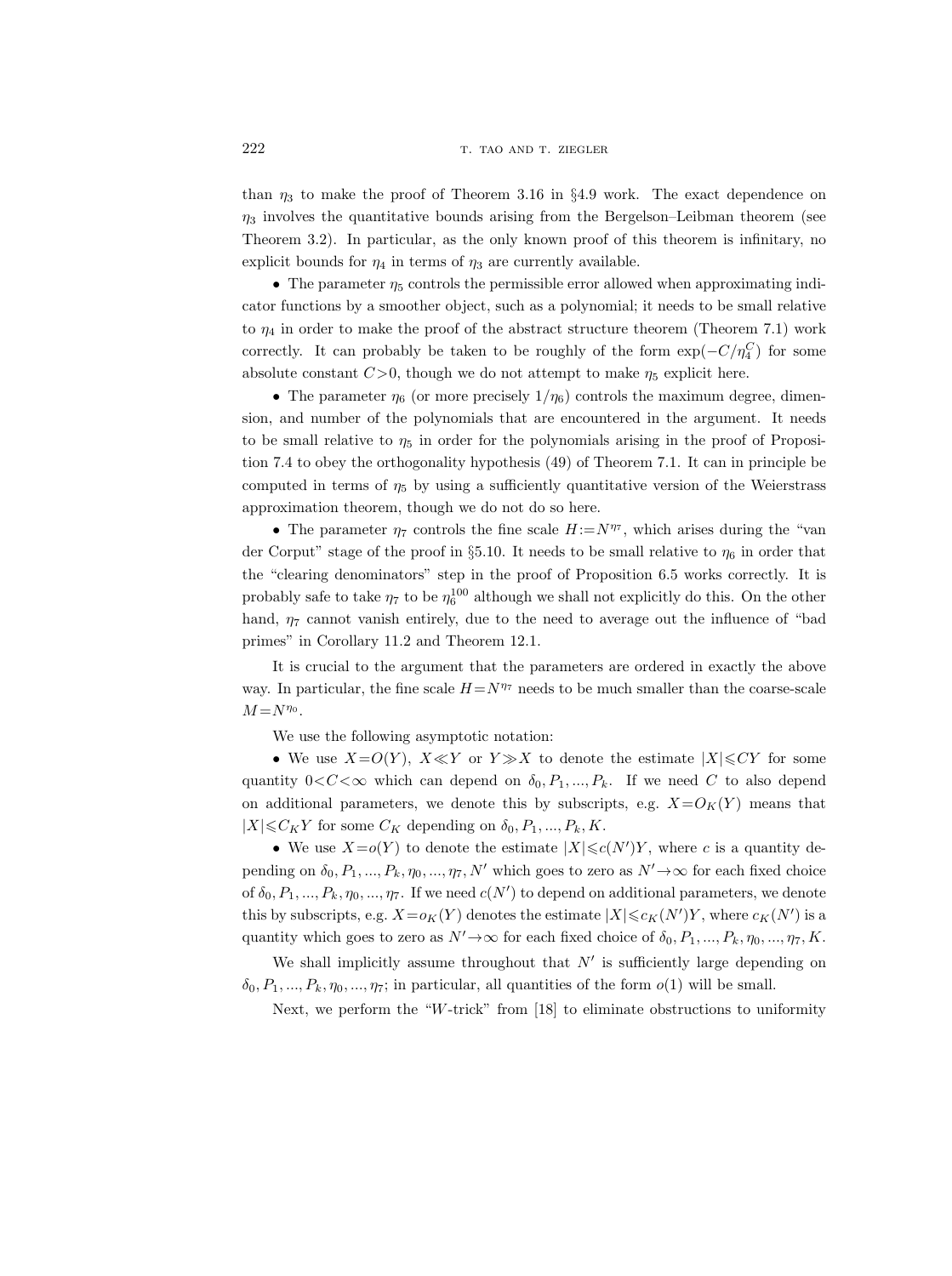arising from small moduli. We shall need a slowly growing function  $w=w(N')$  of N'. For sake of concreteness<sup> $(15)$ </sup> we shall set

$$
w := \frac{1}{10} \log \log \log N'.
$$

We then define the quantity  $W$  by

$$
W:=\prod_{p
$$

and the integer( $^{16}$ ) N by

$$
N := \left\lfloor \frac{N'}{2W} \right\rfloor. \tag{6}
$$

Here and in the sequel, all products over p are understood to range over primes, and  $|x|$ is the greatest integer less than or equal to  $x$ . The quantity  $W$  will be used to eliminate the local obstructions to pseudorandomness arising from small prime moduli; one can think of W (or more precisely the cyclic group  $\mathbf{Z}_W$ ) as the finitary counterpart of the "profinite factor" generated by the periodic functions in infinitary ergodic theory. From the prime number theorem (4), one sees that

$$
W \ll \log \log N \tag{7}
$$

and

$$
N' = N^{1+o(1)}.
$$
 (8)

In particular, the asymptotic limit  $N' \to \infty$  is equivalent to the asymptotic limit  $N \to \infty$ for the purposes of the  $o(\cdot)$  notation, and so we shall now treat N as the underlying asymptotic parameter instead of  $N'$ .

From  $(5)$ ,  $(6)$  and  $(7)$  we have

$$
\left| A \cap \left[ \frac{1}{2}WN \right] \backslash [w] \right| \gg W \frac{N}{\log N}
$$

<sup>(&</sup>lt;sup>15</sup>) Actually, the arguments here work for *any* choice of function  $w: \mathbf{Z}^+ \to \mathbf{Z}^+$  which is bounded by  $\frac{1}{10}$  log log log N' and which goes to infinity as  $N' \to \infty$ . This is important if one wants an explicit lower bound on the number of polynomial progressions in a certain range.

 $(16)$  Unlike previous work such as [18], we will not need to assume that N is prime (which is the finitary equivalent of the underlying space X being totally ergodic), although it would not be hard to ensure that this were the case if desired. This is ultimately because we shall clear denominators as soon as they threaten to occur, and so there will be no need to perform division in  $X=\mathbb{Z}_N$ . On the other hand, this were the case if desired. This is ultimately because we shall clear denominators as soon as they threaten to occur, and so there will be no need to perform division in  $X = \mathbb{Z}_N$ . On the other hand, this clear attach themselves to the (coarse-scale) shifts one is averaging over. In any case, the "W-trick" of passing from the integers **Z** to a residue class  $W \cdot \mathbf{Z} + b$  can already be viewed as a kind of reduction to the totally ergodic setting, as it eliminates the effects of small periods.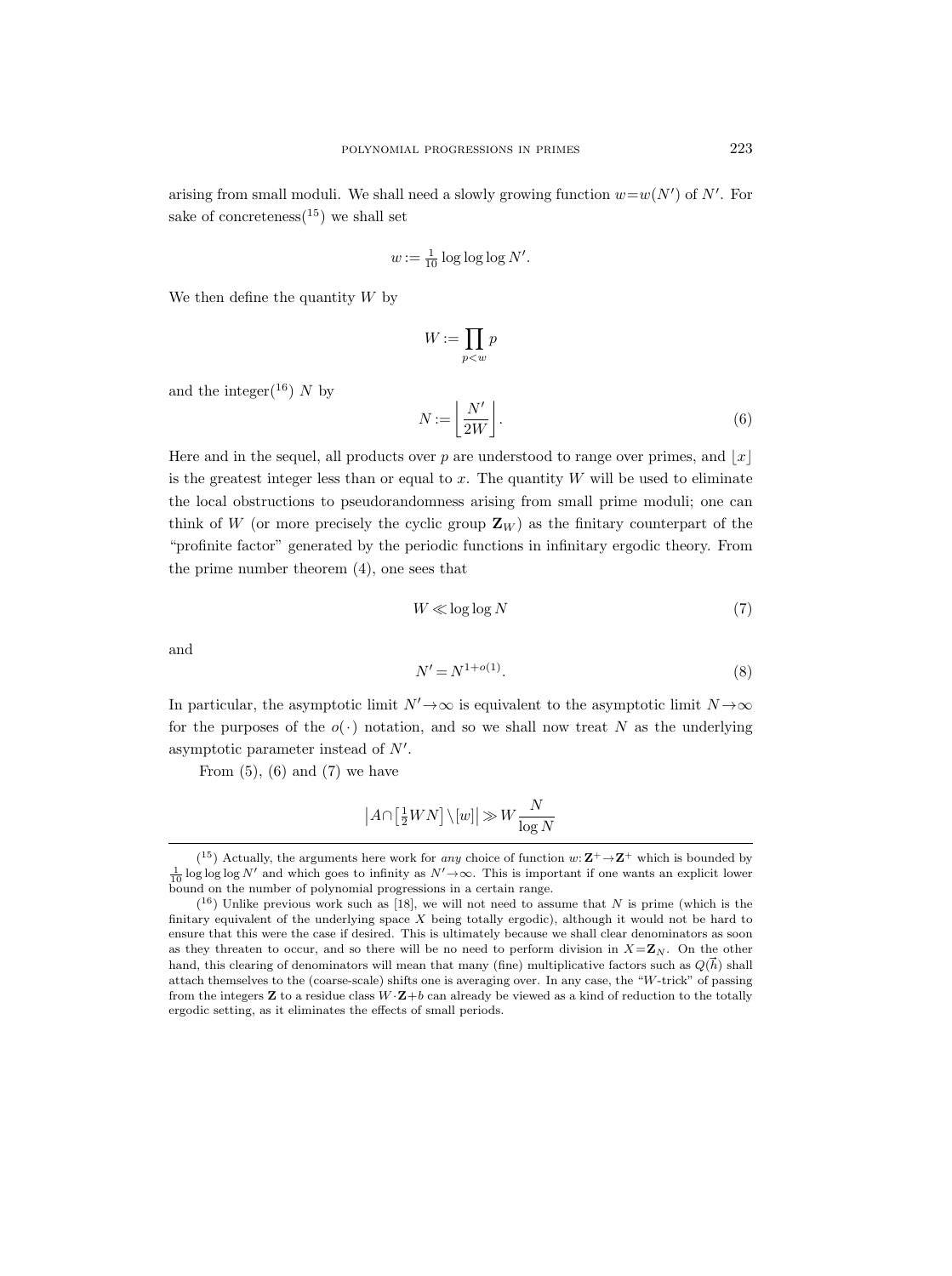(recall that implicit constants can depend on  $\delta_0$ ). On the other hand, since A consists entirely of primes, all the elements in  $A\setminus [w]$  are coprime to W. By the pigeonhole principle,<sup>(17)</sup> we may thus find  $b=b(N) \in [W]$  coprime to W such that

$$
\left| \left\{ x \in \left[ \frac{1}{2}N \right] : Wx + b \in A \right\} \right| \gg \frac{W}{\phi(W)} \frac{N}{\log N},\tag{9}
$$

where  $\phi(W)$ = $\prod_{p < w}(p-1)$  is the Euler totient function of W, i.e. the number of elements of  $[W]$  which are coprime to W.

Let us fix this b. We introduce the underlying measure space  $X:=\mathbf{Z}_N=\mathbf{Z}/N\mathbf{Z}$ , with the uniform probability measure given by  $(2)$ . We also introduce the *coarse-scale*  $M := N^{\eta_0}$ , the sieve level  $R := N^{\eta_2}$ , and the fine scale  $H := N^{\eta_7}$ . It will be important to observe the following size hierarchy:

$$
1 \ll W \ll W^{1/\eta_6} \ll H \ll H^{1/\eta_6} \ll R \ll R^{1/\eta_1} \ll M \ll N = |X|.
$$
 (10)

Indeed, each quantity on this hierarchy is larger than any bounded power of the preceding quantity, for suitable choices of the  $\eta$  parameters, for instance  $R^{O(1/\eta_1)} \leq M^{1/4}$ .

Remark 2.1. In the linear case [18] we have  $M = N$ , while the parameter H is not present (or can be thought of as  $O(1)$ ). We shall informally refer to parameters of size(<sup>18</sup>)  $O(M)$  as coarse-scale parameters, and parameters of size H as fine-scale parameters; we shall use the symbol  $m$  to denote coarse-scale parameters and  $h$  for fine-scale parameters (reserving x for elements of X). Note that because the sieve level R is intermediate between these parameters, we will be able to easily average the pseudorandom measure  $\nu$ over coarse-scale parameters, but not over fine parameters. Fortunately, our averages will always involve at least one coarse-scale parameter, and after performing the coarsescale averages first, we will have enough control on main terms and error terms to then perform the fine averages. The need to keep the fine parameters short arises because at one key "Weierstrass approximation" stage to the argument, we shall need to control the product of an extremely large number (about  $O(1/\eta_6)$ , in fact) of averages (or more precisely "dual functions"), and this will cause many fine parameters to be multiplied together in order to clear denominators. This is still tolerable because  $H$  remains smaller than R, M and N even after being raised to a power  $O(1/\eta_6)$ . Note that it is key here that the number of powers  $O(1/\eta_6)$  does not depend on  $\eta_7$ . It will therefore be important

 $(17)$  In the case  $A=\mathcal{P}$ , we may use the prime number theorem in arithmetic progressions (or the Siegel–Walfisz theorem) to choose b, for instance to set  $b=1$ . However, we will not need to exploit this ability to fix b here.

<sup>(&</sup>lt;sup>18</sup>) Later on we shall also encounter some parameters of size  $O(\sqrt{M})$  or  $O(M^{1/4})$ , which we shall also consider to be coarse-scale.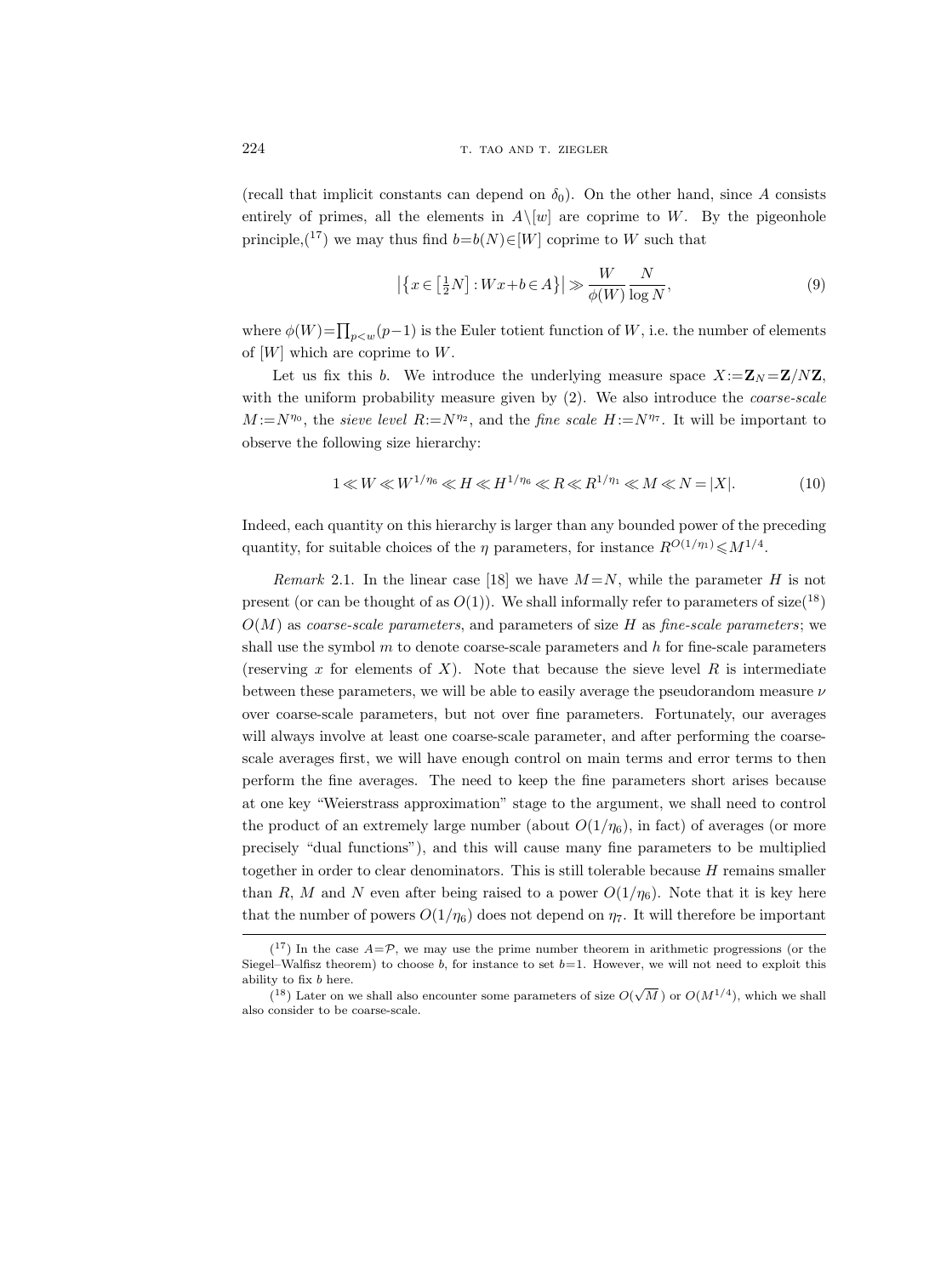to keep large parts of our argument uniform in the choice  $\eta_7$ , although we can and will allow  $\eta_7$  to influence  $o(1)$  error terms. The quantity H (and thus  $\eta_7$ ) will not actually make an impact on the argument until §4, when the local Gowers norms are introduced.

We define the standard shift operator  $T: X \rightarrow X$  on X by  $Tx:=x+1$ , with the associated action on functions  $g: X \to \mathbf{R}$  by  $T g := g \circ T^{-1}$ , and thus  $T^n g(x) = g(x - n)$  for any  $n\in\mathbf{Z}$ . We introduce the normalized counting function  $f: X\to\mathbf{R}^+$  by setting

$$
f(x) := \begin{cases} \frac{\phi(W)}{W} \log R, & \text{whenever } x \in \left[\frac{1}{2}N\right] \text{ and } Wx + b \in A, \\ 0, & \text{otherwise,} \end{cases}
$$
(11)

where we identify  $\left[\frac{1}{2}N\right]$  with a subset of  $\mathbf{Z}_N$  in the usual manner. The use of  $\log R$ instead of  $\log N$  as a normalizing factor is necessary in order to bound f pointwise by the pseudorandom measure  $\nu$  which we shall encounter in later sections; the ratio  $\eta_2$ between  $\log R$  and  $\log N$  represents the relative density between the primes and the almost primes. Observe from  $(9)$  that f has relatively large mean:

$$
\int_X f \gg \eta_2.
$$
\n
$$
\int_X f \ge \eta_3.
$$
\n(12)

In particular we have

Remark 2.2. We will eventually need to take  $\eta_2$  (and hence  $\eta_3$ ) to be quite small, in order to ensure that the measure  $\nu$  obeys all the required pseudorandomness properties (this is controlled by the parameter  $\eta_1$ , which has not yet made a formal appearance). Fortunately, the Bergelson–Leibman theorem (Theorem 1.1, or more precisely Theorem 3.2 below) works for sets of arbitrarily small positive density, or equivalently for (bounded) functions of arbitrarily small positive mean.<sup>(19)</sup> This allows us to rely on fairly crude constructions for  $\nu$  which will be easier to estimate. This is in contrast to the recent work of Goldston, Yıldırım and Pintz [13] on prime gaps, in which it was vitally important that the density of the prime counting function relative to the almost prime counting function be as high as possible, which in turn required a near-optimal (and thus highly delicate) construction of the almost prime counting function.

 $(19)$  As in [18], the exact quantitative bound provided by this theorem (or more precisely Theorem 3.2) will not be relevant for qualitative results such as Theorem 1.3. Of course, such bounds would be important if one wanted to know how soon the first polynomial progression in the primes (or a dense subset thereof) occurs; for instance such bounds influence how small  $\eta_4$  and thus all subsequent  $\eta$ 's need to be, which in turn influences the exact size of the final  $o(1)$  error in Theorem 2.3. Unfortunately, as the only known proof of Theorem 1.1 proceeds via infinitary ergodic theory, no explicit bounds are currently known, however it is reasonable to expect (in view of results such as [15] and [33]) that effective bounds will eventually become available.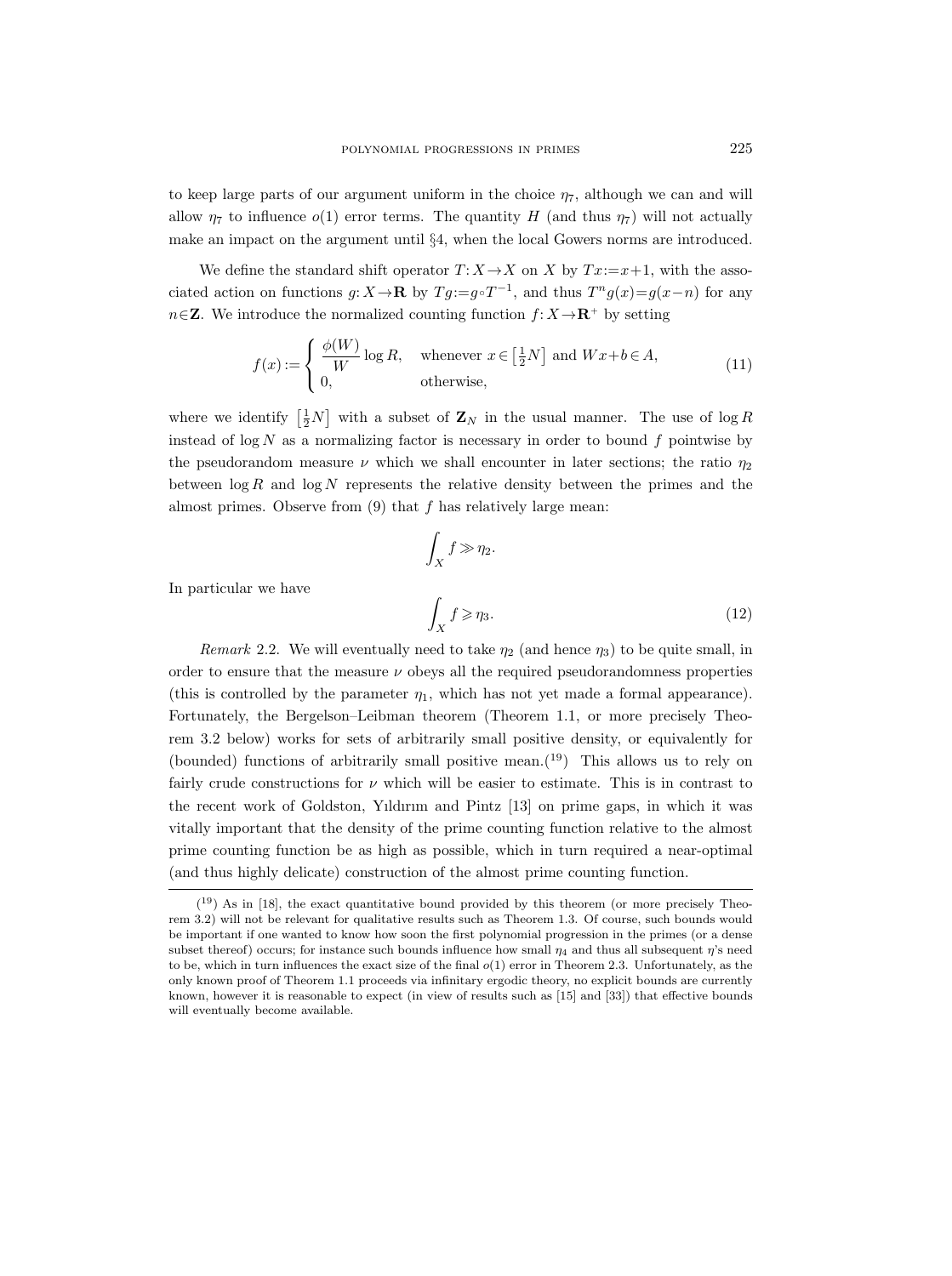To prove Theorem 1.3, it will suffice to prove the following quantitative estimate.

THEOREM 2.3. (Polynomial Szemerédi theorem in the primes, quantitative version) Let the notation and assumptions be as above. Then we have

$$
\mathbf{E}_{m \in [M]} \int_{X} T^{P_1(Wm)/W} f \dots T^{P_k(Wm)/W} f \ge \frac{1}{2} c(\frac{1}{2} \eta_3) - o(1), \tag{13}
$$

where the function  $c(\cdot)$  is the one appearing in Theorem 3.2. (Observe that since  $P_i(0)=0$ for all  $j \in [k]$ , the polynomial  $P_k(Wm)/W$  has integer coefficients.)

Indeed, suppose that the estimate (13) held. Then by expanding all the averages and using (11), we conclude that

$$
\left| \left\{ (x,m) \in X \times [M] : x + P_j(Wm) / W \in \left[ \frac{1}{2}N \right] \text{ and } W(x + P_j(Wm) / W) + b \in A \right\} \right|
$$
  

$$
\geq (\frac{1}{2}c(\frac{1}{2}\eta_3) - o(1))MN\left(\frac{W}{\phi(W)\log N}\right)^k.
$$

Here we are using the fact (from (10)) that  $P_j(Wm)$  is much less than  $\frac{1}{2}N$  for  $m \in [M]$ , and so one cannot "wrap around" the cyclic group  $\mathbf{Z}_N$ . Observe that each element in the set on the left-hand side yields a different pair  $(x', m') := (Wx + b, Wm)$  with the property that  $x' + P_1(m'), ..., x' + P_k(m') \in A$ . On the other hand, as  $N \to \infty$ , the right-hand side goes to infinity. The claim follows.

Remark 2.4. The above argument in fact proves slightly more than is stated by Theorem 1.3. Indeed, it establishes a large number of pairs  $(x', m')$  with  $x' \in [N], m' \in [M]$ and  $x'+P_1(m'),...,x'+P_k(m')\in A$ ; more precisely, there are at least(<sup>20</sup>)  $cNM/\log^k N$ such pairs for some c depending on  $\delta_0, P_1, ..., P_k, \eta_0, ..., \eta_7$ .<sup>(21</sup>) By throwing away the contribution of those  $x'$  of size  $\ll N$  (which can be done either by modifying f in the obvious manner, or by using a standard upper bound sieve to estimate this component), one can in fact assume that  $x'$  is comparable to N. Similarly, one may assume  $m'$ to be comparable to  $N^{\eta_0}$ . The upshot of this is that for any given  $\eta_0 > 0$  one in fact obtains infinitely many "short" polynomial progressions  $x' + P_1(m'), ..., x' + P_k(m')$  with

$$
x' + P_1(m'_1, ..., m'_r), ..., x' + P_k(m'_1, ..., m'_r) \in A,
$$

 $x' \in [N]$ ,  $m'_l \in [M_l]$  for  $l \in [r]$ , and  $P_j \in \mathbf{Z[m_1, ..., m_r]}$  for  $j \in [k]$ . To obtain this, one would only need to slightly modify the arguments in §5 (see Remark 5.19), whereas the rest of the proof remains the same.

 $(2<sup>0</sup>)$  To obtain such a bound it is important to remember that we can take w, and hence W, to be as slowly growing as one pleases; see [18] for further discussion. Note that if  $A=\mathcal{P}$  is the full set of primes then the Bateman–Horn conjecture [3] predicts an asymptotic of the form  $(\gamma + o(1))NM/log^k N$ for an explicitly computable  $\gamma$ ; we do not come close to verifying this conjecture here.

<sup>(</sup> <sup>21</sup>) The arguments in this paper can be easily generalized to give a lower bound of  $cNM_1 \dots M_r / \log^k N$  on the number of tuples  $(x', m'_1, ..., m'_r)$  with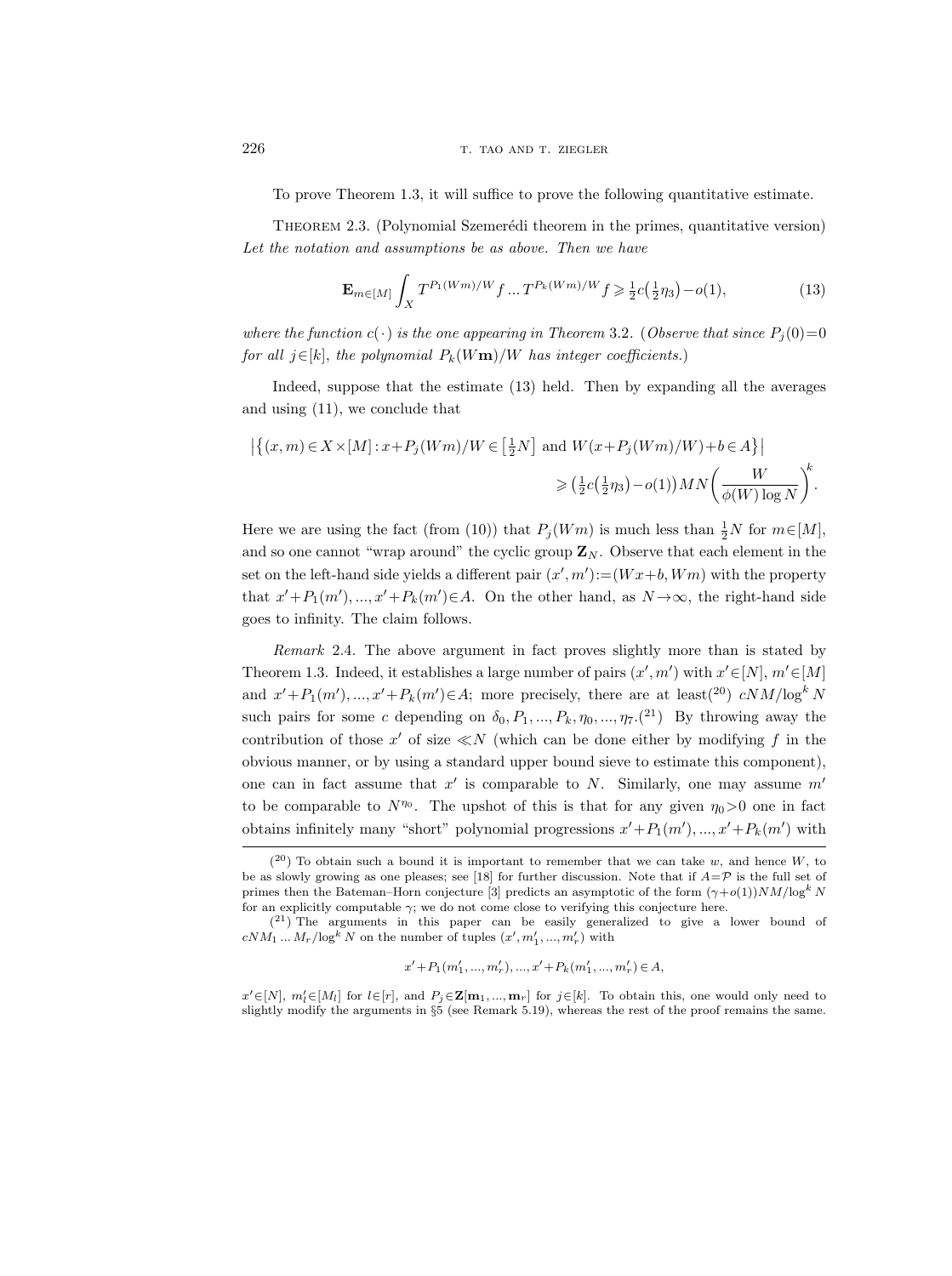m' comparable to  $(x')^{\eta_0}$ . One can take smaller and smaller values of  $\eta_0$  and diagonalize to obtain the same statement with the bound  $m'=(x')^{o(1)}$ . This stronger version of Theorem 1.3 is already new in the linear case  $P_j=(j-1)\mathbf{m}$ , although it is not too hard to modify the arguments in [18] to establish it. Note that an inspection of the Furstenberg correspondence principle reveals that the Bergelson–Liebman theorem (Theorem 1.1) has an even stronger statement in this direction, namely that if A has positive upper density in the *integers* **Z** rather than the primes  $P$ , then there exists a fixed  $m \neq 0$  for which the set  ${x:x+P_j(m) \in A}$  for all  $j \in [k]$  is infinite (in fact, it can be chosen to have positive upper density). Such a statement might possibly be true for primes (or dense subsets of the primes) but is well beyond the technology of this paper. For instance, to establish such a statement even in the simple case  $(P_1, P_2)=(0, \mathbf{m})$  is tantamount to asserting that the primes have bounded gaps arbitrarily often, which is still not known unconditionally even after the recent breakthroughs in [13]. On the other hand, it may be possible to establish such a result with a logarithmic dependence between  $x'$  and  $m'$ , e.g.  $m' \ll \log^{O(1)} x'$ . We do not pursue this issue here.

It remains to prove Theorem 2.3. This shall occupy the remainder of the paper. The proof is lengthy, but splits into many non-interacting parts; see Figure 1 for a diagram of the logical dependencies of this paper.

## 2.5. Miscellaneous notation

To conclude this section, we record some additional notation which will be used heavily throughout this paper.

We have already used the notation  $\mathbf{Z}[\mathbf{m}]$  to denote the ring of integer-coefficient polynomials in one indeterminate(<sup>22</sup>) **m**. More generally one can consider  $\mathbf{Z}[\mathbf{x}_1, ..., \mathbf{x}_d]$ , the ring of integer-coefficient polynomials in d indeterminates  $x_1, ..., x_d$ . More generally still we have  $\mathbf{Z}[\mathbf{x}_1,...,\mathbf{x}_d]^D$ , the space of  $D$ -tuples of polynomials in  $\mathbf{Z}[\mathbf{x}_1,...,\mathbf{x}_d]$ ; note that each element of this space defines a polynomial map from  $\mathbf{Z}^{d}$  to  $\mathbf{Z}^{D}$ . Thus we shall think of elements of  $\mathbf{Z}[\mathbf{x}_1, ..., \mathbf{x}_d]^D$  as D-dimensionally-valued integer-coefficient polynomials over d variables. The degree of a monomial  $x_1^{n_1} \dots x_d^{n_d}$  is  $n_1 + \dots + n_d$ ; the degree of a polynomial in  $\mathbf{Z}[\mathbf{x}_1, ..., \mathbf{x}_d]^D$  is the highest degree of any monomial which appears in any component of the polynomial; we adopt the convention that the zero polynomial has degree  $-\infty$ . We say that two D-dimensionally-valued polynomials  $\vec{P}, \vec{Q} \in \mathbf{Z}[\mathbf{x}_1, ..., \mathbf{x}_d]^D$ are *parallel* if  $n\vec{P} = m\vec{Q}$  for some non-zero integers n and m.

<sup>(</sup> <sup>22</sup>) We shall use boldface letters to denote abstract indeterminates, reserving the non-boldface letters for concrete realizations of these indeterminates, which in this paper will always be in the ring of integers Z.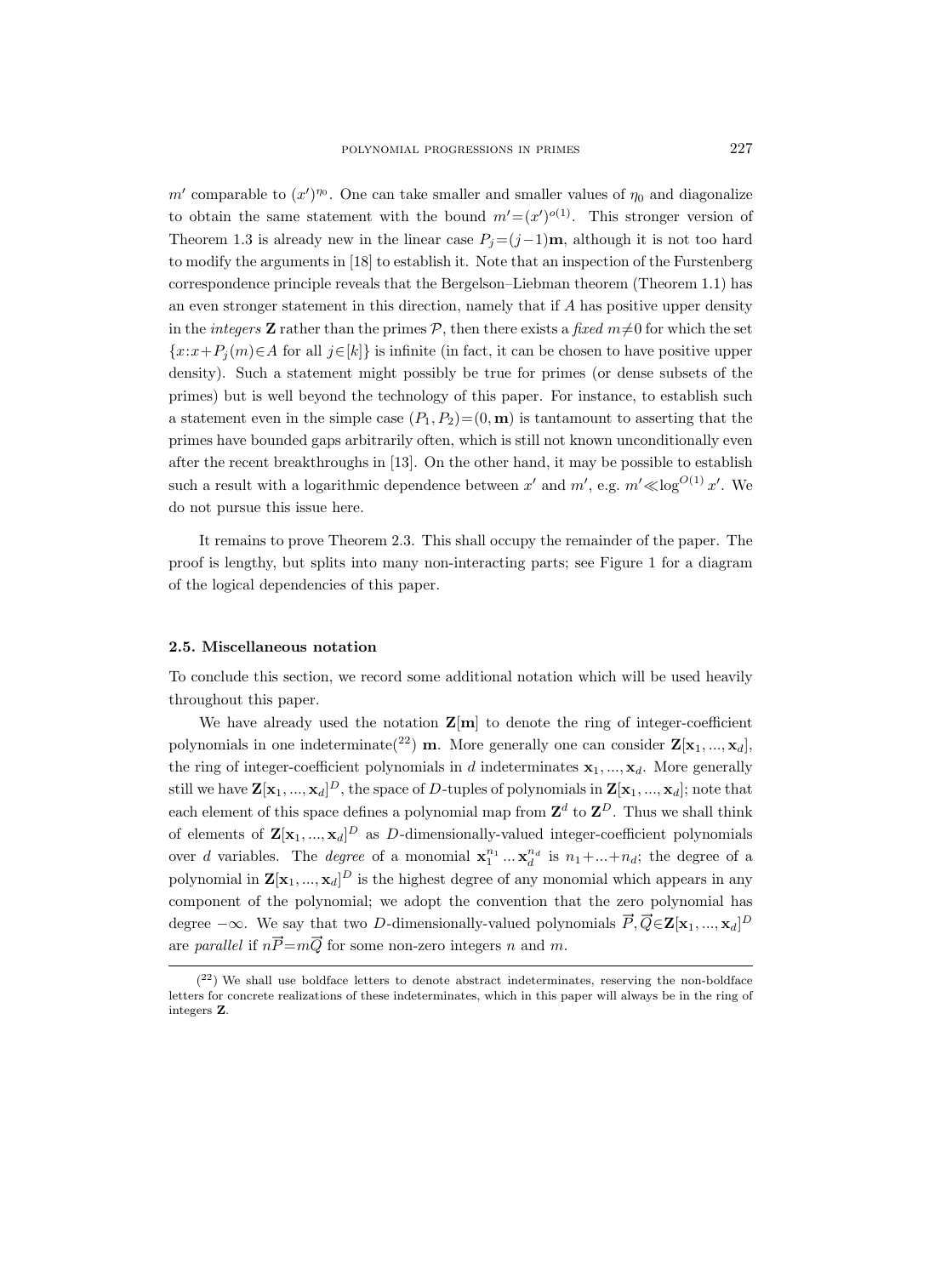

Figure 1. The main theorems in this paper and their logical dependencies. The labels on the arrows indicate the section(s) where the implication is proven, and which appendices are used; if no section is indicated, the result is proven immediately after it is stated. Self-contained arguments are indicated using a filled-in circle.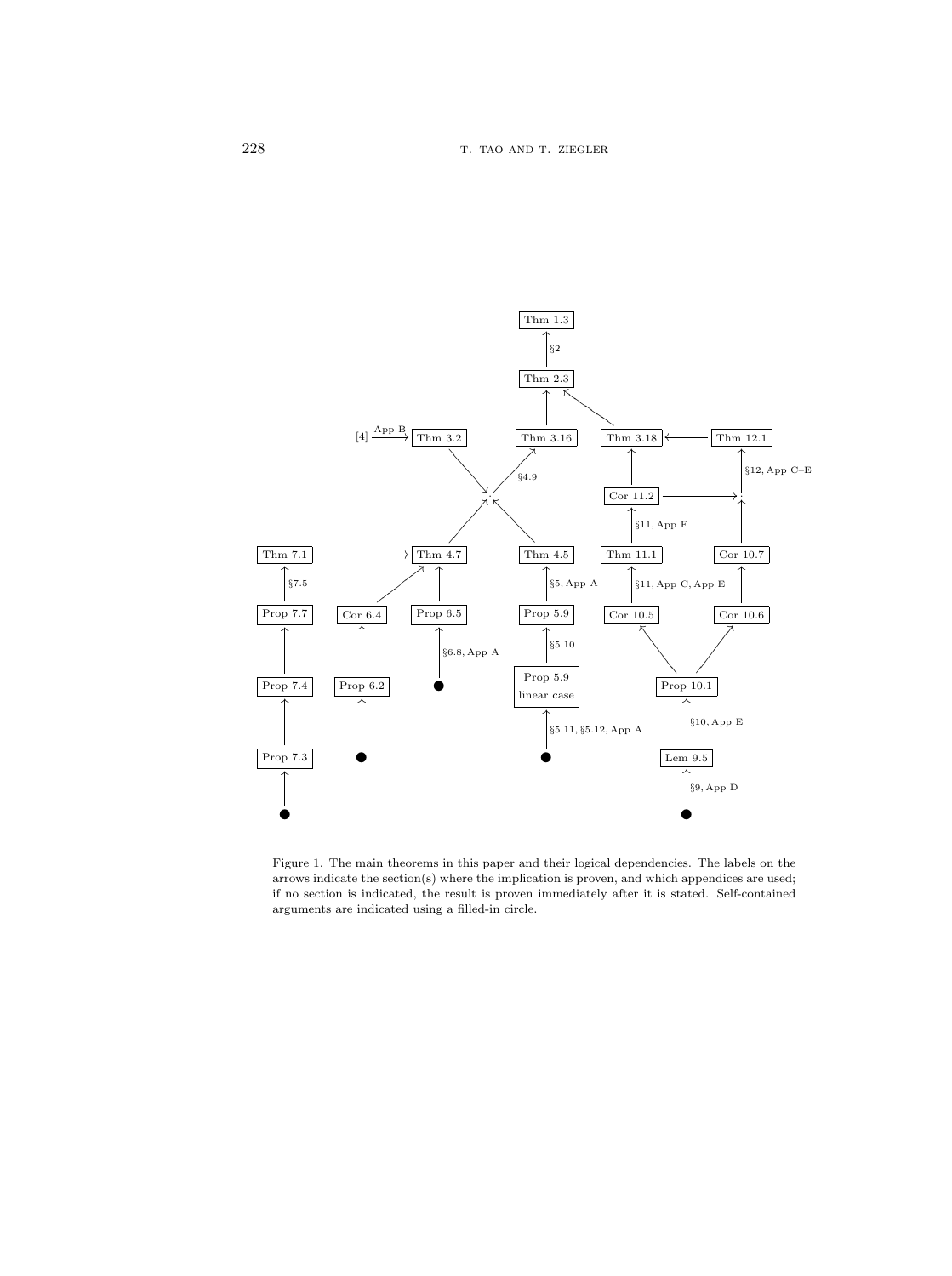If  $\vec{n} = (n_1, ..., n_D)$  and  $\vec{m} = (m_1, ..., m_D)$  are two vectors in  $\mathbb{Z}^d$ , we use

$$
\vec{n}\!\cdot\!\vec{m}\!:=\!n_1m_1\!+\!\ldots\!+\!n_Dm_D\in{\bf Z}
$$

to denote their dot product.

If  $f: X \to \mathbf{R}$  and  $g: X \to \mathbf{R}$  are two functions, we say that f is pointwise bounded by g, and write  $f \leq g$ , if we have  $f(x) \leq g(x)$  for all  $x \in X$ . Similarly, if  $g: X \to \mathbb{R}^+$  is nonnegative, we write  $f = O(g)$  if we have  $f(x) = O(g(x))$  uniformly for all  $x \in X$ . If  $A \subset X$ , we use  $1_A: X \rightarrow \{0, 1\}$  to denote the indicator (characteristic) function of A; thus  $1_A(x)=1$ when  $x \in A$  and  $1_A(x)=0$  when  $x \notin A$ . Given any statement P, we use  $1_P$  to denote 1 when P is true and 0 when P is false. Thus, for instance,  $1_A(x)=1_{x\in A}$ .

We define a *convex body* to be an open bounded convex subset of a Euclidean space  $\mathbb{R}^d$ . We define the *inradius* of a convex body to be the radius of the largest ball that is contained inside the body; this will be a convenient measure of how "large" a body is. $(23)$ 

#### 3. Three pillars of the proof

As in [18], our proof of Theorem 2.3 rests on three independent pillars—a quantitative Szemerédi-type theorem (proven by traditional ergodic theory), a transference principle (proven by finitary ergodic theory), and the construction of a pseudorandom majorant  $\nu$ for  $f$  (with the pseudorandomness proven by sieve theory). In this section we describe each of these pillars separately, and state where they are proven.

# 3.1. The quantitative Szemerédi-type theorem

Theorem 2.3 concerns a multiple polynomial average of an unbounded function f. To control such an object, we first need to establish an estimate for bounded functions g. This is achieved as follows (cf. [18, Proposition 2.3]).

THEOREM 3.2. (Polynomial Szemerédi theorem, quantitative version) Let the notation and assumptions be as in the previous section. Let  $\delta > 0$ , and let  $g: X \to \mathbf{R}$  be any function obeying the pointwise bound  $0 \leq g \leq 1+o(1)$  and the mean bound  $\int_X g \geq 0+o(1)$ . Then we have

$$
\mathbf{E}_{m \in [M]} \int_{X} T^{P_1(Wm)/W} g \dots T^{P_k(Wm)/W} g \ge c(\delta) - o(1)
$$
 (14)

for some  $c(\delta) > 0$  depending on  $\delta, P_1, ..., P_k$ , but independent of N and W.

<sup>(</sup> <sup>23</sup>) In our paper there will only be essentially two types of convex bodies: "coarse-scale" convex bodies with inradius at least  $M^{1/4}$ , and "fine-scale" convex bodies, with inradius at least  $\gg H$ . In almost all cases, the convex bodies will in fact simply be rectangular boxes.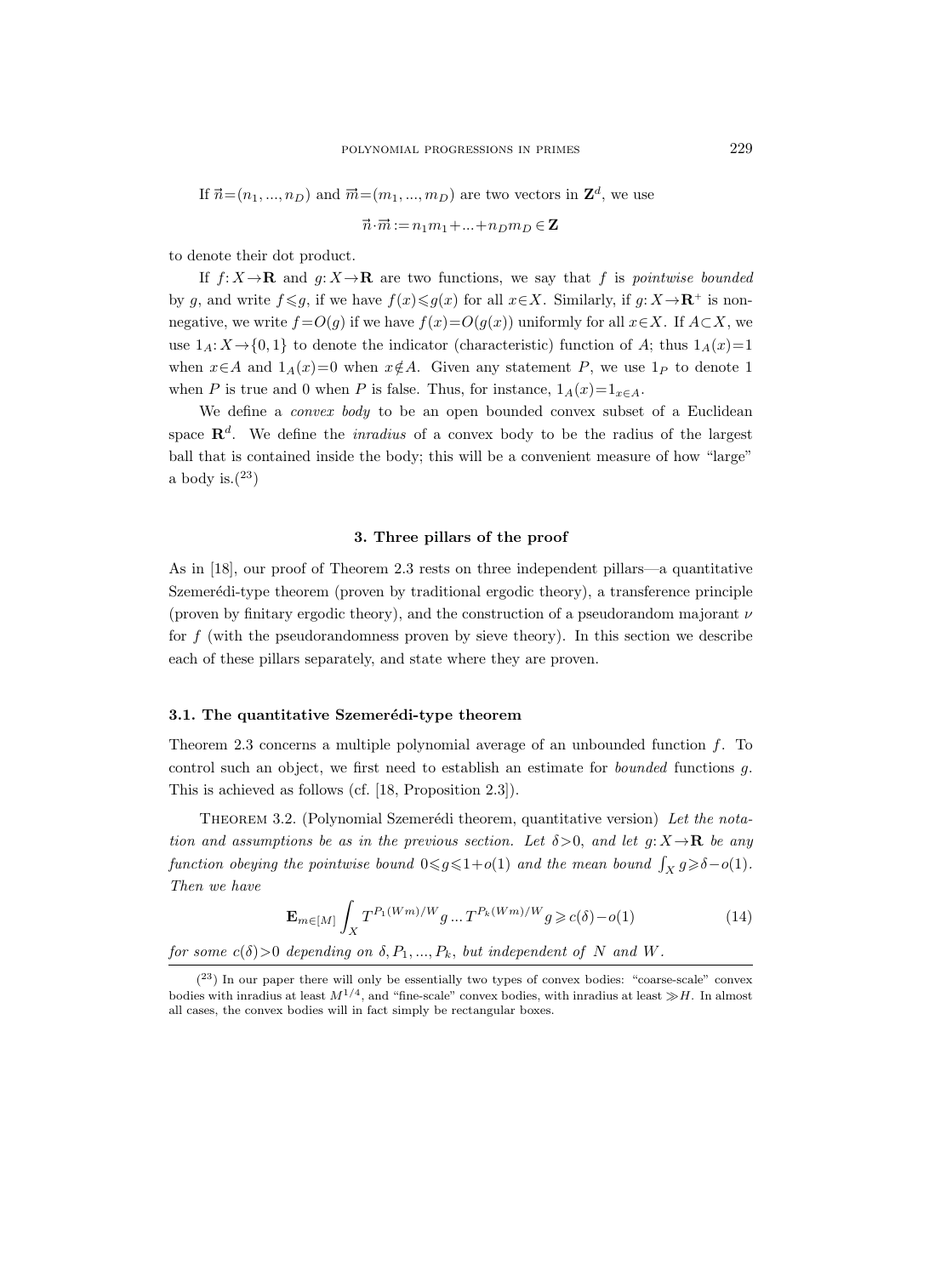It is not hard to see that this theorem implies Theorem 1.1. The converse is not immediately obvious (the key point being, of course, that the bound  $c(\delta)$  in (14) is uniform in both  $N$  and  $W$ ); however, it is not hard to deduce Theorem 3.2 from (a multidimensional version of) Theorem 1.1 and the Furstenberg correspondence principle; one can also use the uniform version of the Bergelson–Leibman theorem proved in [5]. As the arguments here are fairly standard, and are unrelated to those in the remainder of the paper, we defer the proof of Theorem 3.2 to Appendix B.

## 3.3. Pseudorandom measures

To describe the other two pillars of the argument it is necessary for the measure  $\nu$  to make its appearance. (The precise properties of  $\nu$ , however, will not actually be used until  $\S5$  and  $\S6$ .)

Definition 3.4. (Measure, [18]) A measure is a non-negative function  $\nu: X \rightarrow \mathbb{R}^+$  with the total mass estimate

$$
\int_X \nu = 1 + o(1) \tag{15}
$$

and the crude pointwise bound

$$
\nu \ll_{\varepsilon} N^{\varepsilon} \tag{16}
$$

for any  $\varepsilon > 0$ .

Remark 3.5. As remarked in [18], it is really  $\nu \mu_X$  which is a measure rather than  $\nu$ , where  $\mu_X$  is the uniform probability measure on X;  $\nu$  should be more accurately referred to as a "probability density" or "weight function". However, we retain the terminology "measure" for compatibility with [18]. The condition (16) is needed here to discard certain error terms arising from the boundary effects of shift ranges (such as those arising from the van der Corput lemma). This condition does not prominently feature in [18], as the shifts range over all of  $\mathbf{Z}_N$ , which has no boundary. Fortunately, (16) is very easy to establish for the majorant that we shall end up using. We note though that while the right-hand side of (16) does not look too large, we cannot possibly afford to allow factors such as  $N^{\varepsilon}$  to multiply into error terms such as  $o(1)$ , as these terms will almost certainly cease to be small at that point. Hence we can only really use (16) in situations where we already have a polynomial gain in  $N$ , which can for instance arise by exploiting the gaps in  $(10)$ .

The simplest example of a measure is the constant measure  $\nu \equiv 1$ . Another model example worth keeping in mind is the random measure where  $\nu(x)=\log R$  with independent probability  $1/\log R$  for each  $x \in X$ , and  $\nu(x)=0$  otherwise. The following definitions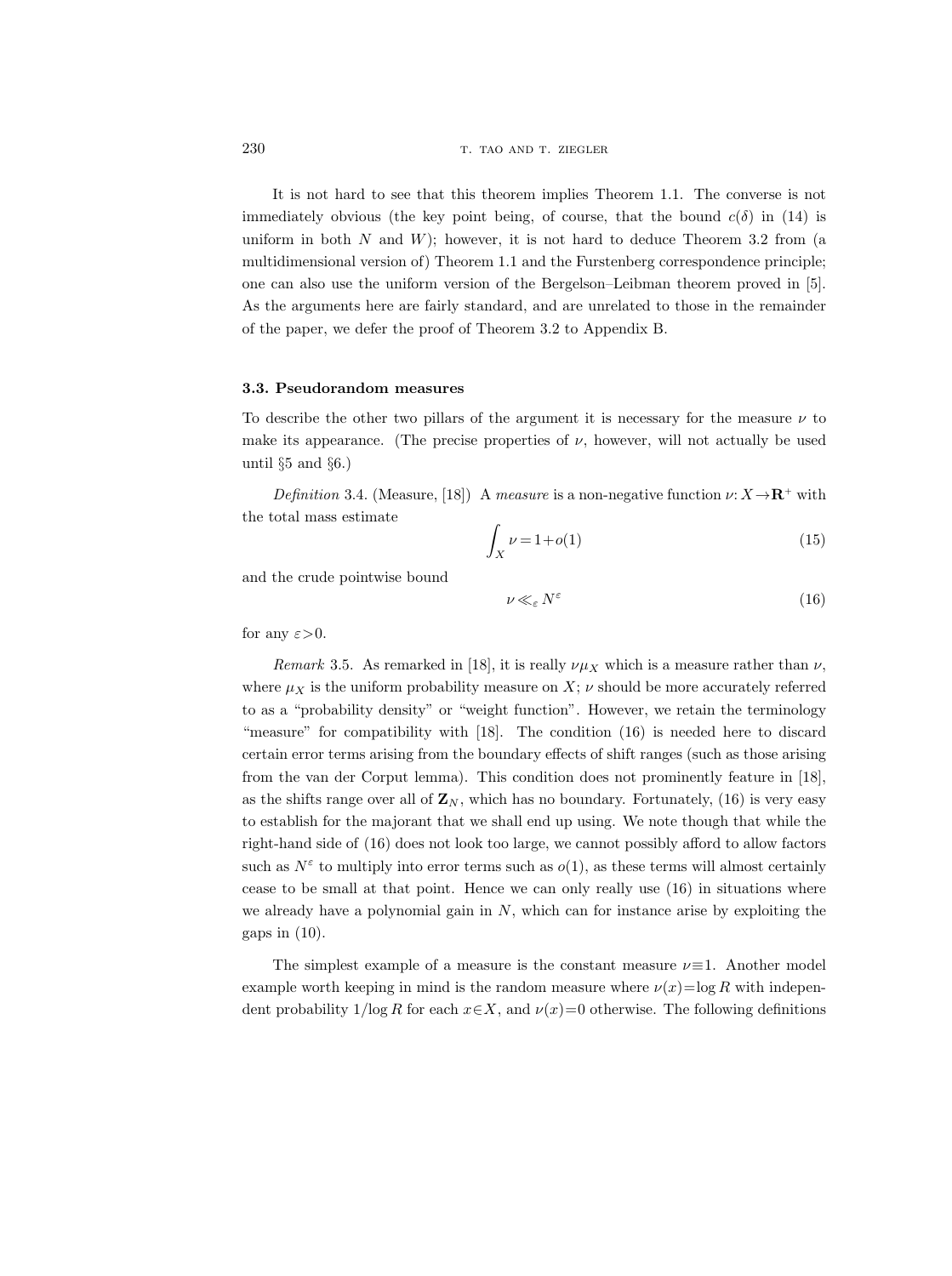attempt to capture certain aspects of this random measure, which will eventually be satisfied by a certain truncated divisor sum concentrated on almost primes. These definitions are rather technical, and their precise form is only needed in later sections of the paper. They are somewhat artificial in nature, being a compromise between the type of control needed to establish the relative polynomial Szemerédi theorem (Theorem 3.16) and the type of control that can be easily verified for truncated divisor sums (Theorem 3.18). It may well be that a simpler notion of pseudorandomness can be given.

Definition 3.6. (Polynomial forms condition) Let  $\nu: X \rightarrow \mathbb{R}^+$  be a measure. We say that v obeys the polynomial forms condition if, given any  $0 \le J, d \le 1/\eta_1$ , any polynomials  $Q_1, ..., Q_J \in \mathbf{Z[m_1, ..., m_d]}$  of d unknowns of total degree at most  $1/\eta_1$ , with coefficients at most  $W^{1/\eta_1}$  and such that  $Q_j - Q_{j'}$  is non-constant for every distinct  $j, j' \in [J]$ , for every  $\varepsilon$ >0, and for every convex body  $\Omega \subset \mathbf{R}^d$  with inradius at least  $N^{\varepsilon}$ , and contained in the ball  $B(0, M^2)$ , we have the bound

$$
\mathbf{E}_{\vec{h}\in\Omega\cap\mathbf{Z}^d} \int_X \prod_{j\in[J]} T^{Q_j(\vec{h})} \nu = 1 + o_{\varepsilon}(1). \tag{17}
$$

Note the first appearance of the parameter  $\eta_1$ , which is controlling the degree of the pseudorandomness here. Note also that the bound is uniform in the coefficients of the polynomials  $Q_1, ..., Q_J$ .

Examples 3.7. The mean bound (15) is a special case of (17); another simple example is

$$
\mathbf{E}_{h \in [H]}\int_X \nu T^h \nu T^{Wh^2} \nu = 1 + o(1).
$$

Observe that the smaller one makes  $\eta_1$ , the stronger the polynomial forms condition becomes.

Remark 3.8. Definition 3.6 is a partial analogue of the "linear forms condition" in [18]. The parameter  $\eta_1$  is playing multiple roles, controlling the degree, dimension, number and size of the polynomials in question. It would be more natural to split this parameter into four parameters to control each of these attributes separately, but we have chosen to artificially unify these four parameters in order to simplify the notation slightly. The parameter  $\varepsilon$  will eventually be set to be essentially  $\eta_7$ , but we leave it arbitrary here, to emphasize that the definition of pseudorandomness does not depend on the choice of  $\eta_7$  (or H). This will be important later, basically because we need to select  $\nu$  (or more precisely  $\eta_2$  (or R), which is involved in the construction of  $\nu$ ) before we are allowed to choose  $\eta_7$ .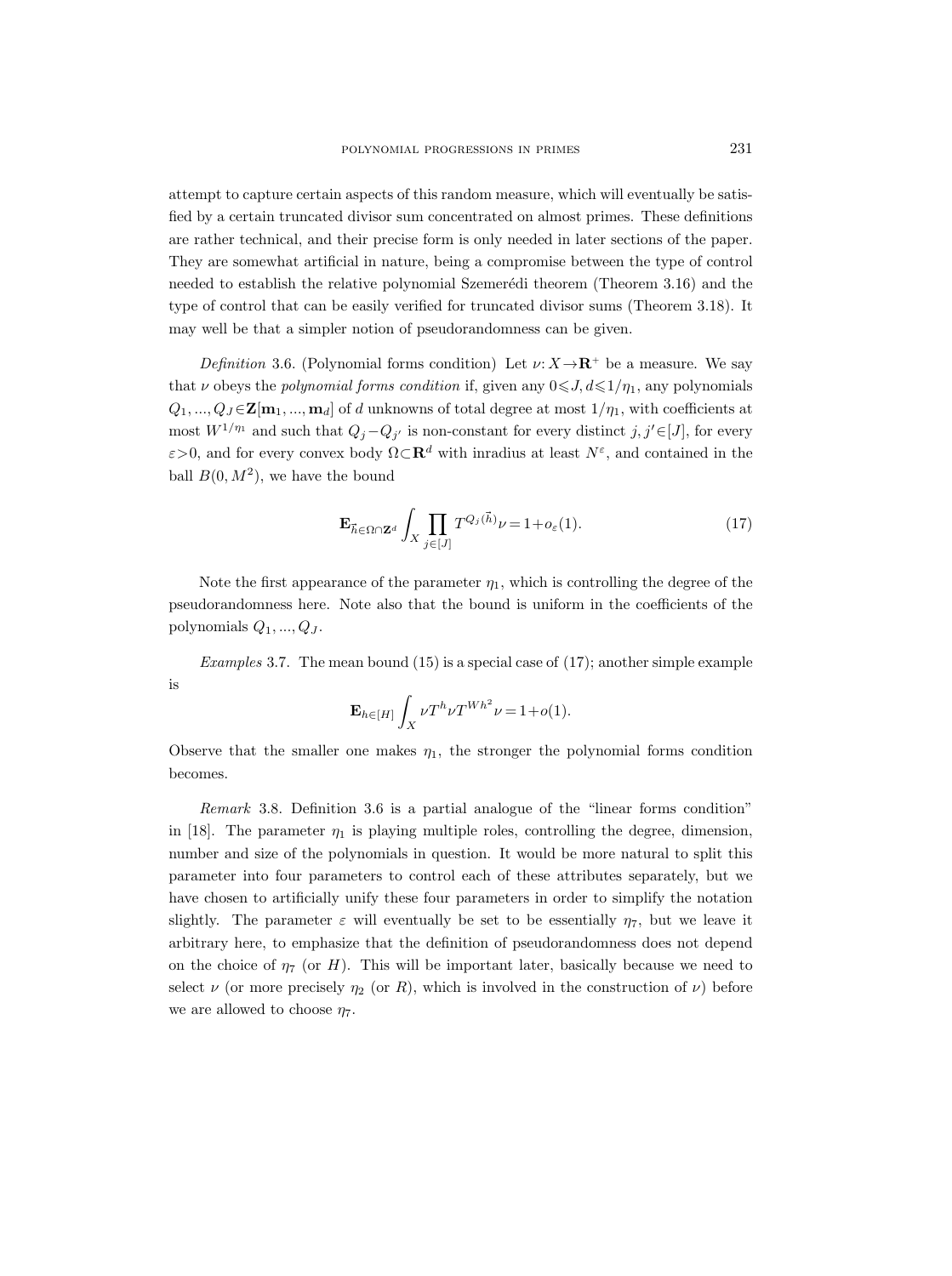The next condition is in a similar spirit, but considerably more complicated; it allows for arbitrarily many factors in the average, as long as they have a partly linear structure, and they are organized into relatively small groups, with a separate coarse-scale averaging applied to each of the groups.

Definition 3.9. (Polynomial correlation condition) Let  $\nu: X \rightarrow \mathbb{R}^+$  be a measure. We say that v obeys the polynomial correlation condition if, given any  $0 \le D, J, L \le 1/\eta_1$ , any integers  $D', D'', K>0$ , and any  $\varepsilon > 0$ , and given any vector-valued polynomials

$$
\overrightarrow{P}_j \in \mathbf{Z}[\mathbf{h}_1, ..., \mathbf{h}_{D''}]^D \quad \text{and} \quad \overrightarrow{Q}_{j,k}, \overrightarrow{S}_l \in \mathbf{Z}[\mathbf{h}_1, ..., \mathbf{h}_{D''}]^{D'}
$$

of degree at most  $1/\eta_1$  for  $j \in [J], k \in [K]$  and  $l \in [L]$  obeying the following non-degeneracy conditions:

• for any distinct  $j, j' \in [J]$  and any  $k \in [K]$ , the  $(D+D')$ -dimensionally-valued polynomials  $(\vec{P}_j, \vec{Q}_{j,k})$  and  $(\vec{P}_{j'}, \vec{Q}_{j',k})$  are not parallel,

- the coefficients of  $\overrightarrow{P}_j$  and  $\overrightarrow{S}_l$  are bounded in magnitude by  $W^{1/\eta_1}$ ,
- the D'-dimensionally-valued polynomials  $\overrightarrow{S}_l$  are distinct as l varies in [L],

and given any convex body  $\Omega \subset \mathbb{R}^D$  with inradius at least  $M^{1/4}$  and convex bodies  $\Omega' \subset \mathbf{R}^{D'}$  and  $\Omega'' \subset \mathbf{R}^{D''}$  with inradii at least  $N^{\varepsilon}$ , with all the convex bodies contained in  $B(0, M^2)$ , then

$$
\mathbf{E}_{\vec{n}\in\Omega'\cap\mathbf{Z}^{D'}}\mathbf{E}_{\vec{h}\in\Omega''\cap\mathbf{Z}^{D''}}\int_X \bigg(\prod_{k\in[K]} \mathbf{E}_{\vec{m}\in\Omega\cap\mathbf{Z}^D} \prod_{j\in[J]} T^{\vec{P}_j(\vec{h})\cdot\vec{m}+\vec{Q}_{j,k}(\vec{h})\cdot\vec{n}} \nu \bigg) \prod_{l\in[L]} T^{\vec{S}_l(\vec{h})\cdot\vec{n}} \nu \bigg) \tag{18}
$$
\n
$$
= 1 + o_{D',D'',K,\varepsilon}(1).
$$

Remark 3.10. It will be essential here that  $D', D''$  and K can be arbitrarily large;(<sup>24</sup>) otherwise, this condition becomes essentially a special case of the polynomial forms condition. Indeed, in our argument, these quantities will get as large as  $O(1/\eta_6)$ , which is far larger than  $1/\eta_1$ . As in the preceding definition,  $\varepsilon$  will eventually be set to equal essentially  $\eta_7$ , but we refrain from doing so here to keep the definition of pseudorandomness independent of  $\eta_7$ , to avoid the appearance of circularity in the argument.

Remark 3.11. The correlation condition (18) would follow from the polynomial forms condition (17), if we had the pointwise bounds

$$
\mathbf{E}_{\overrightarrow{m}\in\Omega\cap\mathbf{Z}^D} \prod_{j\in[J]} T^{\overrightarrow{P}_j(\overrightarrow{h})\cdot\overrightarrow{m}+\overrightarrow{Q}_{j,k}(\overrightarrow{h})\cdot\overrightarrow{n}}\nu = 1+o(1)
$$
(19)

 $(24)$  An analogous phenomenon occurs in the correlation condition in [18], where it was essential that the exponent  $q$  appearing in that condition (which is roughly analogous to  $K$  here) could be arbitrarily large.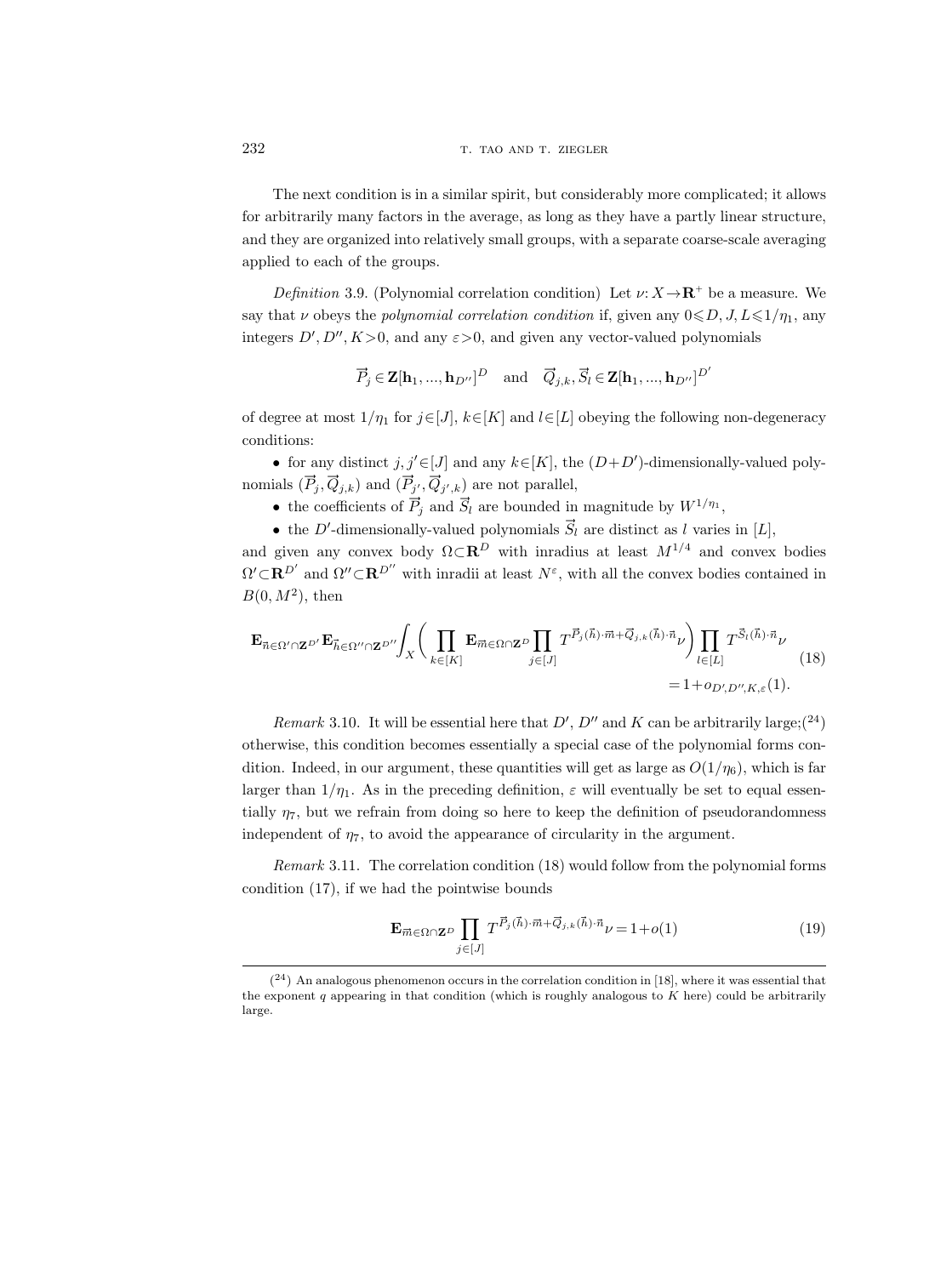for each  $k \in [K]$  and all  $\vec{h}$  and  $\vec{n}$ . Unfortunately, such a bound is too optimistic to be true: for instance, if  $\vec{P}_j(\vec{h}) = Q_{j,k}(\vec{h}) = 0$ , then the left-hand side is an average of  $\nu^J$ , which is almost certainly much larger than 1. In the number-theoretic applications in which  $\nu$  is supposed to concentrate on almost primes, one also has similar problems when  $\vec{P}_j(\vec{h})$  and  $Q_{i,k}(\vec{h})$  are non-zero but very smooth (i.e. they have many small prime factors slightly larger than w). In [18] these smooth cases were modeled by a weight function  $\tau$ , which obeyed arbitrarily large moment conditions which led to integral estimates analogous to (18). In this paper we have found it more convenient to not explicitly create the weight function, instead placing the integral estimate (18) in the correlation condition hypothesis directly. In fact, one can view  $(18)$  as an assertion that  $(19)$  holds "asymptotically almost everywhere" (cf. Proposition 6.2 below).

Remark 3.12. One could generalize (18) slightly by allowing the number of terms  $J$  in the j product to depend on  $k$ , but we will not need this strengthening and in any event it follows automatically from  $(18)$ , by a Hölder inequality argument similar to that used in Lemma 3.14 below.

Definition 3.13. (Pseudorandom measure) A pseudorandom measure is any measure  $\nu$  which obeys both the polynomial forms condition and the correlation condition.

The following lemma (cf. [18, Lemma 3.4]) is useful.

LEMMA 3.14. If  $\nu$  is a pseudorandom measure, then so is  $\nu_{1/2} := \frac{1}{2}(1+\nu)$  (possibly with slightly different decay rates for the  $o(1)$  error terms).

*Proof.* It is clear that  $\nu_{1/2}$  satisfies (15) and (16). Because  $\nu$  obeys the polynomial forms condition (17), one can easily verify using the binomial formula that  $\nu_{1/2}$  does also. Now we turn to the polynomial correlation condition, which requires a little more care. Setting  $Q_{j,k}$  to be independent of k, we obtain that

$$
\begin{aligned} \mathbf{E}_{\vec{n}\in\Omega'\cap\mathbf{Z}^{D'}}\mathbf{E}_{\vec{h}\in\Omega''\cap\mathbf{Z}^{D''}}\int_{X}\bigg(\mathbf{E}_{\vec{m}\in\Omega\cap\mathbf{Z}^{D}}\prod_{j\in[J]}T^{\vec{P}_{j}(\vec{h})\cdot\vec{m}+\vec{Q}_{j}(\vec{h})\cdot\vec{n}}\nu\bigg)_{l\in[L]}^{K}\prod_{l\in[L]}T^{\vec{S}_{l}(\vec{h})\cdot\vec{n}}\nu \\ = &1+o_{D',D'',K,\varepsilon}(1) \end{aligned}
$$

for all  $K\geqslant 0$  and  $\vec{P}_j$ ,  $\vec{Q}_j$  and  $\vec{S}_l$  obeying the hypotheses of the correlation condition. By the binomial formula, this implies that

<sup>E</sup><sup>n</sup> <sup>∈</sup>Ω0∩ZD<sup>0</sup><sup>E</sup> <sup>h</sup>∈Ω00∩ZD<sup>00</sup> <sup>Z</sup> X <sup>E</sup>m"∈Ω∩Z<sup>D</sup> Y j∈[J] T <sup>P</sup>!<sup>j</sup> ( <sup>h</sup>)·m"+Q"<sup>j</sup> ( <sup>h</sup>)·<sup>n</sup> ν−1 K Y l∈[L] T S l( h)·n ν = 0<sup>K</sup> +oD<sup>0</sup> ,D00,K,ε(1).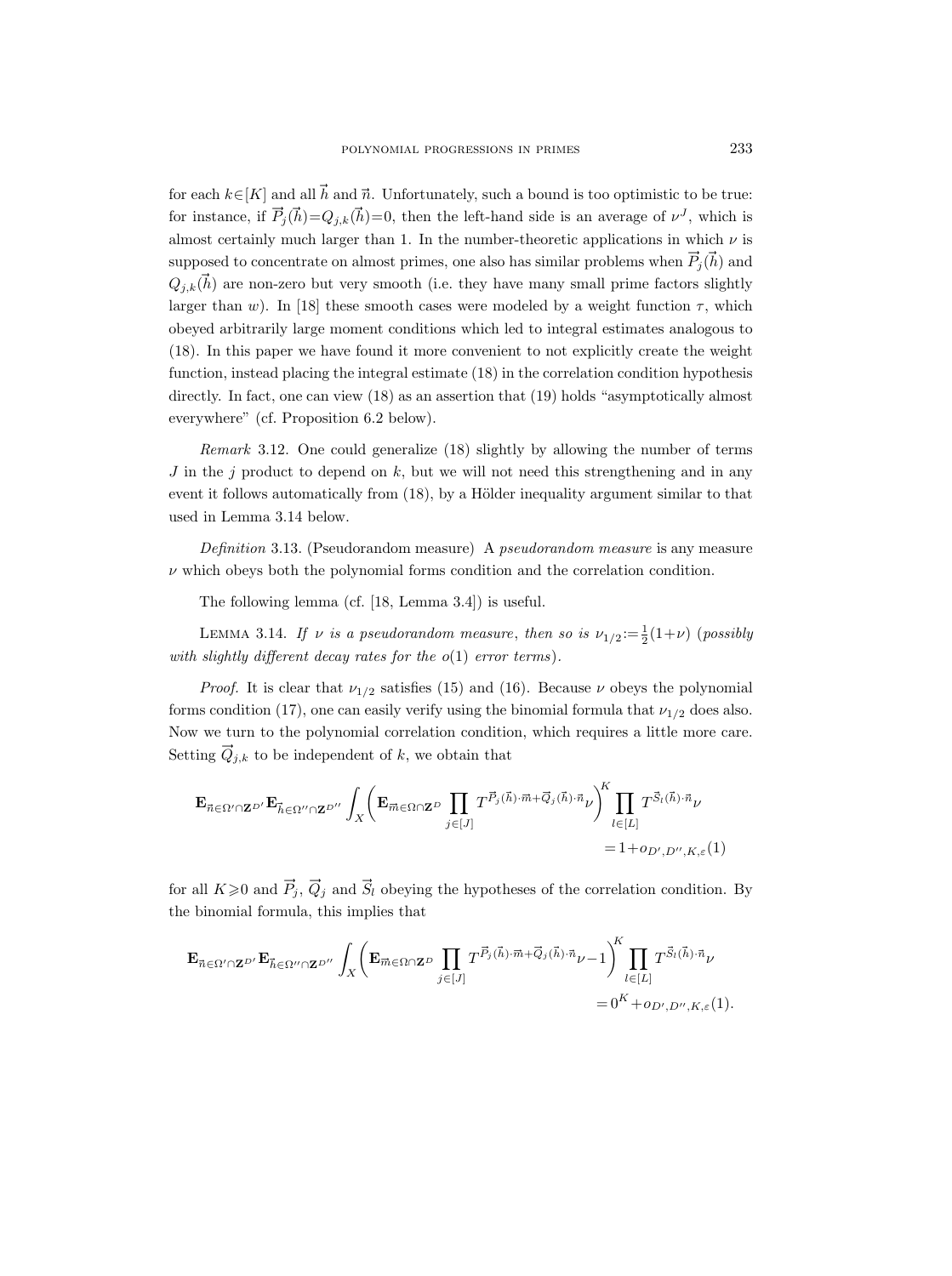(Recall of course that  $0^0=1$ .) Let us take K to be a large *even* integer. Another application of the binomial formula allows one to replace the final  $\nu$  by  $\nu_{1/2}$ . By the triangle inequality in a weighted Lebesgue norm  $l^K$ , we may then replace the other occurrences of  $\nu$  by  $\nu_{1/2}$  also:

$$
\begin{split} \mathbf{E}_{\vec{n}\in\Omega'\cap\mathbf{Z}^{D'}}\mathbf{E}_{\vec{n}\in\Omega''\cap\mathbf{Z}^{D''}}&\int_{X}\bigg(\mathbf{E}_{\vec{m}\in\Omega\cap\mathbf{Z}^{D}}\prod_{j\in[J]}T^{\vec{P}_{j}(\vec{h})\cdot\vec{m}+\vec{Q}_{j}(\vec{h})\cdot\vec{n}}\nu_{1/2}-1\bigg)^{K}\\ &\times\prod_{l\in[L]}T^{\vec{S}_{l}(\vec{h})\cdot\vec{n}}\nu_{1/2}=0^{K}+o_{D',D'',K,\varepsilon}(1). \end{split}
$$

This was only proven for even  $K$ , but follows also for odd  $K$  by the Cauchy–Schwarz inequality (94). By Hölder's inequality, we obtain a similar statement when the  $Q_i$ 's are now allowed to vary in  $k$ :

$$
\mathbf{E}_{\vec{n}\in\Omega'\cap\mathbf{Z}^{D'}}\mathbf{E}_{\vec{h}\in\Omega''\cap\mathbf{Z}^{D''}}\int_X \Bigg(\prod_{k\in[K]} \Bigg(\mathbf{E}_{\vec{m}\in\Omega\cap\mathbf{Z}^D}\prod_{j\in[J]} T^{\vec{P}_j(\vec{h})\cdot\vec{m}+\vec{Q}_{j,k}(\vec{h})\cdot\vec{n}}\nu_{1/2}-1\Bigg)\Bigg)\\ \times \prod_{l\in[L]} T^{\vec{S}_l(\vec{h})\cdot\vec{n}}\nu_{1/2}=0^K+o_{D',D'',K,\varepsilon}(1).
$$

Applying the binomial formula again, we see that  $\nu_{1/2}$  obeys (18) as desired.

 $\Box$ 

# 3.15. The transference principle

We can now state the second pillar of our argument (cf. [18, Theorem 3.5]).

THEOREM 3.16. (Relative polynomial Szemerédi theorem) Let the notation and assumptions be as in §2. Then, given any pseudorandom measure  $\nu$  and any  $g: X \rightarrow \mathbf{R}$ obeying the pointwise bound  $0 \le g \le v$  and the mean bound

$$
\int_X g \geqslant \eta_3,\tag{20}
$$

we have

$$
\mathbf{E}_{m \in [M]} \int_{X} T^{P_1(Wm)/W} g \dots T^{P_k(Wm)/W} g \ge \frac{1}{2} c(\frac{1}{2} \eta_3) - o(1), \tag{21}
$$

where  $c(\cdot)$  is the function appearing in Theorem 3.2.

Apart from inessential factors of 2 (and the substantially worse decay rates concealed within the  $o(1)$  notation), this theorem is significantly stronger than Theorem 3.2, which is essentially the special case  $\nu=1$ . In fact, we shall derive Theorem 3.16 from Theorem 3.2 using the transference principle technology from [18]. The argument is lengthy and will occupy §§4–7.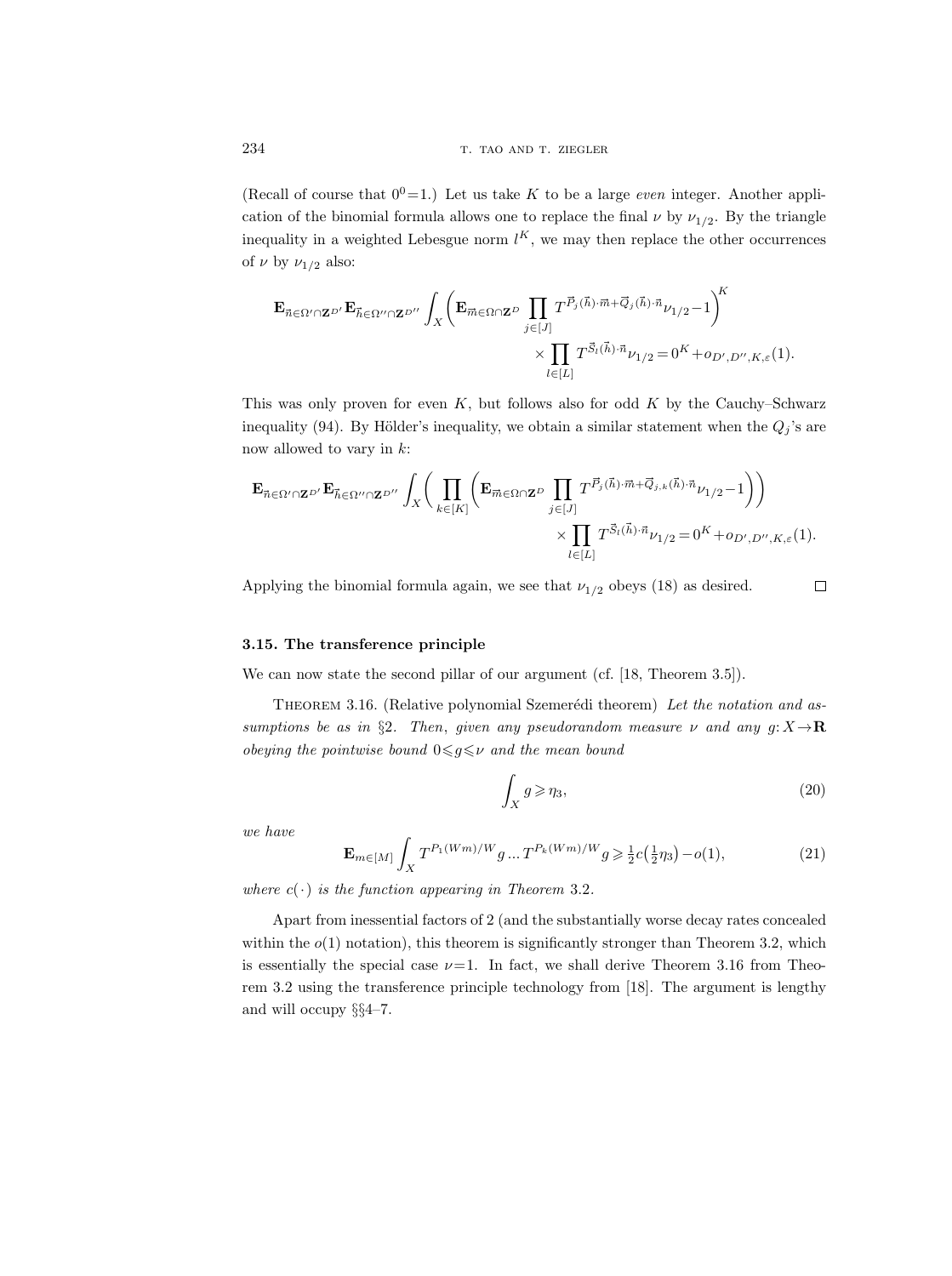#### 3.17. Construction of the majorant

To conclude Theorem 2.3 from Theorem 3.16 and (12) it clearly suffices to show the following (cf. [18, Proposition 9.1]).

THEOREM 3.18. (Existence of pseudorandom majorant) Let the notation and assumptions be as in §2. Then, there exists a pseudorandom measure  $\nu$  such that the function f defined in (11) enjoys the pointwise bound  $0 \leq f \leq \nu$ .

This is the third pillar of the argument. The majorant  $\nu$  acts as an "enveloping" sieve" for the primes (or more precisely, for the primes equal to b modulo  $W$ ), in the sense of [25] and [26]. It is defined explicitly in §8. However, for the purposes of the proof of the other pillars of the argument (Theorems 3.2 and 3.16) it will not be necessary to know the precise definition of  $\nu$ , only that  $\nu$  majorizes f and is pseudorandom. In order to establish this pseudorandomness, it is necessary that  $\eta_2$  is small compared to  $\eta_1$ . On the other hand, observe that  $\nu$  does not depend on H, and thus it is insensitive to the choice of  $\eta$ .

The proof of Theorem 3.18 follows similar lines to those in [18] and [19], except that the "local" or "singular series" calculation is more complicated, as one is now forced to count solutions to one or more *polynomial* equations over  $F_p$ , rather than linear equations. Fortunately, it turns out that the polynomials involved happen to be linear in at least one "coarse-scale" variable, and so the number of solutions can be counted relatively easily, without recourse to any deep arithmetic facts (such as the Weil conjectures). We establish Theorem 3.18 in §§8–12, using some basic facts about convex bodies, solutions to polynomial equations in  $F_p$ , and distribution of prime numbers which are recalled in Appendices C–E, respectively.

### 4. Overview of the proof of the transference principle

We now begin the proof of the relative polynomial Szemerédi theorem (Theorem 3.16). As in [18], this theorem will follow quickly from three simpler components. The first is the uniformly quantitative version of the ordinary polynomial Szemerédi theorem, Theorem 3.2, which will be proven in Appendix B. The second is a "polynomial generalized von Neumann theorem" (Theorem 4.5) which allows us to neglect the contribution of sufficiently "locally Gowers-uniform" contributions to (21). The third is a "local Koopman–von Neumann structure theorem" (Theorem 4.7) which decomposes a function  $0 \leq f \leq \nu$  (outside of a negligible set) into a bounded positive component  $f_{U^{\perp}}$  and a locally Gowers-uniform error  $f_U$ . The purpose of this section is to formally state the latter two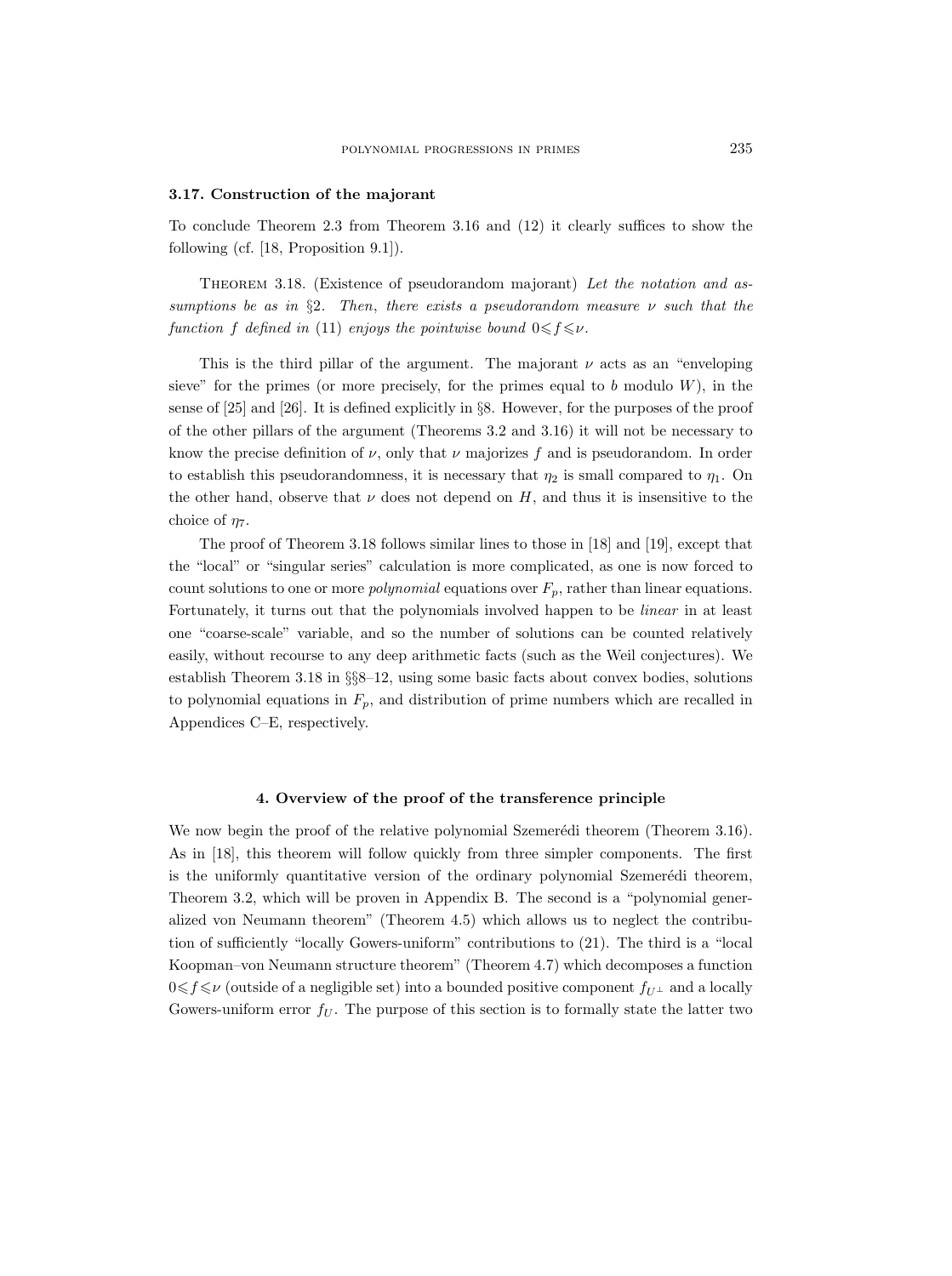components and show how they imply Theorem 3.16; the proofs of these components will then occupy subsequent sections of the paper.

The pseudorandom measure  $\nu$  plays no role in the ordinary polynomial Szemerédi theorem (Theorem 3.2). In the von Neumann theorem (Theorem 4.5) the pseudorandomness of  $\nu$  is exploited via the polynomial forms condition (Definition 3.6). In the structure theorem (Theorem 4.7) it is instead the polynomial correlation condition (Definition 3.9) which delivers the benefits of pseudorandomness.

## 4.1. Local Gowers norms

As mentioned in the introduction, a key ingredient in the proof of Theorem 3.16 will be the introduction of a norm  $\|\cdot\|_{U_M^{\vec{Q}([H]^t,W)}}$  which controls averages such as those in (21). It is here that the parameter  $\eta_7$  makes its first appearance, via the shift range H. The purpose of this subsection is to define these norms formally.

Let  $f: X \to \mathbf{R}$  be a function. For any  $d \geq 1$ , recall that the (global) Gowers uniformity *norm*  $||f||_{U^d}$  of f is defined by the formula

$$
||f||_{U^d}^{2^d} := \mathbf{E}_{m_1,\ldots,m_d \in \mathbf{Z}_N} \int_X \prod_{(\omega_1,\ldots,\omega_d) \in \{0,1\}^d} T^{\omega_1 m_1 + \ldots + \omega_d m_d} f.
$$

An equivalent definition is

$$
\|f\|_{U^d}^{2^d}:=\mathbf{E}_{m_1^{(0)},...,m_d^{(0)},m_1^{(1)},...,m_d^{(1)}\in\mathbf{Z}_N}\int_X\prod_{(\omega_1,...,\omega_d)\in\{0,1\}^d}T^{m_1^{(\omega_1)}+...+m_d^{(\omega_d)}}f,
$$

as can be seen by making the substitutions  $m_j^{(1)} := m_j^{(0)} + m_j$ ,  $j \in [d]$ , and shifting the integral by  $m_1^{(0)} + ... + m_d^{(0)}$  $\mathcal{L}^{(0)}$ .

We will not directly use the global Gowers norms in this paper, because the range of the shifts m in those norms is too large for our applications. Instead, we shall need local versions of this norm. For any steps  $a_1, ..., a_d \in \mathbb{Z}$ , we define the *local Gowers uniformity* norm  $U^{a_1,\ldots,a_d}_{\sqrt{M}}$  $\frac{1}{M}$  by  $\left(25\right)$ 

$$
||f||_{U_{\sqrt{M}}^{a_1,...,a_d}}^{2^d} := \mathbf{E}_{m_1^{(0)},...,m_d^{(0)},m_1^{(1)},...,m_d^{(1)} \in [\sqrt{M}]} \int_X \prod_{(\omega_1,...,\omega_d) \in \{0,1\}^d} T^{m_1^{(\omega_1)}a_1 + ... + m_d^{(\omega_d)}a_d} f. \tag{22}
$$

Thus, for instance, when  $\sqrt{M} = N$  and  $a_1, ..., a_d$  are invertible in  $\mathbf{Z}_N^{\times}$ , then the  $U_{\sqrt{M}}^{a_1,...,a_d}$ M norm is the same as the U<sup>d</sup> norm. When  $\sqrt{M}$  is much smaller than N, however, there

 $(25)$  We will need to pass from shifts of size  $O(M)$  to shifts of size  $O(\sqrt{M})$  to avoid dealing with certain boundary terms (similar to those arising in the van der Corput lemma).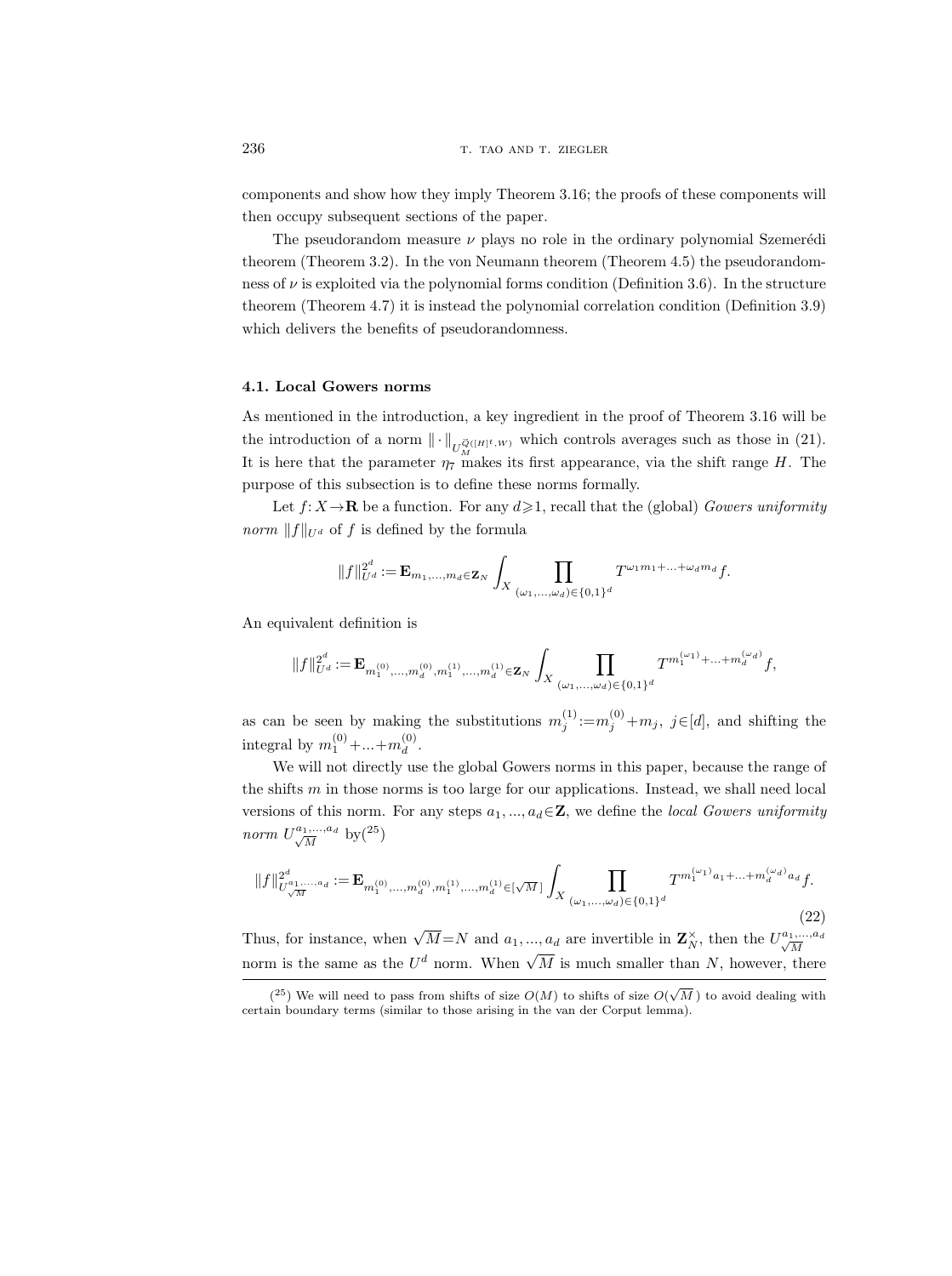appears to be no obvious comparison between these two norms. It is not immediately obvious that the local Gowers norm is indeed a norm, but we shall show this in Appendix A, where basic properties of these norms are established. In practice, we shall take  $a_1, ..., a_d$ to be rather small compared to R or M, indeed these steps will have size  $O(H^{O(1)})$ .

*Remark* 4.2. One can generalize this norm to complex-valued functions  $f$  by conjugating those factors of f for which  $\omega_1 + ... + \omega_d$  is odd. If we then set  $f = e(\phi) = e^{2\pi i \phi}$  for some phase function  $\phi: X \to \mathbf{R}/\mathbf{Z}$ , then the local Gowers  $||f||_{U_{\sqrt{M}}^{a_1,\ldots,a_d}}$  norm is informally measuring the extent to which the  $d$ -fold difference

$$
\sum_{\omega_1,...,\omega_d \in \{0,1\}} (-1)^{\omega_1+...+\omega_d} \phi(x+m_1^{(\omega_1)}a_1+...+m_d^{(\omega_d)}a_d)
$$

is close to zero, where x ranges over X, and  $m_j^{(0)}$  and  $m_j^{(1)}$  range over [M] for  $j \in [d]$ . Even more informally, these norms are measuring the extent to which  $\phi$  "behaves like" a polynomial of degree less than d on arithmetic progressions of the form

$$
\big\{x+m_1a_1+\ldots+m_d a_d \colon m_1,...,m_d \in \left[\sqrt{M}\,\right]\big\},
$$

where  $x \in X$  is arbitrary. The global Gowers norm  $U^d$ , in contrast, measures similar behavior over the entire space  $X$ .

We shall estimate the Gowers-uniform contributions to (21), via repeated application of the van der Corput lemma, using the standard polynomial exhaustion theorem (PET) induction scheme [4]. This will eventually allow us to control these contributions, not by a single local Gowers-uniform norm, but rather by an average of such norms, in which the shifts  $h_1, ..., h_d$  are fine and parameterized by a certain polynomial. More precisely, given any  $t\geqslant0$  and any d-tuple  $\vec{Q}=(Q_1, ..., Q_d)\in \mathbf{Z}[\mathbf{h}_1, ..., \mathbf{h}_t, \mathbf{W}]^d$  of polynomials, we define the averaged local Gowers uniformity norm  $U_{\sqrt{M}}^{\overline{Q}([H]^t,W)}$  by the formula

$$
||f||_{U^{\vec{Q}([H]^t,W)}_{\sqrt{M}}}^{2^d} := \mathbf{E}_{\vec{h} \in [H]^t} ||f||_{U^{\vec{Q}_1(\vec{h},W),...,Q_d(\vec{h},W)}_{\sqrt{M}}}^{2^d}.
$$
 (23)

Inserting (22), we thus have

$$
||f||_{U_{\sqrt{M}}^{\vec{Q}([H]^t,W)}}^{2^d} := \mathbf{E}_{\vec{h} \in [H]^t} \mathbf{E}_{m_1^{(0)},...,m_d^{(0)},m_1^{(1)},...,m_d^{(1)} \in [\sqrt{M}]\n} \int_X \prod_{(\omega_1,...,\omega_d) \in \{0,1\}^d} T^{m_1^{(\omega_1)}Q_1(\vec{h},W)+...+m_d^{(\omega_d)}Q_d(\vec{h},W)} f. \tag{24}
$$

In Appendix A we show that the local Gowers uniformity norms are indeed norms; by the triangle inequality in  $l^{2^d}$ , this implies that the averaged local Gowers uniformity norms are also norms. To avoid degeneracies, we will assume that none of the polynomials  $Q_1, ..., Q_d$  vanish.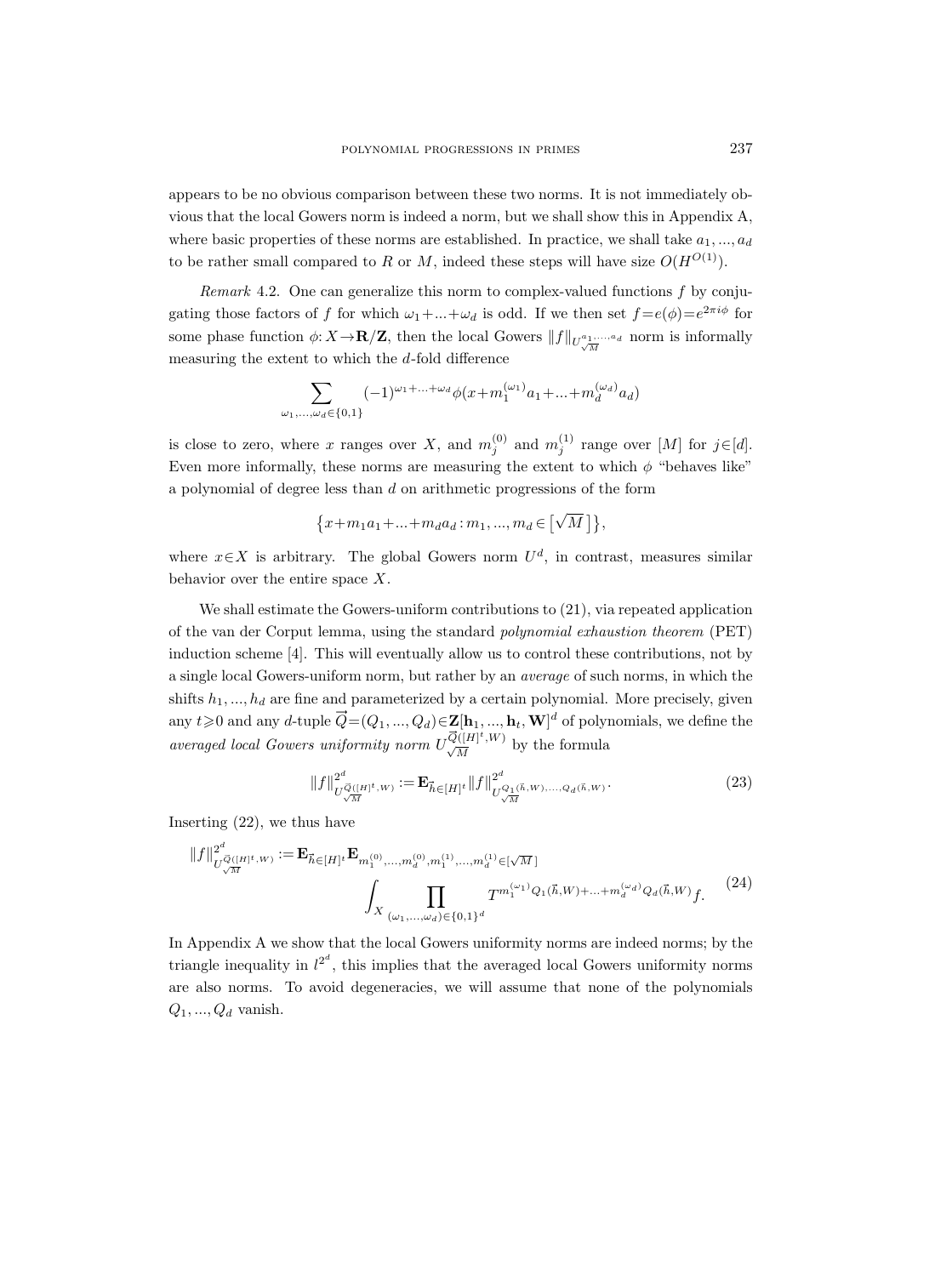Remark 4.3. The distinction between local Gowers uniform norms and their averaged counterparts is a necessary feature of our "quantitative" setting. In the "qualitative" setting of traditional (infinitary) ergodic theory (where  $X$  is infinite), there is no need for this sort of distinction; if the local Gowers uniformity norms go to zero as  $M \rightarrow \infty$ for the shifts  $h_1 = ... = h_d = 1$ , then it is not hard (using various forms of the Cauchy– Schwarz–Gowers inequality, such as those in Appendix A) to show that the same is true for any other fixed choice of shifts  $h_1, ..., h_d$ , and hence the averaged norms will also go to zero as  $M \rightarrow \infty$  for any fixed choice of  $\vec{Q}$  and H. The converse implications are also easy to establish. Thus one can use a single local Gowers uniformity norm,  $U_{\sqrt{M}}^{1,...,1}$ , to control everything in the limit  $M \rightarrow \infty$  with H bounded; this then corresponds to the Gowers–Host–Kra seminorms used in [21] and [23] to control polynomial averages. However, in our more quantitative setting, where  $H$  is allowed to grow like a (very small) power of N, we cannot afford to use the above equivalences (as they will amplify the  $o(1)$ ) errors in our arguments to be unacceptably large), and so must turn instead to the more complicated-seeming averaged local Gowers uniformity norms.

## 4.4. The polynomial generalized von Neumann theorem

We are now ready to state the second main component of the proof of Theorem 3.16 (the first component being Theorem 3.2).

Theorem 4.5. (Polynomial generalized von Neumann theorem) Let the notation and assumptions be as in §2. Then, there exist  $d\geqslant 2$ ,  $t\geqslant 0$  of size  $O(1)$  and a d-tuple  $\vec{Q} \in \mathbf{Z}[\mathbf{h}_1, ..., \mathbf{h}_t, \mathbf{W}]^d$  of degree  $O(1)$  with coefficients  $O(1)$ , and with none of the components of  $\vec{Q}$  vanishing, as well as a constant c>0 depending only on  $P_1, ..., P_k$ , such that the inequality

$$
\left| \mathbf{E}_{m \in [M]} \int_{X} T^{P_1(Wm)/W} g_1 \dots T^{P_k(Wm)/W} g_k \right| \ll \min_{j \in [k]} \|g_j\|_{U^{\vec{\mathcal{Q}}([H]^t,W)}_{\sqrt{M}}} + o(1) \tag{25}
$$

holds for any functions  $g_1, ..., g_k: X \to \mathbf{R}$  obeying the pointwise bound  $|g_j| \leq 1+\nu$  for all  $j \in [k]$  and  $x \in X$ , and some pseudorandom measure  $\nu$ .

This theorem is a local polynomial analogue of [18, Proposition 5.3]. It will be proven by a vast number of applications of the van der Corput lemma and the Cauchy–Schwarz inequality following the standard PET induction scheme; the idea is to first apply the van der Corput lemma repeatedly to linearize the polynomials  $P_1, ..., P_k$ , and then apply the Cauchy–Schwarz inequality repeatedly to estimate the linearized averages by local Gowers norms. The presence of the measure  $\nu$  will cause a large number of shifts of  $\nu$ to appear as weights, but these will ultimately be controllable via the polynomial forms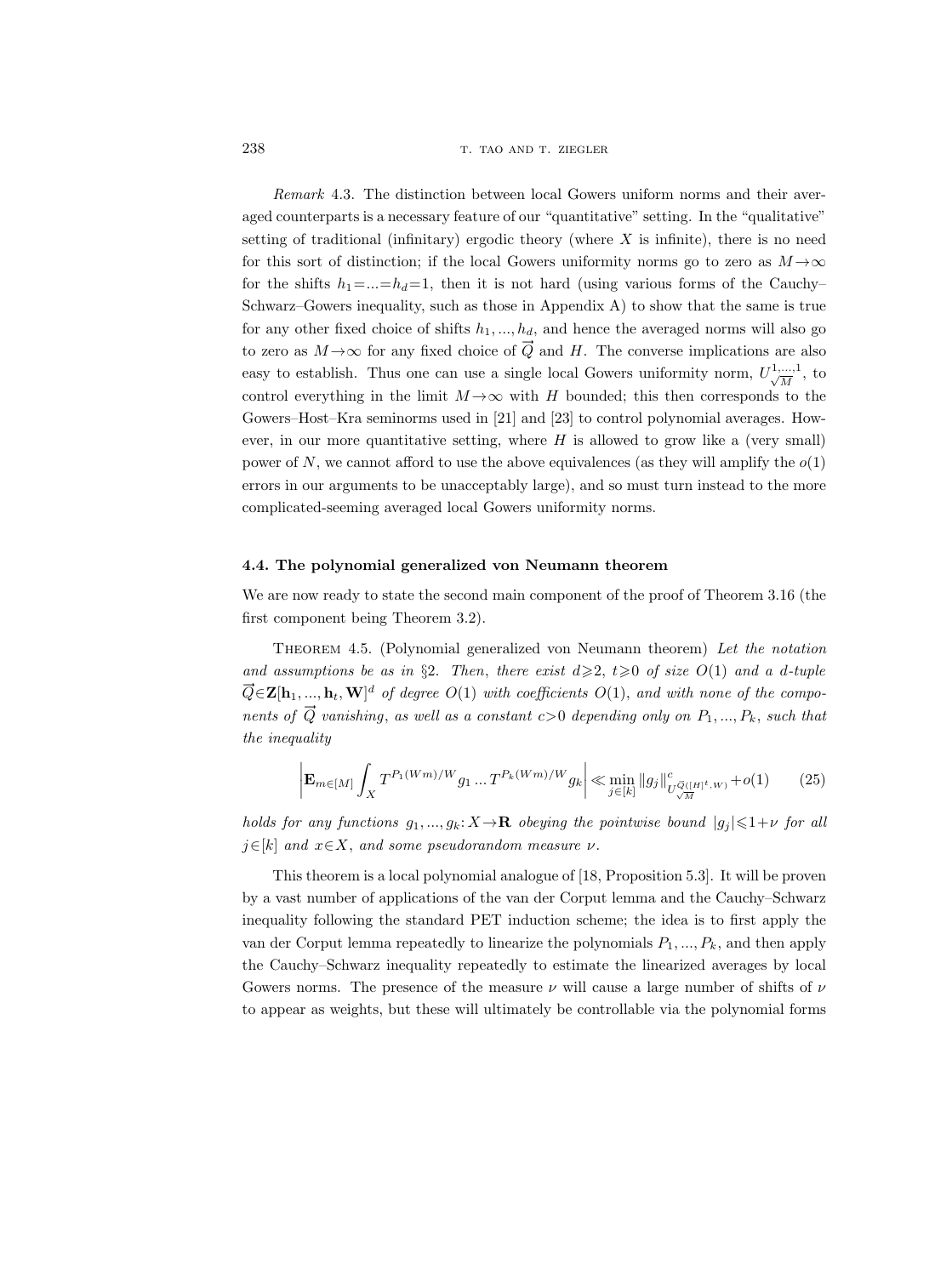condition (Definition 3.6). The final values of  $d$  and  $t$  obtained will be very large (indeed, they exhibit Ackermann-type behavior in the maximal degree of  $P_1, ..., P_k$ ) but can be chosen to be small compared to  $1/\eta_1$ , which controls the pseudorandomness of  $\nu$ .

The proof of Theorem 4.5 is elementary but rather lengthy (and notation intensive), and shall occupy all of §5. The  $\nu=1$  case of this theorem is a finitary version of a similar result in [21], while the linear case of this theorem (when the  $P_j - P_{j'}$  are all linear) is essentially in [18]. Indeed, the proof of this theorem will use a combination of the techniques from both of these papers.

## 4.6. The local Koopman–von Neumann theorem

The third major component of the proof of Theorem 3.16 is the following structure theorem.

THEOREM 4.7. (Structure theorem) Let the notation and assumptions be as in  $\S$ . Let  $t \geqslant 0$  and  $d \geqslant 2$  be of size  $O(1)$ , and let  $\overrightarrow{Q} \in \mathbf{Z}[\mathbf{h}_1, ..., \mathbf{h}_t, \mathbf{W}]^d$  be polynomials of degree  $O(1)$  with coefficients  $O(1)$  (and with none of the components of  $\vec{Q}$  vanishing). Then, given any pseudorandom measure  $\nu$  and any  $g: X \to \mathbf{R}^+$  with the pointwise bound  $0 \leq g \leq \nu$ , there exist functions  $g_{U^{\perp}}$ ,  $g_{U}$ :  $X \rightarrow \mathbf{R}$  with the pointwise bound

$$
0 \leq g_{U^{\perp}}(x) + g_U(x) \leq g(x) \tag{26}
$$

of g obeying the following estimates:

• (boundedness of the structured component)

$$
0 \leq g_{U^{\perp}}(x) \leq 1 \quad \text{for all } x \in X; \tag{27}
$$

• ( $g_{U^{\perp}}$  captures most of the mass)

$$
\int_X g_{U^\perp} \ge \int_X g - O(\eta_4) - o(1); \tag{28}
$$

• (*uniformity of the unstructured component*)

$$
||gv||_{U_{\sqrt{M}}^{\vec{Q}([H]^t,W)}} \leqslant \eta_4^{1/2^d} + o(1). \tag{29}
$$

Remark 4.8. Note the first apperance of the parameter  $\eta_4$ , which is controlling the accuracy of this structure theorem. One can make this accuracy as strong as desired, but at the cost of pushing  $\eta_7$  (and thus H) down, which will ultimately worsen many of the  $o(1)$  errors appearing here and elsewhere.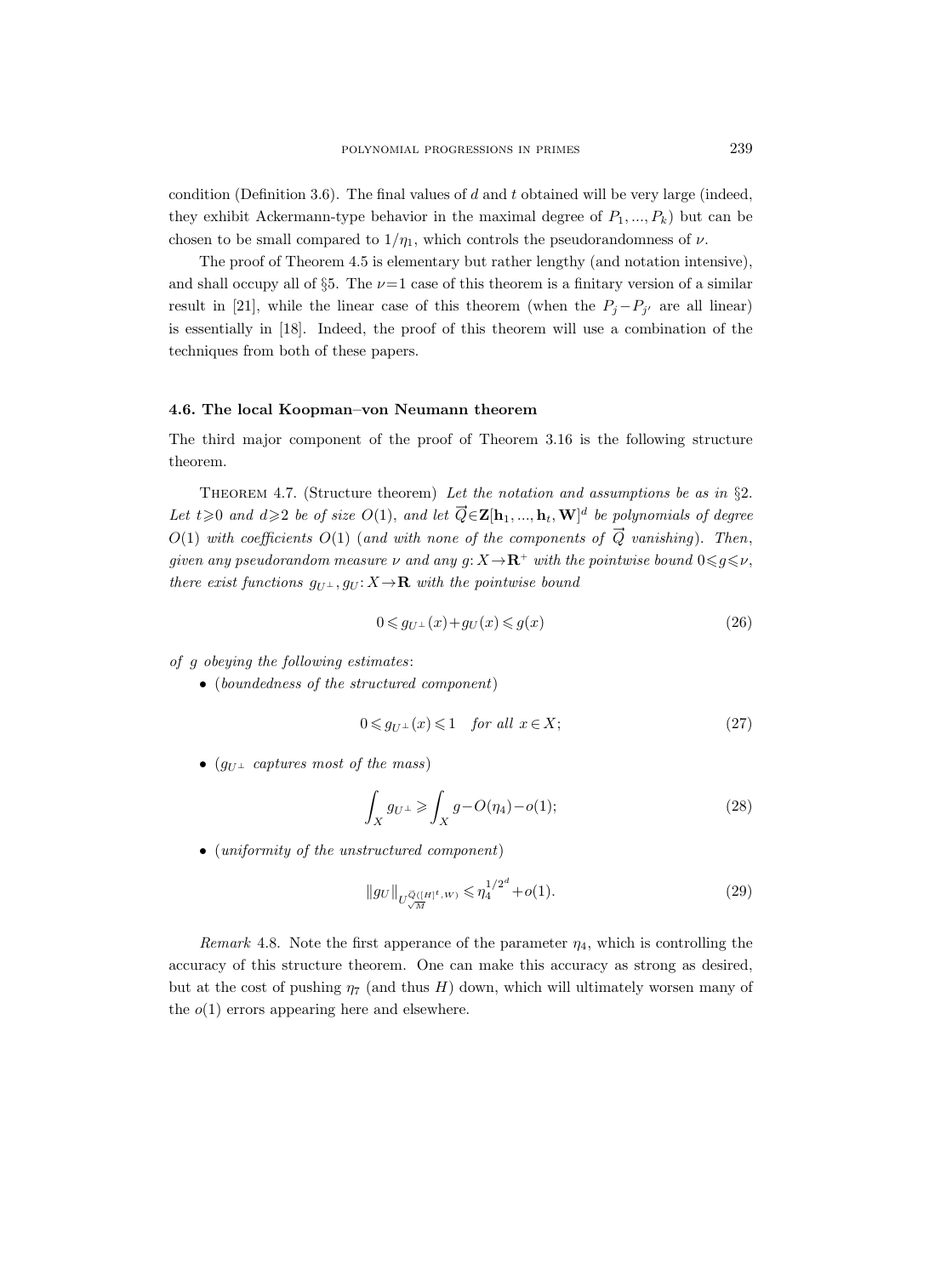Theorem 4.7 is the most technical and difficult component of the entire paper, and is proven in §6 and §7. It is a "finitary ergodic theory" argument which relies on iterating a certain "dichotomy between structure and randomness". Here, the randomness is a certain "dichotomy between structure and randomness". Here, the randomness is measured using the local Gowers uniformity norm  $U_{\sqrt{M}}^{\overline{Q}([H]^t,W)}$ . To measure the structured component, we need the machinery of dual functions, as in [18], together with an energy incrementation argument which we formalize abstractly in Theorem 7.1. A key point will be that  $\nu-1$  is "orthogonal" to these dual functions in a rather strong sense (see Proposition 6.5), which will be the key to approximating functions bounded by  $\nu$  with functions bounded by 1. This will be accomplished by a rather tricky series of applications of the Cauchy–Schwarz inequality and will rely heavily on the polynomial correlation condition (Definition 3.9).

#### 4.9. Proof of Theorem 3.16

Using Theorems 4.5 and 4.7, we can now quickly prove Theorem 3.16 (and hence Theorem 1.3, assuming Theorem 3.18), following the same argument as in [18].

Let the notation and assumptions be as in  $\S 2$ . Let  $\nu$  be a pseudorandom measure, and let  $g: X \to \mathbf{R}$  obey the pointwise bound  $0 \leq g \leq \nu$  and (20).

Let  $d>0$ ,  $t>0$  and  $\overrightarrow{Q}$  be as in Theorem 4.5; these expressions depend only on  $P_1, ..., P_k$ , and so we do not need to explicitly track their influence on the  $O(·)$  and  $o(\cdot)$  notation. Applying Theorem 4.7, we thus obtain functions  $g_U$  and  $g_{U^{\perp}}$  obeying the properties claimed in that theorem. From (26) we have

$$
\begin{aligned} \mathbf{E}_{m \in [M]} \int_{X} T^{P_1(Wm)/W} g \dots T^{P_k(Wm)/W} g \\ \geqslant & \mathbf{E}_{m \in [M]} \int_{X} T^{P_1(Wm)/W} (g_{U^{\perp}} + g_{U}) \dots T^{P_k(Wm)/W} (g_{U^{\perp}} + g_{U}). \end{aligned}
$$

We expand the right-hand side into  $2^k=O(1)$  terms. Consider any of the  $2^k-1$  of these terms which involve at least one factor of  $g_U$ . From (26) and (27) we know that  $g_U$  and  $g_{U^{\perp}}$  are both bounded pointwise in magnitude by  $\nu+1+o(1)$ , which is  $O(\nu+1)$  when N is large enough. Thus, by Theorem 4.5 and (29), the contribution of all of these terms can be bounded in magnitude by a constant multiple of

$$
\|g_U\|_{U_{\sqrt{M}}^{\vec{Q}([H]^t,W)}}^c+o(1)\ll \eta_4^{c/2^d}+o(1)
$$

for some  $c>0$  depending only on  $P_1, ..., P_k$ . On the other hand, from (28), (20) and the choice of parameters, we have that

$$
\int_X g_{U^\perp} \geqslant \frac{1}{2} \eta_3.
$$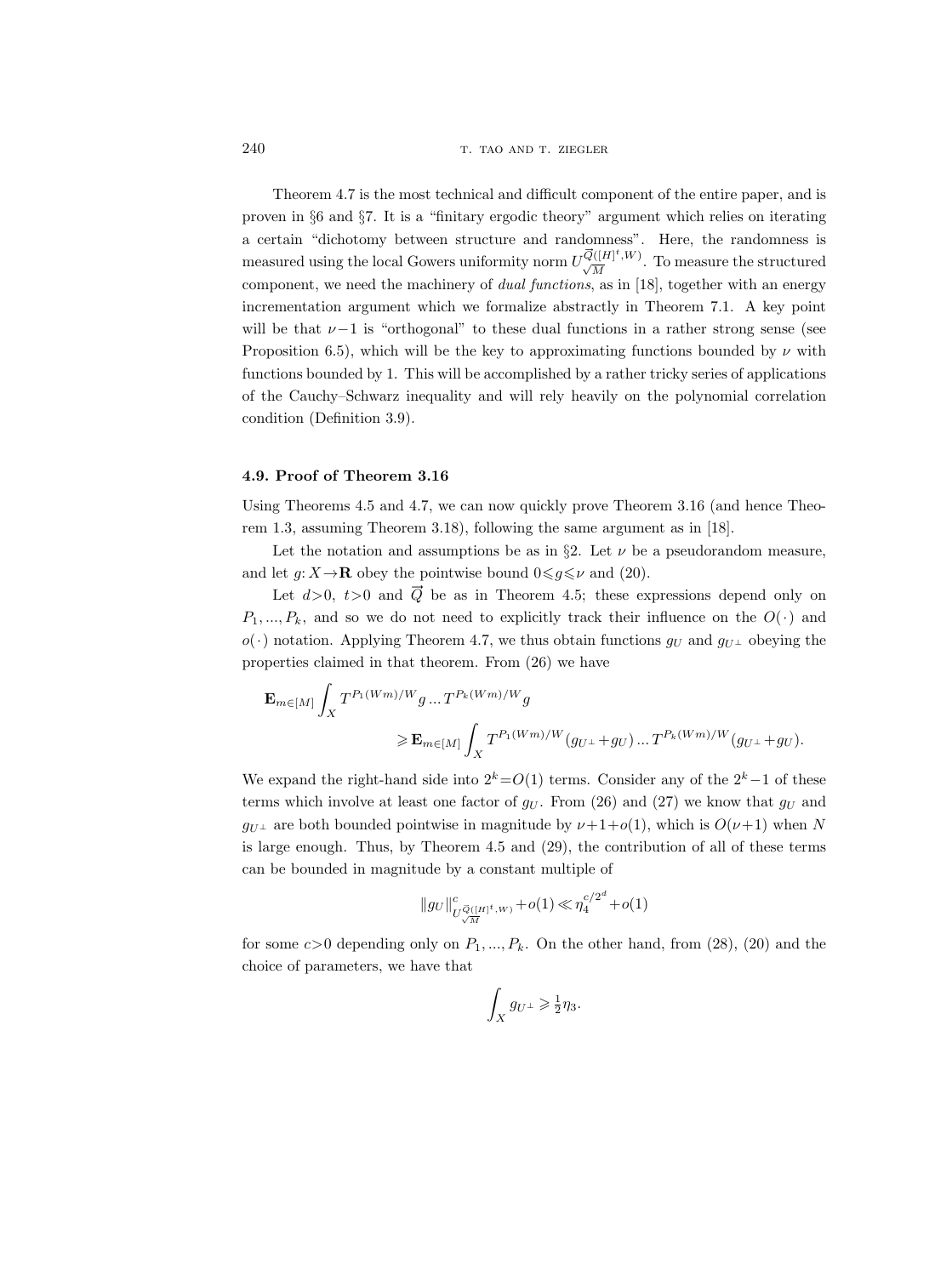Applying this, (27) and Theorem 3.2 yields

$$
\mathbf{E}_{m \in [M]} \int_X T^{P_1(Wm)/W} g_{U^\perp} \ldots T^{P_k(Wm)/W} g_{U^\perp} \geqslant c\left(\tfrac{1}{2}\eta_3\right) > 0.
$$

Putting all this together, we conclude that

$$
\mathbf{E}_{m \in [M]} \int_{X} T^{P_1(Wm)/W} g \dots T^{P_k(Wm)/W} g \geqslant c\left(\frac{1}{2}\eta_3\right) - O(\eta_4^{c/2^d}) - o(1).
$$

As  $\eta_4$  is chosen small compared to  $\eta_3$ , Theorem 3.16 follows.

## 5. Proof of the generalized von Neumann theorem

In this section we prove Theorem 4.5. In a nutshell, our argument here will be a rigorous implementation of the following scheme:

polynomial average

| $\ll$ weighted linear average + $o(1)$           | (van der Corput)            |
|--------------------------------------------------|-----------------------------|
| $\ll$ weighted parallelopiped average + $o(1)$   | (weighted gen. von Neumann) |
| $\ll$ unweighted parallelopiped average + $o(1)$ | (Cauchy-Schwarz).           |

The argument is based upon that used to prove [18, Proposition 5.3], namely repeated application of the Cauchy–Schwarz inequality to replace various functions  $g_i$  by  $\nu$  (or  $\nu+1$ , followed by application of the polynomial forms condition (Definition 3.6) to replace the resulting polynomial averages of  $\nu$  by  $1+o(1)$ . The major new ingredient in the argument compared to [18] will be the polynomial exhaustion theorem (PET) induction scheme (used for instance in [6]) in order to estimate the polynomial average in (25) by a linear average similar to that treated in [18, Proposition 5.3]. After using PET induction to achieve this linearization, the rest of the proof is broadly similar to that in [18, Proposition 5.3], except for the fact that the shift parameters are restricted to be of size M or  $\sqrt{M}$  rather than N, and that there is also some additional averaging over short shift parameters of size  $O(H)$ .

The arguments are elementary and straightforward, but will require a rather large amount of new notation in order to keep track of all the weights and factors created by applications of the Cauchy–Schwarz inequality. Fortunately, none of this notation will be needed in any other section; indeed, this section can be read independently of the rest of the paper (although it of course relies on the material in earlier sections, and also on Appendix A).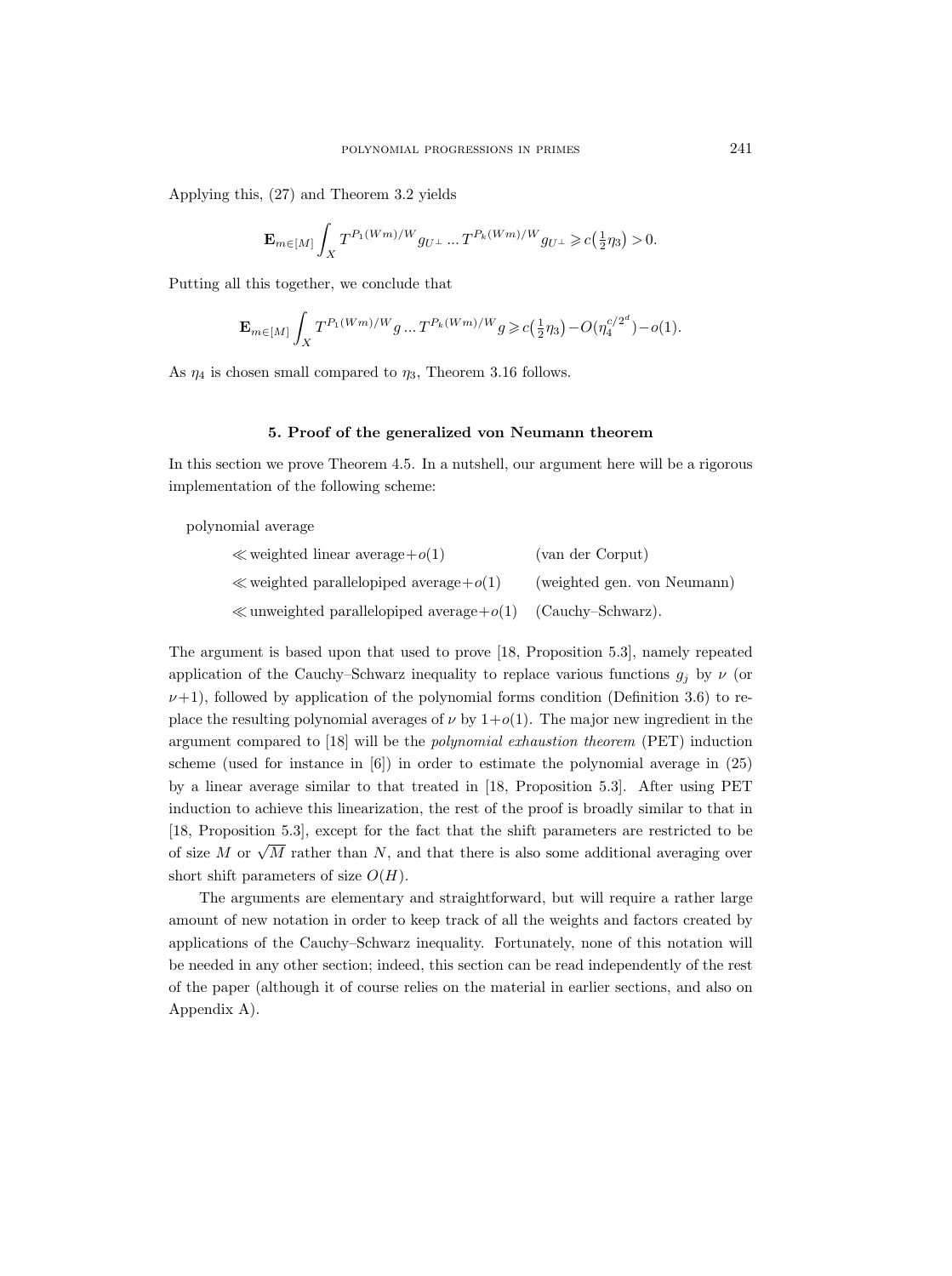We begin with some simple reductions. First observe (as in [18]) that Lemma 3.14 allows us to replace the hypotheses  $|g_i| \leq 1+\nu$  by the slightly stronger  $|g_i| \leq \nu$ , at the (acceptable) cost of worsening the implicit constant in  $(25)$  by a factor of  $2<sup>k</sup>$ . Next, we claim that it suffices to find d, t, c and  $\vec{Q} \in \mathbf{Z}[\mathbf{h}_1, ..., \mathbf{h}_t, \mathbf{W}]^d$  for which we have the weaker estimate

$$
\left| \mathbf{E}_{m \in [M]} \int_{X} T^{P_1(Wm)/W} g_1 \dots T^{P_k(Wm)/W} g_k \right| \ll ||g_1||_{U^{\vec{\mathcal{Q}}([H]^t,W)}_{\sqrt{M}}} + o(1) \tag{30}
$$

(i.e. we only control the average using the norm of  $g_1$ , rather than the best norm of all of the  $g_i$ 's). Indeed, if we could show this, then by symmetry we could find  $d_j$ ,  $t_j$ , and  $\vec{Q}_j \in \mathbf{Z}[h_1, ..., \mathbf{h}_{t_j}, \mathbf{W}]^{d_j}, j \in [k],$  such that

$$
\left| \mathbf{E}_{m \in [M]} \int_X T^{P_1(Wm)/W} g_1 \dots T^{P_k(Wm)/W} g_k \right| \ll ||g_j||_{U^{\overrightarrow{Q}_j([H]^{\mathfrak{t}_j}}, W)}^{c_j} + o(1),
$$

whenever  $j \in [k]$  and  $\nu$  is pseudorandom. The claim then follows by using Lemma A.3 to whenever  $j \in [k]$  and  $\nu$  is pseudorandom. The claim then follows by using Lemma A.3 to obtain a local Gowers norm  $U_{\sqrt{M}}^{\overline{Q}([H]^t,W)}$  which dominates each of the individual norms obtain a local Gowers norm  $U^{\overrightarrow{Q}([H]^t,W)}_{\sqrt{M}}$  which dominates each of the individual norms  $U^{\overrightarrow{Q}_j([H]^t_j,W)}_{\sqrt{M}}$ , and taking  $c:=\min_{j\in[k]}c_j$ . (Note that the pointwise bound  $|g_j|\leq \nu$  and the  $U^{\overrightarrow{Q}_j([H]^{t_j},W)}_{\overrightarrow{M}}$ , and taking  $c:=$   $\min_{j \in [k]} c_j$ . (Note that the pointwise bound  $|g_j| \leq \nu$  and polynomial forms condition easily imply that the  $U^{\overrightarrow{Q}_j([H]^{t_j},W)}_{\overrightarrow{M}}$  norm of  $g_j$  is  $O(1)$ .)

It remains to prove (30). It should come as no surprise to the experts that this type of "generalized von Neumann" theorem will be proven via a large number of applications of van der Corput's lemma and the Cauchy–Schwarz inequality. In order to keep track of the intermediate multilinear expressions which arise during this process, it is convenient to prove a substantial generalization of this estimate. We first need the notion of a polynomial system, and averages associated with such systems.

Definition 5.1. (Polynomial system) A polynomial system  $S$  consists of the following objects:

• An integer  $D\geq 0$ , which we call the *number of fine degrees of freedom*;

• A non-empty finite index set  $A$  (the elements of which we shall refer to as nodes of the system);

• A polynomial  $R_{\alpha} \in \mathbb{Z}[m, h_1, ..., h_D, W]$  in  $D+2$  variables attached to each node  $\alpha \in A$ ;

• A distinguished node  $\alpha_0 \in A$ ;

• A (possibly empty) collection  $A' \subset A \setminus \{ \alpha_0 \}$  of *inactive nodes*. The nodes in  $A \setminus A'$ will be referred to as *active*. Thus for instance the distinguished node  $\alpha_0$  is always active.

We say that a node  $\alpha \in A$  is *linear* if  $R_{\alpha} - R_{\alpha_0}$  is at most linear in **m**, thus the distinguished node is always linear. We say that the entire system  $S$  is linear if every active node is linear. We make the following non-degeneracy assumptions:

• If  $\alpha$  and  $\beta$  are distinct nodes in A, then  $R_{\alpha}-R_{\beta}$  is not constant in  $\mathbf{m}, \mathbf{h}_1, ..., \mathbf{h}_D$ .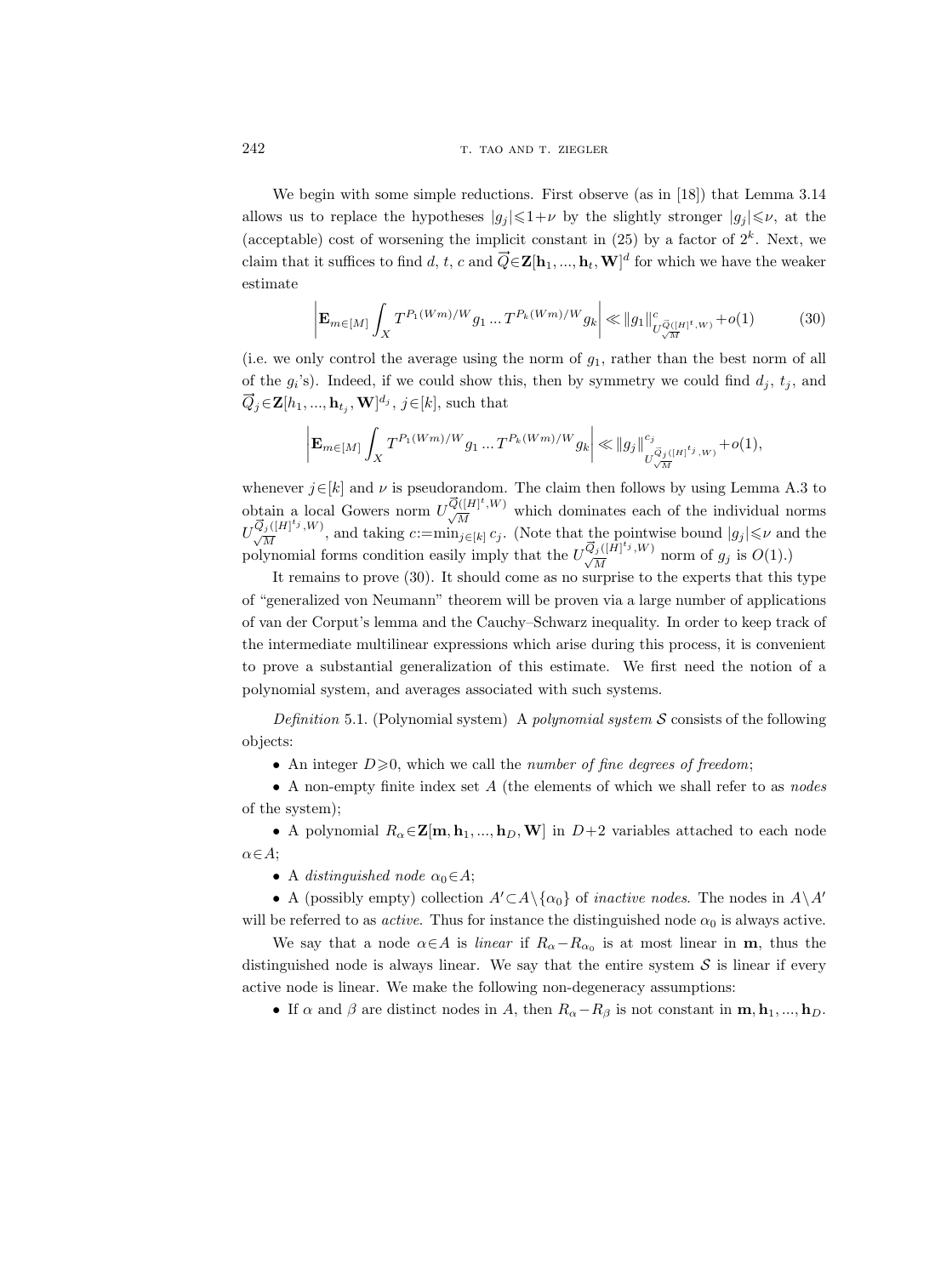• If  $\alpha$  and  $\beta$  are distinct *linear* nodes in A, then  $R_{\alpha} - R_{\beta}$  is not constant in **m**.

Given any two nodes  $\alpha$  and  $\beta$ , we define the *distance*  $d(\alpha, \beta)$  between the two nodes to be the **m**-degree of the polynomial  $R_{\alpha}-R_{\beta}$  (which is non-zero by hypothesis); thus this distance is symmetric, non-negative, and obeys the non-Archimedean triangle inequality

$$
d(\alpha, \gamma) \le \max(d(\alpha, \beta), d(\beta, \gamma)).
$$

Note that  $\alpha$  is linear if and only if  $d(\alpha, \alpha_1) \leq 1$ , and furthermore we have  $d(\alpha, \beta) = 1$  for any two distinct linear nodes  $\alpha$  and  $\beta$ .

*Example* 5.2. Take  $D:=0$ ,  $A:=\{1,2,3\}$ , with  $R_1:=0$ ,  $R_2:=\mathbf{m}$  and  $R_3:=\mathbf{m}^2$ , and let 3 be the distinguished node. Then the node 3 is linear and the other two are non-linear. (If the distinguished node was 1 or 2, the situation would be reversed.)

Remark 5.3. The non-Archimedean semi-metric is naturally identifiable with a tree whose leaves are the nodes of  $S$ , and whose intermediate nodes are balls with respect to this semi-metric; the distance between two nodes is then the height of their join. It is this tree structure (and the distinction of nodes into active, inactive and distinguished) that shall implicitly govern the dynamics of the PET induction scheme which we shall shortly perform. We will however omit the details, as we shall not explicitly use this tree structure in this paper.

Definition 5.4. (Realizations and averages) Let S be a polynomial system and  $\nu$  be a measure. We define a *v-realization*  $\vec{f} = (f_{\alpha})_{\alpha \in A}$  of S to be an assignment of a function  $f_{\alpha}: X \to \mathbf{R}$  to each node  $\alpha$  with the following properties:

- for any node  $\alpha$ , we have the pointwise bound  $|f_{\alpha}| \leqslant \nu$ ;
- for any inactive node  $\alpha$ , we have  $f_{\alpha} = \nu$ .

We refer to the function  $f_{\alpha_0}$  attached to the distinguished node  $\alpha_0$  as the distinguished function. We define the average  $\Lambda_{\mathcal{S}}(\vec{f}) \in \mathbb{R}$  of a system S and its v-realization  $\vec{f}$ to be the quantity

$$
\Lambda_{\mathcal{S}}(\vec{f}) := \mathbf{E}_{h_1,\dots,h_D \in [H]} \mathbf{E}_{m \in [M]} \int_X \prod_{\alpha \in A} T^{R_{\alpha}(m,h_1,\dots,h_D,W)} f_{\alpha}.
$$

*Example* 5.5. If  $S$  is the system in Example 5.2, then

$$
\Lambda_{\mathcal{S}}(\vec{f}) = \mathbf{E}_{m \in [M]} \int_{X} f_1 T^m f_2 T^{m^2} f_3.
$$
\n(31)

Example 5.6. The average

$$
\mathbf{E}_{h,h' \in [H]} \mathbf{E}_{m \in [M]} \int_X \nu T^{m+h} f_2 T^{m+h'} f_2 T^{(m+h)^2} f_3 T^{(m+h')^2} f_3
$$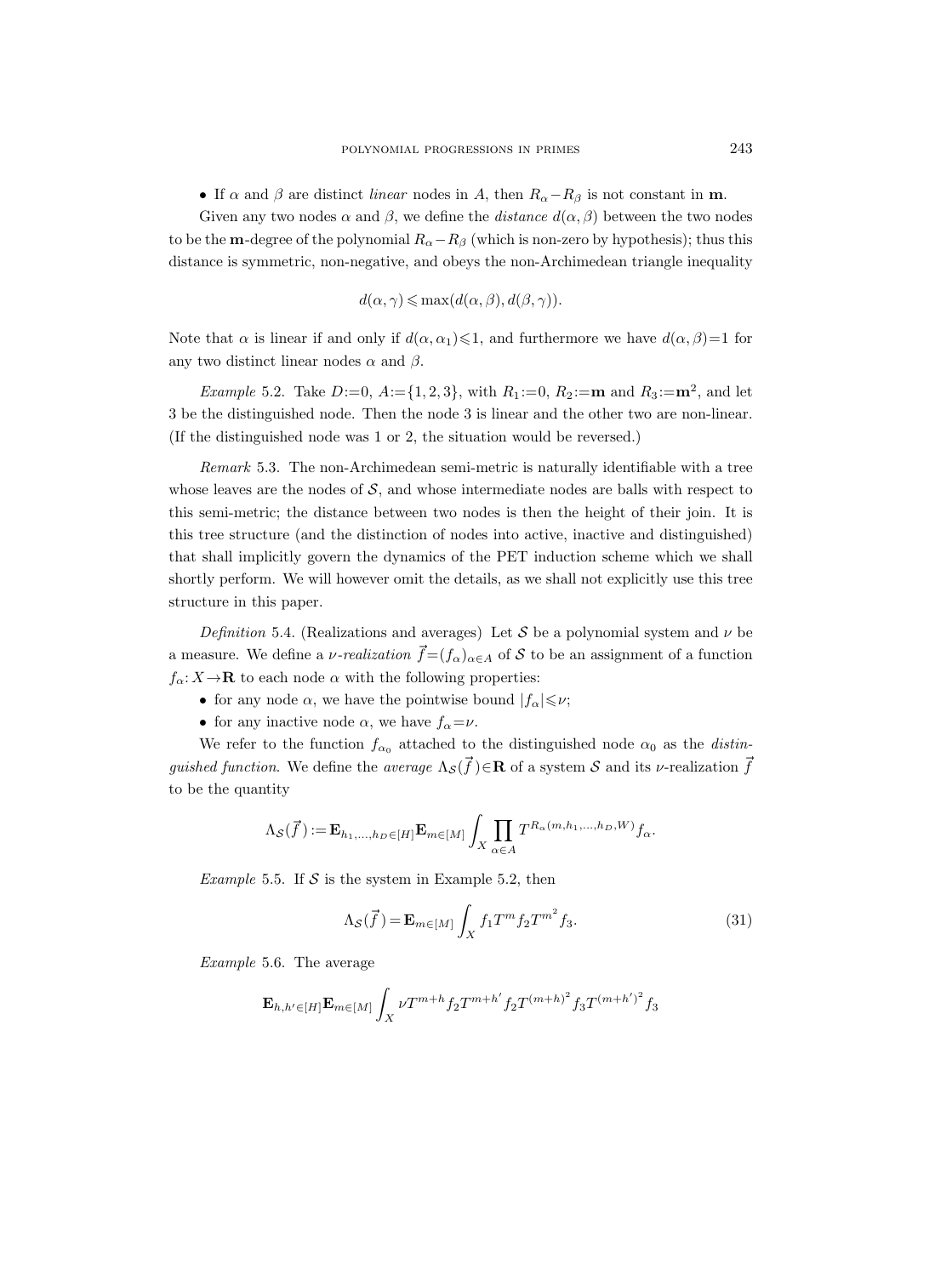can be written in the form  $\Lambda_{\mathcal{S}}(\vec{f})$  with distinguished function  $f_3$ , where  $\mathcal{S}$  is a system with  $D:=2$ ,  $A:=\{1,2,2',3,3'\}$  with the node 1 inactive and distinguished node 3, with  $R_1 := 0, R_2 := \mathbf{m} + \mathbf{h}_1, R_2 := \mathbf{m} + \mathbf{h}_2, R_3 := (\mathbf{m} + \mathbf{h}_1)^2$  and  $R_4 := (\mathbf{m} + \mathbf{h}_2)^2$ , and  $\vec{f}$  is given by  $f_1 := \nu$ ,  $f_{2'} := f_2$  and  $f_{3'} := f_3$ .

Example 5.7. (Base example) Let S be the system with  $D:=0, A:=\{1, ..., k\}, \alpha_0:=1,$  $A' = \varnothing$  (thus all nodes are active) and  $Q_j := P_j(\mathbf{Wm})/\mathbf{W}$ . We observe from (3) that this is indeed a system. Then  $\vec{f} := (g_1, ..., g_k)$  is a *v*-realization of S with distinguished function  $g_1$ , and

$$
\Lambda_{\mathcal{S}}(\vec{f}) = \mathbf{E}_{m \in [M]} \int_{X} T^{P_1(Wm)/W} g_1 \dots T^{P_k(Wm)/W} g_k.
$$

This system S is linear if and only if the polynomials  $P_j - P_{j'}$  are all linear.

*Remark* 5.8. (Translation invariance) Given a polynomial system  $S$  and a polynomial  $R \in \mathbb{Z}[m, h_1, ..., h_t, W]$ , we can define the shifted polynomial system  $S - R$  by replacing each of the polynomials  $R_{\alpha}$  by  $R_{\alpha}-R$ ; it is easy to verify that this does not affect any of the characteristics of the system, and in particular we have  $\Lambda_{\mathcal{S}}(\vec{f})=\Lambda_{\mathcal{S}-R}(\vec{f})$  for any v-realization  $\vec{f}$  of S (and hence of  $S-R$ ). This translation invariance gives us the freedom to set any single polynomial  $R_{\alpha}$  of our choosing to equal 0; indeed, we shall exploit this freedom whenever we wish to use van der Corput's lemma or the Cauchy–Schwarz inequality to deactivate any given node.

The estimate (30) then follows immediately from the following proposition.

PROPOSITION 5.9. (Generalized von Neumann theorem for polynomial systems) Let S be a polynomial system with distinguished node  $\alpha_0$ . Then, if  $\eta_1$  is sufficiently small depending on S and  $\alpha_0$ , there exist  $d, t \geqslant 0$ ,  $\vec{Q} \in \mathbf{Z}[\mathbf{h}_1, ..., \mathbf{h}_t, \mathbf{W}]^d$  and  $c > 0$  depending only on S and  $\alpha_0$  such that one has the bound

$$
|\Lambda_{\mathcal{S}}(\vec{f\,)| \ll_{\mathcal{S}} \|f_{\alpha_0}\|_{U_{\sqrt{M}}^{\vec{Q}([H]^t,W)}}^c + o_{\mathcal{S}}(1)
$$

whenever  $\nu$  is a pseudorandom measure and  $\vec{f}$  is a  $\nu$ -realization of S with distinguished function  $f_{\alpha_0}$ .

Indeed, one simply applies this proposition to Example 5.7 to conclude (30).

It remains to prove Proposition 5.9. This will be done in three stages. The first is the "linearization" stage, in which a weighted form of van der Corput's lemma and the polynomial forms condition are applied repeatedly (using the PET induction scheme) to reduce the proof of Proposition 5.9 to the case where the system  $S$  is linear. The second stage is the "parallelopipedization" stage, in which one uses a weighted variant of the "Cauchy–Schwarz–Gowers inequality" to estimate the average  $\Lambda_{\mathcal{S}}(f)$  associated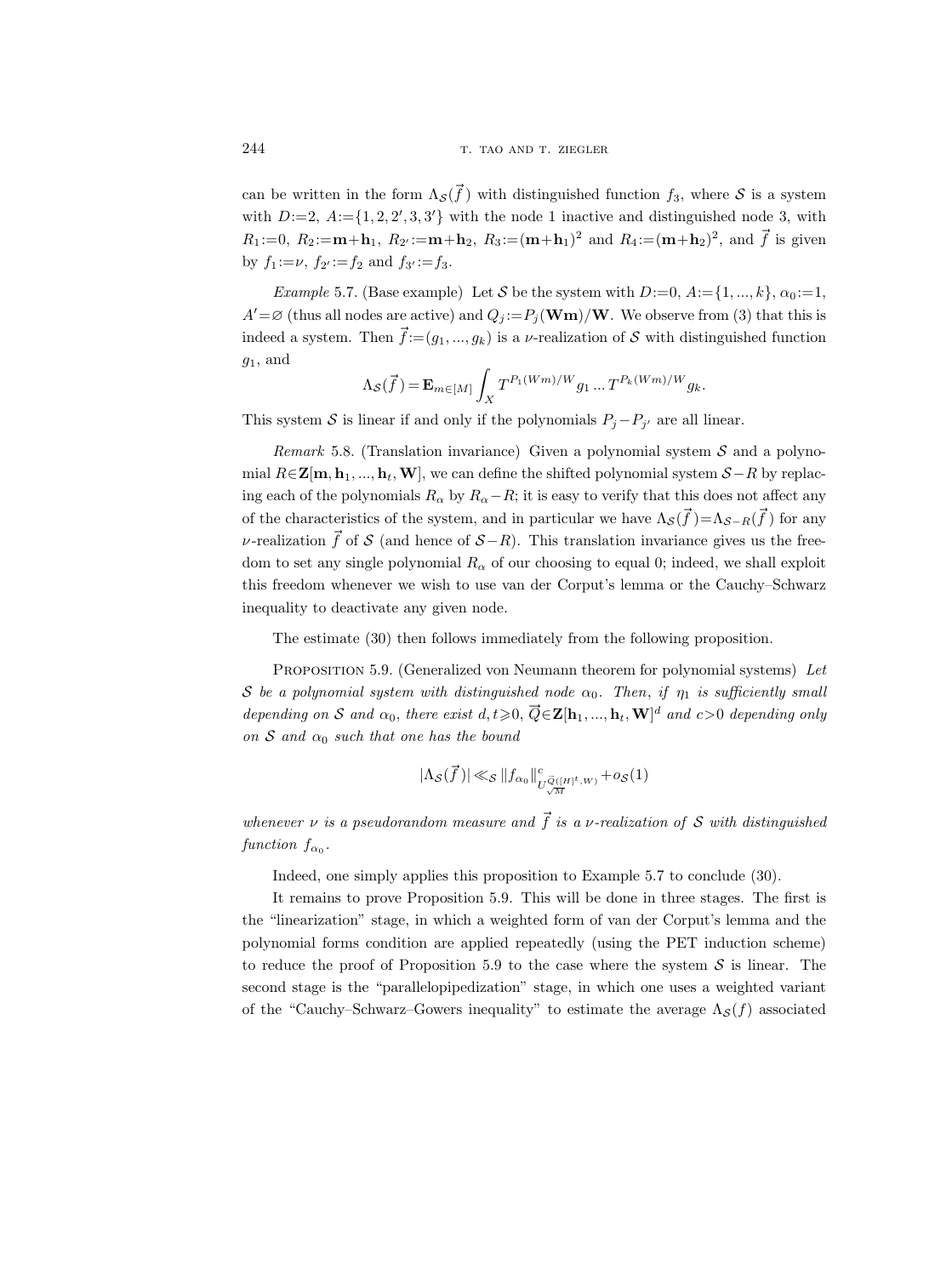with a linear system S by a weighted average of the distinguished function  $f_{\alpha_0}$  over parallelopipeds. Finally, there is a relatively simple "Cauchy–Schwarz" stage in which the polynomial forms condition is used one last time to replace the weights by the constant 1, at which point the proof of Proposition 5.9 is complete. We remark that the latter two stages (dealing with the linear system case) also appeared in [18]; the new feature here is the initial linearization step, which can be viewed as a weighted variant of the usual polynomial generalized von Neumann theorem (see e.g. [6]). This linearization step is also the step which shall use the fine shifts  $h=O(H)$  (for reasons which will be clearer in  $\S6$ ; this should be contrasted with the parallelopipedization step, which relies on coarse-scale shifts  $m = O(\sqrt{M})$ .

#### 5.10. PET induction and linearization

We now reduce Proposition 5.9 to the linear case. We shall rely heavily here on van der Corput's lemma, which in practical terms allows us to deactivate any given node at the expense of duplicating all the other nodes in the system. Since this operation tends to increase the number of active nodes in the system, it is not immediately obvious that iterating this operation will eventually simplify the system. To make this more clear we need to introduce the notion of a weight vector.

Definition 5.11. (Weight vector) A weight vector is an infinite vector  $\vec{w} = (w_1, w_2, ...)$ of non-negative integers  $w_j$ , with only finitely many of the  $w_j$ 's being non-zero. Given two weight vectors  $\vec{w}=(w_1, w_2, ...)$  and  $\vec{w}'=(w'_1, w'_2, ...)$ , we say that  $\vec{w} < \vec{w}'$  if there exists  $k \geq 1$  such that  $w_k < w'_k$ , and such that  $w_j = w'_j$  for all  $j > k$ . We say that a weight vector is linear if  $w_j=0$  for all  $j\geqslant 2$ .

It is well known that the space of all weight vectors forms a well-ordered set; indeed, it is isomorphic to the ordinal  $\omega^{\omega}$ . In particular, we may perform strong induction on this space. The space of linear weight vectors forms an order ideal; indeed, a weight is linear if and only if it is less than  $(0, 1, 0, \dots)$ .

Definition 5.12. (Weight) Let S be a polynomial system, and let  $\alpha$  be a node in S (in practice this will not be the distinguished node  $\alpha_0$ ). We say that two nodes  $\beta$  and  $\gamma$ in S are equivalent relative to  $\alpha$  if  $d(\beta, \gamma) < d(\alpha, \beta)$ . This is an equivalence relation on the nodes of S, and the equivalence classes have a well-defined distance from  $\alpha$ . We define the weight vector  $\vec{w}_{\alpha}(\mathcal{S})$  of S relative to  $\alpha$  by setting the jth component for any  $j\geqslant 1$  to equal the number of equivalence classes at distance j from  $\alpha$ .

Example 5.13. Consider the system in Example 5.2. The weight of this system relative to the node 1 is  $(1, 1, 0, ...)$ , whereas the weight of the system in Example 5.6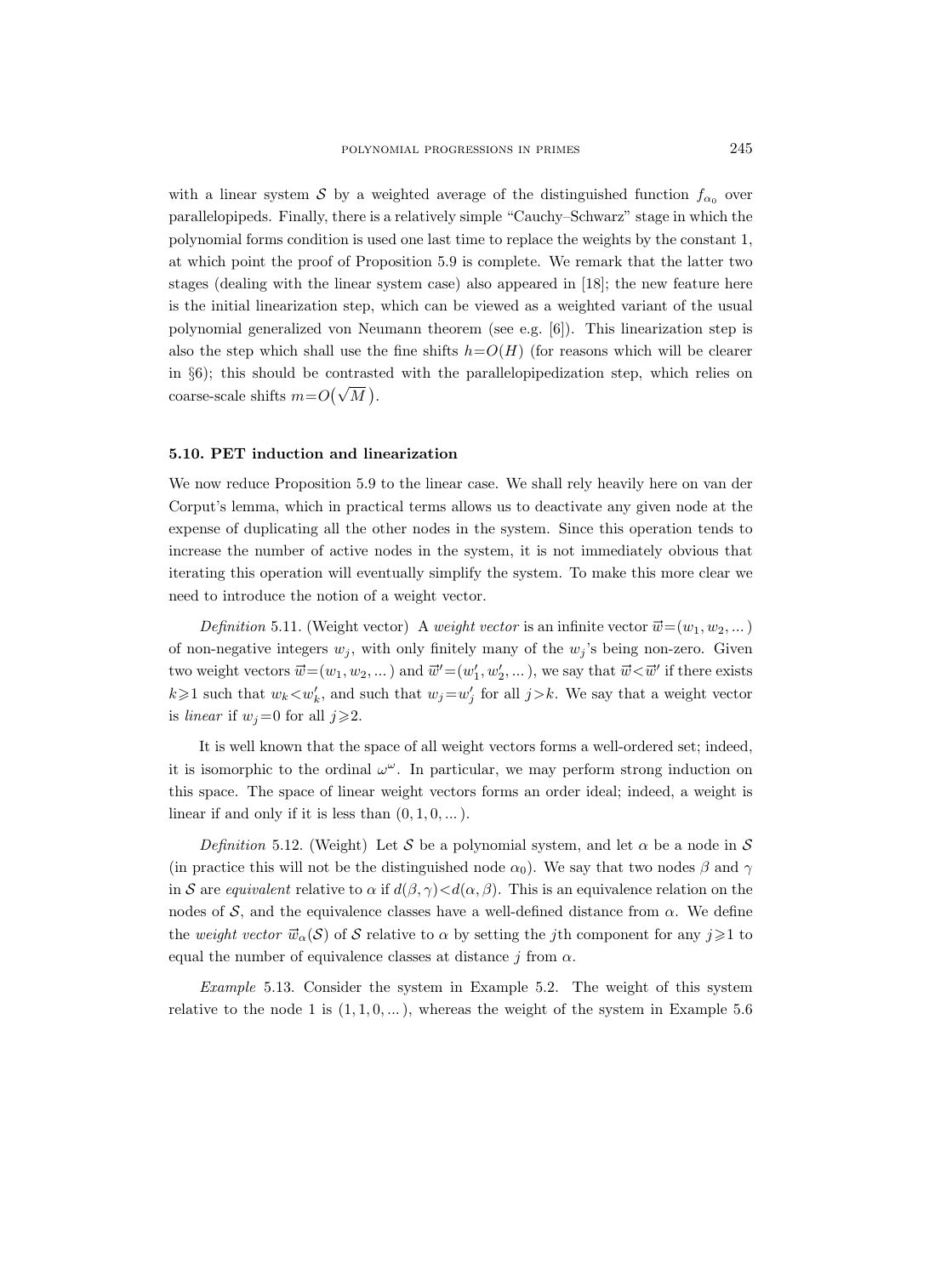relative to the node 2 is  $(0, 1, 0, ...)$  (note that the inactive node 1 is not relevant here, nor is the node  $2'$  which has distance 0 from 2), which is a smaller weight than that of the previous system.

The key inductive step in the reduction to the linear case is then the following.

PROPOSITION 5.14. (Inductive step of linearization) Let  $S$  be a polynomial system with distinguished node  $\alpha_0$  and a non-linear active node  $\alpha$ . If  $\eta_1$  is sufficiently small depending on  $S$ ,  $\alpha_0$  and  $\alpha$ , then there exists a polynomial system  $S'$  with distinguished node  $\alpha'_0$  and an active node  $\alpha'$  with  $\vec{w}_{\alpha'}(S') < \vec{w}_{\alpha}(S)$  with the following property: given any pseudorandom measure  $\nu$  and any  $\nu$ -realization  $\vec{f}$  of  $S$ , there exists a  $\nu$ -realization  $\vec{f}'$  of S' with the same distinguished function (thus  $f_{\alpha_0} = f'_{\alpha_0}$ ) such that

$$
|\Lambda_{\mathcal{S}}(\vec{f})|^2 \ll \Lambda_{\mathcal{S}'}(\vec{f}') + o_{\mathcal{S}}(1). \tag{32}
$$

Indeed, given this proposition, a strong induction on the weight vector  $\vec{w}_\alpha(\mathcal{S})$  immediately implies that, in order to prove Proposition 5.9, it suffices to do so for linear systems (since these, by definition, are the only systems without non-linear active nodes).

Before we prove this proposition in general, it is instructive to give an example.

*Example* 5.15. Consider the expression (31) with  $f_1$ ,  $f_2$  and  $f_3$  bounded pointwise by  $\nu$ . We rewrite this expression as

$$
\Lambda_{\mathcal{S}}(\vec{f}\,)=\int_X f_1{\bf E}_{m\in[M]}T^m f_2T^{m^2}f_3
$$

and thus, by the Cauchy–Schwarz inequality (94),

$$
|\Lambda_{\mathcal{S}}(\vec{f})|^2 \leqslant \left(\int_X \nu\right) \int_X \nu |\mathbf{E}_{m \in [M]} T^m f_2 T^{m^2} f_3|^2.
$$

By (15), the first factor is  $1+o(1)$ . Also, from van der Corput's lemma (Lemma A.1), we have

$$
|\mathbf{E}_{m \in [M]} T^m f_2 T^{m^2} f_3|^2 \leqslant \mathbf{E}_{h,h' \in [H]} \mathbf{E}_{m \in [M]} T^{m+h} f_2 T^{m+h'} f_2 T^{(m+h)^2} f_3 T^{(m+h')^2} f_3 + o(1).
$$

We may thus conclude a bound of the form (32), where  $\Lambda_{\mathcal{S}'}(\vec{f}')$  is the quantity studied in Example 5.6. Note from Example 5.13 that  $\mathcal{S}'$  has a smaller weight than  $\mathcal{S}$  relative to suitably chosen nodes.

Proof of Proposition 5.14. By using translation invariance (Remark 5.8), we may normalize  $R_{\alpha}=0$ . We split  $A=A_0\cup A_1$ , where  $A_0:=\{\beta\in A:d(\alpha,\beta)=0\}$  and  $A_1:=A\setminus A_0$ .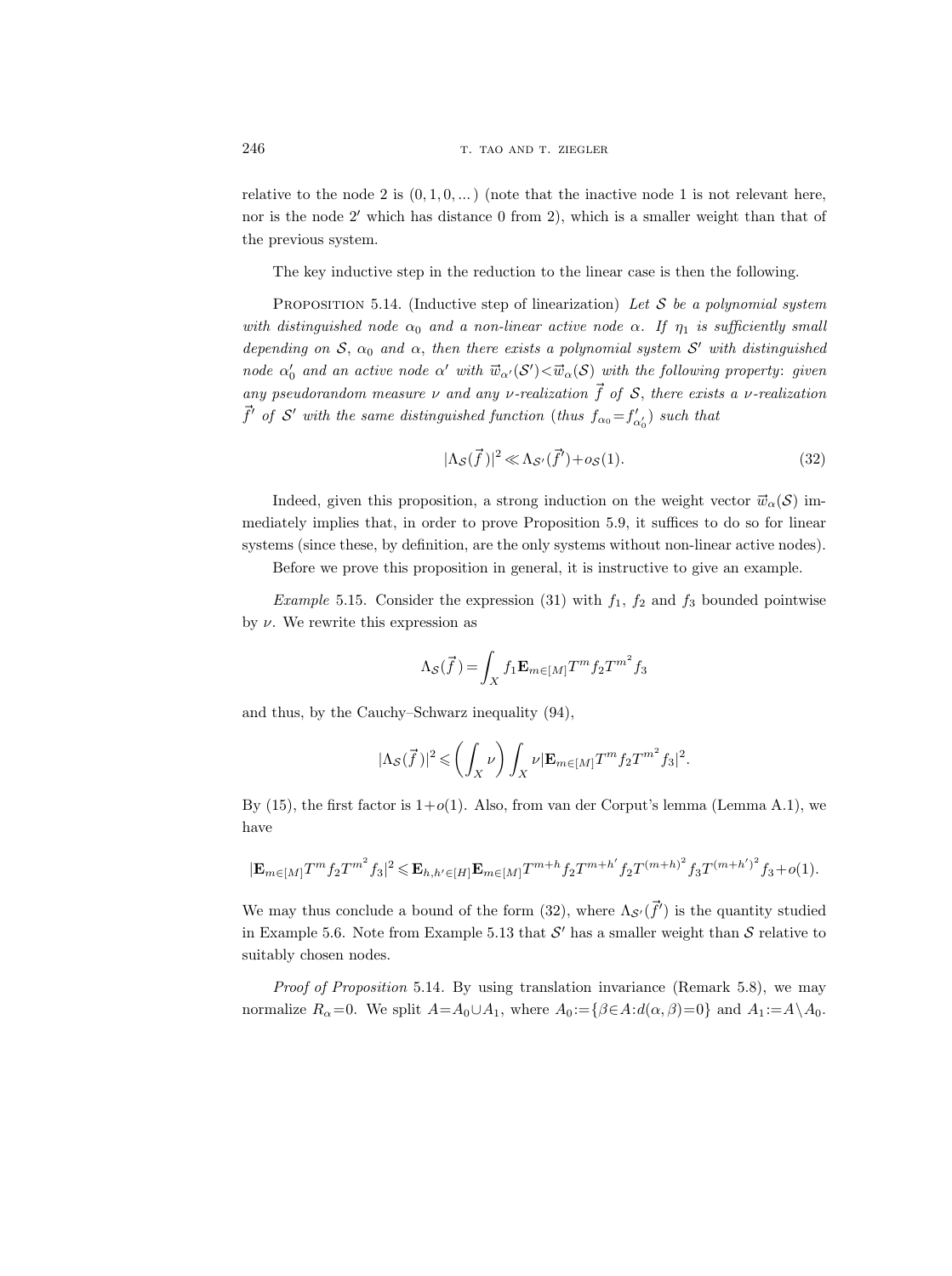Since  $\alpha$  is non-linear, the distinguished node  $\alpha_0$  lies in  $A_1$ . Then  $R_\beta$  is independent of **m** for all  $\beta \in A_0$ :  $R_{\beta}(m, h_1, ..., h_d, W) = R_{\beta}(h_1, ..., h_d, W)$ . We can then write

$$
\Lambda_{\mathcal{S}}(\vec{f}) = \mathbf{E}_{h_1,...,h_D \in [H]} \int_{X} F_{h_1,...,h_D} \mathbf{E}_{m \in [M]} G_{m,h_1,...,h_D},
$$

where

$$
F_{h_1,\ldots,h_D} := \prod_{\beta \in A_0} T^{R_\beta(h_1,\ldots,h_d,W)} f_\beta
$$

and

$$
G_{m,h_1,...,h_D} := T^{R_{\beta}(m,h_1,...,h_d,W)} f_{\beta}.
$$

Since  $|f_\beta|$  is bounded pointwise by  $\nu$ , we have that  $|F_{h_1,...,h_D}| \leqslant H_{h_1,...,h_D}$ , where

$$
H_{h_1,\dots,h_D} := \prod_{\beta \in A_0} T^{R_\beta(h_1,\dots,h_D,W)} \nu,
$$
\n(33)

and thus, by the Cauchy–Schwarz inequality,

$$
|\Lambda_{\mathcal{S}}(\vec{f})|^2 \leqslant \left(\mathbf{E}_{h_1,...,h_D \in [H]}\int_X H_{h_1,...,h_D}\right)\mathbf{E}_{h_1,...,h_D \in [H]}\int_X H_{h_1,...,h_D}|\mathbf{E}_{m \in M}G_{m,h_1,...,h_D}|^2.
$$

Since  $\nu$  is pseudorandom and thus obeys the polynomial forms condition, we see from Definition 3.6 and (33) (taking  $\eta_1$  sufficiently small) that

$$
\mathbf{E}_{h_1,...,h_D \in [H]} \int_X H_{h_1,...,h_D} = 1 + o_{\mathcal{S}}(1)
$$

(note by hypothesis that the  $R_{\beta}-R_{\beta'}$  are not constant in  $\mathbf{m}, \mathbf{h}_1, ..., \mathbf{h}_D$ ). Since we are always assuming N to be large, the  $o<sub>S</sub>(1)$  error is bounded. Thus we reduce to showing that

$$
\mathbf{E}_{h_1,...,h_D \in [H]} \int_X H_{h_1,...,h_D} |\mathbf{E}_{m \in M} G_{m,h_1,...,h_D}|^2 \ll \Lambda_{\mathcal{S}'}(\vec{f}') + o_{\mathcal{S}}(1)
$$

for some suitable  $\mathcal{S}'$  and  $\vec{f}'$ . But by the van der Corput lemma (Lemma A.1) (using (16) to get the upper bounds on  $G_{m,h_1,...,h_D}$ ), we have

$$
|\mathbf{E}_{m \in M} G_{m,h_1,...,h_D}|^2 \ll \mathbf{E}_{h,h' \in [H]} \mathbf{E}_{m \in [M]} G_{m+h,h_1,...,h_D} G_{m+h',h_1,...,h_D} + o(1),
$$

and so, to finish the proof, it suffices to verify that the expression

$$
\mathbf{E}_{h_1,...,h_D,h,h'}\in[H]\mathbf{E}_{m\in[M]}\int_X H_{h_1,...,h_D}G_{m+h,h_1,...,h_D}G_{m+h',h_1,...,h_D}
$$
(34)

is of the form  $\Lambda_{\mathcal{S}}(\vec{f}')$  for some suitable  $\mathcal{S}'$  and  $\vec{f}'$ . By inspection, we see that we can construct  $\mathcal{S}'$  and  $\overrightarrow{f}'$  as follows:

• We have  $D+2$  fine degrees of freedom, which we label  $\mathbf{h}_1, ..., \mathbf{h}_D$ , h and h'.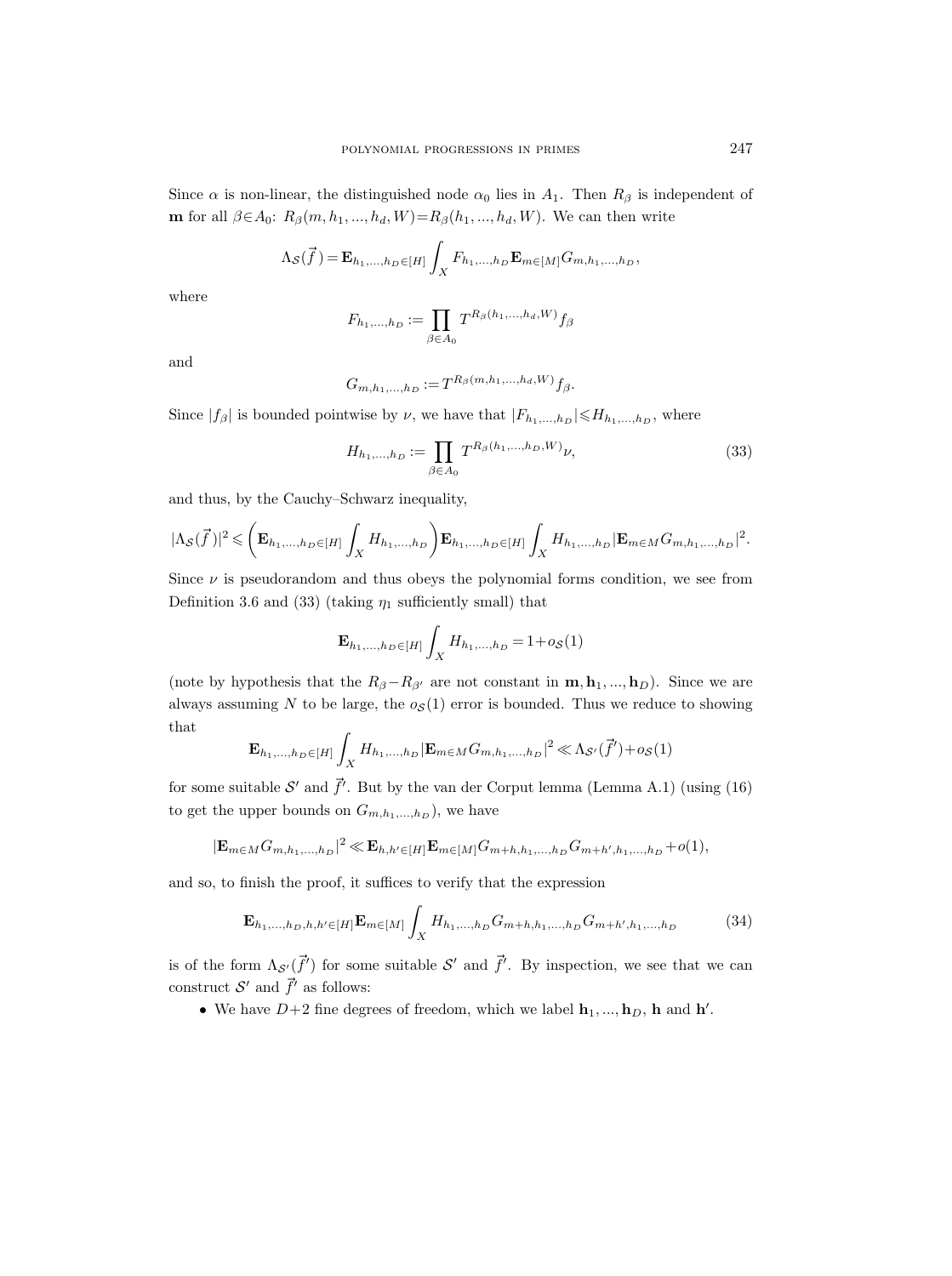• The nodes A' of S' are  $A' := A_0 \cup A_1 \cup A'_1$ , where  $A'_1$  is another copy of  $A_1$  (disjoint from  $A_0 \cup A_1$ , with distinguished node  $\alpha'_0 = \alpha_0 \in A_1$ .

• We choose the node  $\alpha'$  to be an active node of S in  $A_1$  which has minimal distance from  $\alpha_0$ . (Note that  $A_1$  always contains at least one active node, namely  $\alpha_0$ .)

• If  $\beta \in A_0$ , then  $\beta$  is inactive in  $\mathcal{S}'$ , with

$$
R'_{\beta}(\mathbf{m}, \mathbf{h}_1, ..., \mathbf{h}_d, \mathbf{h}, \mathbf{h}', \mathbf{W}) := R_{\beta}(\mathbf{m}, \mathbf{h}_1, ..., \mathbf{h}_d, \mathbf{W})
$$

and  $\vec{f}'_{\beta} := \nu;$ 

• If  $\beta \in A_1$ , then  $\beta$  is inactive in S' if and only if it is inactive in S, with

$$
R'_\beta(\mathbf{m}, \mathbf{h}_1, ..., \mathbf{h}_d, \mathbf{h}, \mathbf{h}', \mathbf{W}):=R_\beta(\mathbf{m}+\mathbf{h}, \mathbf{h}_1, ..., \mathbf{h}_d, \mathbf{W})
$$

and  $\vec{f}'_{\beta} \! := \! \vec{f}_{\beta};$ 

• If  $\beta' \in A'_1$  is the counterpart of some node  $\beta \in A_1$ , then  $\beta'$  is inactive in S' if and only if  $\beta$  is inactive in S, with

$$
R_{\beta'}'(\mathbf{m},\mathbf{h}_1,...,\mathbf{h}_d,\mathbf{h},\mathbf{h'},\mathbf{W}):=R_{\beta}(\mathbf{m}+\mathbf{h'},\mathbf{h}_1,...,\mathbf{h}_d,\mathbf{W})
$$

and  $\vec{f}'_{\beta'} \! := \! \vec{f}_{\beta}$ .

It is then straightforward to verify that S' is a polynomial system, that  $\vec{f}'$  is a realization of  $\mathcal{S}'$ , and that (34) is equal to  $\Lambda_{\mathcal{S}'}(\vec{f}')$ . It remains to show that  $\vec{w}_{\alpha'}(\mathcal{S}') < \vec{w}_{\alpha}(\mathcal{S})$ . Let d be the degree in **m** of  $R_{\alpha}-R_{\alpha'}$ , and thus  $d\geq 1$ . One easily verifies that the j<sup>th</sup> component of  $\vec{w}_{\alpha'}(S')$  is equal to that of  $\vec{w}_{\alpha}(S)$  for  $j > d$ , and equal to one less than that of  $\vec{w}_\alpha(\mathcal{S})$  when  $j=d$  (basically due to the deactivation of all of the nodes in  $A_0$ ). The claim follows. (The behavior of these weight vectors for  $i < d$  is much more complicated, but is fortunately not relevant due to our choice of ordering on weight vectors.)  $\Box$ 

## 5.16. Parallelopipedization

By the preceding discussion, we see that to prove Proposition 5.9 it suffices to do so in the case where  $S$  is linear. To motivate the argument, let us first work through an unweighted example (with  $\nu=1$ ).

Example 5.17. (Unweighted linear case) Consider the linear average

$$
\Lambda_{\mathcal{S}}(\vec{f}) = \mathbf{E}_{h,h' \in [H]} \mathbf{E}_{m \in [M]} \int_{X} f_0 T^{hm} f_1 T^{h'm} f_2,
$$

with distinguished function  $f_0$ , and with  $|f_0|$ ,  $|f_1|$  and  $|f_2|$  bounded pointwise by 1. We introduce some new coarse-scale shift parameters  $m_1, m_2 \in \lceil \sqrt{M} \rceil$ . By shifting m to  $m-m_1-m_2$ , one can express the above average as

$$
\mathbf{E}_{h,h' \in [H]} \mathbf{E}_{m \in [M]} \int_{X} \mathbf{E}_{m_1, m_2 \in [\sqrt{M}]} f_0 T^{h(m-m_1-m_2)} f_1 T^{h'(m-m_1-m_2)} f_2 + o(1),
$$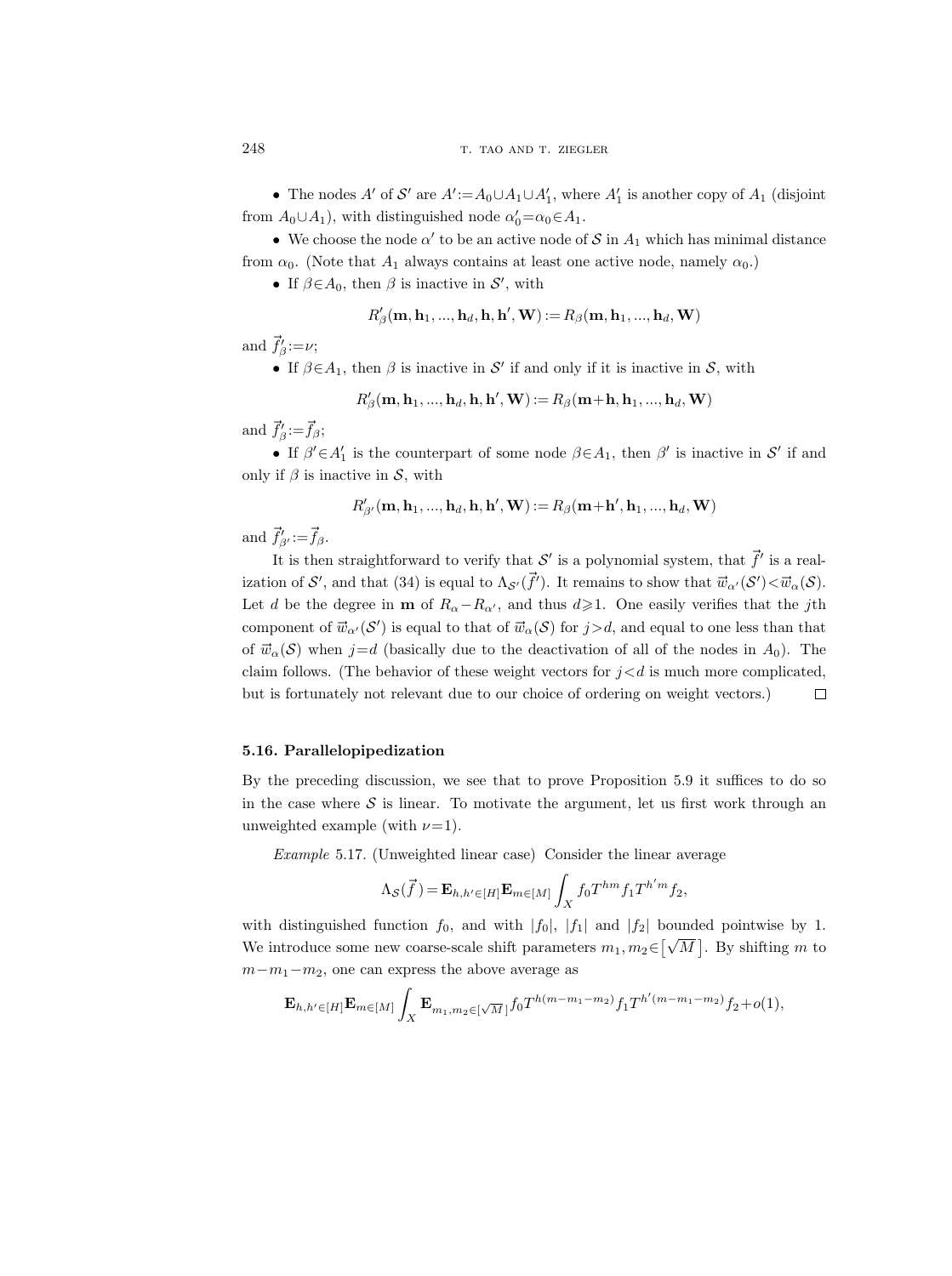and then, shifting the integral by  $T^{hm_1+h'm_2}$ , we obtain

$$
\mathbf{E}_{h,h' \in [H]} \mathbf{E}_{m \in [M]} \int_X \mathbf{E}_{m_1, m_2 \in [\sqrt{M}]} T^{hm_1 + h'm_2} f_0 T^{h(m-m_2) + h'm_2} f_1 T^{h'(m-m_1) + hm_1} f_2 + o(1).
$$

The point is that  $T^{h(m-m_2)+h'm_2}f_1$  does not depend on  $m_1$ , while  $T^{h'(m-m_1)+hm_1}f_2$ does not depend on  $m_2$ . One can then use the Cauchy–Schwarz–Gowers inequality (see e.g. [19, Corollary B.3]) to estimate this expression by

$$
\left(\mathbf{E}_{h,h' \in [H]}\mathbf{E}_{m \in [M]}\int_{X}\mathbf{E}_{m_1,m'_1,m_2,m'_2 \in [\sqrt{M}]}T^{hm_1+h'm_2}f_0T^{hm'_1+h'm_2}f_0\right)^{1/4} + o(1).
$$
  

$$
\times T^{hm_1+h'm'_2}f_0T^{hm'_1+h'm'_2}f_0
$$

The main term here can then be recognized as a local Gowers norm (24).

Now we return to the general linear case. Here we will need to address the presence of many additional weights which are all shifted versions of the measure  $\nu$ , which requires the repeated use of weighted Cauchy–Schwarz inequalities. See [18, §5] for a worked example of this type of computation. Our arguments here shall instead follow those of [19, Appendix C], in particular relying on the weighted generalized von Neumann inequality from that paper (reproduced here as Proposition A.2).

We turn to the details. To simplify the notation we write  $\vec{h} := (h_1, ..., h_d)$  and  $\vec{h} :=$  $(\mathbf{h}_1, ..., \mathbf{h}_d)$ . We use the translation invariance (Remark 5.8) to normalize  $R_{\alpha 0}=0$ . We then split  $A = {\alpha_0} \cup A_1 \cup A_{n}$ , where  $A_1$  consists of all the linear nodes, and  $A_{n}$  all the nonlinear (and hence inactive) nodes. By the non-degeneracy assumptions in Definition 5.1, we may write

$$
R_{\alpha} = b_{\alpha} \mathbf{m} + c_{\alpha}
$$

for all  $\alpha \in A_1$  and some  $b_\alpha, c_\alpha \in \mathbb{Z}[\mathbf{\vec{h}}, \mathbf{W}]$  with the  $b_\alpha$ 's all distinct and non-zero. We can then write

$$
\Lambda_{\mathcal{S}}(\vec{f}) = \mathbf{E}_{\vec{h} \in [H]^D} \mathbf{E}_{m \in [M]} \int_X f_{\alpha_0} \left( \prod_{\alpha \in A_{\text{nl}}} T^{R_{\alpha}(m, \vec{h}, W)} \nu \right) \prod_{\alpha \in A_1} T^{b_{\alpha}m + c_{\alpha}} f_{\alpha}.
$$

We introduce some new coarse-scale shift parameters  $m_\alpha\!\in\! [\sqrt{2}]$  $\overline{M}$  for  $\alpha \in A_{l}$ , and thus the vector  $\vec{m} := (m_{\alpha})_{\alpha \in A_1}$  lies in  $[\sqrt{\alpha}]$  $\overline{M}$ ]<sup>A<sub>1</sub></sup>. We shift m to  $m-\sum_{\alpha\in A_1} m_\alpha$  and observe that

$$
\mathbf{E}_{m \in [M]} x_m = \mathbf{E}_{m \in [M]} x_{m - \sum_{\alpha \in A_1} m_\alpha} + o(1)
$$

whenever  $m_{\alpha} \in [\sqrt{\alpha}]$  $\overline{M}$  and  $x_m \ll_{\varepsilon} N^{\varepsilon}$  for all  $\varepsilon > 0$ . Averaging this in  $\overrightarrow{m}$  (cf. (96)), we obtain

$$
\mathbf{E}_{m \in [M]} x_m = \mathbf{E}_{\overrightarrow{m} \in [\sqrt{M}]^{A_1}} \mathbf{E}_{m \in [M]} x_{m - \sum_{\alpha \in A_1} m_\alpha} + o(1).
$$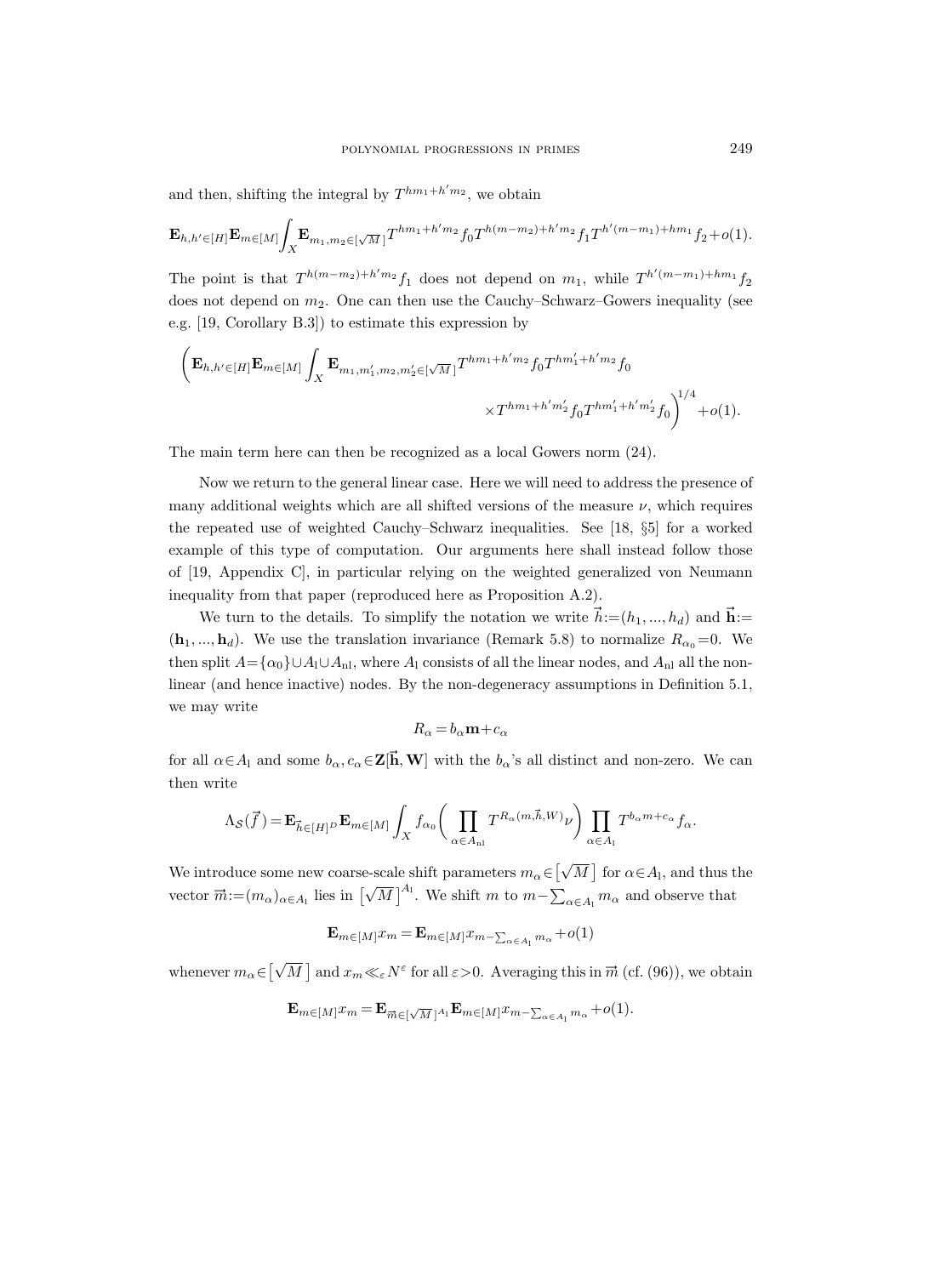250 T. TAO AND T. ZIEGLER

Applying this (and (16)), and shifting the integral by the polynomial

$$
Q_0 := \sum_{\alpha \in A_1} b_{\alpha}(\vec{\mathbf{h}}, \mathbf{W}) \mathbf{m}_{\alpha},
$$
\n(35)

we obtain

$$
\Lambda_{\mathcal{S}}(\vec{f}) = \mathbf{E}_{\vec{h}\in[H]^{D}}\mathbf{E}_{m\in[M]}\int_{X}\mathbf{E}_{\vec{m}\in[\sqrt{M}]^{A_{1}}}f_{\alpha_{0},m,\vec{h},\vec{m},W}\prod_{\alpha\in A_{1}}f_{\alpha,m,\vec{h},\vec{m},W}+o(1),
$$

where

$$
\begin{split} f_{\alpha_0,\vec h,\vec m,W}:=&T^{Q_{\alpha_0}(\vec h,\vec m,W)}\bigg(f_{\alpha_0}\prod_{\alpha\in A_{\rm nl}}T^{R_\alpha(m-\sum_{\alpha\in A_{\rm l}}m_\alpha,\vec h,W)}\nu\bigg),\\ f_{\alpha,m,\vec h,\vec m,W}:=&T^{b_\alpha(\vec h,W)m+c_\alpha(\vec h,W)+\sum_{\beta\in A_{\rm l}}(b_\beta(\vec h,W)-b_\alpha(\vec h,W))m_\alpha}f_\alpha. \end{split}
$$

The point of all these manipulations is that for each linear node  $\alpha \in A_1$ ,  $f_{\alpha,m,\vec{h},\vec{m},W}$  is independent of the coarse-scale parameter  $m_\alpha.$  Also observe the pointwise bound

$$
|f_{\alpha,m,\vec{h},\vec{m},W}| \leqslant \nu_{\alpha,m,\vec{h},\vec{m},W} \,,
$$

where

$$
\nu_{\alpha,m,\vec{h},\vec{m},W} := T^{b_{\alpha}(\vec{h},W)m + c_{\alpha}(\vec{h},W) + \sum_{\beta \in A_1} (b_{\beta}(\vec{h},W) - b_{\alpha}(\vec{h},W)) m_{\beta}} \nu.
$$

By applying the weighted generalized von Neumann theorem (Proposition A.2) in the  $\vec{m}$ variables, we thus have

$$
|\Lambda_{\mathcal{S}}(\vec{f})| \leqslant \mathbf{E}_{\vec{h}\in[H]^{D}}\mathbf{E}_{m\in[M]}\int_{X}||f_{\alpha_{0},m,\vec{h},\cdot,W}||_{\square^{A_{1}}(\nu)}\prod_{\alpha\in A_{1}}||\nu_{\alpha,m,\vec{h},\cdot,W}||_{\square^{A_{1}\setminus\{\alpha\}}}^{1/2}+o(1),\tag{36}
$$

where the Gowers box norms  $\Box^{A_1\setminus\{\alpha\}}$  and the weighted Gowers box norms  $\Box^{A_1}(\nu)$  are defined $(26)$  in Appendix A. We now claim the estimate

$$
\mathbf{E}_{\vec{h}\in[H]^{D}}\mathbf{E}_{m\in[M]}\int_{X}||\nu_{\alpha,m,\vec{h},\cdot,w}||_{\Box^{A_{1}\setminus\{\alpha\}}}^{2|A_{1}|-1}\ll1
$$
\n(37)

for each  $\alpha \in A_1$ . Indeed, the left-hand side can be expanded as

$$
\begin{aligned} \mathbf{E}_{\vec{h}\in[H]^{D}}\mathbf{E}_{\vec{m}^{(0)},\vec{m}^{(1)}\in[H]^{A_{1}}}\mathbf{E}_{m\in[M]}\\ &\int_{X}\prod_{\omega\in\{0,1\}^{A_{1}\backslash\{\alpha\}}}T^{b_{\alpha}(\vec{h},W)m+c_{\alpha}(\vec{h},W)+\sum_{\beta\in A_{1}}(b_{\beta}(\vec{h},W)-b_{\alpha}(\vec{h},W))m_{\beta}^{(\omega_{\beta})}}\nu. \end{aligned}
$$

 $(26)$  These norms will only make a brief appearance here; they are not used elsewhere in the main argument.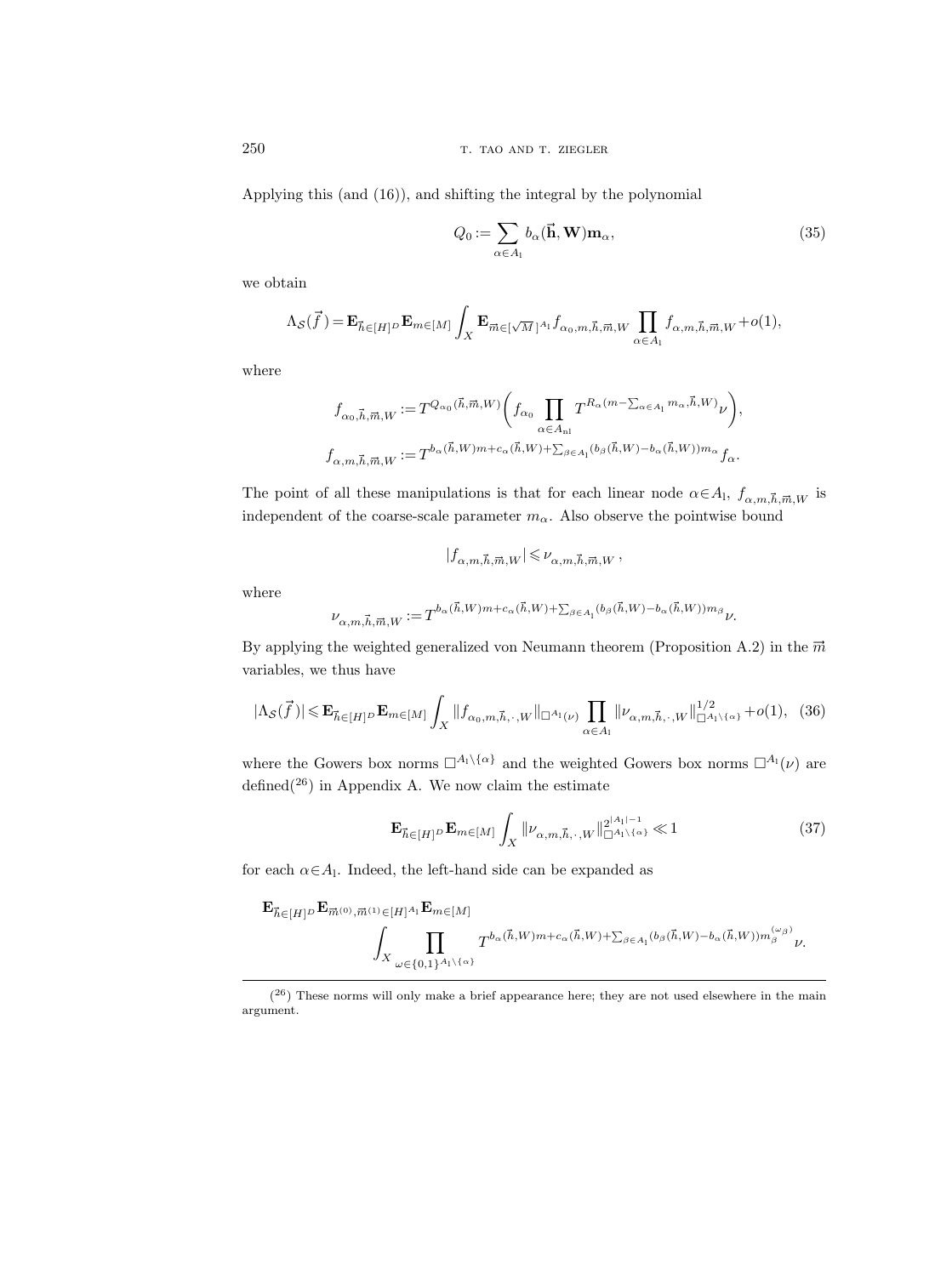The distinctness of the  $b_{\beta}$ 's ensures that the polynomial shifts of  $\nu$  here are all distinct, and so, by the polynomial forms condition (Definition 3.6), we obtain the claim (taking  $\eta_1$  suitably small).

In view of  $(36)$ ,  $(37)$  and Hölder's inequality, we see that

$$
|\Lambda_{\mathcal S}(\vec f\,)|{\,\ll_{\mathcal S}} \left( \mathbf{E}_{\vec h\in[H]^D} \mathbf{E}_{m\in[M]}\int_X \|f_{\alpha_0,m,\vec h,\cdot\, ,W}\|_{\square^{A_1}(\nu)}^{2^{|A_1|}}\right)^{\!\!1/2^{|A_1|}}\!\!+o(1).
$$

Thus, to prove Proposition 5.9, it suffices to show that

$$
\mathbf{E}_{\vec{h}\in[H]^{D}}\mathbf{E}_{m\in[M]}\int_{X}||f_{\alpha_{0},m,\vec{h},\cdot,W}||_{\square^{A_{1}}(\nu)}^{2^{|A_{1}|}}=||f_{\alpha_{0}}||_{U^{\vec{Q}([H]^{D},W)}_{\sqrt{M}}}^{2^{|A_{1}|}}+(o(38))
$$

for some suitable  $\vec{Q} \in \mathbf{Z}[\mathbf{h}_1, ..., \mathbf{h}_D, \mathbf{W}]$ . The left-hand side of (38) can be expanded as a

weighted average of 
$$
f_{\alpha_0}
$$
 over parallelopipeds, or more precisely as  
\n
$$
\mathbf{E}_{\vec{h}\in[H]^{D}}\mathbf{E}_{\vec{m}^{(0)},\vec{m}^{(1)}\in[\sqrt{M}]^{A_1}}\int_{X}\left(\prod_{\omega\in\{0,1\}^{A_1}}T^{Q_0(\vec{h},\vec{m}^{(\omega)},W)}f_{\alpha_0}\right)w(\vec{h},\vec{m}^{(0)},\vec{m}^{(1)}),\qquad(39)
$$

where  $\vec{m}^{(\omega)} := (m_\alpha^{(\omega_\alpha)})_{\alpha \in A_1}$  and  $w(\vec{h}, \vec{m}^{(0)}, \vec{m}^{(1)})$  is the weight<br> $w(\vec{h} \equiv \vec{m}^{(0)} \equiv \vec{m}^{(1)}) := \mathbf{F}$  and  $w(\vec{h}, \vec{m}^{(0)}, \vec{m}^{(1)})$  is the weight

e 
$$
\overline{m}^{(\omega)} := (m_{\alpha}^{(\omega)})_{\alpha \in A_1}
$$
 and  $w(h, \overline{m}^{(\upsilon)}, \overline{m}^{(1)})$  is the weight  
\n
$$
w(\vec{h}, \overline{m}^{(0)}, \overline{m}^{(1)}) := \mathbf{E}_{m \in [M]} \prod_{\omega \in \{0,1\}^{A_1}} \prod_{\alpha \in A_{\text{nl}}} T^{Q_0(\vec{h}, \overline{m}^{(\omega)}, W) + R_{\alpha}(m - \sum_{\alpha \in A_1} m_{\alpha}, \overline{h}, W)} \nu.
$$

# 5.18. The final Cauchy–Schwarz inequality

Let us temporarily drop the weight w in (39) and consider the unweighted average<br>  $\mathbf{F}_{\text{eq}} = \mathbf{F}_{\text{eq}}(0,0) + \sum_{k=1}^{N} \prod_{k=1}^{N} T_{k}^{Q_{0}(\vec{h},\vec{m}^{(\omega)},W) f}$ 

$$
{\bf E}_{\vec h\in [H]^D} {\bf E}_{\vec m^{(0)},\vec m^{(1)} \in [\sqrt M]^{A_1}} \int_X \prod_{\omega\in \{0,1\}^{A_1}} T^{Q_0(\vec h,\vec m^{(\omega)},W)} f_{\alpha_0}.
$$

Using (35), this is

$$
\mathbf{E}_{\vec{h}\in[H]^{D}}\mathbf{E}_{\vec{m}^{(0)},\vec{m}^{(1)}\in[\sqrt{M}]^{A_{1}}}\int_{X}\prod_{\omega\in\{0,1\}^{A_{1}}}T^{\sum_{\alpha\in A_{1}}b_{\alpha}(\vec{\mathbf{h}},\mathbf{W})m_{\alpha}^{(\omega_{\alpha})}}f_{\alpha_{0}},
$$

which, on comparison with (24), is indeed of the form  $||f_{\alpha_0}||_{L^{\alpha_0}(\mathbb{R}^d)}^{2^{|A_1|}(\mathbb{R}^d)}$  $\frac{2^{|A_1|}}{U\frac{\vec{Q}}{\sqrt{M}}(H)^D, W)}$ for some $(^{27})$  $\vec{Q} \in \mathbf{Z}[\mathbf{h}_1, ..., \mathbf{h}_D, \mathbf{W}]$ ; note that, since the  $b_{\alpha}$ 's are non-zero, all the components of  $\vec{Q}$  are non-zero. Thus it suffices to show that

non-zero. Thus it suffices to show that  
\n
$$
\mathbf{E}_{\vec{h}\in[H]^{D}}\mathbf{E}_{\vec{m}^{(0)},\vec{m}^{(1)}\in[\sqrt{M}]^{A_{1}}}\int_{X}\Bigg(\prod_{\omega\in\{0,1\}^{A_{1}}}T^{Q_{0}(\vec{h},\vec{m}^{(\omega)},W)}f_{\alpha_{0}}\Bigg)(w(\vec{h},\vec{m}^{(0)},\vec{m}^{(1)})-1)=o_{\mathcal{S}}(1).
$$

 $(27)$  There is the (incredibly unlikely) possibility that  $D=0$  or  $D=1$ , but by using the monotonicity of the Gowers norms (Lemma A.3), one can easily increase  $D$  to avoid this.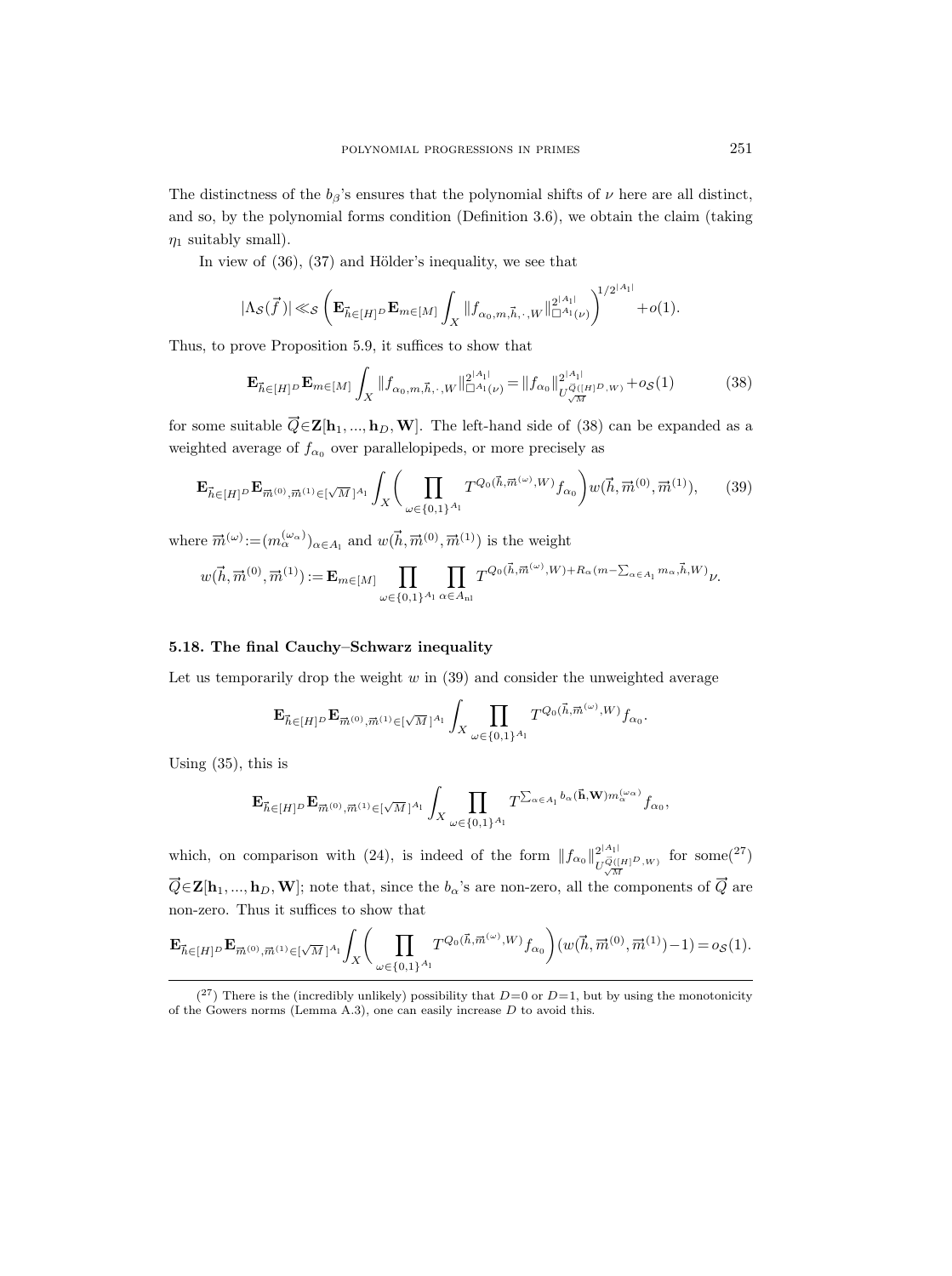Applying the Cauchy–Schwarz inequality (94) with the pointwise bound  $|f_{\alpha_0}| \leq \nu$ , we reduce to showing that

$$
\mathbf{E}_{\vec{h}\in[H]^{D}}\mathbf{E}_{\vec{m}^{(0)},\vec{m}^{(1)}\in[\sqrt{M}]^{A_{1}}}\int_{X}\Bigg(\prod_{\omega\in\{0,1\}^{A_{1}}}T^{Q_{0}(\vec{h},\vec{m}^{(\omega)},W)}\nu\Bigg)(w(\vec{h},\vec{m}^{(0)},\vec{m}^{(1)})-1)^{j}=0^{j}+o_{\mathcal{S}}(1)
$$

for  $j=0, 2$  (with the usual convention  $0^0=1$ ) which in turn follows if we show that

$$
\mathbf{E}_{\vec{h} \in [H]^{D}} \mathbf{E}_{\vec{m}^{(0)}, \vec{m}^{(1)} \in [\sqrt{M}]^{A_{\textrm{1}}}} \int_{X} \Bigg(\prod_{\omega \in \{0, 1\}^{A_{\textrm{1}}}} T^{Q_{0}(\vec{h}, \vec{m}^{(\omega)}, W)} \nu \Bigg) w(\vec{h}, \vec{m}^{(0)}, \vec{m}^{(1)})^{j} = 1 + o_{\mathcal{S}}(1)
$$

for  $j=0, 1, 2$ . Let us just demonstrate this in the hardest case  $j=2$ , as it will be clear from the proof that the same argument also works for  $j=0, 1$  (as they involve fewer factors of  $\nu$ ). We expand the left-hand side as

$$
\begin{split} \mathbf{E}_{\vec{h} \in [H]^D} \mathbf{E}_{\vec{m}^{(0)}, \vec{m}^{(1)} \in [\sqrt{M}]^{A_1}} \mathbf{E}_{m, m' \in [M]} & \int_{X} \Biggl( \prod_{\omega \in \{0, 1\}^{A_1}} T^{Q_0(\vec{h}, \vec{m}^{(\omega)}, W)} \nu \Biggr) \\ & \times \prod_{\omega \in \{0, 1\}^{A_1}} \prod_{\alpha \in A_{\text{nl}}} T^{Q_0(\vec{h}, \vec{m}^{(\omega)}, W) + R_\alpha(m - \sum_{\alpha \in A_1} m_\alpha, \vec{h}, W)} \nu \\ & \times T^{Q_0(\vec{h}, \vec{m}^{(\omega)}, W) + R_\alpha(m' - \sum_{\alpha \in A_1} m_\alpha, \vec{h}, W)} \nu. \end{split}
$$

One can then invoke the polynomial forms condition (Definition 3.6) one last time (again taking  $\eta_1$  small enough) to verify that this is indeed  $1+o<sub>S</sub>(1)$ . Note that as every node in  $A_{\rm nl}$  is non-linear, the polynomials  $R_{\alpha}$  have degree at least 2, which ensures that the polynomials used to shift  $\nu$  here are all distinct. This concludes the proof of Proposition 5.9 in the linear case, and hence in general, and Theorem 4.5 follows.

Remark 5.19. One can define polynomial systems and weights (Definitions 5.1 and 5.12) for systems of multivariable polynomials  $R_{\alpha} \in \mathbf{Z}[\mathbf{m}_1, ..., \mathbf{m}_r, \mathbf{h}_1, ..., \mathbf{h}_D, W]$  (see for example  $[23]$ . Following the steps of the PET induction  $(\S 5.10)$  and parallelopipedization (§5.16), one can prove a multivariable version of the polynomial generalized von Neumann theorem (Theorem 4.5).

### 6. Polynomial dual functions

This section and the next will be devoted to the proof of the structure theorem, Theorem 4.7. In these sections we shall assume the notation of §2, and fix the bounded quantities  $t \geqslant 0, d \geqslant 2$  and  $\vec{Q} \in \mathbf{Z}[\mathbf{h}_1, ..., \mathbf{h}_t, \mathbf{W}]^d$ . As they are bounded, we may permit all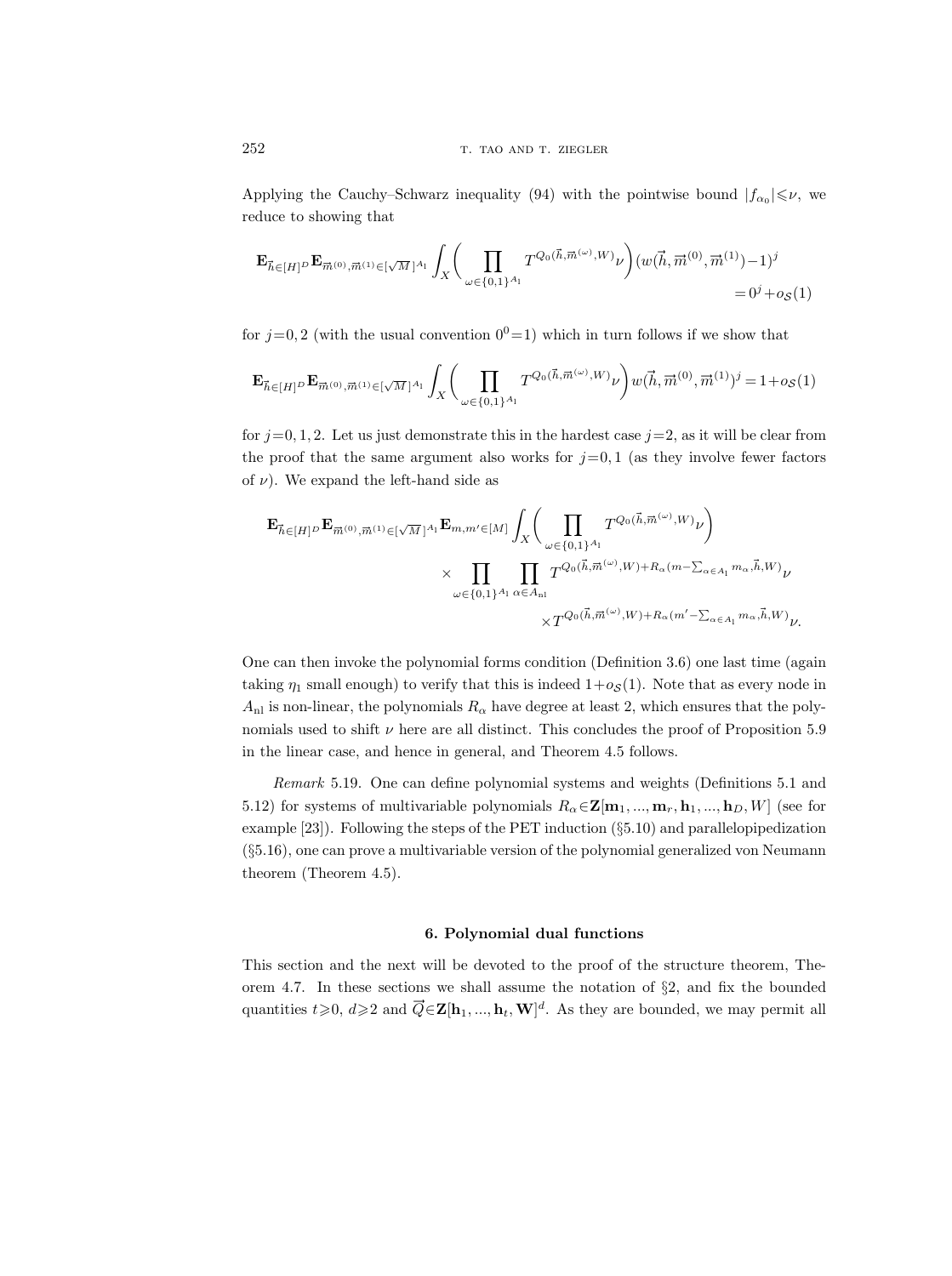implicit constants in the  $o(\cdot)$  and  $O(\cdot)$  notation to depend on these quantities. We also fix the pseudorandom measure  $\nu$ . We shall abbreviate

$$
||f||_U := ||f||_{U^{\vec{Q}([H]^t,W)}_{\sqrt{M}}}.
$$

Roughly speaking, the objective here is to split any non-negative function bounded pointwise by  $\nu$  into a non-negative function bounded pointwise by 1, plus an error which is small in the  $\|\cdot\|_U$  norm. For technical reasons (as in [18]), we will also need to exclude a small exceptional set of measure  $o(1)$ , of which more will be said later.

Following  $[18]$ , our primary tool for understanding the U norm shall be via the concept of a dual function of a function f associated with this norm.

Definition 6.1. (Dual function) If  $f: X \to \mathbf{R}$  is a function, we define the *dual function*  $\mathcal{D}f: X \to \mathbf{R}$  by the formula

$$
\mathcal{D}f := \mathbf{E}_{\vec{h} \in [H]^t} \mathbf{E}_{\vec{m}^{(0)}, \vec{m}^{(1)} \in [\sqrt{M}]^d} \prod_{(\omega_1, ..., \omega_d) \in \{0, 1\}^d \setminus \{0\}^d} T^{\sum_{j \in [d]} (m_j^{(\omega_j)} - m_j^{(0)}) Q_j(\vec{h}, W)} f,
$$

where  $m^{(k)} = (m_1^{(k)}, ..., m_d^{(k)})$  $\binom{(\kappa)}{d}$  for  $k=0,1$ .

From (24) and the translation invariance of the integral  $\int_X$ , we obtain the fundamental relationship

$$
||f||_{U}^{2^{d}} = \int_{X} f \mathcal{D}f. \tag{40}
$$

Thus we have a basic dichotomy: either  $f$  has small  $U$  norm, or else it correlates with its own dual function.<sup>(28)</sup> As in [18], it is the iteration of this dichotomy via a stopping time argument which shall power the proof of Theorem 4.7.

For future reference, we observe the trivial but useful facts that  $D$  is monotone and homogeneous of degree  $2^d-1$ :

$$
|f| \leq g \text{ pointwise} \quad \implies \quad |\mathcal{D}f| \leq \mathcal{D}g \text{ pointwise}; \tag{41}
$$

$$
\mathcal{D}(\lambda f) = \lambda^{2^d - 1} \mathcal{D}f \quad \text{for all } \lambda \in \mathbf{R}.\tag{42}
$$

We will need two key facts about dual functions, both of which follow primarily from the polynomial correlation condition. The first, which is fairly easy, is that dual functions are essentially bounded.

<sup>(</sup> <sup>28</sup>) In the language of infinitary ergodic theory, it will be the dual functions which generate (in the measure-theoretic sense) the characteristic factor for the  $U$  norm. The key points will be that the dual functions are essentially bounded, and that  $\nu-1$  is essentially orthogonal to the characteristic factor.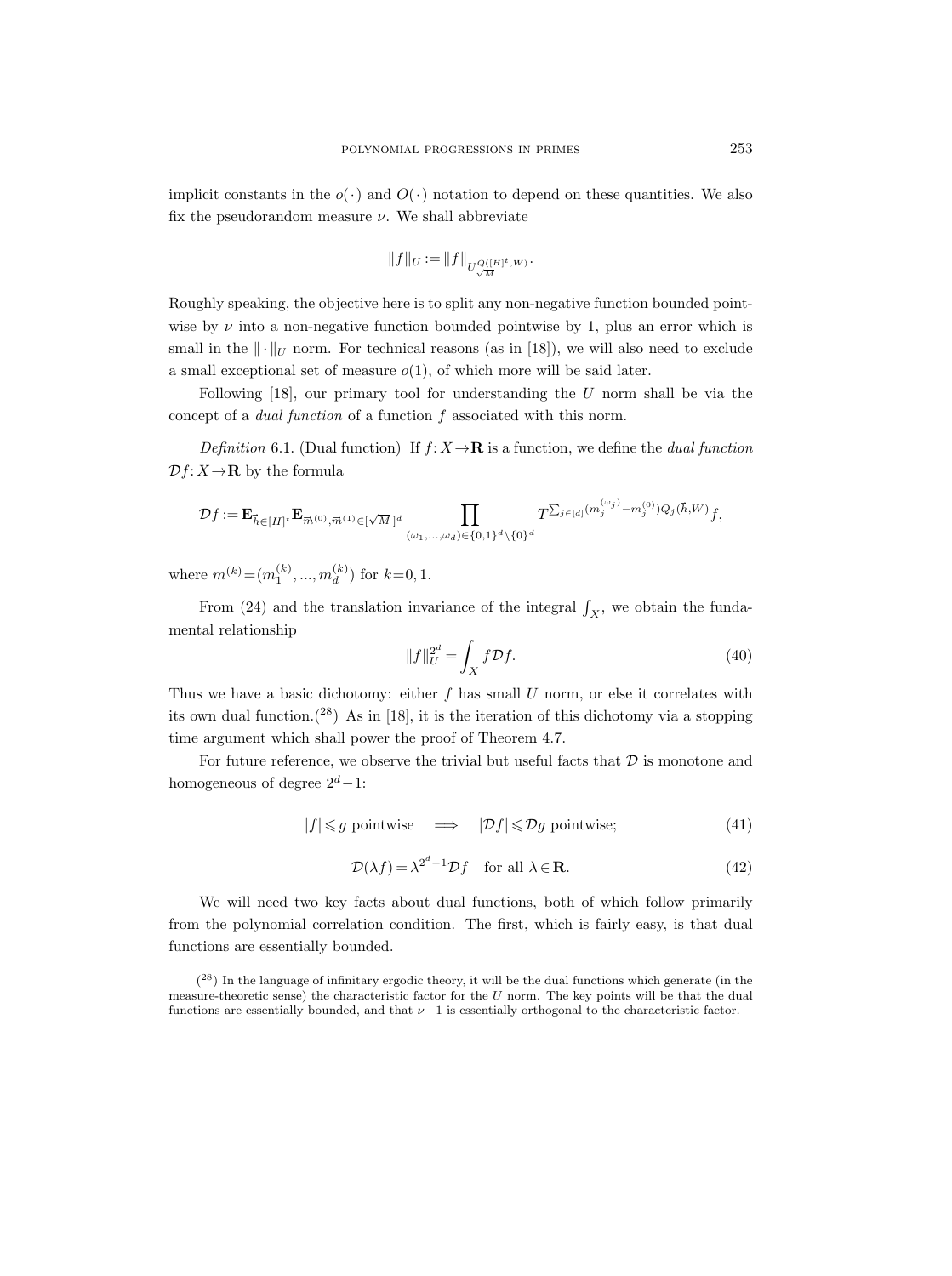254 T. TAO AND T. ZIEGLER

PROPOSITION 6.2. (Essential boundedness of dual functions) Let  $f: X \rightarrow \mathbf{R}$  obey the pointwise bound  $|f| \le \nu+1$ . Then for any integer  $K \ge 1$  we have the moment estimates

$$
\int_{X} |\mathcal{D}f|^{K} (\nu+1) \leqslant 2(2^{2^{d}-1})^{K} + o_{K}(1). \tag{43}
$$

In particular, if we define the global bad set

$$
\Omega_0 := \{ x \in X : \mathcal{D}\nu(x) \geqslant 2^{2^d} \},\tag{44}
$$

then we have the measure bound

$$
\int_{X} (\mathcal{D}\nu)^{K} 1_{\Omega_{0}}(\nu+1) = o_{K}(1)
$$
\n(45)

for all  $K \geqslant 0$ , and the pointwise bound

$$
|\mathcal{D}f|(1-\mathbf{1}_{\Omega_0}) \leqslant 2^{2^d}.\tag{46}
$$

Remark 6.3. In [18], the correlation conditions imposed on  $\nu$  were strong enough so that one could bound the dual function  $\mathcal{D}f$  uniformly by  $2^{2^d-1}+o(1)$ , thus removing the need for a global bad set  $\Omega_0$ . One could do something similar here by strengthening the correlation condition. However, we were then unable to establish Theorem 3.18, i.e. we were unable to construct a measure concentrated on almost primes which obeyed this stronger correlation condition. The basic difficulty is that the polynomials in  $\overline{Q}$  could contain a number of common factors which could significantly distort functions such as  $\mathcal{D}\nu$  at some rare points (such as the origin). Fortunately, the presence of a small global bad set does not significantly impact our analysis (similarly to how sets of measure zero have no impact on ergodic theory), especially given that it does not depend on f. In practice, K will get as large as  $1/\eta_6$ , but no greater.

*Proof.* We begin with  $(43)$ . By  $(41)$  and  $(42)$ , it suffices to show that

$$
\int_X \left(\mathcal{D}\frac{\nu+1}{2}\right)^K \frac{\nu+1}{2} = 1 + o_K(1);
$$

in view of Lemma 3.14, it suffices to show that

$$
\int_X (\mathcal{D}\nu)^K \nu = 1 + o_K(1).
$$

The left-hand side can be expanded as

$$
\begin{split} &\mathbf{E}_{\vec{h}^{(1)},\ldots,\vec{h}^{(K)}\in[H]^t} \\ &\int_X \prod_{k\in[K]} \biggl(\mathbf{E}_{\vec{m}^{(0)},\vec{m}^{(1)}\in[\sqrt{M}]^d} \prod_{(\omega_1,\ldots,\omega_d)\in\{0,1\}^d\backslash\{0\}^d} T^{\sum_{j\in[d]} \big(m_j^{(\omega_j)}-m_j^{(0)}\big)Q_j(\vec{h}^{(k)},W)}\nu \biggr)\nu. \end{split}
$$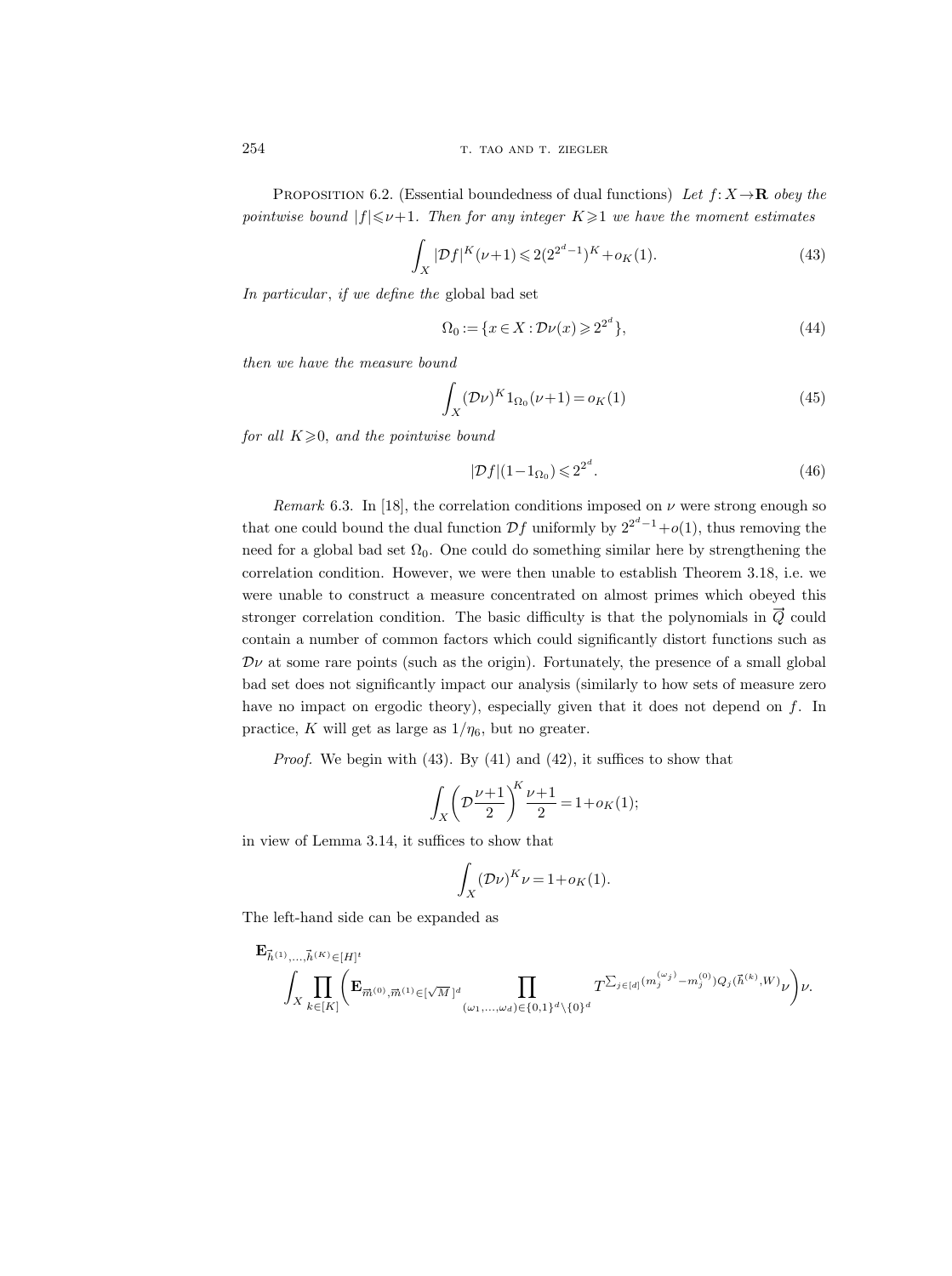But this is  $1+o_K(1)$  from (18) (with  $D=d$ ,  $D'=0$ ,  $D''=Kt$ ,  $L=1$ , and the  $\vec{Q}_{j,k}$  and  $\vec{S}_l$ vanishing). This proves (43). From Chebyshev's inequality, this implies that

$$
\int_{X} (\mathcal{D}\nu)^{K'} 1_{\Omega_0} (\nu+1) \leq \frac{2(2^{2^d-1})^{K'}}{2^K} + o_K(1)
$$

for any  $0 \leq K' < K$ . For fixed K', the right-hand side can be made arbitrarily small by taking K large, and then choosing N large depending on  $K$ ; thus, the left-hand side is  $o(1)$ , which is (45). Finally, (46) follows from (41) and (44).  $\Box$ 

The global bad set  $\Omega_0$  is somewhat annoying to deal with. Let us remove it by defining the modified dual function  $\tilde{\mathcal{D}}f$  of f as

$$
\widetilde{\mathcal{D}}f := (1 - 1_{\Omega_0})\mathcal{D}f.
$$

Then Proposition 6.2 and (40) immediately imply the following result.

COROLLARY 6.4. (Boundedness of modified dual function) Let  $f: X \to \mathbf{R}$  obey the pointwise bound  $|f| \le \nu+1$ . Then  $\widetilde{\mathcal{D}}f$  takes values in the interval

$$
I := [-2^{2^d}, 2^{2^d}].
$$
\n<sup>(47)</sup>

Furthermore, we have the correlation property

$$
\int_X f\widetilde{\mathcal{D}}f = ||f||_U^{2^d} + o(1). \tag{48}
$$

The second important estimate is easy to state, although non-trivial to prove.

PROPOSITION 6.5. ( $\nu-1$  orthogonal to products of modified dual functions) Let  $1 \leq K \leq 1/\eta_6$  be an integer, and let  $f_1, ..., f_K: X \to \mathbf{R}$  be functions with the pointwise bounds  $|f_k| \leq \nu+1$  for all  $k \in [K]$ . Then

$$
\int_{X} \widetilde{\mathcal{D}} f_1 \dots \widetilde{\mathcal{D}} f_K(\nu - 1) = o(1). \tag{49}
$$

Remark 6.6. Note that (43) already gives an upper bound of  $O(1)$  for (49); the whole point is thus to extract enough cancellation from the factor  $\nu-1$  to upgrade this bound to  $o(1)$ .

The rest of the section is devoted to the proof of Proposition 6.5. The argument follows that of [18, §6], and is based on a large number of applications of the Cauchy– Schwarz inequality, and the polynomial correlation condition (Definition 3.9). The arguments here are not used again elsewhere in this paper, and so the rest of this section may be read independently of the remainder of the paper.

We begin with a very simple reduction: from  $(45)$  we can replace the modified dual functions  $\mathcal{D}f_k$  by their unmodified counterparts  $\mathcal{D}f_k$ . Our task is then to show that

$$
\int_{X} \mathcal{D}f_1 \dots \mathcal{D}f_K(\nu - 1) = o(1). \tag{50}
$$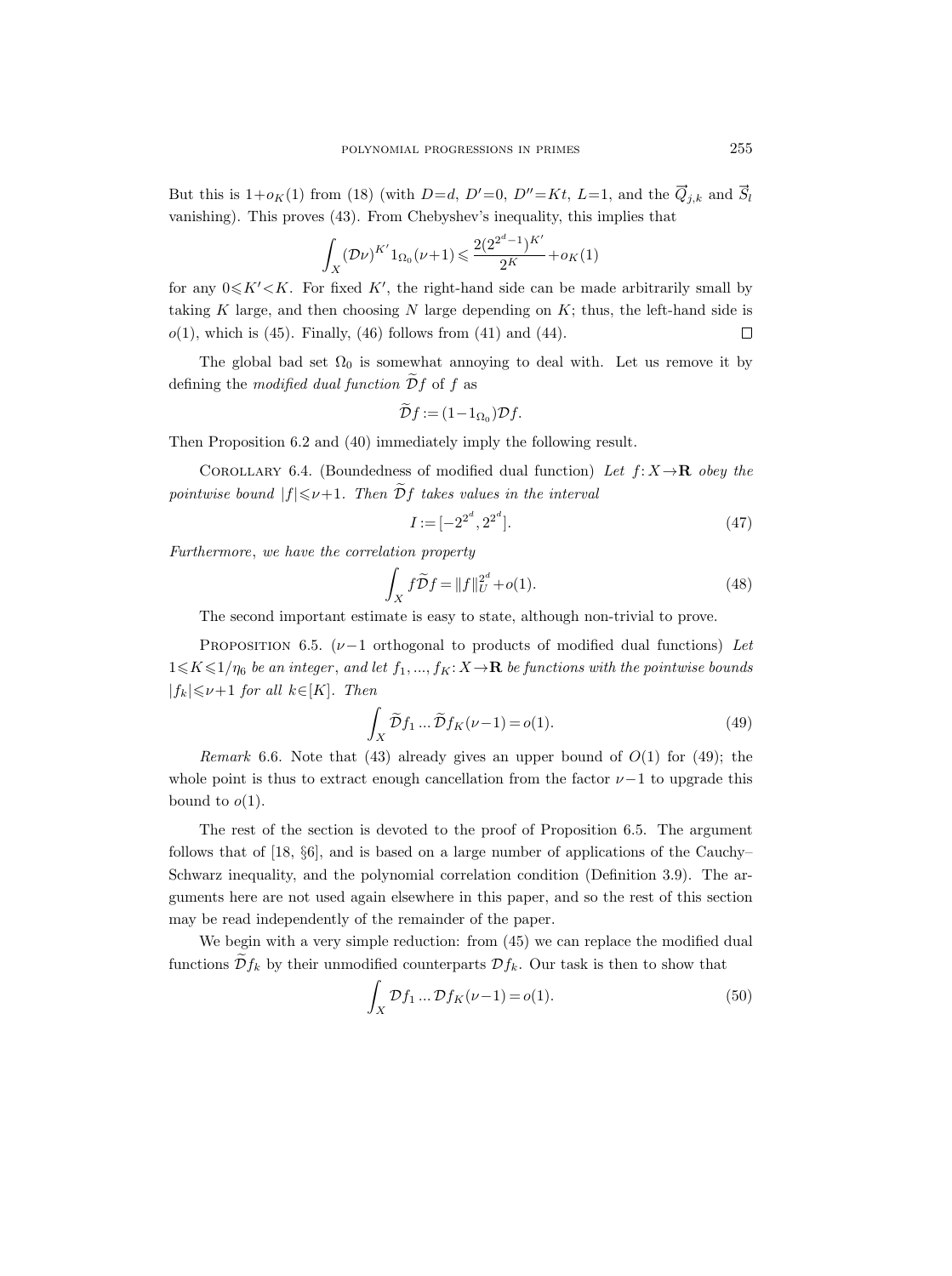256 T. TAO AND T. ZIEGLER

### 6.7. A model example

Before we prove Proposition 6.5 in general, it is instructive to work with a simple example to illustrate the idea. Let us take an oversimplified toy model of the dual function  $\mathcal{D}f$ , namely

$$
\mathcal{D}f := \mathbf{E}_{h \in [H]} \mathbf{E}_{m \in [\sqrt{M}]} T^{mh} f.
$$

This does not quite correspond to a local Gowers norm,  $(29)$  but will serve as an illustrative model nonetheless. Pick functions  $f_1, ..., f_K$  with the pointwise bounds  $|f_k| \leq \nu$  for  $k \in [K]$ and consider the task of showing (50). We expand the left-hand side as

$$
\mathbf{E}_{h_1,\dots,h_K \in [H]} \mathbf{E}_{m_1,\dots,m_K \in [\sqrt{M}]} \int_X T^{m_1 h_1} f_1 \dots T^{m_K h_K} f_K(\nu-1). \tag{51}
$$

Note that we cannot simply take absolute values and apply the pseudorandomness conditions, as these will give bounds of the form  $O(1)$  rather than  $o(1)$ . One could instead attempt to apply the Cauchy–Schwarz inequality many times (as in the previous section), however the fact that  $K{=}O(1/\eta_6^2)$  could be very large compared to the pseudorandomness parameter  $1/\eta_1$  defeats a naive implementation of this idea. Instead, we must perform a change of variables to introduce two new parameters  $n^{(0)}$  and  $n^{(1)}$  to average over (which only requires a single Cauchy–Schwarz inequality to estimate) rather than  $K$  parameters (which would essentially require K applications of the Cauchy–Schwarz inequality).

More precisely, we introduce two slightly less coarse-scale parameters  $n^{(0)}, n^{(1)} \in$ [ $M^{1/4}$ ] than  $m_1, ..., m_K$ . Define the multipliers  $\hat{h}_k := \prod_{k' \in [K] \setminus k} h_{k'}$ , thus  $\hat{h}_k = O(H^{K-1})$ , which are small compared to  $M^{1/4}$  by the relative sizes of  $\eta_7$ ,  $\eta_6$  and  $\eta_2$ . Shifting each of the  $m_k$ 's by  $\hat{h}_k(n^{(1)} - n^{(0)})$  and using (16), we conclude that (51) is equal to

$$
\mathbf{E}_{h_1,\dots,h_K \in [H]} \mathbf{E}_{m_1,\dots,m_K \in [\sqrt{M}]} \int_X \bigg( \prod_{k \in [K]} T^{(m_k + \hat{h}_k(n^{(1)} - n^{(0)}))h_k} f_k \bigg) (\nu - 1) + o_K(1)
$$

for all  $n^{(0)}, n^{(1)} \in [M^{1/4}]$ . Averaging over all  $n^{(0)}$  and  $n^{(1)}$ , and shifting the integral by

$$
n^{(0)}h_1 \dots h_K = \hat{h}_1 n^{(0)}h_1 = \dots = \hat{h}_K n^{(0)}h_K,
$$

we can thus write (51) as

$$
\mathbf{E}_{h_1,\ldots,h_K\in[H]}\mathbf{E}_{m_1,\ldots,m_K\in[\sqrt{M}]} \mathbf{E}_{n^{(0)},n^{(1)}\in[M^{1/4}]}
$$
\n
$$
\int_X T^{n^{(1)}h_1\ldots h_K} (T^{m_1h_1}f_1\ldots T^{m_Kh_K}f_K) T^{n^{(0)}h_1\ldots h_K} (\nu-1) + o_K(1),
$$

<sup>(&</sup>lt;sup>29</sup>) However, the slight variant  $\mathbf{E}_{h \in [H]} \mathbf{E}_{m,m' \in [\sqrt{M}]} T^{(m-m')h} f$  does correspond to a (very simple) (<sup>29</sup>) However, the slight variant  $\mathbf{E}_{h \in [H]} \mathbf{E}_{h}$ <br>local Gowers norm, with  $t=d=1$  and  $\overrightarrow{Q} = (\mathbf{h}_1)$ .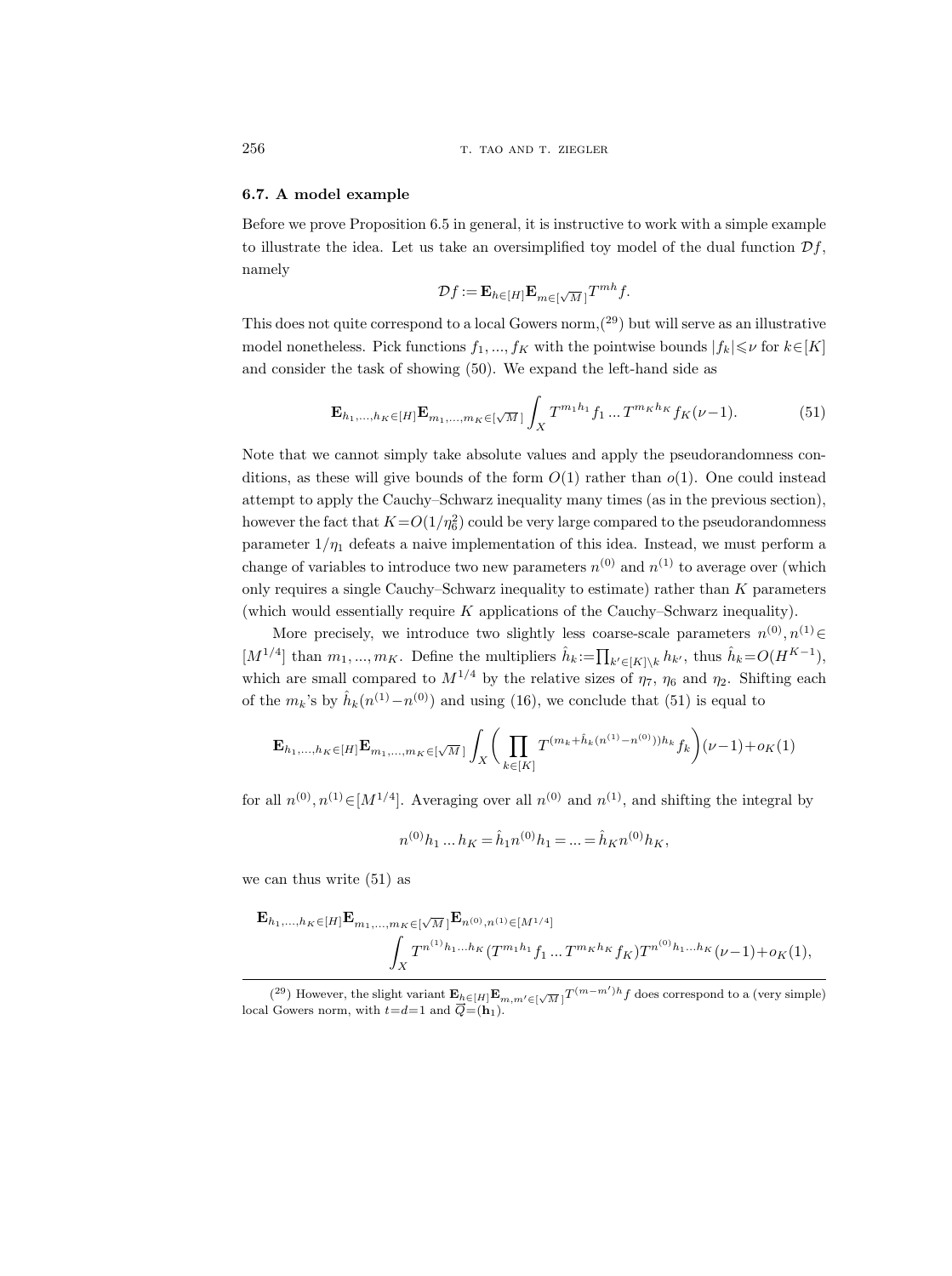which we may factorize as

$$
\mathbf{E}_{h_1,\ldots,h_K \in [H]} \int_X \left( \mathbf{E}_{n^{(1)} \in [M^{1/4}]} \prod_{k \in [K]} \mathbf{E}_{m \in [\sqrt{M}]} T^{n^{(1)}h_1 \ldots h_k + mh_k} f_k \right) \times \mathbf{E}_{n^{(0)} \in [M^{1/4}]} T^{n^{(0)}h_1 \ldots h_K} (\nu - 1) + o_K(1).
$$

By the Cauchy–Schwarz inequality, it thus suffices to show that

$$
\mathbf{E}_{h_1,\dots,h_K \in [H]} \int_X \left( \mathbf{E}_{n^{(1)} \in [M^{1/4}]} \prod_{k \in [K]} \mathbf{E}_{m \in [\sqrt{M}]} T^{n^{(1)}h_1\dots h_k + mh_k} f_k \right)^2 \ll_K 1
$$

and

$$
\mathbf{E}_{h_1,\dots,h_K\in[H]}\int_X (\mathbf{E}_{n^{(0)}\in[M^{1/4}]}T^{n^{(0)}h_1\dots h_K}(\nu-1))^2 = o_K(1).
$$

To prove the first estimate, we estimate  $f_k$  by  $\nu$  and expand the square to reduce to showing that

$$
\mathbf{E}_{h_1,\ldots,h_K \in [H]} \mathbf{E}_{n^{(1)},n^{(2)} \in [M^{1/4}]} \int_X \prod_{j=1}^2 \prod_{k \in [K]} \mathbf{E}_{m \in [\sqrt{M}]} T^{n^{(j)}h_1\ldots h_k + mh_k} \nu \ll_K 1,
$$

but this follows from the correlation condition (18) (for  $\eta_1$  small enough(30)). To prove the second estimate, we again expand the square and reduce to showing that

$$
\mathbf{E}_{h_1,\dots,h_K \in [H]} \int_X (\mathbf{E}_{n^{(0)} \in [M^{1/4}]} T^{n^{(0)}h_1\dots h_K} \nu)^j = 1 + o_K(1)
$$

for  $j=0, 1, 2$ , which will again follow from (18) for  $\eta_1$  small enough.

# 6.8. Conclusion of the argument

Now we prove (50) in the general case. We may take  $d \ge 1$ , since the  $d=0$  case follows from (15). We expand the left-hand side as

$$
\mathbf{E}_{\vec{h}}\mathbf{E}_{\vec{m}}\int_{X}\bigg(\prod_{k\in[K]\atop k\in[K]}\prod_{\omega\in\{0,1\}^{d}\backslash\{0\}^{d}}T^{\sum_{j\in[d]}(m_{j,k}^{(\omega_{j})}-m_{j,k}^{(0)})Q_{j}(\vec{h}^{(k)},W)}f_{k}\bigg)(\nu-1),
$$

where  $\omega = (\omega_1, ..., \omega_d)$  and we use the abbreviations

 ${\bf E}_{\vec{h}} := {\bf E}_{\vec{h}^{(1)},\ldots,\vec{h}^{(K)} \in [H]^t} \quad \text{and} \quad {\bf E}_{\vec{m}} := {\bf E}_{m_{j,k}^{(\omega)} \in [\sqrt{M}\,],\omega \in \{0,1\},j \in [d],k \in [K]}.$ 

 $(30)$  It is important to note however that  $\eta_1$  does not have to be small relative to K or to parameters such as  $\eta_7.$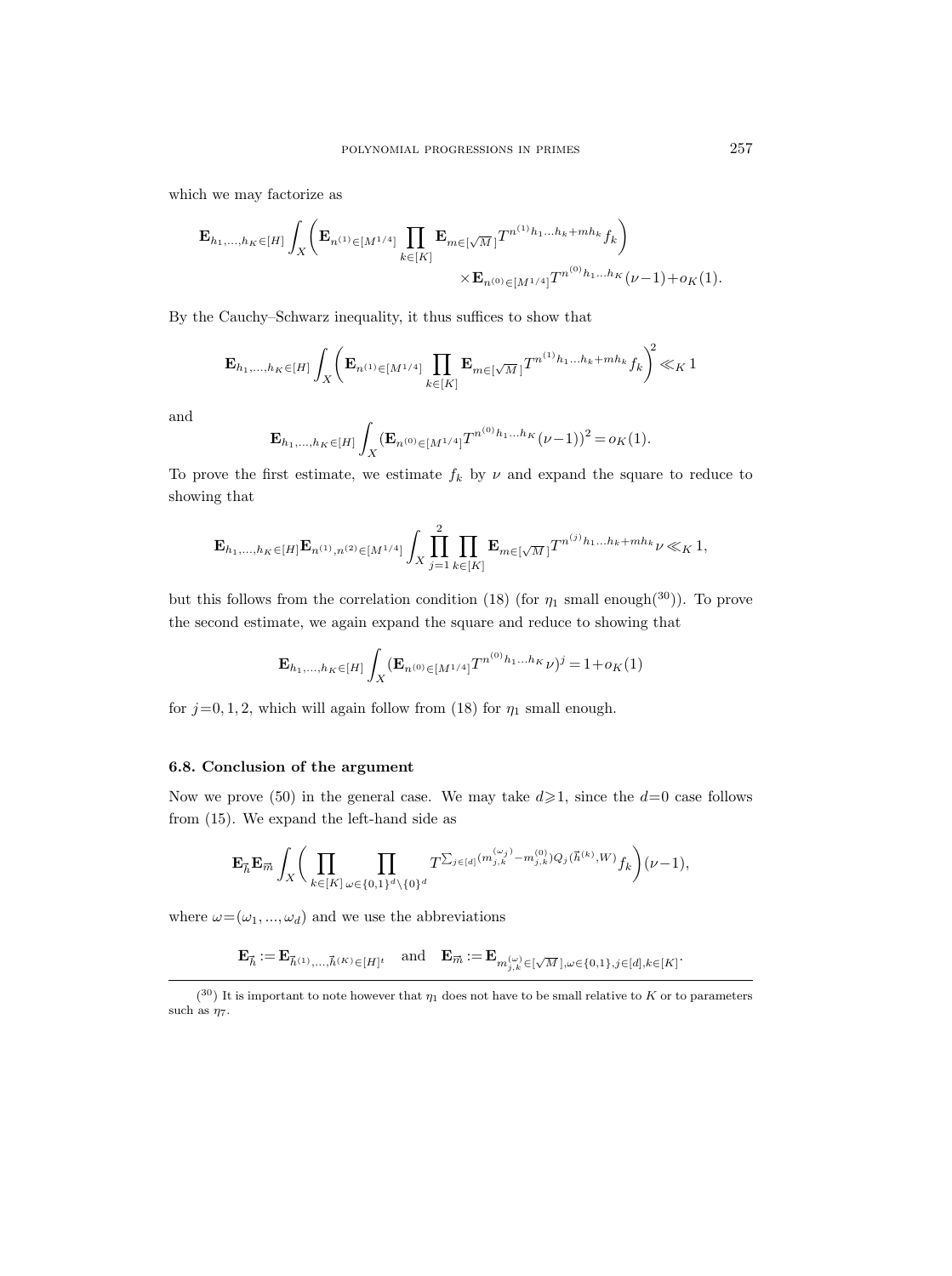We introduce moderately coarse-scale parameters  $n_j^{(0)}, n_j^{(1)} \in [M^{1/4}]$  for  $j \in [d]$ , and the multipliers

$$
\widehat{h}_{k,j} = \widehat{h}_{k,j}(\overrightarrow{h},W) := \prod_{k' \in [K] \backslash \{k\}} Q_j(\overrightarrow{h}^{(k')},W).
$$

Observe that  $\hat{h}_{k,j} = O(H^{O(K)})$ , which will be much smaller than  $M^{1/4}$  by the relative sizes of  $\eta_7$ ,  $\eta_6$  and  $\eta_2$ . Shifting each  $m_{j,k}^{(1)}$  by  $\hat{h}_{k,j}(n_j^{(1)}-n_j^{(0)})$  and using (16), we can then rewrite (50) as

ewrite (50) as

\n
$$
\mathbf{E}_{\vec{h}} \mathbf{E}_{\vec{m}} \int_{X} \left( \prod_{k \in [K]} \prod_{\omega \in \{0,1\}^d \setminus \{0\}^d} T^{\sum_{j \in [d]} (m_{j,k}^{(\omega_j)} - m_{j,k}^{(0)} + \hat{h}_{k,j}(n_j^{(\omega_j)} - n_j^{(0)})) Q_j(\vec{h}^{(k)}, W)} f_k \right) (\nu - 1) + o_K(1)
$$

for any  $n_1^{(0)}, ..., n_d^{(0)}$  $\mathcal{L}_d^{(0)}, n_1^{(1)}, ..., n_d^{(1)} \in [M^{1/4}]$ . Now, from construction, we have

$$
\hat{h}_{k,j}Q_j(\vec{h}^{(k)},W)\,{=}\,b_j,
$$

where

$$
b_j = b_j(\vec{h}, W) := \prod_{k \in [K]} Q_j(\vec{h}^{(k)}, W)
$$

(note that  $b_j \neq 0$  by hypothesis on  $\vec{Q}$ ), and after averaging over the *n* variables, we can write the left-hand side of (50) as

$$
\mathbf{E}_{\vec{h},\vec{m},\vec{n}^{(0)},\vec{n}^{(1)}_1} \int_X \prod_{\omega \in \{0,1\}^d} T^{\sum_{j\in [d]} (n^{(\omega_j)}_j-n^{(0)}_j) b_j} g_{\omega,\vec{h},\vec{m}} + o_K(1),
$$

where  $\vec{n}^{(j)} = (n_0^{(j)}, ..., n_d^{(j)})$ (*j*) will be understood to range over  $[M^{1/4}]^d$  for  $j=0,1$ ,<br> $\prod_{i=1}^{\infty} T^{\sum_{j \in [d]} (m_{j,k}^{(\omega_j)} - m_{j,k}^{(0)}) Q_j(\vec{h}^{(k)},W) } f_L$ 

$$
g_{\omega,\vec{h},\vec{m}}:=\prod_{k\in[K]}T^{\sum_{j\in[d]}(m_{j,k}^{(\omega_j)}-m_{j,k}^{(0)})Q_j(\vec{h}^{(k)},W)}f_k
$$

for  $\omega \in \{0,1\}^d \setminus \{0\}^d$ , and

$$
g_{\{0\}^d, \vec{h}, \vec{m}} := \nu - 1.
$$

Shifting the integral by  $T^{\sum_{j\in[d]}n_j^{(0)}b_j}$ , we can rewrite this as

$$
{\bf E}_{\vec h,\vec m}\int_X {\bf E}_{\vec n^{(0)},\vec n^{(1)}}\prod_{\omega\in\{0,1\}^d} T^{\sum_{j\in[d]}n_j^{(\omega_j)}b_j}g_{\omega,\vec h,\vec m}+o_K(1).
$$

Now use the Cauchy–Schwarz–Gowers inequality (99) to obtain the pointwise estimate

$$
\begin{split} \bigg | \mathbf{E}_{\vec{n}^{(0)}, \vec{n}^{(1)}} \prod_{\omega \in \{0,1\}^d} T^{\sum_{j \in [d]} n_j^{(\omega_j)} b_j} g_{\omega, \vec{h}, \vec{m}} \bigg | \\ & \qquad \leqslant \prod_{\omega' \in \{0,1\}^d} \bigg ( \mathbf{E}_{\vec{n}^{(0)}, \vec{n}^{(1)}} \prod_{\omega \in \{0,1\}^d} T^{\sum_{j \in [d]} n_j^{(\omega_j)} b_j} g_{\omega', \vec{h}, \vec{m}} \bigg )^{1/2^d}. \end{split}
$$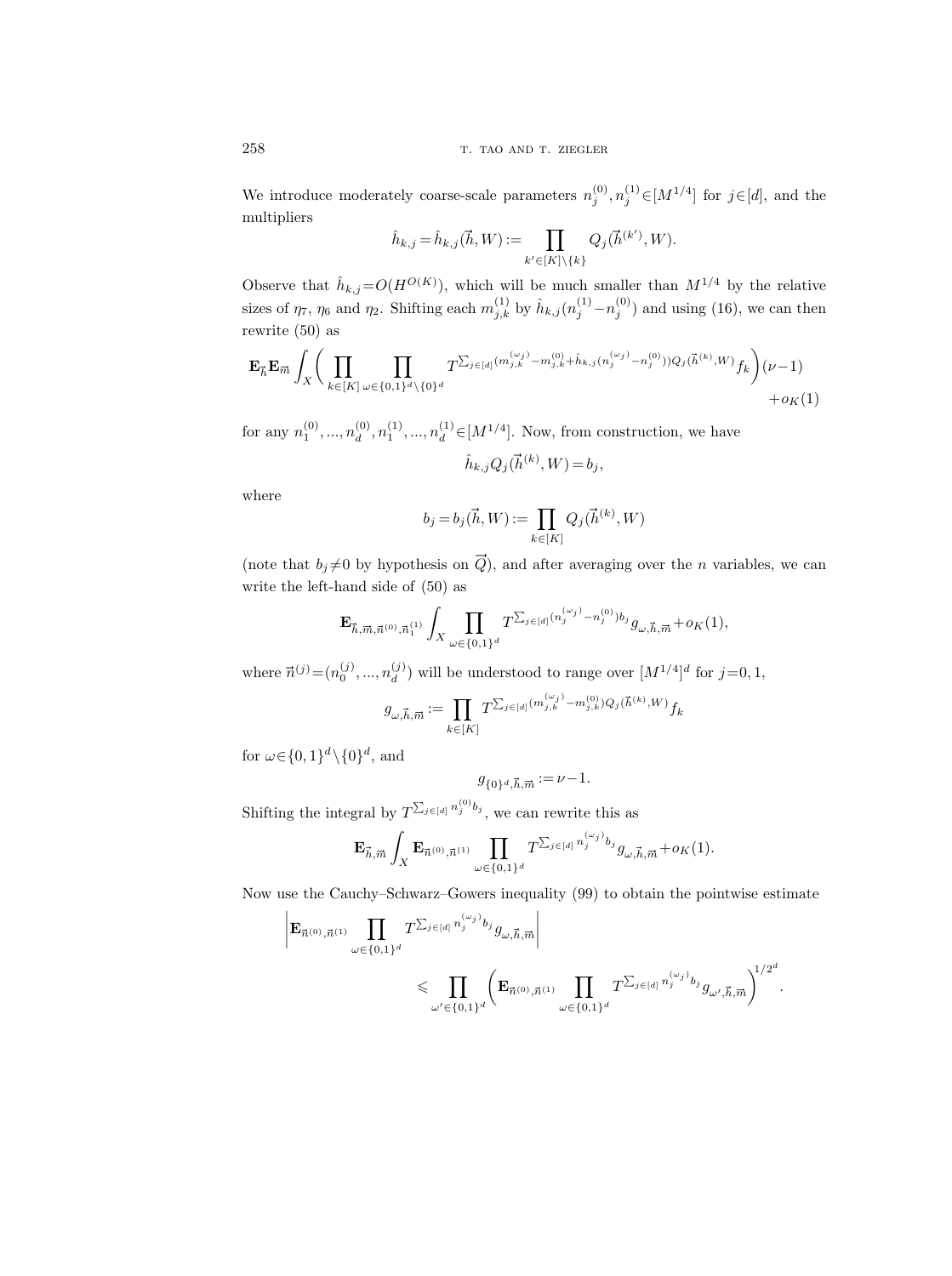By Hölder's inequality, we thus see that to prove  $(50)$  it suffices to show that the quantity

$$
\mathbf{E}_{\vec{h},\vec{m}} \int_{X} \mathbf{E}_{\vec{n}^{(0)},\vec{n}^{(1)}} \prod_{\omega \in \{0,1\}^d} T^{\sum_{j \in [d]} n_j^{(\omega_j)} b_j} g_{\omega',\vec{h},\vec{m}} \tag{52}
$$

is  $O_K(1)$  when  $\omega' \in \{0,1\}^d \setminus \{0\}^d$  and is  $o_K(1)$  when  $\omega' = 0^d$ .

Let us first deal with the case when  $\omega' \neq 0^d$ . Our task is to show that

$$
\mathbf{E}_{\vec{h},\vec{m}}\int_{X}\mathbf{E}_{\vec{n}^{(0)},\vec{n}^{(1)}}\prod_{\omega\in\{0,1\}^{d}}T^{\sum_{j\in[d]}n_{j}^{(\omega_{j})}b_{j}}\prod_{k\in[K]}T^{\sum_{j\in[d]}(m_{j,k}^{(\omega'_{j})}-m_{j,k}^{(0)})Q_{j}(\vec{h}^{(k)},W)}f_{k}=O_{K}(1).
$$

We can bound  $f_k$  pointwise by  $\nu$ , and factorize the left-hand side as

$$
\mathbf{E}_{\vec{h},\vec{n}^{(0)},\vec{n}^{(1)}}\int_{X}\prod_{k\in[K]}\mathbf{E}_{\vec{m}^{(0)},\vec{m}^{(1)}\in[\sqrt{M}]^{d}}\prod_{\omega\in\{0,1\}^{d}}T^{\sum_{j\in[d]}(m_{j}^{(\omega'_{j})}-m_{j}^{(0)})}Q_{j}(\vec{h}^{(k)},W)+n_{j}^{(\omega_{j})}b_{j}}\nu.
$$

But this is  $1+o_K(1)=O_K(1)$  by (3.9) with  $L=0$  (here we use the fact that the  $b_j$ 's are non-zero polynomials of  $\vec{h}$  and W). For this we need  $\eta_1$  to be sufficiently small depending on t, d and  $\vec{Q}$ , but not on K.

d and Q, but not on K.<br>Finally, we have to deal with the case  $\omega=0^d$ . Since  $g_{\omega', \vec{h}, \vec{m}} = \nu-1$  and  $b_j = b_j(\vec{h}, W)$ are independent of  $W$ , we can rewrite  $(52)$  as

$$
\mathbf{E}_{\vec{h},\vec{n}^{(0)},\vec{n}^{(1)}}\int_{X}\prod_{\omega\in\{0,1\}^{d}}T^{\sum_{j\in[d]}n_{j}^{(\omega_{j})}b_{j}(\vec{h},W)}(\nu-1),
$$

and so, by the binomial formula, it suffices to show that

$$
\mathbf{E}_{\vec{h},\vec{n}^{(0)},\vec{n}^{(1)}} \int_{X} \prod_{\omega \in A} T^{\sum_{j \in [d]} n_j^{(\omega_j)} b_j(\vec{h},W)} \nu = 1 + o(1)
$$

for all  $A \subset \{0,1\}^d$ . But this follows from the polynomial correlation condition (18) (with  $K=0$ ), again taking  $\eta_1$  sufficiently small depending on t, d and  $\vec{Q}$ . This concludes the proof of (50), and hence of Proposition 6.5.

# 7. Proof of the structure theorem

We can now complete the proof of the structure theorem by using the arguments of [18, §7 and §8] more or less verbatim. In fact these arguments can be abstracted as follows.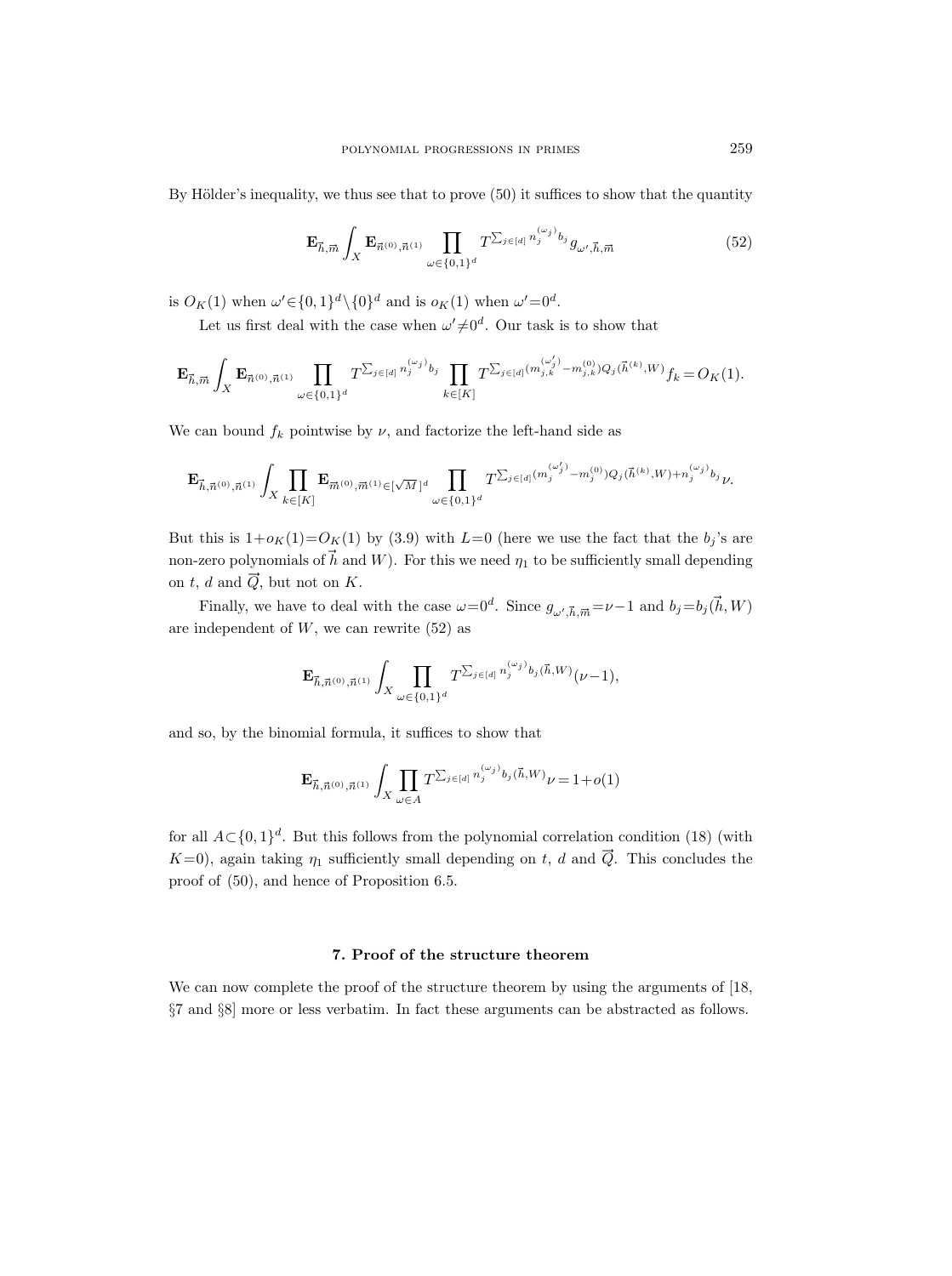THEOREM 7.1. (Abstract structure theorem) Let I be an interval bounded by  $O(1)$ . Let  $\nu: X \to \mathbf{R}^+$  be any measure, and let  $f \mapsto \mathcal{D}f$  be a (non-linear) operator obeying the following properties:

• if the pointwise bound  $|f| \le \nu+1$  holds, then  $\widetilde{\mathcal{D}} f: X \to I$  takes values in I, in particular

$$
\widetilde{D}f = O(1); \tag{53}
$$

• if  $1 \leq K \leq 1/\eta_6$  and  $f_1, ..., f_K: X \to \mathbf{R}$  are functions satisfying the pointwise bound  $|f_k| \leq \nu+1$ ,  $k \in [K]$ , then (49) holds.

Then, for any g:  $X \rightarrow \mathbb{R}^+$  with the pointwise bound  $0 \leq g \leq \nu$ , there exist functions  $g_{U^{\perp}}$ ,  $g_{U}$ :  $X \rightarrow \mathbf{R}$  obeying estimates (26), (27) and (28), such that

$$
\left| \int_{X} g_{U} \widetilde{D} g_{U} \right| \leqslant \eta_{4}.
$$
\n(54)

Indeed, Theorem 4.7 immediately follows by applying Theorem 7.1, with (29) following from (54) and (48).

In the remainder of this section we prove Theorem 7.1. Henceforth we fix I,  $\nu$  and  $\overline{\mathcal{D}}$  obeying the hypotheses of the theorem.

### 7.2. Factors

As in [18], we shall recall the very useful notion of *factor* from ergodic theory, though for our applications we actually only need the finitary version of this concept.

Let us set **X** to be the probability space  $\mathbf{X} = (X, \mathcal{B}_X, \mu_X)$ , where  $X = \mathbf{Z}_N$ ,  $\mathcal{B}_X = 2^X$ is the power set of X and  $\mu_X$  is the uniform probability measure on X. We define a  $factor(^{31})$  to be a quadruple  $\mathbf{Y}=(Y,\mathcal{B}_Y,\mu_Y,\pi_Y),$  where  $(Y,\mathcal{B}_Y,\mu_Y)$  is a probability space (and thus  $\mathcal{B}_Y$  is a  $\sigma$ -algebra on Y and  $\mu_Y$  is a probability measure on  $\mathcal{B}_Y$ ) together with a measurable map  $\pi: X \to Y$  such that  $(\pi_Y)_* \mu_X = \mu_Y$ , or in other words  $\mu_X(\pi_Y^{-1}(E)) =$  $\mu_Y(E)$  for all  $E \in \mathcal{B}_Y$ . The factor map  $\pi_Y$  induces the pullback map  $\pi_Y^*: L^2(\mathbf{Y}) \to L^2(\mathbf{X})$ and its adjoint  $(\pi_Y)_* : L^2(\mathbf{X}) \to L^2(\mathbf{Y})$ , where  $L^2(\mathbf{X})$  is the usual Lebesgue space of squareintegrable functions on **X**. We refer to the projection  $\pi_Y^*(\pi_Y)_*: L^2(\mathbf{X}) \to L^2(\mathbf{X})$  as the conditional expectation operator, and denote  $\pi_Y^*(\pi_Y)_*(f)$  by  $\mathbf{E}(f|\mathbf{Y})$ ; this is a linear self-adjoint orthogonal projection from  $L^2(\mathbf{X})$  to  $\pi_Y^* L^2(\mathbf{Y})$ .

 $(31)$  In infinitary ergodic theory one also requires the probability spaces **X** and **Y** to be invariant under the shift T, and for the factor map  $\pi$  to respect the shift. In the finitary setting it is unrealistic to demand these shift-invariances, for if  $N$  were prime then this would mean that there were no non-trivial factors whatsoever. While there are concepts of "approximate shift-invariance" which can be used as a substitute, see [33], we will fortunately not need to use them here, as the remainder of the argument does not even involve the shift  $T$  at all.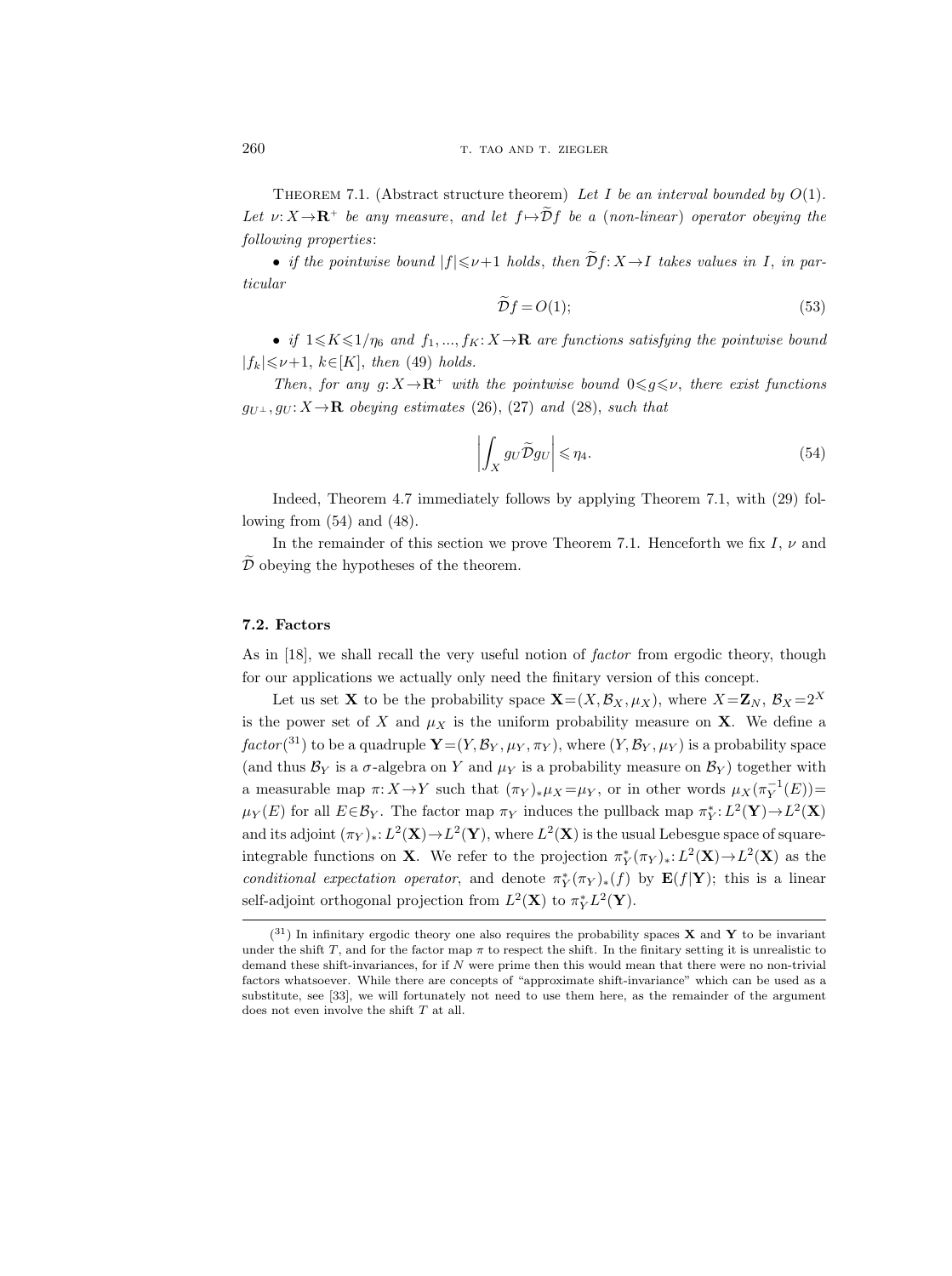The conditional expectation operator is in fact completely determined by the  $\sigma$ algebra  $\pi_Y^{-1}(\mathcal{B}_Y) \subset \mathcal{B}_X$ . Since X is finite (with every point having positive measure),  $\pi_Y^{-1}(\mathcal{B}_Y)$  is generated by a partition of X into atoms (which by abuse of notation we refer to as atoms of the factor  $\mathbf{Y}$ ), and the conditional expectation is given explicitly by the formula

$$
\mathbf{E}(f|\mathbf{Y})(x) = \mathbf{E}_{y \in \mathcal{B}(x)} f(y),
$$

where  $\mathcal{B}(x)$  is the unique atom of  $\pi^{-1}(\mathcal{B}_Y)$  which contains x. We refer to the number of atoms of Y as the *complexity* of the factor  $Y$ .<sup>(32</sup>) By abuse of notation, we say that a function  $f: X \to \mathbf{R}$  is measurable with respect to Y if it is measurable with respect to  $\pi_Y^{-1}(\mathcal{B}_Y)$ , or equivalently if it is constant on all atoms of **Y**. Thus for instance  $(\pi_Y)^*L^q(\mathbf{Y})$ consists of the functions in  $L^q(\mathbf{X})$  which are measurable with respect to Y.

If  $\mathbf{Y} = (Y, \mathcal{B}_Y, \mu_Y, \pi_Y)$  and  $\mathbf{Y}' = (Y', \mathcal{B}_{Y'}, \mu_{Y'}, \pi_{Y'})$  are two factors, we may form their join  $\mathbf{Y} \vee \mathbf{Y}' = (Y \times Y', \mathcal{B}_Y \times \mathcal{B}_{Y'}, \mu_Y \times \mu_{Y'}, \pi_Y \oplus \pi_{Y'})$  in the obvious manner; note that the atoms of Y∨Y' are simply the non-empty intersections of atoms of Y with atoms of  $Y'$ , and so any function which is measurable with respect to Y or Y' is automatically measurable with respect to  $\mathbf{Y} \vee \mathbf{Y}'$ .

Note that any function  $f: \mathbf{X} \to \mathbf{R}$  automatically generates a factor  $(\mathbf{R}, \mathcal{B}_{\mathbf{R}}, f_*\mu_X, f)$ , where  $\mathcal{B}_{\mathbf{R}}$  is the Borel  $\sigma$ -algebra, which is the minimal factor with respect to which f is (Borel-)measurable. In our finitary setting it turns out that we need a discretized version of this construction, which we give as follows.

PROPOSITION 7.3. (Each function generates a factor) For any function  $G: X \rightarrow I$ there exists a factor  $Y(G)$  with the following properties:

• (G lies in its own factor) for any factor  $Y'$ ,

$$
G = \mathbf{E}(G|\mathbf{Y}(G)\vee\mathbf{Y}') + O(\eta_4^2); \tag{55}
$$

• (bounded complexity)  $\mathbf{Y}(G)$  has at most  $O_{\eta_4}(1)$  atoms;

• (approximation by continuous functions of G) if A is any atom in  $Y(G)$ , then there exists a polynomial  $\Psi_A: \mathbf{R} \to \mathbf{R}$  of degree  $O_{\eta_5}(1)$  with coefficients  $O_{\eta_5}(1)$  such that

$$
\Psi_A(x) \in [0, 1] \quad \text{for all } x \in I \tag{56}
$$

and

$$
\int_{X} |1_A - \Psi_A(G)| (\nu + 1) \ll \eta_5. \tag{57}
$$

 $(32)$  It would be more natural to work instead with the entropy of Y rather than the complexity, but the entropy is a slightly more technical concept and so we have avoided its use here for simplicity.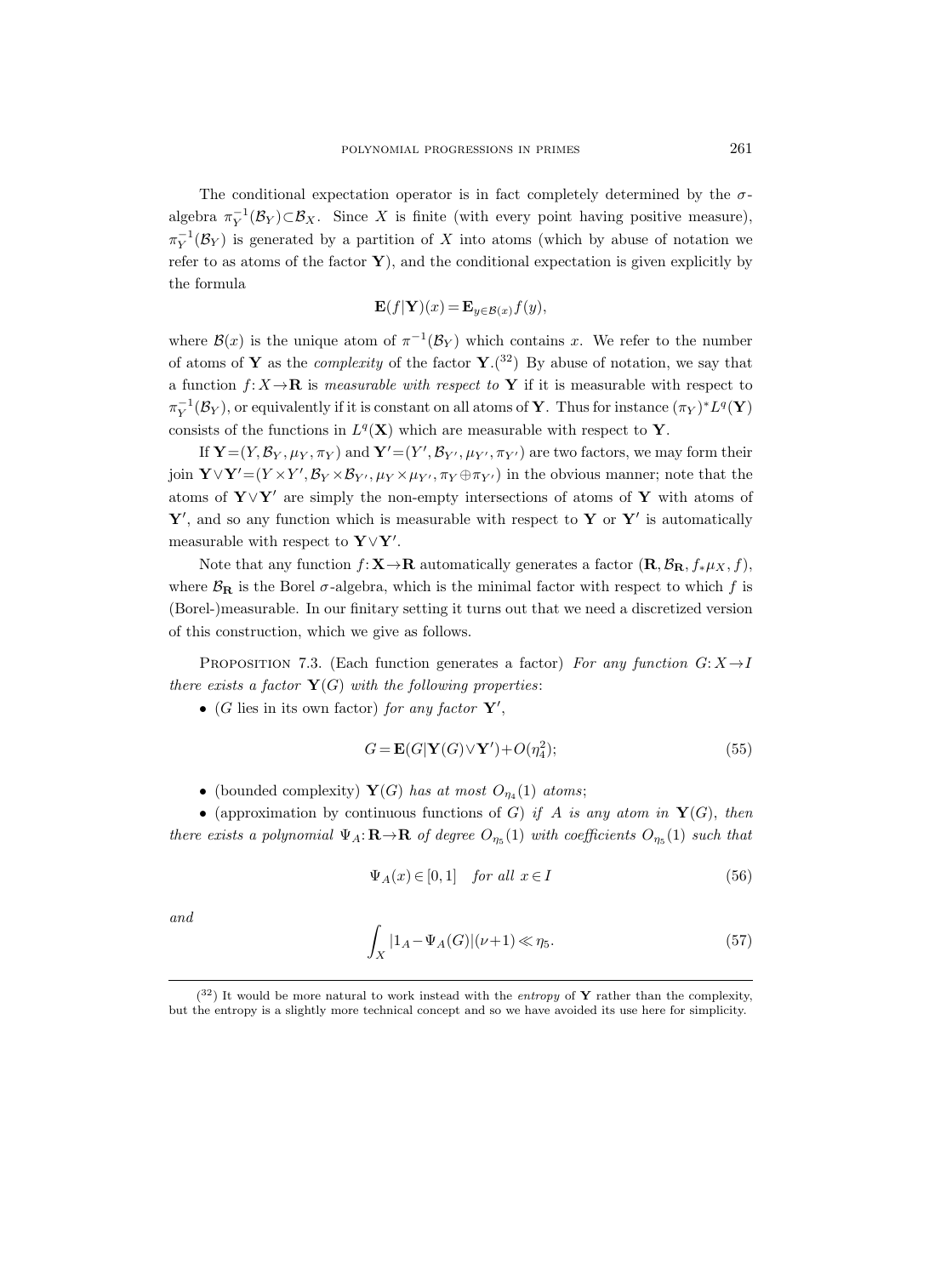Proof. This is essentially [18, Proposition 7.2], but we shall give a complete proof here for the convenience of the reader.

We use the probabilistic method. Let  $\alpha$  be a real number in the interval [0, 1], chosen at random. We then define the factor

$$
\mathbf{Y}(G) := (\mathbf{R}, \mathcal{B}_{\eta_4^2, \alpha}, G_* \mu_X, G),
$$

where  $\mathcal{B}_{\eta_4^2,\alpha}$  is the  $\sigma$ -algebra on the real line **R** generated by the intervals

$$
[(n+\alpha)\eta_4^2, (n+\alpha+1)\eta_4^2)
$$

for  $n \in \mathbb{Z}$ . This is clearly a factor of **X**, with atoms

$$
A_{n,\alpha} := G^{-1}([(n+\alpha)\eta_4^2, (n+\alpha+1)\eta_4^2)).
$$

Since  $G$  ranges in  $I$ , and we allow constants to depend on  $I$ , it is clear that there are at most  $O_{\eta_4}(1)$  non-empty atoms and that G fluctuates by at most  $O(\eta_4^2)$  on each atom, which yields the first two desired properties. It remains to verify that with positive probability, the approximation by continuous functions property holds for all atoms  $A_{n,\alpha}$ . By the union bound, it suffices to show that each individual atom  $A_{n,\alpha}$  has the approximation property with probability  $1-O(\eta_5)$ .

By the Weierstrass approximation theorem, we can for each  $\alpha$  find a polynomial  $\Psi_{A_{n,\alpha}}$  obeying (56) which is equal to  $1_{[(n+\alpha)\eta_4^2,(n+\alpha+1)\eta_4^2)}+O(\delta)$  outside of the set

$$
E_{n,\alpha} := [(n+\alpha-\eta_5^2)\eta_4^2, (n+\alpha+\eta_5^2)\eta_4^2] \cup [(n+\alpha+1-\eta_5^2)\eta_4^2, (n+\alpha+1+\eta_5^2)\eta_4^2].
$$

Simple compactness arguments allow us to take  $\Psi_{A_{n,\alpha}}$  to have degree  $O_{\eta_5}(1)$  and coefficients  $O_{\eta_5}(1)$ . Since

$$
1_{A_{n,\alpha}} = 1_{[(n+\alpha)\eta_4^2, (n+\alpha+1)\eta_4^2)}(G),
$$

we thus conclude (from (15)) that

$$
\int_X |1_A - \Psi_{A_{n,\alpha}}(G)|(\nu+1) \ll \eta_5 + \int_X 1_{E_{n,\alpha}}(G)(\nu+1).
$$

By Markov's inequality, it thus suffices to show that

$$
\int_0^1 \left( \int_X \mathbf{1}_{E_{n,\alpha}}(G)(\nu+1) \right) d\alpha \ll \eta_5^2.
$$

But this follows from Fubini's theorem, (15) and the elementary pointwise estimate

$$
\int_0^1 1_{E_{n,\alpha}}(G) d\alpha \ll \eta_5^2.
$$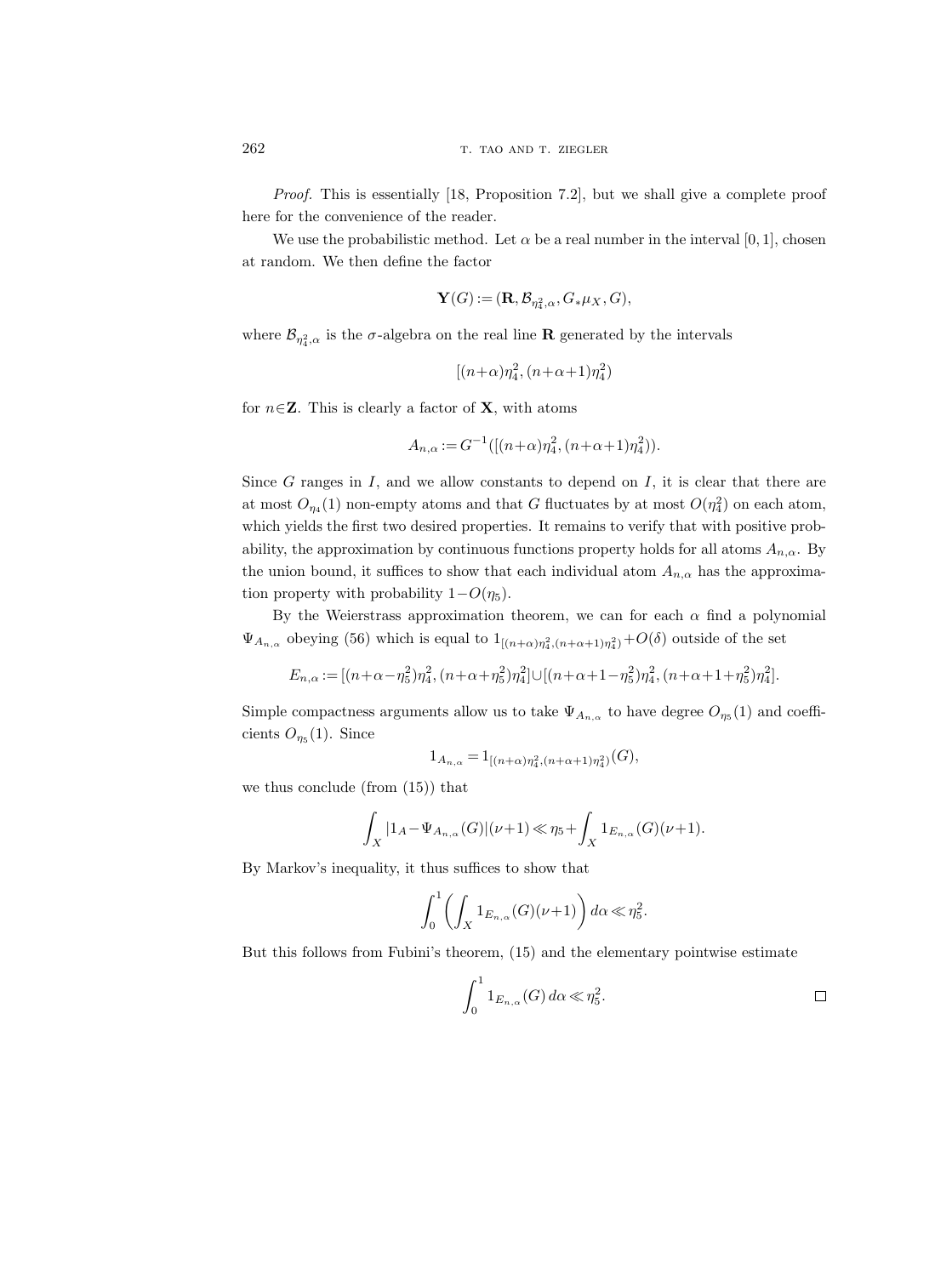Henceforth we set  $Y(G)$  to be the factor given by the above proposition. A key consequence of the hypotheses of Theorem 7.1 is that  $\nu-1$  is well distributed with respect to any finite combination of these factors.

PROPOSITION 7.4. ( $\nu$  uniformly distributed with respect to dual function factors) Let  $K \geq 1$  be an integer with  $K = O_{\eta_4}(1)$ , and let  $f_1, ..., f_K: X \to \mathbf{R}$  be functions with the pointwise bounds  $|f_k| \le \nu+1$  for all  $k \in [K]$ . Let  $\mathbf{Y} := \mathbf{Y}(\widetilde{\mathcal{D}}f_1) \vee ... \vee \mathbf{Y}(\widetilde{\mathcal{D}}f_K)$ . Then

$$
\widetilde{\mathcal{D}}f_k = \mathbf{E}(\widetilde{\mathcal{D}}f_k|\mathbf{Y}) + O(\eta_4^2)
$$
\n(58)

for all  $k \in [K]$ , there is a **Y**-measurable set  $\Omega \subset X$  obeying the smallness bound

$$
\int_{X} 1_{\Omega}(\nu+1) \ll_{\eta_4} \eta_5^{1/2} \tag{59}
$$

and we have the pointwise bound

$$
|(1-1_{\Omega})\mathbf{E}(\nu-1|\mathbf{Y})| \leqslant O_{\eta_4}(\eta_5^{1/2}).\tag{60}
$$

Proof. We repeat the arguments from [18, Proposition 7.3]. The claim (58) follows immediately from (55), so we turn to the other two properties. Since each  $\mathbf{Y}(\mathcal{D}f_k)$  is generated by  $O_{\eta_4}(1)$  atoms, Y is generated by  $O_{\eta_4,K}(1) = O_{\eta_4}(1)$  atoms. Call an atom A of **Y** small if  $\int_X 1_A(\nu+1) \leq \eta_5^{1/2}$ , and let  $\Omega$  be the union of all the small atoms, then  $\Omega$ is clearly Y-measurable and obeys  $(59)$ . It remains to prove  $(60)$ , or equivalently that

$$
\frac{\int_X 1_A(\nu - 1)}{\int_X 1_A} = \mathbf{E}_{y \in A} \nu(y) - 1 \ll_{\eta_4} \eta_5^{1/2} + o(1)
$$

for all non-small atoms A.

Fix a non-small atom  $A$ . Since  $A$  is not small, we have

$$
\int_X 1_A(\nu - 1) + 2 \int_X 1_A = \int_X 1_A(\nu + 1) > \eta_5^{1/2}.
$$

Hence it will suffice to show that

$$
\int_X 1_A(\nu - 1) \ll_{\eta_4} \eta_5 + o(1).
$$

On the other hand, as A is the intersection of atoms  $A_1, ..., A_K$  from  $\mathbf{Y}(\widetilde{\mathcal{D}}f_1), ..., \mathbf{Y}(\widetilde{\mathcal{D}}f_K)$ , we see from Proposition 7.3 and an easy induction argument that there exists a polynomial  $\Psi: \mathbf{R}^K \to \mathbf{R}$  of degree  $O_{\eta_5}(1)$  with coefficients  $O_{\eta_5}(1)$  which maps  $I^K$  into  $[0, 1]$  such that

$$
\int_X |1_A - \Psi(\widetilde{\mathcal{D}}f_1, ..., \widetilde{\mathcal{D}}f_K)|(\nu+1) \ll_{\eta_4} \eta_5.
$$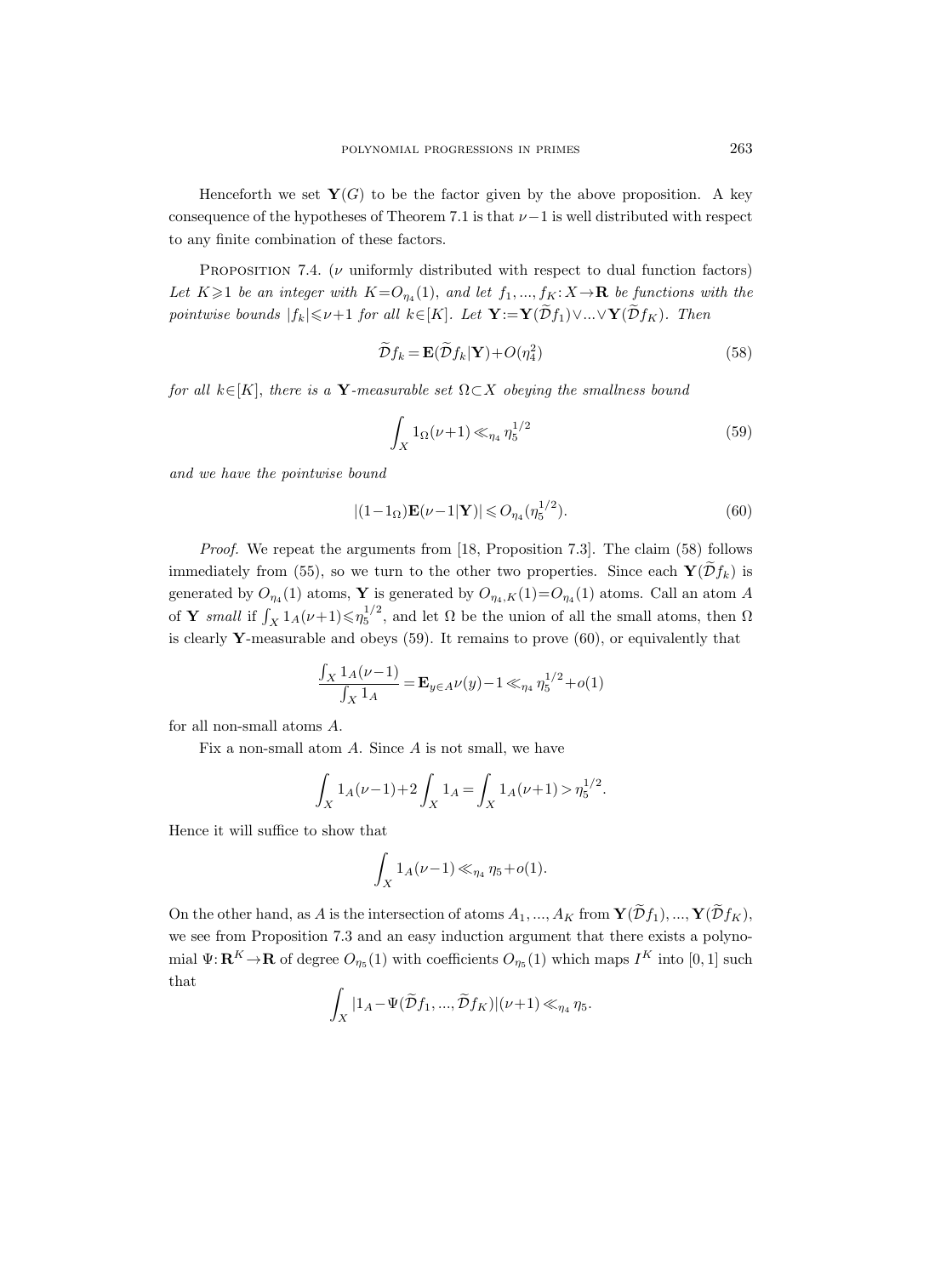In particular,

$$
\int_X (1_A-\Psi(\widetilde{\mathcal{D}}f_1,...,\widetilde{\mathcal{D}}f_K))(\nu-1)\ll_{\eta_4}\eta_5.
$$

On the other hand, by decomposing  $\Psi$  into monomials and using (49) (assuming  $\eta_6$ sufficiently small depending on  $\eta_5$ ), we have

$$
\int_X \Psi(\widetilde{\mathcal{D}}f_1, ..., \widetilde{\mathcal{D}}f_K)(\nu - 1) = o(1)
$$

and the claim follows (we can absorb the  $o(1)$  error by taking N large enough).  $\Box$ 

## 7.5. The inductive step

The proof of the abstract structure theorem proceeds by a stopping time argument. To clarify this argument we introduce a somewhat artificial definition.

Definition 7.6. (Structured factor) A structured factor is a tuple

$$
\mathbf{Y}_K = (\mathbf{Y}_K, K, F_1, ..., F_K, \Omega_K),
$$

where  $K\geqslant 0$  is an integer,  $F_1, ..., F_K: X\to \mathbf{R}$  are functions with the pointwise bounds  $|F_k| \leq \nu+1$  for all  $k \in [K], Y_K$  is the factor  $Y_K \mathbin{:=} Y_K(F_1) \vee ... \vee Y_K(F_K)$  and  $\Omega_K \subset X$  is a  $Y_K$ -measurable set. We refer to K as the *order* of the structured factor, and  $\Omega_K$  as the exceptional set. We say that the structured factor has noise level  $\sigma$  for some  $\sigma > 0$  if we have the smallness bound

$$
\int_X 1_{\Omega_K}(\nu+1) \leq \sigma
$$

and the pointwise bound

$$
|(1 - 1_{\Omega_K})\mathbf{E}(\nu - 1|\mathbf{Y}_K)| \leq \sigma.
$$
\n(61)

If  $g: X \to \mathbf{R}$  is the function in Theorem 7.1, we define the energy  $\mathcal{E}_g(\mathbf{Y}_K)$  of the structured factor  $Y$  relative to  $g$  to be the quantity

$$
\mathcal{E}_g(\mathbf{Y}_K) := \int_X (1 - 1_{\Omega_K}) \mathbf{E}(g|\mathbf{Y}_K)^2.
$$

If  $Y_K$  has noise level  $\sigma \leq 1$ , then, since g is bounded in magnitude by  $\nu$ ,

$$
|(1 - 1_{\Omega_K})\mathbf{E}(g|\mathbf{Y}_K)| \leq (1 - 1_{\Omega_K})(\mathbf{E}(\nu - 1|\mathbf{Y}_K) + 1) \leq 1 + \sigma \leq 2,
$$
\n(62)

and so we conclude the energy bound

$$
0 \leqslant \mathcal{E}_g(\mathbf{Y}_K) \leqslant 4. \tag{63}
$$

This will allow us to apply an energy increment argument to obtain Theorem 7.1. More precisely, Theorem 7.1 is obtained from the following inductive step.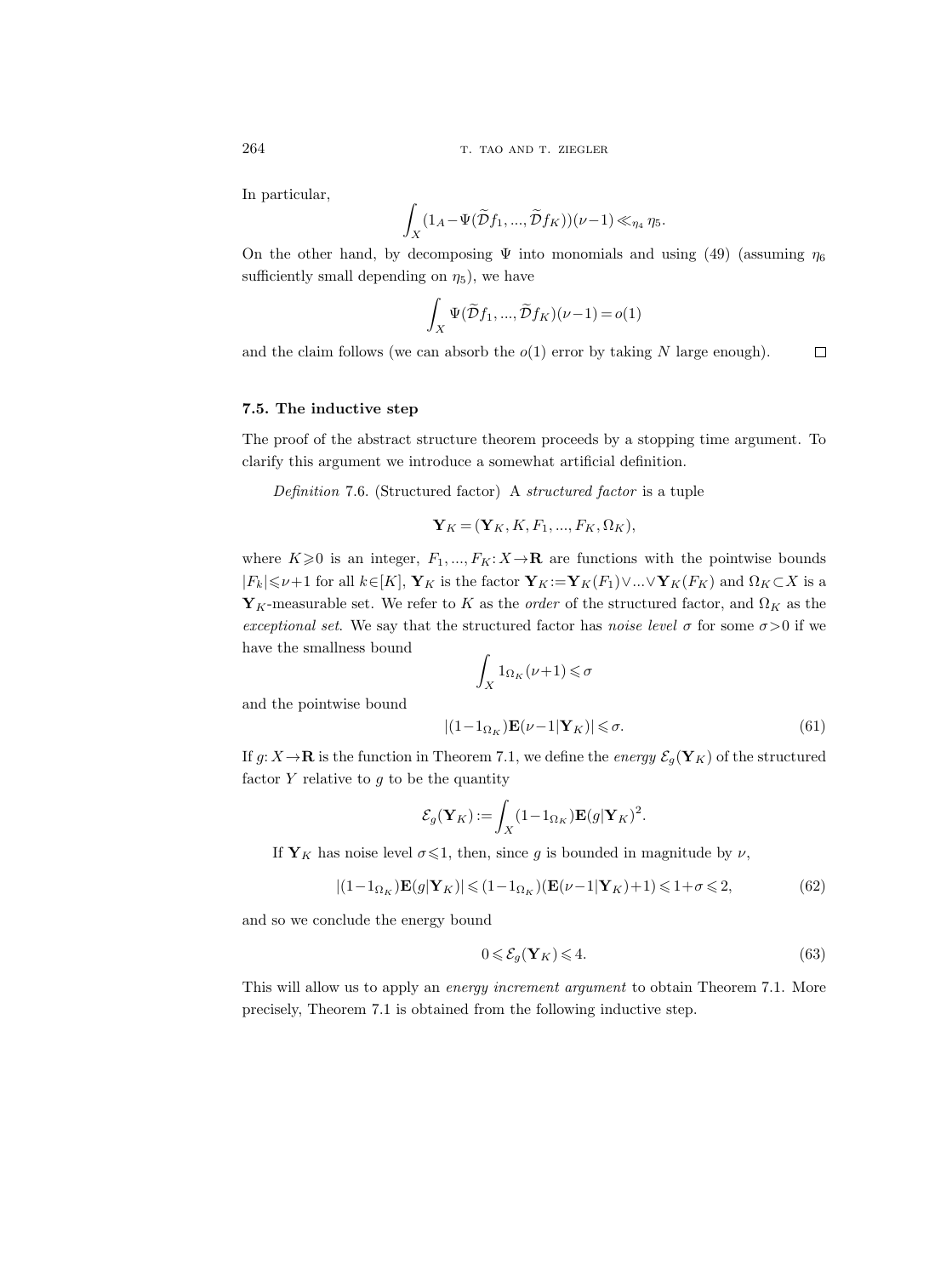PROPOSITION 7.7. (Inductive step) Let  $\mathbf{Y}_K = (\mathbf{Y}_K, K, F_1, ..., F_K, \Omega_K)$  be a structured factor of order K with noise level  $0 < \sigma < \eta_4^4$ . If we set

$$
F_{K+1} := \frac{1}{1+\sigma} (1 - 1_{\Omega_K})(g - \mathbf{E}(g|\mathbf{Y}))
$$
\n(64)

and we suppose that

$$
\left| \int_{X} F_{K+1} \widetilde{\mathcal{D}} F_{K+1} \right| > \eta_4,\tag{65}
$$

then there exists a structured factor  $\mathbf{Y}_{K+1}=(\mathbf{Y}_{K+1}, K+1, F_1, ..., F_K, F_{K+1}, \Omega_{K+1})$  of order K+1 with noise level  $\sigma + O_{\eta_4}(\eta_5^{1/2})$  satisfying the energy increment property

$$
\mathcal{E}_g(\mathbf{Y}_{K+1}) \geqslant \mathcal{E}_g(\mathbf{Y}_K) + c\eta_4^2\tag{66}
$$

for some constant  $c>0$  (depending only on I).

Let us assume Proposition 7.7 for the moment and deduce Theorem 7.1. Starting with a trivial structured factor  $\mathbf{Y}_0$  of order 0, and iterating Proposition 7.7 repeatedly (and using (63) to prevent the iteration for proceeding for more than  $4/c\eta_4^2 = O_{\eta_4}(1)$ steps), we may find a structured factor  $\mathbf{Y}_K$  of order  $K = O_{\eta_4}(1)$  with noise level

$$
\sigma = O_{\eta_4}(\eta_5^{1/2}) < \eta_4^4,\tag{67}
$$

such that the function  $F_{K+1}$  defined in (64) obeys the bound

$$
\left| \int_X F_{K+1} \widetilde{\mathcal{D}} F_{K+1} \right| \leq \eta_4.
$$

If we thus set  $g_U := F_{K+1}$  and

$$
g_{U^{\perp}} := \frac{1}{1+\sigma}(1-1_{\Omega_K})\mathbf{E}(g|\mathbf{Y}),
$$

then we easily verify  $(26)$  and  $(54)$ , while  $(27)$  follows from  $(61)$ , since

$$
\mathbf{E}(g|\mathbf{Y}) \leq 1 + \mathbf{E}(\nu - 1|\mathbf{Y}).
$$

To prove (28), we see from (67) that it suffices to show that

$$
\int_X (1 - 1_{\Omega_K}) \mathbf{E}(g|\mathbf{Y}) = \int_X g - O_{\eta_4}(\eta_5^{1/2}).
$$

Since  $\Omega_K$  is Y-measurable, the left-hand side is  $\int_X g - \int_X 1_{\Omega_K} g$ . But the claim then follows from (61) and (67). This proves Theorem 7.1.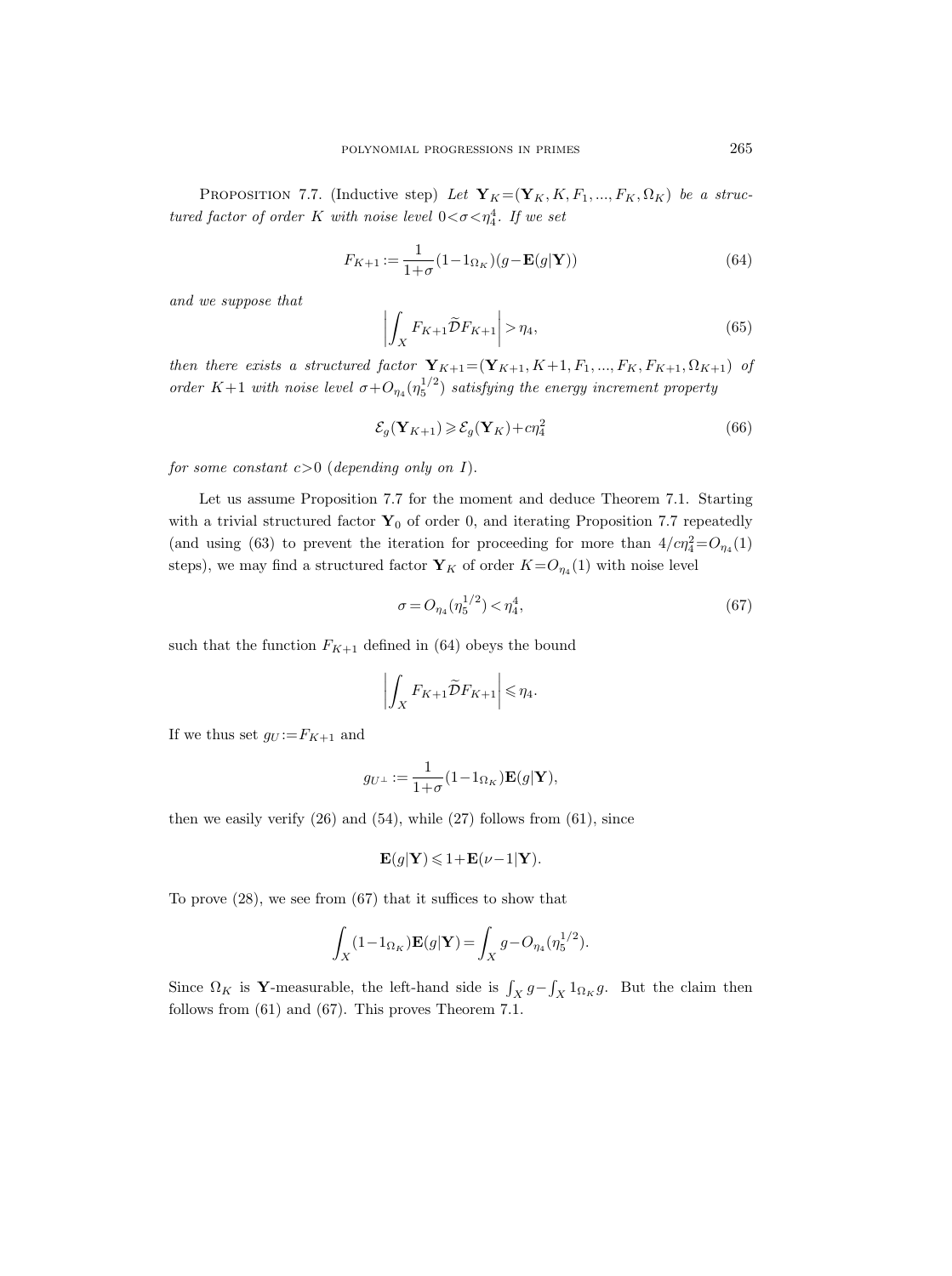266 T. TAO AND T. ZIEGLER

It remains to prove Proposition 7.7. Set

$$
\mathbf{Y}_{K+1} := \mathbf{Y} \vee \mathbf{Y}(\widetilde{\mathcal{D}}F_{K+1}) = \mathbf{Y}(\widetilde{\mathcal{D}}F_1) \vee \ldots \vee \mathbf{Y}(\widetilde{\mathcal{D}}F_{K+1}).
$$

Now, by Proposition 7.4, we can find a  $Y_{K+1}$ -measurable set  $\Omega$  obeying the smallness bound (59) and the pointwise bound

$$
|(1 - 1\Omega)\mathbf{E}(\nu - 1|\mathbf{Y}_{K+1})| \leq O_{\eta_4}(\eta_5^{1/2}).
$$
\n(68)

Set  $\Omega_{K+1} := \Omega_K \cup \Omega$ . This is still  $\mathbf{Y}_{K+1}$ -measurable and  $\int_X \Omega_{K+1} \leq \sigma + O_{\eta_4}(\eta_5^{1/2})$ ; from (68), we thus conclude that  $Y_{K+1}$  has noise level  $\sigma + O_{\eta_4}(\eta_5^{1/2})$ . Thus the only thing left to verify is the energy increment property (66).

From (64) and (65) we have

$$
\left| \int_{X} (1 - 1_{\Omega_K})(g - \mathbf{E}(g|\mathbf{Y}_K)) \widetilde{D} F_{K+1} \right| \ge \eta_4 - O(\eta_4^2). \tag{69}
$$

Now, from (53), the pointwise bound  $0 \le g \le \nu$ , (62) and (59), we have

$$
\left| \int_X (1_{\Omega_{K+1}} - 1_{\Omega_K}) (g - \mathbf{E}(g|\mathbf{Y}_K)) \widetilde{D} F_{K+1} \right| \leqslant O\left( \int_X (1_{\Omega_{K+1}} - 1_{\Omega_K}) (\nu + 1) \right)
$$
  

$$
\leqslant O_{\eta_4}(\eta_5^{1/2}) = O(\eta_4^2),
$$

and hence, by (69),

$$
\left| \int_X (1 - 1_{\Omega_{K+1}}) (g - \mathbf{E}(g|\mathbf{Y}_K)) \widetilde{D} F_{K+1} \right| \ge \eta_4 - O(\eta_4^2).
$$

Next, from (58), the pointwise bound  $0 \le g \le \nu$  and (15), we have

$$
\left| \int_X (1 - \mathbf{1}_{\Omega_{K+1}}) (g - \mathbf{E}(g|\mathbf{Y}_K)) (\widetilde{D}F_{K+1} - \mathbf{E}(\widetilde{D}F_{K+1}|\mathbf{Y}_{K+1})) \right| \leq \int_X (\nu + 1) O(\eta_4^2) = O(\eta_4^2),
$$

and thus

$$
\left| \int_X (1 - 1_{\Omega_{K+1}}) (g - \mathbf{E}(g|\mathbf{Y}_K)) \mathbf{E}(\widetilde{D}F_{K+1}|\mathbf{Y}_{K+1}) \right| \ge \eta_4 - O(\eta_4^2).
$$

Since  $\Omega_{K+1}$ ,  $\mathbf{E}(g|\mathbf{Y}_K)$  and  $\mathbf{E}(\widetilde{\mathcal{D}}F_{K+1}|\mathbf{Y}_{K+1})$  are already  $\mathbf{Y}_{K+1}$ -measurable, we conclude that

$$
\left| \int_X (1 - 1_{\Omega_{K+1}}) (\mathbf{E}(g|\mathbf{Y}_{K+1}) - \mathbf{E}(g|\mathbf{Y}_{K})) \mathbf{E}(\widetilde{\mathcal{D}}F_{K+1}|\mathbf{Y}_{K+1}) \right| \geq \eta_4 - O(\eta_4^2).
$$

By (53) and the Cauchy–Schwarz inequality, we conclude that

$$
\int_{X} (1 - 1_{\Omega_{K+1}}) \left| \mathbf{E}(g|\mathbf{Y}_{K+1}) - \mathbf{E}(g|\mathbf{Y}_{K}) \right|^{2} \geq 2c\eta_{4}^{2} - O(\eta_{4}^{3})
$$
\n(70)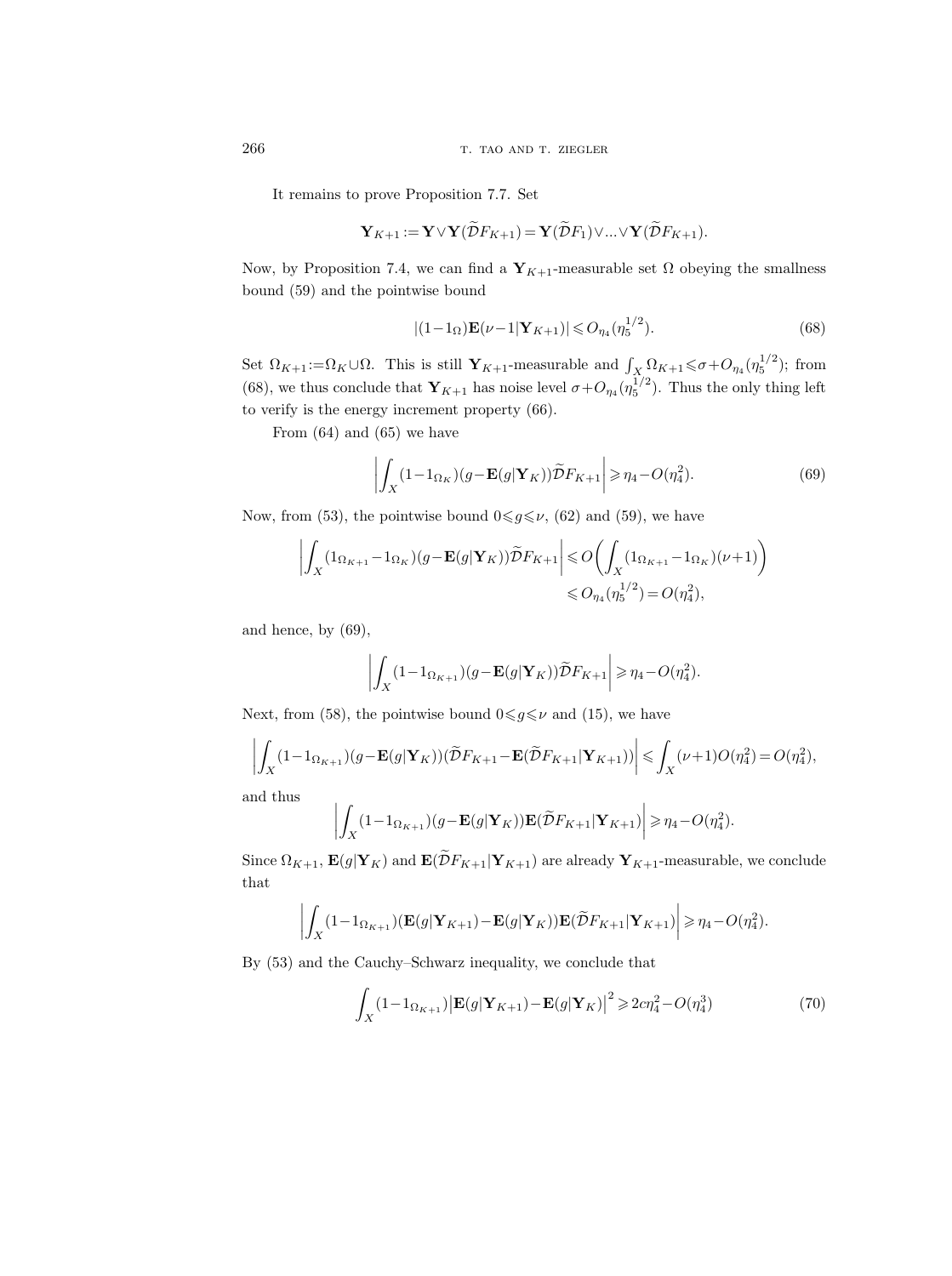for some  $c>0$ .

To pass from this to (66), first observe from (62) and (59) that

$$
\int_X (1_{\Omega_{K+1}} - 1_{\Omega_K}) \mathbf{E}(g|\mathbf{Y}_K)^2 \ll_{\eta_4} \eta_5^{1/2},
$$

and so, by the triangle inequality and (63), (66) will follow from the estimate

$$
\int_X (1 - 1_{\Omega_{K+1}}) \mathbf{E}(g|\mathbf{Y}_{K+1})^2 \ge \int_X (1 - 1_{\Omega_{K+1}}) \mathbf{E}(g|\mathbf{Y}_K)^2 + 2c\eta_4^2 - O(\eta_4^3).
$$

Using the identity

$$
\mathbf{E}(g|\mathbf{Y}_{K+1})^2 = \mathbf{E}(g|\mathbf{Y}_K)^2 + |\mathbf{E}(g|\mathbf{Y}_{K+1}) - \mathbf{E}(g|\mathbf{Y}_K)|^2 + 2\mathbf{E}(g|\mathbf{Y}_K)(\mathbf{E}(g|\mathbf{Y}_{K+1}) - \mathbf{E}(g|\mathbf{Y}_K))
$$

and (70), it will suffice to show that

$$
\int_X (1 - 1_{\Omega_{K+1}}) \mathbf{E}(g|\mathbf{Y}_K)(\mathbf{E}(g|\mathbf{Y}_{K+1}) - \mathbf{E}(g|\mathbf{Y}_K)) \ll \eta_4^3.
$$

Now observe that  $\mathbf{E}(g|\mathbf{Y}_{K+1})-\mathbf{E}(g|\mathbf{Y}_K)$  is orthogonal to all  $\mathbf{Y}_K$ -measurable functions, and in particular

$$
\int_X (1 - 1_{\Omega_K}) \mathbf{E}(g| \mathbf{Y}_K) (\mathbf{E}(g| \mathbf{Y}_{K+1}) - \mathbf{E}(g| \mathbf{Y}_K)) = 0.
$$

Thus, it suffices to show that

$$
\int_X (1_{\Omega_{K+1}} - 1_{\Omega_K}) \mathbf{E}(g|\mathbf{Y}_K)(\mathbf{E}(g|\mathbf{Y}_{K+1}) - \mathbf{E}(g|\mathbf{Y}_K)) \ll \eta_4^3.
$$

Since everything here is  $Y_{K+1}$ -measurable, we may replace  $\mathbf{E}(g|Y_{K+1})$  by g. Using (62), it then suffices to show that

$$
\int_X (1_{\Omega_{K+1}} - 1_{\Omega_K}) |g - \mathbf{E}(g|\mathbf{Y}_K)| \ll \eta_4^3.
$$

But this follows from the pointwise bound  $0 \leq g \leq \nu$ , from (62) and (59). This concludes the proof of Proposition 7.7, which in turn implies Theorem 7.1 and thus Theorem 4.7.

# 8. A pseudorandom measure which majorizes the primes

In the remainder of the paper we prove Theorem 3.18, which constructs the pseudorandom measure  $\nu$  which will pointwise dominate the function f defined in (11). As in all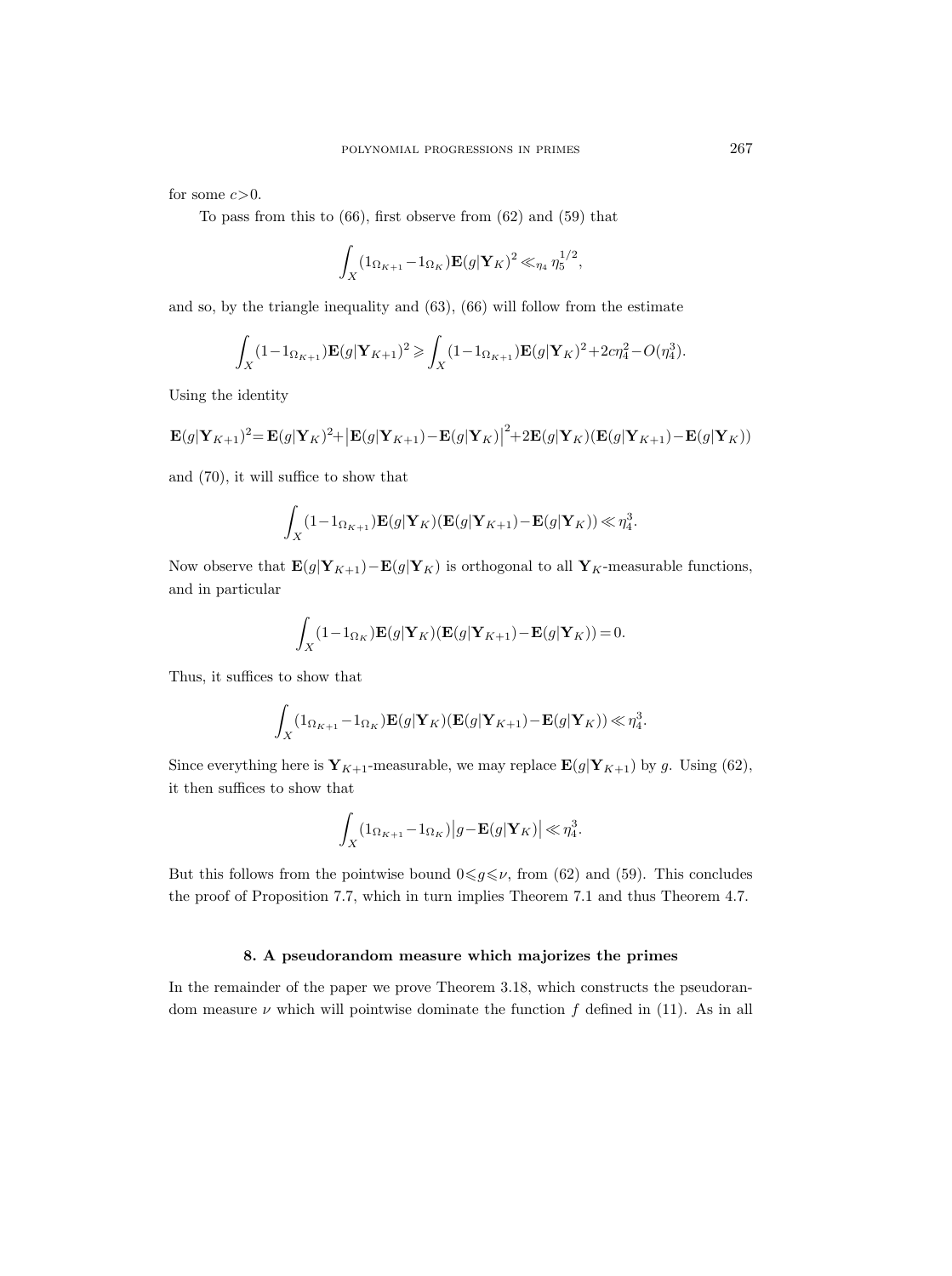previous sections, we are using the notation from  $\S 2$  to define quantities such as W, R, M and b.

The measure  $\nu$  can in fact be described explicitly, following [36], [20] and [19]. Let  $\chi$ : **R**→**R** be a fixed smooth even function which vanishes outside of the interval [−1, 1] and obeys the normalization

$$
\int_0^1 |\chi'(t)|^2 dt = 1,
$$
\n(71)

but is otherwise arbitrary.<sup>(33)</sup> We then define  $\nu$  by the formula

 $\overline{1}$ 

$$
\nu(x) = \nu_{\chi}(x) := \frac{\phi(W)}{W} \log R \bigg(\sum_{m|W x + b} \mu(m) \chi\bigg(\frac{\log m}{\log R}\bigg)\bigg)^2 \tag{72}
$$

for  $x \in [N]$ , where the sum is over all positive integers m which divide  $Wx+b$ , and  $\mu(m)$ is the Möbius function of m, defined as  $(-1)^k$  when m is the product of k distinct primes for some  $k\geqslant 0$ , and zero otherwise (i.e. zero when m is divisible by a non-trivial square).

Remark 8.1. The definition of  $\nu$  may seem rather complicated, but its behavior is in fact rather easily controlled, at least at "coarse-scales" (averaging  $x$  over intervals of length greater than a large power of  $R$ ), by sieve theory techniques, and in particular by a method of Goldston and Yıldırım [14], though in the paper here we exploit the smoothness of the cutoff  $\chi$  (as in [20], [32] and [19]) to avoid the need for multiple contour integration, relying on the somewhat simpler Fourier integral expansion instead. For instance, at such scales it is known from these methods that the average value of  $\nu$ is  $1+o(1)$  (see e.g. [20] and [32]), and more generally a large family of linear correlations of  $\nu$  with itself are also  $1+o(1)$  (see [18] and [19]). Thus one can view  $\nu$  as being close to 1 in a weak (averaged) sense, though of course in a pointwise sense  $\nu$  will fluctuate tremendously.

It is easy to verify the pointwise bound  $f(x) \leq \nu(x)$ . Indeed, from (11) and (72), it suffices to verify that

$$
\sum_{m|Wx+b} \mu(m)\chi\left(\frac{\log m}{\log R}\right) = 1
$$

whenever  $x \in \left[\frac{1}{2}N\right]$  and  $Wx+b\in A$ . But this is clear, since  $Wx+b$  is prime and greater than  $R$ . It is also easy to verify the bound  $(16)$ , using the elementary result that the number of divisors of an integer *n* is  $O_{\varepsilon}(n^{\varepsilon})$  for any  $\varepsilon > 0$ .

<sup>(</sup> <sup>33</sup>) This differs slightly from the majorant introduced by Goldston and Yıldırım in [14] and used in [18]; in our notation, the majorants from those papers corresponds to the case  $\chi(t) := \max(1-|t|, 0)$ . It turns out that choosing  $\chi$  to be smooth allows for some technical simplifications, at the (acceptable) cost of lowering  $\eta_2 = \log R / \log N$  slightly.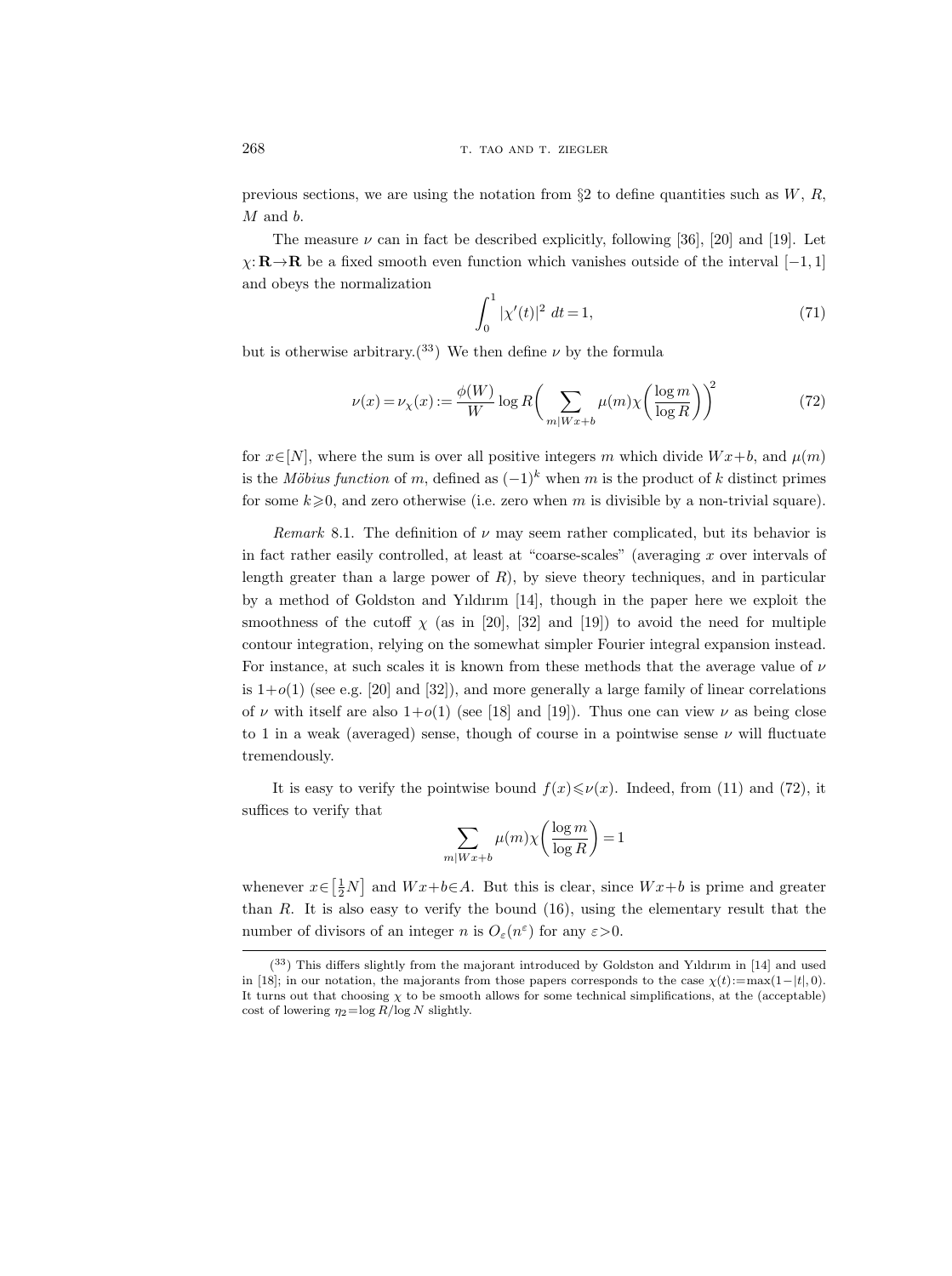The remaining task is to verify that  $\nu$  obeys both the polynomial forms condition (17) and the polynomial correlation condition (18) (note that (15) follows from (17)). We can of course take N to be large compared with the parameters  $\eta_0, ..., \eta_7$  and with the parameters  $D', D'', K$  and  $\varepsilon$  (in the case of (18)), as the claim is trivial otherwise.

We begin with a minor reduction designed to eliminate the "wraparound" effects caused by working in the cyclic group  $X = \mathbb{Z}/N\mathbb{Z}$  rather than the interval [N]. Let us define the truncated domain X' to be the interval  $X' := \{x \in \mathbb{Z}:\}$  $\sqrt{N} \leqslant x \leqslant N - \sqrt{N}$  $N \}$  (say). From (16), we can replace the average in X by the average in  $X'$  in both (17) and (18) while only incurring an error of  $o(1)$  or  $o_{D',D'',K}(1)$  at worst. The point of restricting to X' is that all the shifts which occur in (17) and (18) have size at most  $O(M^{O(1/\eta_1)})$ or  $O_{D',D'',K}(M^{O(1/\eta_1)}),$  because of the hypotheses on the degree and coefficients of the polynomials and because all convex bodies are contained in a ball  $B(0, M^2)$ . By choice of M, these shifts are thus less than  $\sqrt{N}$  and so we do not encounter any wraparound issues. Thus (17) is now equivalent to

$$
\mathbf{E}_{\vec{h}\in\Omega\cap\mathbf{Z}^d}\mathbf{E}_{x\in X'}\prod_{j\in[J]}\nu(x+Q_1(\vec{h}))=1+o_{\varepsilon}(1),\tag{73}
$$

and (18) is similarly equivalent to

$$
\mathbf{E}_{\vec{n}\in\Omega'\cap\mathbf{Z}^{D'}}\mathbf{E}_{\vec{h}\in\Omega''\cap\mathbf{Z}^{D''}}\mathbf{E}_{x\in X'}\bigg(\prod_{k\in[K]}\mathbf{E}_{\vec{m}\in\Omega\cap\mathbf{Z}^{D}}\prod_{j\in[J]}\nu(x+\vec{P}_j(\vec{h})\cdot\vec{m}+\vec{Q}_{j,k}(\vec{h})\cdot\vec{n})\bigg) \times \prod_{l\in[L]}\nu(x+\vec{S}_l(\vec{h})\cdot\vec{n})=1+o_{D',D'',K,\varepsilon}(1),
$$
\n(74)

where  $\nu$  is now viewed as a function on the integers rather than on  $X = \mathbf{Z}/N\mathbf{Z}$ , defined by (72).

We shall prove  $(73)$  and  $(74)$  in  $\S11$  and  $\S12$ , respectively. Before doing so, let us first discuss what would happen if we tried to generalize these averages by considering the more general expression

$$
\mathbf{E}_{\vec{x}\in\Omega\cap\mathbf{Z}^D} \prod_{j\in[J]} \nu(P_j(\vec{x})),\tag{75}
$$

where  $D, J \geq 0$  are integers,  $\Omega$  is a convex body in  $\mathbb{R}^D$ , and  $P_1, ..., P_J \in \mathbb{Z}[\mathbf{x}_1, ..., \mathbf{x}_D]$  are polynomials of bounded degree and whose coefficients are not too large (say of size  $O(W^{O(1)})$ ). In light of the linear correlation theory, one would generally expect these polynomial correlations to also be  $1+o(1)$  as long as the polynomials  $P_1, ..., P_J$  were suitably "distinct" and that the range  $\Omega$  is suitably large.

There will however be some technical issues in establishing such a statement. For sake of exposition let us just discuss the case  $J=1$ , so that we are averaging a single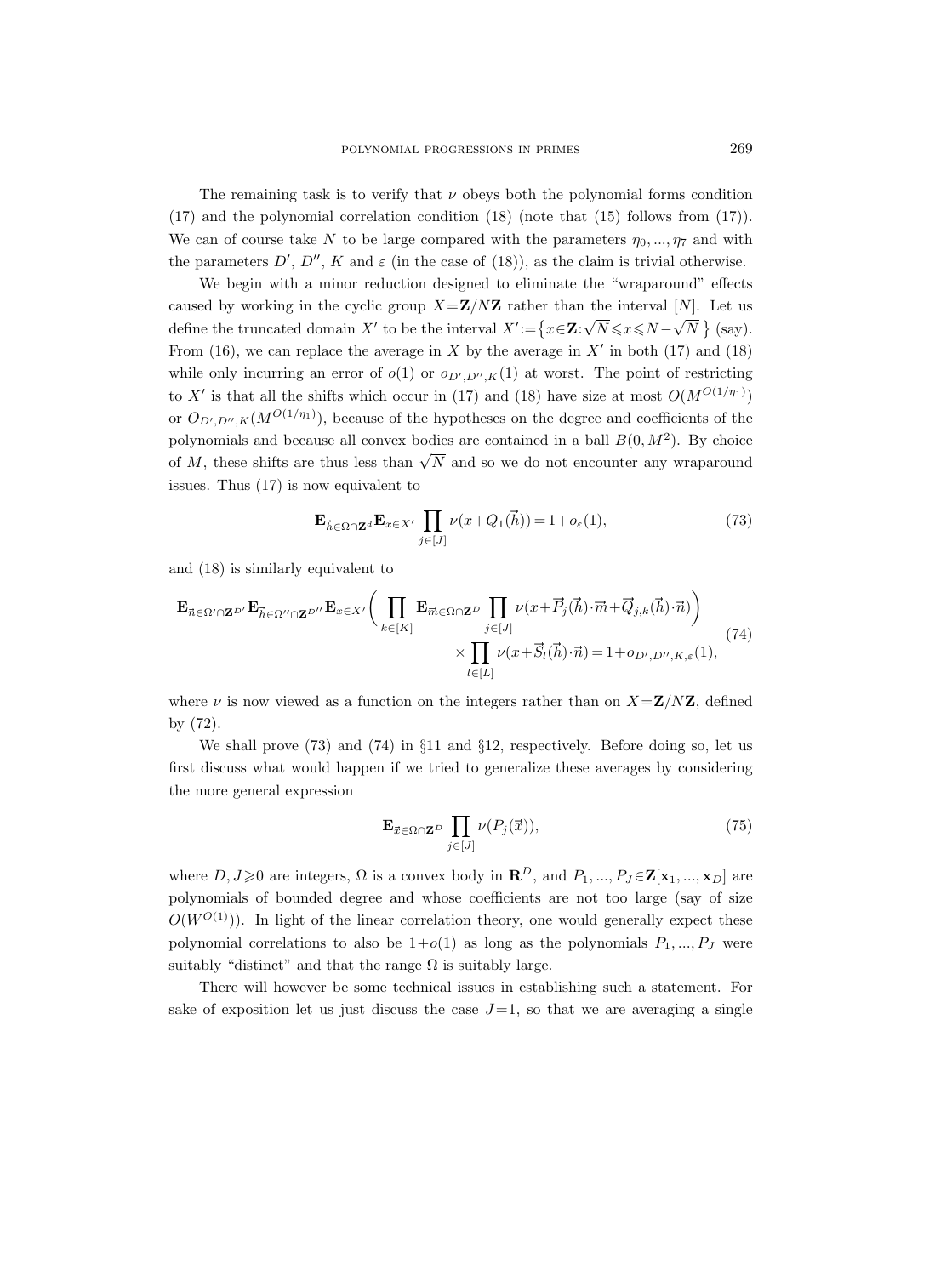factor  $\nu(P(\vec{x}))$  for some polynomial P of D variables  $\vec{x} = (x_1, ..., x_D)$ . Even in this simple case, two basic problems arise.

The first problem is that  $\nu$  is not perfectly uniformly distributed modulo  $p$  for all primes p. The "W-trick" of using  $Wx+b$  instead of x in (72) (and renormalizing by  $\phi(W)/W$  to compensate) does guarantee a satisfactory uniform distribution of  $\nu$  modulo p for small primes  $p < w$ . However, for larger primes  $p \geq w$ , it turns out that  $\nu$  will generally avoid the residue class  $\{x:Wx+b=0 \text{ mod } p\}$ , and instead distribute itself uniformly among the other  $p-1$  residue classes. This corresponds to the basic fact that primes (and almost primes) are mostly coprime to any given modulus p. Because of this, the expected value of an expression such as  $\nu(P(x))$  will increase from 1 to roughly  $(1-1/p)^{-1}$ if we know that  $WP(x)+b$  is coprime to p, and conversely it will drop to essentially zero if we know that  $WP(x)+b$  is divisible by p. These two effects will essentially balance each other out, provided that the algebraic variety  $\{x \in F_p^D : WP(x)+b=0\}$  has the expected density of  $1/p+O(1/p^{3/2})$  (say) over the finite field affine space  $F_p^D$ . The famous result of Deligne [7], [8], in which the Weil conjectures were proved, establishes this when  $WP + b$  is non-constant and is absolutely irreducible modulo p (i.e. irreducible over the algebraic closure of  $F_p$ ). However, there can be some "bad" primes  $p \geq w$  for which this irreducibility fails; a particularly "terrible" case arises when  $p$  divides the polynomial  $WP+b$ , in which case the variety has density 1 in  $F_p^D$  and the expected value of (75) drops to zero. This reflects the intuitive fact that  $WP(x)+b$  is much less likely to be prime or almost prime if  $WP + b$  itself is divisible by some prime p. The other bad primes  $p$  do not cause such a severe change in the expectation  $(75)$ , but can modify the expected answer of  $1+o(1)$  by a factor of  $1+O(1/p)=\exp(O(1/p))$ , leading to a final value which is something like  $\exp(O(\sum_{p \text{ bad}} 1/p) + o(1))$ . In most cases, this expression will be in fact very close to 1, because of the restriction  $p\geqslant w$ . However, the (very slow) divergence of the sum  $\sum_{p} 1/p$  means that there are some exceptional cases in which averages such as (75) are unpleasantly large. For instance, for any fixed  $h\neq 0$ , the average value of  $\nu(x)\nu(x+h)$ over sufficiently coarse-scales turns out to be  $\exp(O(\sum_{p\geqslant w: p|h} 1/p)+o(1)),$  which can be arbitrarily large in the (very rare) case when  $h$  contains many prime factors larger than w, the basic problem being that the algebraic variety  $\{x \in F_p : (Wx+b)(W(x+h)+b)=0\}$ . which is normally empty, becomes unexpectedly large when  $p \geq w$  and p divides h. This phenomenon was already present in [18], leading in particular to the rather technical "correlation condition" for  $\nu$ .

The second problem, which is a new feature in the polynomial case compared with the previous linear theory, is that we will not necessarily be able to average all of the parameters  $x_1, ..., x_D$  over coarse-scales (e.g. at scales  $O(M)$ ,  $O(\sqrt{M})$  or  $O(M^{1/4})$ ). Instead, some of the parameters will be only averaged over fine scales such as  $O(H)$ . At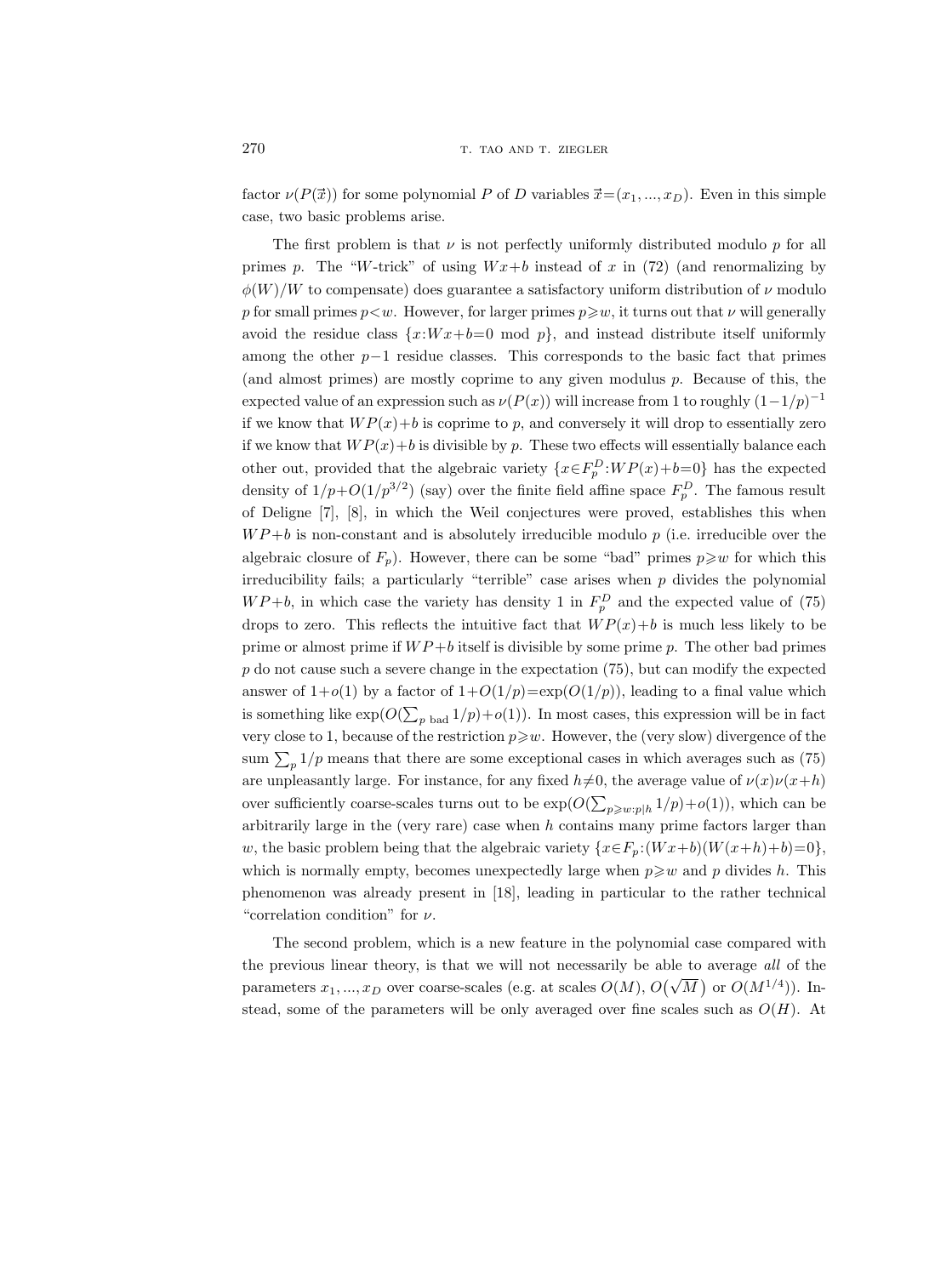these scales, the elementary sieve theory methods we are employing cannot estimate the expression (75) directly; indeed, the problem then becomes analogous to that of understanding the distribution of primes in short intervals, which is notoriously difficult. Fortunately, we can proceed by first fixing the fine-scale parameters and using the sieve theory methods to compute the averages over the coarse-scale parameters rather precisely, leading to certain tractable divisor sums over "locally bad primes" which can then be averaged over fine scales. Here we will rely on a basic heuristic from algebraic geometry, which asserts that a "generic" slice of an algebraic variety by a linear subspace will have the same codimension as the original variety. In our context, this means that a prime which is "globally good" with respect to many parameters, will also be "locally good" when freezing one or more parameters, for "most" choices of such parameters. We will phrase the precise versions of these statements as a kind of "combinatorial Nullstellensatz" (cf. [1]) in Appendix D. This effect lets us deal with the previous difficulty that the sum of  $1/p$  over bad primes can occasionally be very large.

We have already mentioned the need to control the density of varieties such as  $\{x \in \mathbb{R}^n : |f(x)| \leq 1\}$  $F_p^D:WP(x)+b=0$ , which in general requires the Weil conjectures as proven by Deligne. Fortunately, for the application to polynomial progressions, the polynomials P involved will always be linear in at least one of the coarse-scale variables. This makes the density of the algebraic variety much easier to compute, provided that the coefficients in this linear representation do not degenerate (either by the linear coefficient vanishing, or by the linear and constant coefficients sharing a common factor). Thus we are able to avoid using the Weil conjectures. In fact we will be able to proceed by rather elementary algebraic methods, without using modern tools from arithmetic geometry; see Appendix D.

# 8.2. Notation

We now set out some notation which will be used throughout the proof of (73) and (74). If p is a prime, we use  $F_p$  to denote the finite field with p elements.

If P and Q lie in some ring R, we use  $P/Q$  to denote the statement that Q is a multiple of P. An element of a ring is a *unit* if it is invertible, and *irreducible*( $34$ ) if it is not a unit, and cannot be written as the product of two non-units. A ring is a unique factorization domain if every element is uniquely expressible as a finite product of irreducibles, up to permutations and units. If  $P_1, ..., P_J$  lie in a unique factorization domain, we say that  $P_1, ..., P_J$  are *jointly coprime* (or just *coprime* if  $J=2$ ) if there exists no irreducible which divides all the  $P_1, ..., P_J$ , and *pairwise coprime* if each pair  $P_i, P_k$  is coprime for  $1\leq j < k \leq J$ ; thus pairwise coprime implies jointly coprime, but not conversely.

 $(34)$  We shall reserve the term *prime* for the rational primes 2, 3, 5, 7, ... to avoid confusion.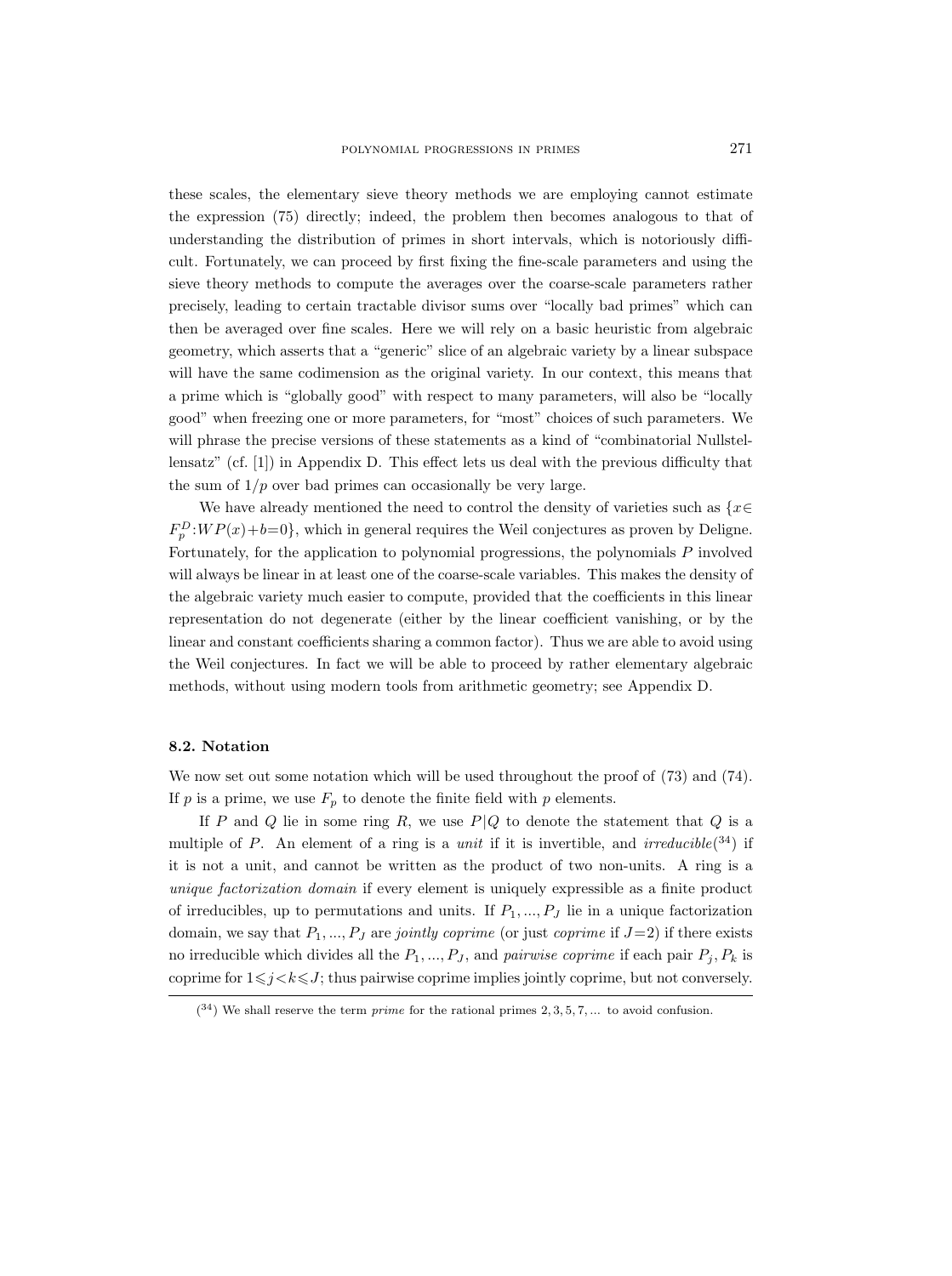## 272 T. TAO AND T. ZIEGLER

As observed by Hilbert, if R is a unique factorization domain, then so is  $R[x]$  (due to the Euclidean algorithm). In particular,  $F_p[\mathbf{x}_1, ..., \mathbf{x}_D]$  and  $\mathbf{Z}[\mathbf{x}_1, ..., \mathbf{x}_D]$  are unique factorization domains (with units  $F_p \setminus \{0\}$  and  $\{-1, +1\}$ , respectively).

Every polynomial in  $R[\mathbf{x}_1, ..., \mathbf{x}_D]$  can of course be viewed as a function from  $R^D$ to R. If  $P \in \mathbf{Z}[\mathbf{x}_1, ..., \mathbf{x}_D]$  is a polynomial and  $N \geq 1$ , we write P mod N for the associated polynomial in  $\mathbf{Z}_N[\mathbf{x}_1, ..., \mathbf{x}_D]$  formed by projecting all the coefficients onto the ring  $\mathbf{Z}_N$ , and thus P mod N can be viewed as a function from  $\mathbf{Z}_N^D$  to  $\mathbf{Z}_N$ . Note that this projection may alter the property of two or more polynomials being jointly or pairwise coprime; the precise analysis of when this occurs will in fact be a major focus of our arguments here.

It will be convenient to introduce the modified exponential function

$$
Exp(x) := \max(e^x - 1, 0).
$$

Thus Exp $(x) \sim x$  when x is non-negative and small, while Exp $(X) \sim e^x$  for x large. Observe the elementary inequalities

$$
Exp(x+y) \leq Exp(2x) + Exp(2y) \quad \text{and} \quad Exp(x)^K \ll_K Exp(Kx) \tag{76}
$$

for any  $x, y \ge 0$  and  $K \ge 1$ .

## 9. Local estimates

Before we give correlation estimates for  $\nu$  on the integers, we first need to consider the analogous problem modulo  $p$ . To formalize this problem, we introduce the following definition.

*Definition* 9.1. (Local factor) Let  $P_1, ..., P_J \in \mathbf{Z}[\mathbf{x}_1, ..., \mathbf{x}_D]$  be polynomials with integer coefficients. For any prime  $p$ , we define the (principal) *local factor* 

$$
c_p(P_1, ..., P_J) := \mathbf{E}_{x \in F_p^D} \prod_{j \in [J]} 1_{P_j(x) = 0 \bmod p}.
$$

We also define the complementary local factor

$$
\bar{c}_p(P_1,...,P_J):=\mathbf{E}_{x\in F_p^D}\prod_{j\in [J]}\mathbf{1}_{P_j(x)\neq 0 \ \mathrm{mod}\ p}\,.
$$

*Examples* 9.2. If  $P_1, ..., P_J$  are homogeneous linear forms on  $F_p^D$ , with total rank r, then  $c_p(P_1, ..., P_J) = p^{-r}$ . If the forms are independent (and thus  $J=r$ ), then

$$
\bar{c}_p(P_1, ..., P_J) = \left(1 - \frac{1}{p}\right)^J.
$$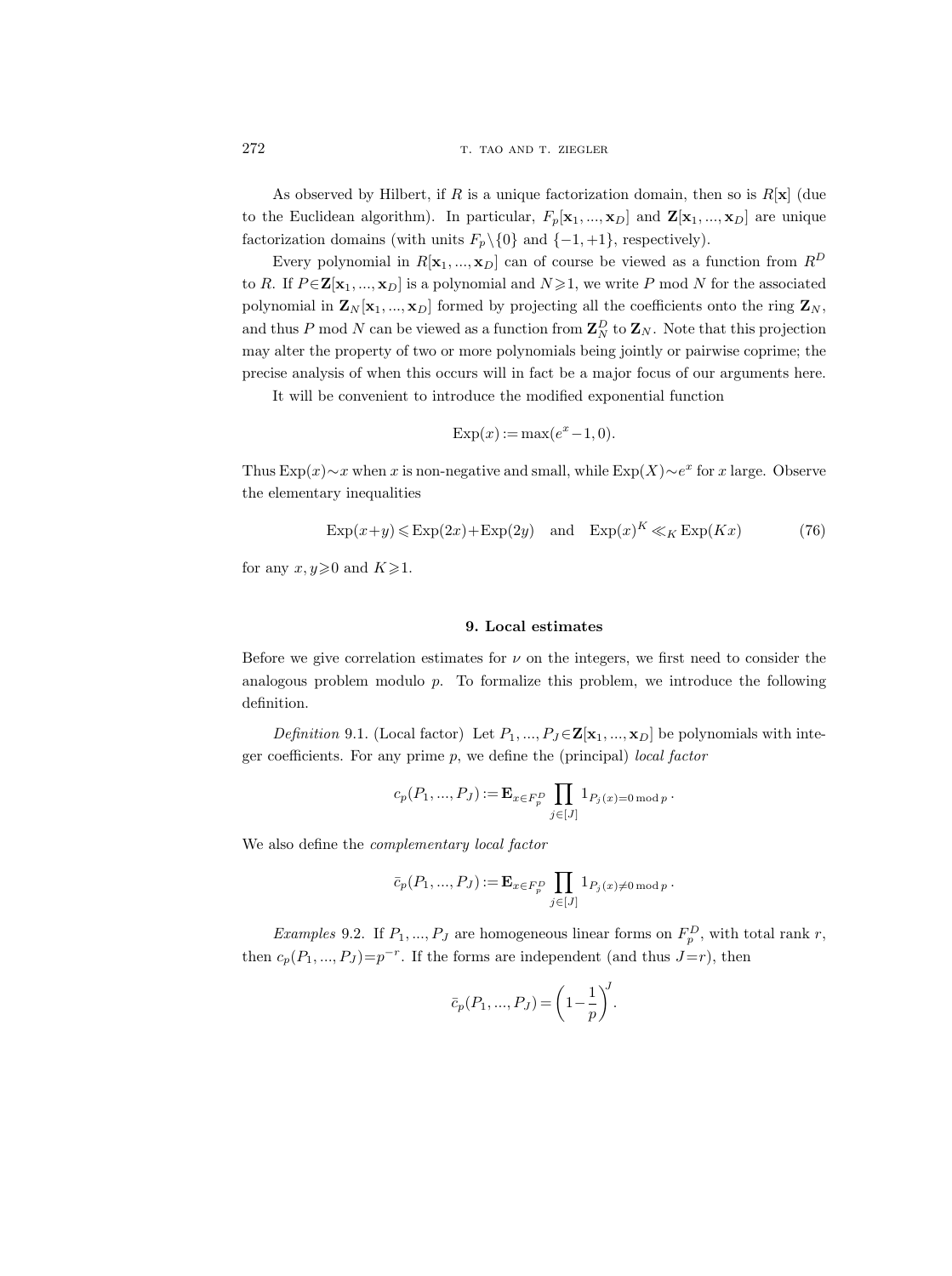If  $D=1$ , then the local factor  $c_p(x^2+1)$  equals  $2/p$  when  $p=1$  mod 4 and equals 0 when  $p=3 \mod 4$ , by quadratic reciprocity. (When  $p=2$ , it is equal to  $1/p$ .) More generally, the Artin reciprocity law [22] relates Artin characters to certain local factors. Deligne's celebrated proof [7], [8] of the Weil conjectures implies (as a very special case) that  $c_p(P)=1/p+O_{k,D}(1/p^{3/2})$  whenever  $P\in \mathbf{Z}[\mathbf{x}_1,...,\mathbf{x}_D]$  determines a non-singular projective algebraic variety over  $F_p$ . For instance, if  $P = x_2^2 - x_1^3 - a x_1 - b$ , so that P determines an elliptic curve, with discriminant  $\Delta = -16(4a^3 + 27b^2)$  coprime to p, then  $c_p(P)=1/p+O(1/p^{3/2})$  (a classical result of Hasse). The Birch and Swinnerton–Dyer conjectures, if true, would provide more precise information (though not of upper bound type) on the error term in this case.

Remark 9.3. The factor  $c_p$  denotes the proportion of points on  $F_p^D$  which lie on the algebraic variety determined by the polynomials  $P_1, ..., P_J$ , while the complementary factor  $\bar{c}_p$  is the proportion of points in  $F_p^D$  for which all the  $P_1, ..., P_J$  are coprime to p. Clearly these factors lie between 0 and 1; for instance, when  $J=0$  we have  $c_p=1$  and  $\bar{c}_p=0$ . Our interest is to estimate  $c_p$  for higher values of J. This will be of importance when we come to the "global" estimates for  $\prod_{j\in [J]} \nu(P_j(x))$  over various subsets of  $\mathbf{Z}^d$ ; heuristically, the average value of this expression should be approximately the product of the complementary factors  $\bar{c}_p$  as p ranges over the primes.

From the inclusion-exclusion principle we have the identity

$$
\bar{c}_p(P_1, ..., P_J) = \sum_{S \subseteq [J]} (-1)^{|S|} c_p(\{P_j\}_{j \in S})
$$
\n(77)

and so we can estimate the complementary local factors using the principal local factors.

As mentioned earlier, the precise estimation of  $c_p(P_1, ..., P_J)$  for general  $P_1, ..., P_J$  is intimately connected to a number of deep results in arithmetic geometry such as the Weil conjectures and the Artin reciprocity law. Fortunately, for our applications, we will only need to know the  $1/p$  coefficient of  $c_p(P_1, ..., P_J)$  and can neglect lower order terms. Also, we will be working in the case where each of the polynomials  $P_i$  are linear in at least one of the coordinates  $x_1, ..., x_D$  of x and are "non-degenerate" in the other coordinates. In such a simplified context, we will be able to control  $c_p$  quite satisfactorily using only arguments from elementary algebra. To state the results, we first need the notion of a prime p being good, bad or terrible with respect to a collection of polynomials.

Definition 9.4. (Good prime) Let  $P_1, ..., P_J \in \mathbf{Z}[\mathbf{x}_1, ..., \mathbf{x}_D]$  be a collection of polynomials. We say that a prime p is good with respect to  $P_1, ..., P_J$  if the following hold:

• the polynomials  $P_1 \text{ mod } p, ..., P_J \text{ mod } p$  are pairwise coprime;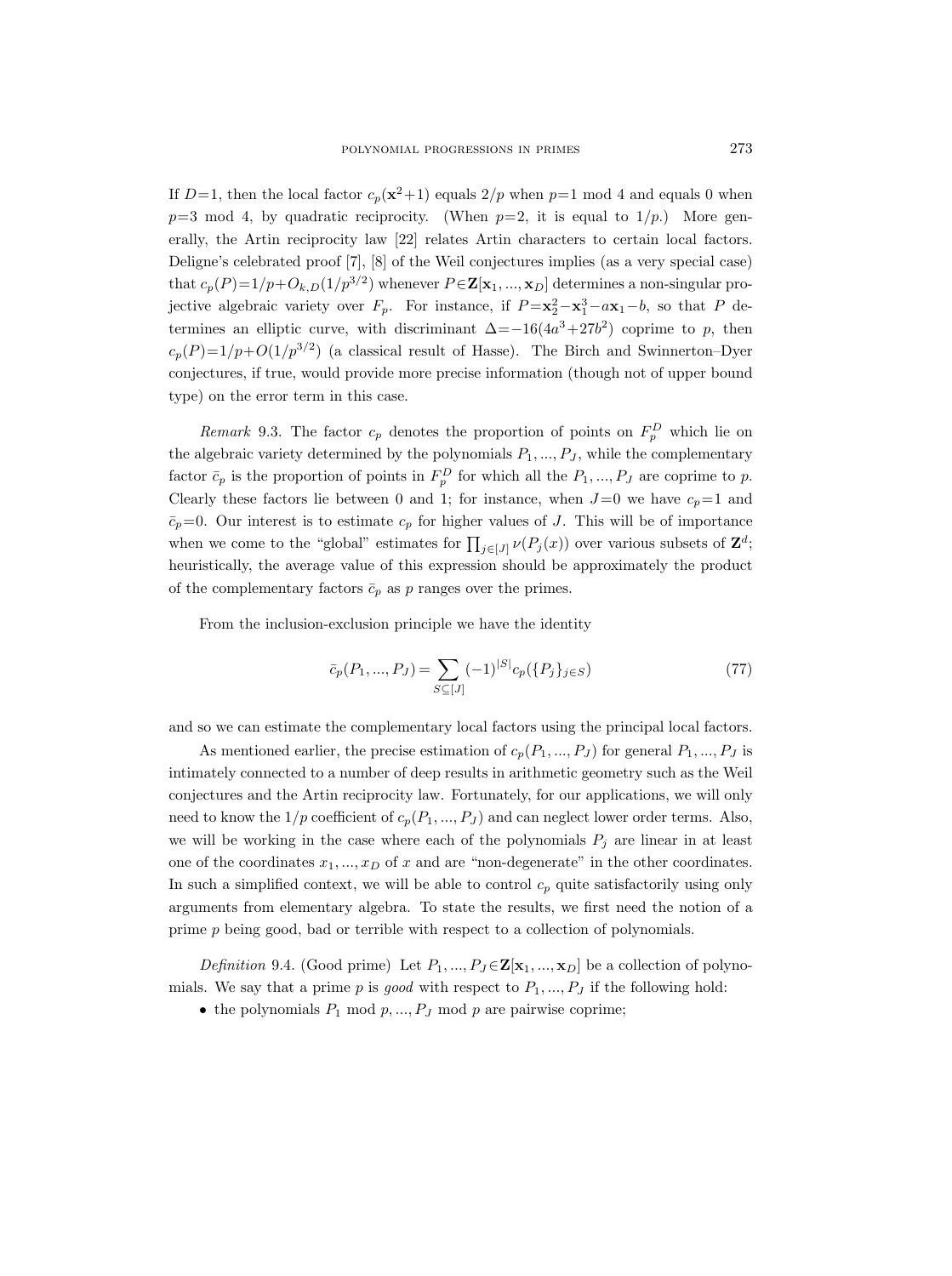• for each  $j \in [J]$ , there exists a coordinate  $1 \leq k_j \leq D$  for which we have the linear behavior

$$
P_j(\mathbf{x}_1, ..., \mathbf{x}_D) = P_{j,1}(\mathbf{x}_1, ..., \mathbf{x}_{k_j-1}, \mathbf{x}_{k_j+1}, ..., \mathbf{x}_D) \mathbf{x}_{k_j}
$$
  
+ 
$$
P_{j,0}(\mathbf{x}_1, ..., \mathbf{x}_{k_j-1}, \mathbf{x}_{k_j+1}, ..., \mathbf{x}_D) \bmod p,
$$

where  $P_{j,1}, P_{j,0} \in F_p[x_1, ..., x_{k_j-1}, x_{k_j+1}, ..., x_D]$  are such that  $P_{j,1}$  is non-zero and coprime to  $P_{i,0}$ .

We say that a prime is *bad* if it is not good. We say that a prime is *terrible* if at least one of the  $P_i$ 's vanish identically modulo p (i.e. all the coefficients are divisible by p). Note that terrible primes are automatically bad.

Our main estimate on the local factors is then as follows.

LEMMA 9.5. (Local estimates) Let  $P_1, ..., P_J \in \mathbf{Z}[\mathbf{x}_1, ..., \mathbf{x}_D]$  have degree at most d, let p be a prime and let  $S\subset [J]$ .

- (a) If  $|S|=0$ , then  $c_p({P_i}_{j\in S})=1$ .
- (b) If  $|S|\geq 1$  and p is not terrible, then  $c_p({P_j}_{j\in S})=O_{d,D,J}(1/p)$ .
- (c) If  $|S|=1$  and p is good, then  $c_p({P_j}_{j\in S})=1/p+O_{d,D,J}(1/p^2)$ .
- (d) If  $|S| > 1$  and p is good, then  $c_p({P_j}_{j \in S}) = O_{d,D,J}(1/p^2)$ .
- (e) If p is terrible, then  $\bar{c}_p(P_1, ..., P_J) = 0$ .
- (f) If p is not terrible, then  $\bar{c}_p(P_1, ..., P_J) = 1 + O_{d,D,J}(1/p)$ .

The proof of this lemma involves only elementary algebra, but we defer it to Appendix D so as not to disrupt the flow of the argument.

*Remark* 9.6. From (77) and Lemma  $(9.5 \text{ (a)}, \text{ (c)}, \text{ (d)}, \text{ we also have})$ 

$$
\bar{c}_p(P_1, ..., P_J) = 1 - \frac{J}{p} + O_{d,D,J}\left(\frac{1}{p^2}\right)
$$

when  $p$  is good. In practice we shall need a more sophisticated version of this fact, when certain complex weights  $p^{-\sum_{j\in S} z_j}$  are inserted into the right-hand side of (77); see Lemma 10.4.

#### 10. The initial correlation estimate

To prove (73) and (74) we shall need the following initial estimate which handles general polynomial averages of  $\nu$  over large scales, but with an error term that can get large if there are many "bad" primes present. More precisely, this section is devoted to proving the following result.

$$
^{274}
$$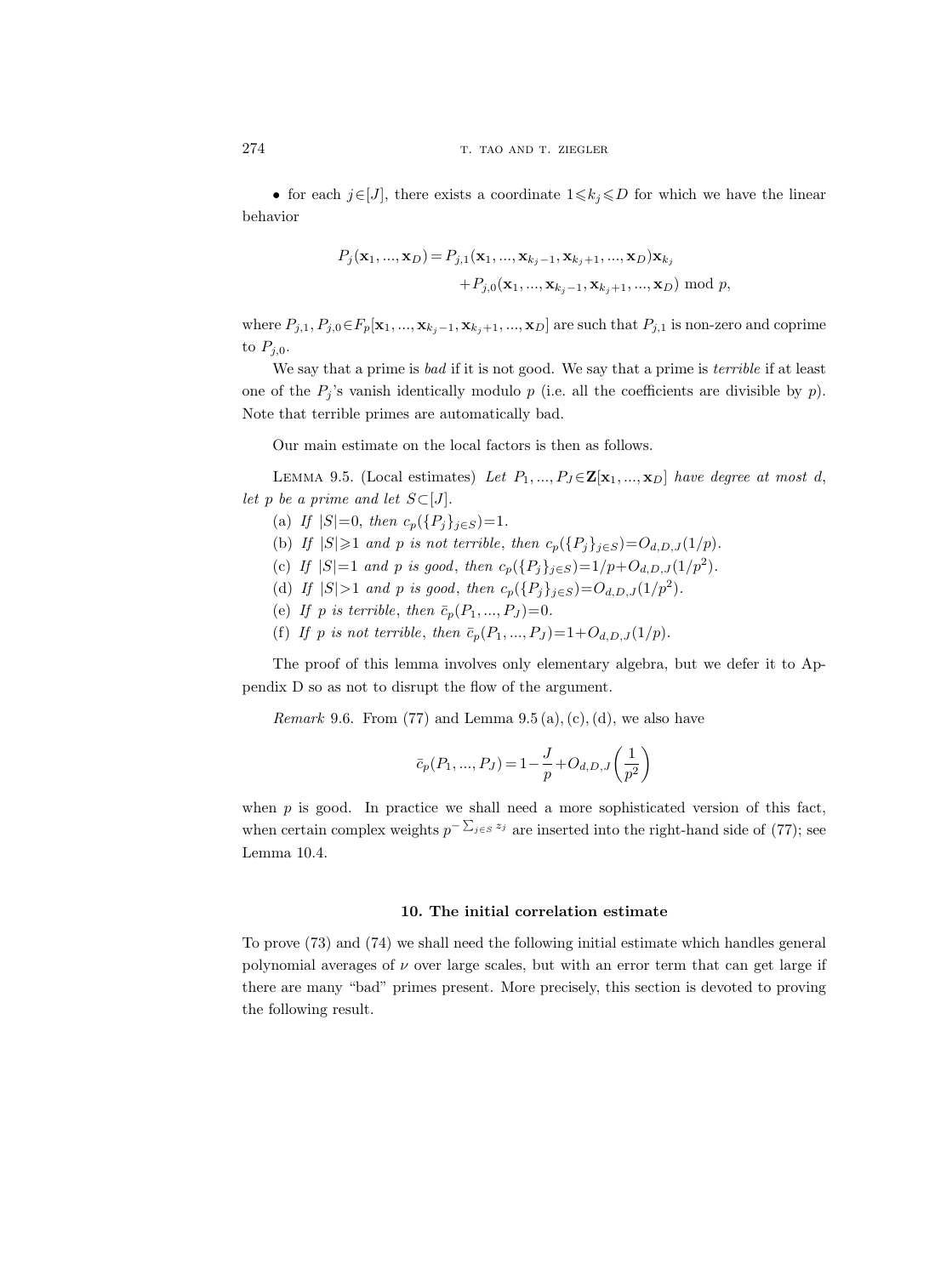PROPOSITION 10.1. (Correlation estimate) Let  $P_1, ..., P_J \in \mathbf{Z}[\mathbf{x}_1, ..., \mathbf{x}_D]$  have degree at most d for some J, D,  $d \ge 0$ . Let  $\Omega$  be a convex body in  $\mathbb{R}^D$  with inradius at least  $R^{4J+1}$ . Let  $P_b$  be the set of primes  $w \leqslant p \leq R^{\log R}$  bad with respect to  $WP_1+b, ..., WP_J+b$ , and let  $\mathbf{P}_t \subset \mathbf{P}_b$  be the set of primes  $w \leq p \leq R^{\log R}$  which are terrible (as defined in Definition 9.4). Then

$$
\mathbf{E}_{x \in \Omega \cap \mathbf{Z}^D} \prod_{j \in [J]} \nu(P_j(x)) = 1_{\mathbf{P}_t = \varnothing} + o_{D,J,d}(1) + O_{D,J,d}\left(\text{Exp}\left(O_{D,J,d}\left(\sum_{p \in \mathbf{P}_b} \frac{1}{p}\right)\right)\right).
$$
 (78)

Remark 10.2. We only expect this estimate to be useful when the number of bad primes is finite. This is equivalent to requiring that the polynomials  $P_1, ..., P_J$  are coprime, and each one is linear in at least one variable. Because the sum  $\sum_{p} 1/p$  is (very slowly) divergent (see (110)), the last error term can be unpleasantly large on occasion, but in practice we will be able to introduce averaging over additional parameters which will make the effect of the error small on average, the point being that the sets  $P_t$  and  $P_b$ are generically rather small. The radius  $R^{4J+1}$  is not best possible, but to lower it too much would require some deep analytical number theory estimates such as the Bombieri– Vinogradov inequality, which we shall avoid using here. The upper bound  $R^{\log R}$  (which was not present in earlier work) can also be lowered, but for our purposes any bound which is subexponential in  $R$  will suffice.

Remark 10.3. All the primes  $p \lt w$  will be bad (but not terrible); however, their contribution will be almost exactly canceled by the  $\phi(W)/W$  term present in  $\nu$ , and we do not need to include them into  $P_b$ . Even a single terrible prime will cause the main term  $1_{\mathbf{P}_t=\varnothing}$  to vanish (basically because one of the  $P_i(x)$  will now be inherently composite and so will be unlikely to have a large value of  $\nu$ ), which will make asymptotics difficult; however, terrible primes are no worse than merely bad primes for the purposes of upper bounds.

*Proof of Proposition* 10.1. Throughout this proof we fix  $D$ ,  $J$  and  $d$ , and allow the implicit constants in the  $O(\cdot)$  and  $o(\cdot)$  notation to depend on these parameters. We will also always assume  $R$  to be sufficiently large depending on  $D, J$  and  $d$ .

We expand the left-hand side using (72) as

$$
\left(\frac{\phi(W)}{W}\log R\right)^J \sum_{m_1,m'_1,\dots,m_J,m'_J\geqslant 1} \bigg(\prod_{j\in [J]} \mu(m_j)\mu(m'_j)\chi\bigg(\frac{\log m_j}{\log R}\bigg)\chi\bigg(\frac{\log m'_j}{\log R}\bigg)\bigg) \times \mathbf{E}_{x\in\Omega\cap\mathbf{Z}^D} \prod_{j=1}^J 1_{\text{lcm}(m_j,m'_j)|WP_j(x)+b}.\tag{79}
$$

Here of course lcm( $\cdot$ ) denotes least common multiple. Note that the presence of the  $\mu$ and  $\chi$  factors allows us to restrict  $m_1, ..., m_J'$  to be square-free and at most R.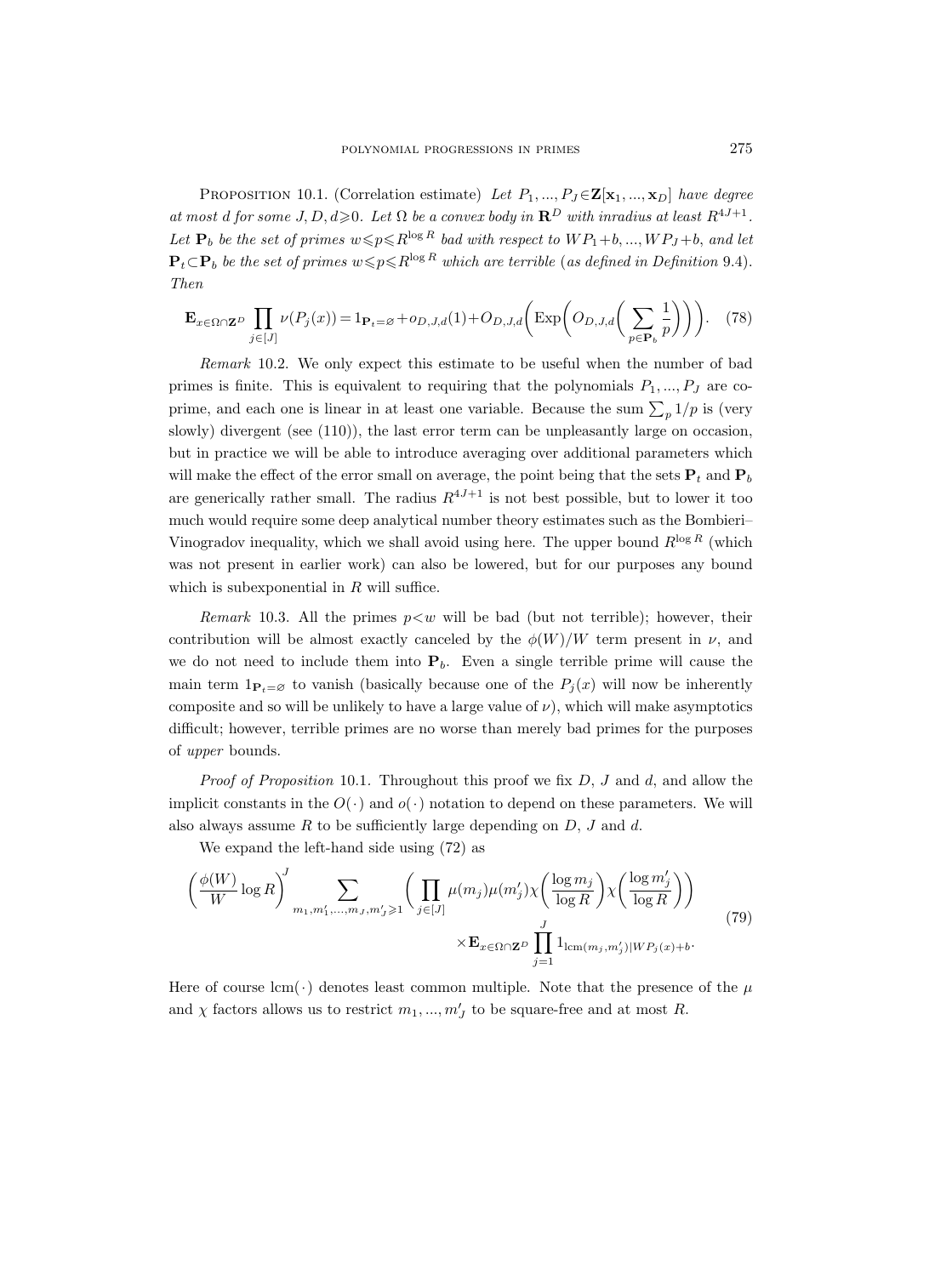# 276 T. TAO AND T. ZIEGLER

The first task is to eliminate the role of the convex body  $\Omega$ , taking advantage of the large inradius assumption. Let  $M := \text{lcm}(m_1, m'_1, ..., m_j, m'_j)$ . Thus M is square-free and at most  $R^{2J}$ . The function  $x \mapsto 1_{\text{lcm}(m_j, m'_j)|WP_j(x)+b}$  is periodic with respect to the lattice  $M \cdot \mathbf{Z}^D$ , and thus can be meaningfully defined on the group  $\mathbf{Z}_M^D$ . Applying Corollary C.3 (recalling that  $\Omega$  is assumed to have inradius at least  $R^{4J+1}$ ), we thus have

$$
\mathbf{E}_{x \in \Omega \cap \mathbf{Z}^D} \prod_{j=1}^J 1_{\text{lcm}(m_j, m'_j)|WP_j(x)+b} = \left(1 + O\left(\frac{1}{R^{2J+1}}\right)\right) \mathbf{E}_{y \in \mathbf{Z}_M^D} \prod_{j=1}^J 1_{\text{lcm}(m_j, m'_j)|WP_j(y)+b}.
$$

Let us first dispose of the error term  $O(1/R^{2J+1})$ . The contribution of this term to (79) can be crudely bounded by  $O(R^{-2J-1})$ , and so the contribution of this term to (79) can be crudely bounded by

$$
O\bigg(\bigg(\frac{\phi(W)}{W}\log R\bigg)^J_{1\leqslant m_1,m_1',\dots,m_J,m_J'\leqslant R}R^{-2J-1}\bigg) \ll \frac{\log^JR}{R} = o(1).
$$

Thus we may discard this error, and reduce to showing that

$$
\left(\frac{\phi(W)}{W}\log R\right)^J_{m_1,m'_1,\dots,m_J,m'_J\geqslant 1} \bigg(\prod_{j\in [J]} \mu(m_j)\mu(m'_j)\chi\left(\frac{\log m_j}{\log R}\right)\chi\left(\frac{\log m'_j}{\log R}\right)\bigg) \times \alpha_{\text{lcm}(m_1,m'_1),\dots,\text{lcm}(m_J,m'_J)} \times \alpha_{\text{lcm}(m_1,m'_1),\dots,\text{lcm}(m_J,m'_J)} \tag{80}
$$
\n
$$
= 1_{\mathbf{P}_t=\varnothing} + o(1) + O\bigg(\text{Exp}\bigg(O\bigg(\sum_{p\in\mathbf{P}_b} \frac{1}{p}\bigg)\bigg)\bigg),
$$

where  $\alpha_{\text{lcm}(m_1,m'_1),\dots,\text{lcm}(m_J,m'_J)}$  is the local factor

$$
\alpha_{\operatorname{lcm}(m_1,m'_1),...,\operatorname{lcm}(m_J,m'_J)} := \mathbf{E}_{y \in \mathbf{Z}_M^D} \prod_{j=1}^J 1_{\operatorname{lcm}(m_j,m'_j) \mid WP_j(y)+b}.
$$

Observe, from the Chinese remainder theorem, that  $\alpha$  is multiplicative, so that if

$$
\operatorname{lcm}(m_j, m'_j) = \prod_p p^{r_j}
$$

then

$$
\alpha_{\operatorname{lcm}(m_1,m_1'),\dots,\operatorname{lcm}(m_J,m_J')}=\prod_p\alpha_{p^{r_1},\dots,p^{r_J}}
$$

(note that all but finitely many of the terms in the product are 1). If the  $m_1, ..., m'_J$  are squarefree, then the  $r_j$ 's are either 0 or 1, and we simplify further to

$$
\alpha_{\text{lcm}(m_1, m'_1), \dots, \text{lcm}(m_J, m'_J)} = \prod_p c_p((WP_j + b)_{r_j = 1}),
$$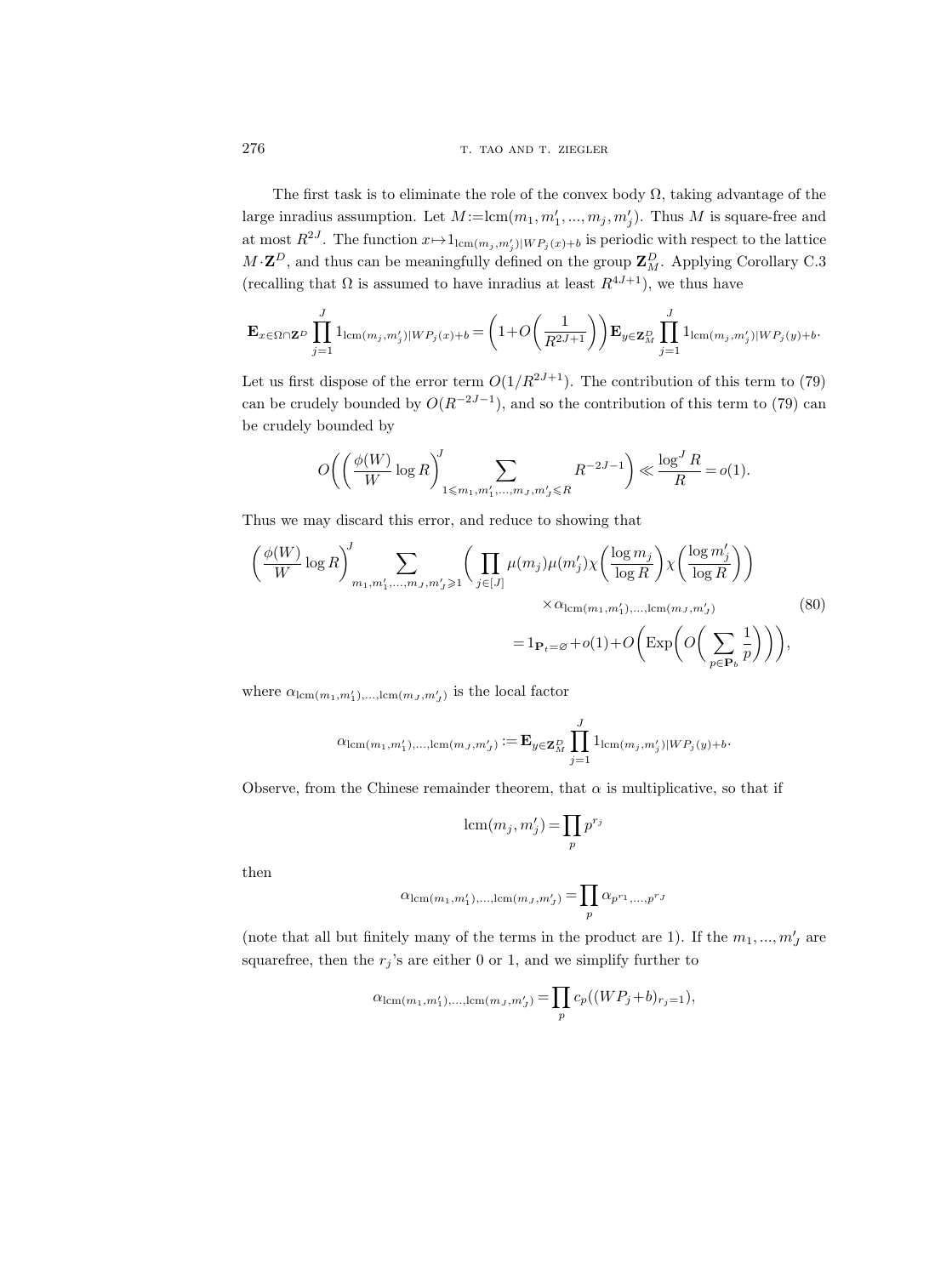where the local factors  $c_p$  are defined in Definition 9.1, and the dummy variable j is ranging over all the indices for which  $r_j = 1$ . Also note that the  $m_j$  and  $m'_j$  are bounded by R, and thus we may certainly restrict the primes p to be less than  $R^{\log R}$  without difficulty.

The next step is to replace the  $\chi$  factors by terms which are multiplicative in the  $m_j$  and  $m'_j$ . Since  $\chi$  is smooth and compactly supported, we have the Fourier expansion

$$
e^x \chi(x) = \int_{-\infty}^{\infty} \varphi(\xi) e^{-ix\xi} d\xi \tag{81}
$$

for some smooth, rapidly decreasing function  $\varphi(\xi)$  (so in particular  $\varphi(\xi) = O_A((1+|\xi|)^{-A})$ for any  $A>0$ ). For future reference, we observe that (81) and the hypotheses on  $\chi$  will imply the identity

$$
\int_{-\infty}^{\infty} \int_{-\infty}^{\infty} \frac{(1+it)(1+it')}{2+it+it'} \varphi(t)\varphi(t') dt dt' = 1
$$
 (82)

(see [19, Lemma D.2], or the proof of [32, Proposition 2.2]).

We follow the arguments in [36], [20], [32] and [19], except that for technical reasons (having to do with the terrible primes) we will be unable to truncate the  $\xi$  variables. From (81) we have

$$
\chi\bigg(\frac{\log m_j}{\log R}\bigg) = \int_{-\infty}^{\infty} m_j^{-z_j} d\xi_j \quad \text{and} \quad \chi\bigg(\frac{\log m_j'}{\log R}\bigg) = \int_{-\infty}^{\infty} (m_j')^{-z_j'} d\xi_j',
$$

where we adopt the notational conventions

$$
z_j := \frac{1+\xi_j}{\log R} \quad \text{and} \quad z_j' := \frac{1+\xi_j'}{\log R}.
$$

Our task is thus to show that

$$
\left(\frac{\phi(W)}{W}\log R\right)^J \sum_{m_1,m'_1,\dots,m_J,m'_J\geq 1} \int_{-\infty}^{\infty} \dots \int_{-\infty}^{\infty}
$$
\n
$$
\left(\prod_{j\in[J]} \mu(m_j)\mu(m'_j)m_j^{-z_j}(m'_j)^{-z'_j}\varphi(\xi_j)\varphi(\xi'_j) d\xi_j d\xi'_j\right) \prod_{p\leq R^{\log R}} c_p((WP_j+b)_{r_j=1}) \tag{83}
$$
\n
$$
= 1 + o(1) + O\left(\exp\left(O\left(\sum_{p\in \mathbf{P}_b} \frac{1}{p}\right)\right)\right).
$$

The left-hand side can be factorized as

$$
\int_{-\infty}^{\infty} \dots \int_{-\infty}^{\infty} \left( \frac{\phi(W)}{W} \log R \right)^J \prod_{p \leq R^{\log R}} E_p \prod_{j \in [J]} \varphi(\xi_j) \varphi(\xi'_j) d\xi_j d\xi'_j,
$$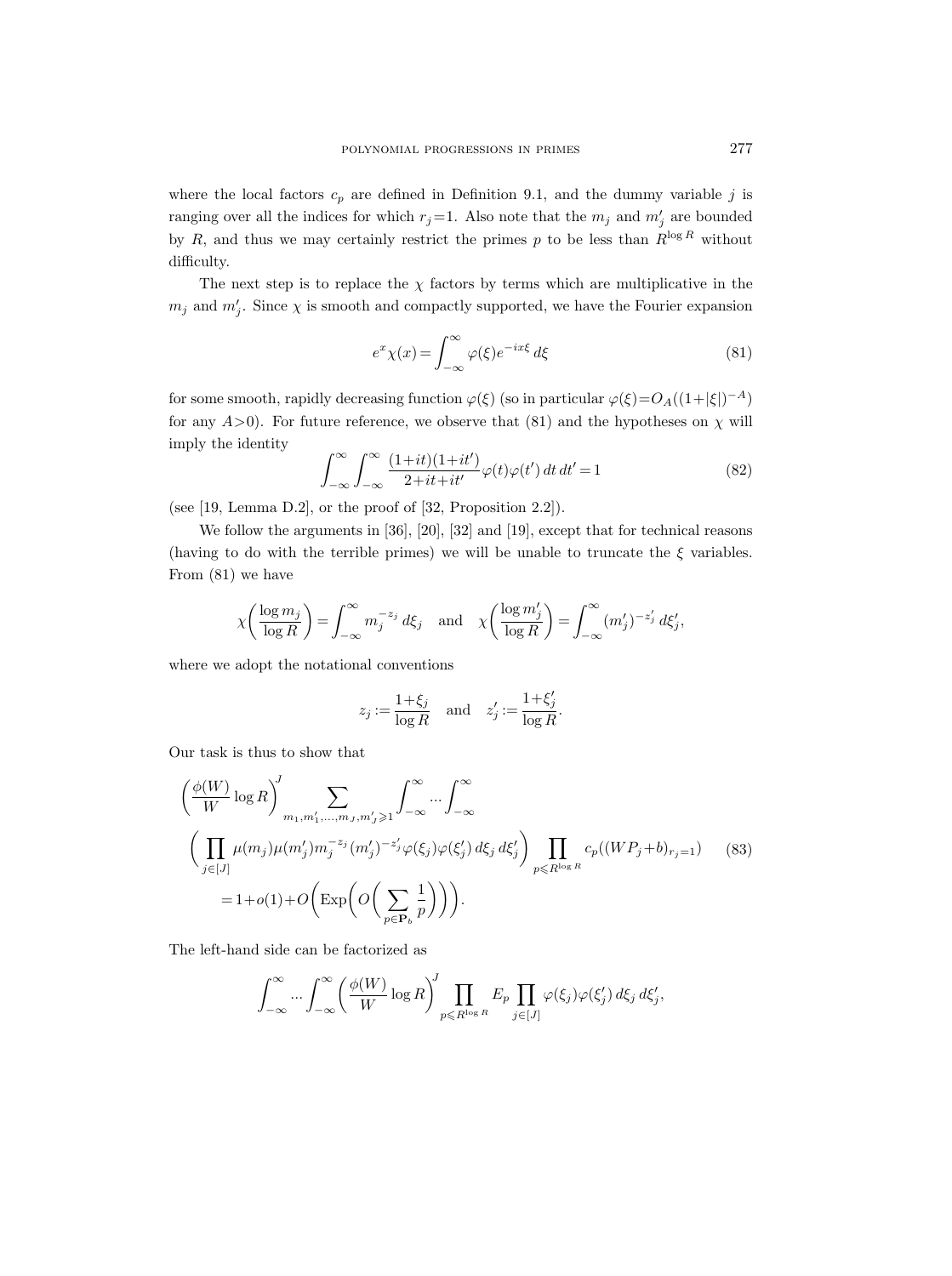where  $E_p = E_p(z_1, ..., z'_J)$  is the Euler factor

$$
E_p := \sum_{m_1,\ldots,m'_j \in \{1,p\}} \prod_{j \in [J]} \mu(m_j) \mu(m'_j) m_j^{-z_j} (m'_j)^{-z'_j} c_p ((WP_j + b)_{r_j = 1}).
$$

Note that if the  $z_j$  and  $z'_j$  were zero, then this would just be the complementary factor  $\bar{c}_p(WP_1+b,\ldots, WP_J+b)$  defined in Definition 9.1; see (77). Of course,  $z_j$  and  $z'_j$  are non-zero. To approximate  $E_p$  in this case, we introduce the Euler factor

$$
E_p' := \prod_{j \in [J]} \frac{(1-1/p^{1+z_j})(1-1/p^{1+z_j'})}{1-1/p^{1+z_j+z_j'}}.
$$

Note that  $E'_p$  never vanishes.

Lemma 10.4. (Euler product estimate) We have

$$
\prod_{p \leq R^{\log R}} \frac{E_p}{E'_p} = \left(1_{\mathbf{P}_t = \varnothing} + o(1) + O\left(\exp\left(O\left(\sum_{p \in \mathbf{P}_b} \frac{1}{p}\right)\right)\right)\right) \left(\frac{W}{\phi(W)}\right)^J.
$$

*Proof.* For  $p \lt w$ , we directly compute (since w is slowly growing compared to R, and  $WP_j+b$  is equal modulo p to b, which is coprime to p) that

$$
E_p = 1 + o(1)
$$
 and  $E'_p = \left(1 - \frac{1}{p}\right)^J + o(1),$ 

and hence (again because  $w$  is slowly growing)

$$
\prod_{p
$$

Thus it will suffice to show that

$$
\prod_{w \leq p \leq R^{\log R}} \frac{E_p}{E'_p} = 1_{\mathbf{P}_t = \varnothing} + o(1) + O\left(\exp\left(O\left(\sum_{p \in \mathbf{P}_b} \frac{1}{p}\right)\right)\right).
$$

For  $p$  terrible, Lemma 9.5 gives the estimate

$$
E_p \ll \frac{1}{p} \ll \frac{1}{p} E'_p,
$$

and so it will suffice to show that

$$
\prod_{\substack{w \leqslant p \leqslant R^{\log R} \\ p \text{ not terrible}}} \frac{E_p}{E'_p} = 1 + o(1) + O\bigg(\text{Exp}\bigg(O\bigg(\sum_{p \in \mathbf{P}_b} \frac{1}{p}\bigg)\bigg)\bigg).
$$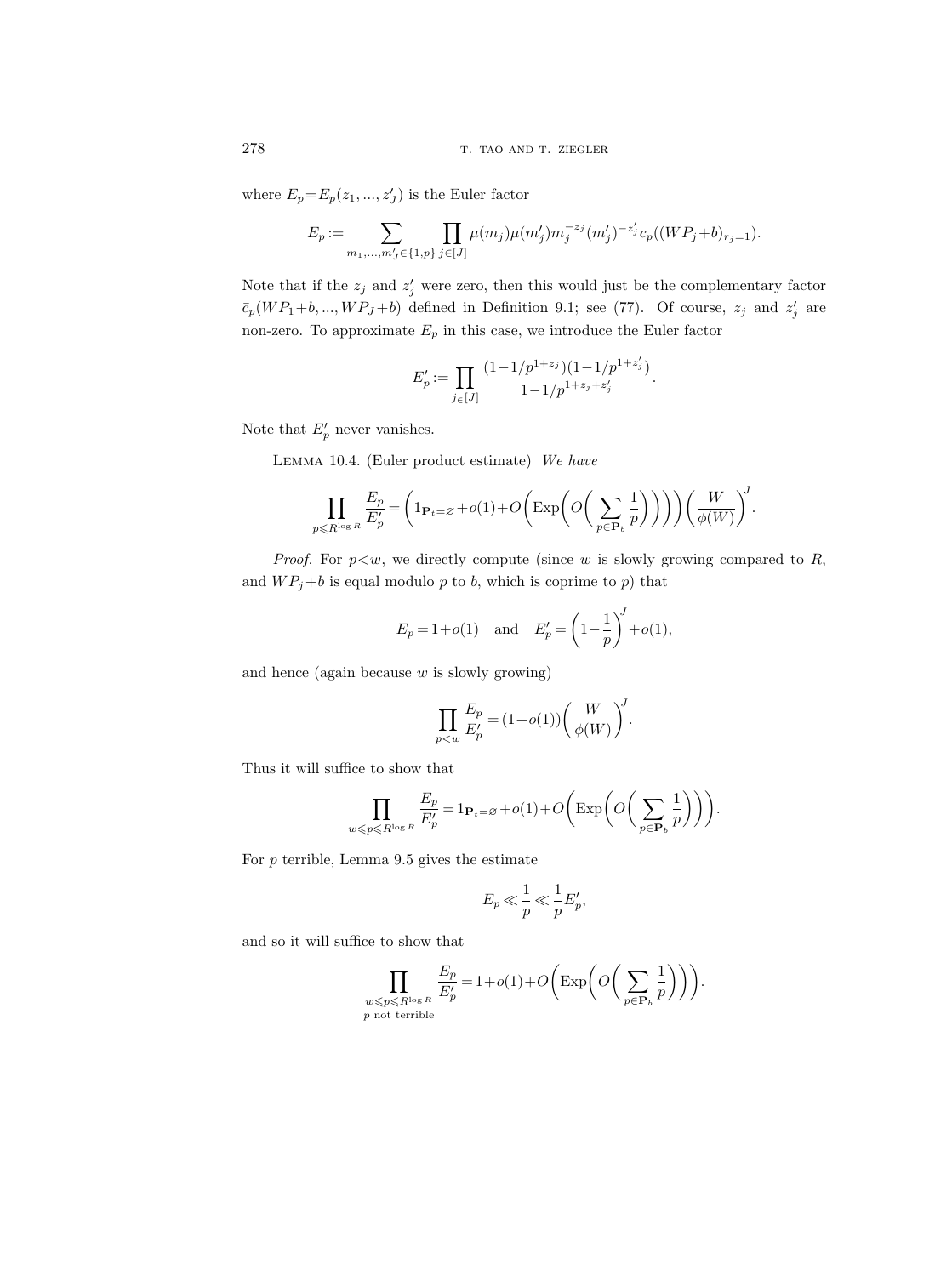For  $p$  bad but not terrible, Lemma 9.5 gives the crude estimate

$$
E_p = 1 + O\left(\frac{1}{p}\right) = \exp\left(O\left(\frac{1}{p}\right)\right) E'_p,
$$

and thus

$$
\prod_{\substack{w\leqslant p\leqslant R^{\log R}\\ p\text{ bad but not terrible}}}\frac{E_p}{E'_p}\!=\!1+O\bigg(\text{Exp}\bigg(O\bigg(\sum_{p\in \mathbf{P}_b}\frac{1}{p}\bigg)\bigg)\bigg).
$$

Thus it suffices to show that

$$
\prod_{\substack{w \leqslant p \leqslant R^{\log R} \\ p \text{ good}}} \frac{E_p}{E'_p} = 1 + o(1).
$$

Since the product  $\prod_p(1+O(1/p^2))$  is convergent, and w goes to infinity, it in fact suffices to show that

$$
E_p = \left(1 + O\left(\frac{1}{p^2}\right)\right) E'_p
$$

for all good primes larger than w. But this easily follows from Lemma 9.5 and Taylor  $\Box$ expansion (recall that the real parts of  $z_j$  and  $z'_j$  are  $1/\log R>0$ ).

Now we use the theory of the Riemann zeta function. From (113) we have that

$$
\prod_{p\leq R^{\log R}} E'_p = \prod_{j\in [J]} (1+o(1)) \frac{\zeta(1+z_j+z'_j)}{\zeta(1+z_j)\zeta(1+z'_j)}.
$$

On the other hand, from (108) we have

$$
\frac{1}{\zeta(1+(1+i\xi)/\log R)} = (1+o((1+|\xi|)^2)) \frac{1+i\xi}{\log R}
$$

and

$$
\zeta(1+(1+i\xi)/\log R) = (1+o((1+|\xi|)^2))\frac{\log R}{1+i\xi}
$$

for any real  $\xi$ , and hence

$$
\prod_{p\leqslant R^{\log R}} E'_p = \prod_{j\in [J]} (1+o((1+|\xi_j|+|\xi'_j|)^6)) \frac{1}{\log R} \frac{(1+i\xi_j)(1+i\xi'_j)}{2+i\xi_j+i\xi'_j}.
$$

Applying Lemma 10.4, we conclude that

$$
\left(\frac{\phi(W)}{W}\log R\right)^J \prod_{p\leq R^{\log R}} E_p
$$
\n
$$
= \left(1_{\mathbf{P}_t = \varnothing} + o\left(\prod_{j\in [J]} (1 + |\xi_j| + |\xi'_j|)^6\right) + O\left(\exp\left(O\left(\sum_{p\in \mathbf{P}_b} \frac{1}{p}\right)\right)\right)\right) \prod_{j\in [J]} \frac{(1 + i\xi_j)(1 + i\xi'_j)}{2 + i\xi_j + i\xi'_j}
$$

.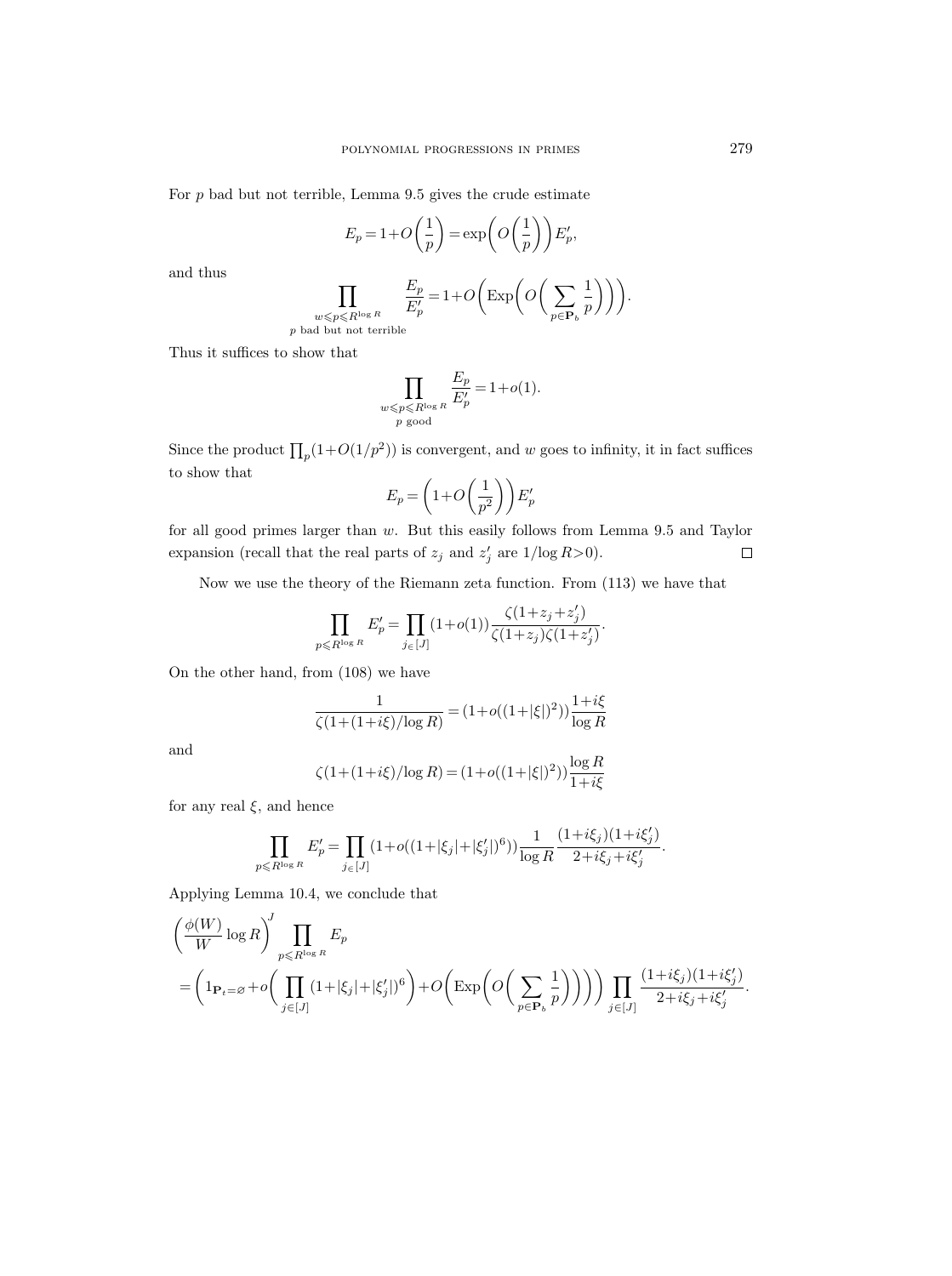Thus, by the triangle inequality, to show (83) it will suffice to show that

$$
\int_{\mathbf{R}} \dots \int_{\mathbf{R}} \prod_{j \in [J]} \varphi(\xi_j) \varphi(\xi_j') \frac{(1 + i\xi_j)(1 + i\xi_j')}{2 + i\xi_j + i\xi_j'} d\xi_j d\xi_j' = 1
$$

and

$$
\int_{I} \cdots \int_{I} \prod_{j \in [J]} |\varphi(\xi_j)| |\varphi(\xi_j')| (1 + |\xi_j| + |\xi_j'|)^6 \frac{|1 + i\xi_j| |1 + i\xi_j'|}{|2 + i\xi_j + i\xi_j'|} d\xi_j d\xi_j' = O(1).
$$

But the first estimate follows from (82), while the second estimate follows from the rapid decrease of  $\varphi$ . This proves Proposition 10.1.  $\Box$ 

To illustrate the above proposition, let us specialize to the case of monic linear polynomials of one variable (this case was essentially treated in [18] and [14]).

COROLLARY 10.5. (Correlation condition) Let  $h_1, ..., h_J$  be integers, and let  $I \subset \mathbb{R}$ be an interval of length at least  $R^{4J+1}$ . Then

$$
\mathbf{E}_{x \in I \cap \mathbf{Z}} \prod_{j \in [J]} \nu(x+h_j) = 1 + o_{D,J,d}(1) + O_{D,J,d}\bigg(\exp\bigg(O_{D,J,d}\bigg(\sum_{p \in \mathbf{P}_b} \frac{1}{p}\bigg)\bigg)\bigg),
$$

where

$$
\mathbf{P}_b := \{ w \leqslant p \leqslant R^{\log R} : p \mid h_j - h_{j'} \text{ for some } 1 \leqslant j < j' \leqslant J \}.
$$

*Proof.* Apply Proposition 10.1 with  $P_j(x) := x + h_j$  and  $\Omega := I$ . Then there are no terrible primes, and the only bad primes larger than w are those which divide  $h_j - h_{j'}$ for some  $1\leqslant j < j' \leqslant J$ .  $\Box$ 

This can already be used to derive the "correlation condition" in [18]; a similar aplication of Proposition 10.1 also gives the "linear forms condition" from that paper. We will also need the following variant of the above estimate.

COROLLARY 10.6. (Correlation condition on progressions) Let  $h_1, ..., h_J$  be integers,  $q \geq 1$ ,  $a \in \mathbb{Z}_q$  and  $I \subset \mathbb{R}$  be an interval of length at least  $qR^{4J+1}$ . Then

$$
\mathbf{E}_{x \in I \cap \mathbf{Z}, x=a \bmod q} \prod_{j \in [J]} \nu(x+h_j) = O_{D,J,d}\bigg(\exp\bigg(O_{D,J,d}\bigg(\sum_{p \in \mathbf{P}_b} \frac{1}{p}\bigg)\bigg)\bigg),
$$

where

$$
\mathbf{P}_b := \{ w \leqslant p \leqslant R^{\log R} : p \mid h_j - h_{j'} \text{ for some } 1 \leqslant j < j' \leqslant J \} \cup \{ p \geqslant w : p \mid q \}. \tag{84}
$$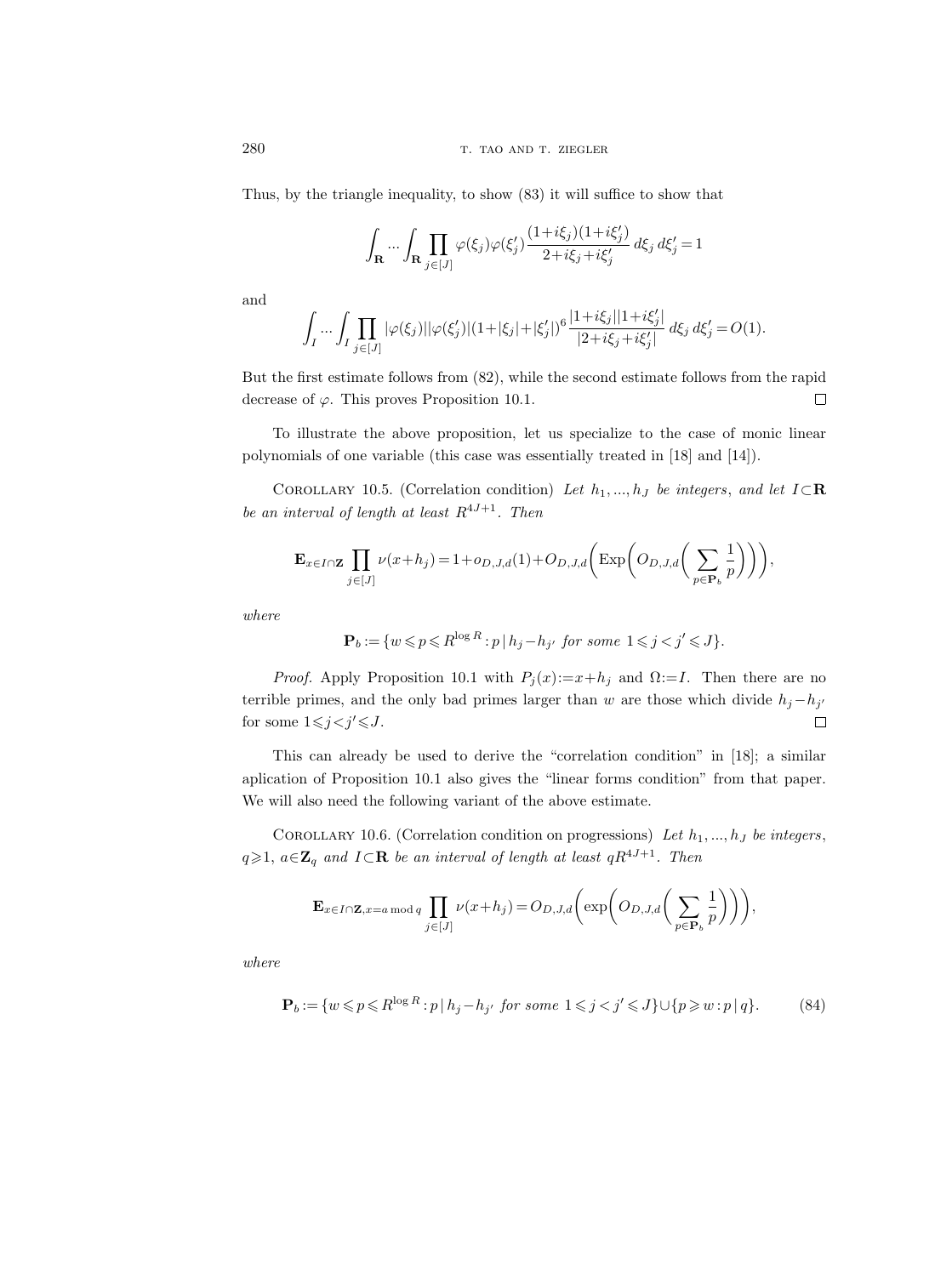*Proof.* Apply Proposition 10.1 with  $P_i(x) := (qx+a)+h_i$  and with

$$
\Omega := \{ x \in \mathbf{R} : qx + a \in I \}.
$$

Then the bad primes are those which divide  $h_j - h_{j'}$  or which divide q. (There are terrible primes if  $a$  and  $q$  are not coprime, but this will not affect the upper bound. One can get more precise estimates as in Corollary 10.5, but we will not need them here.)  $\Box$ 

This in turn implies the following result.

COROLLARY 10.7. (Correlation condition with periodic weight) Let  $h_1, ..., h_J$  be integers,  $q \geq 1$ ,  $I \subset \mathbb{R}$  be an interval of length at least  $qR^{4J+1}$  and  $f: \mathbb{Z} \rightarrow \mathbb{R}^+$  be periodic modulo q (and thus definable on  $\mathbf{Z}_q$ ). Then

$$
\mathbf{E}_{x \in I \cap \mathbf{Z}} f(x) \prod_{j \in [J]} \nu(x+h_j) = O_{D,J,d}\bigg((\mathbf{E}_{y \in \mathbf{Z}_q} f(y)) \exp\bigg(O_{D,J,d}\bigg(\sum_{p \in \mathbf{P}_b} \frac{1}{p}\bigg)\bigg)\bigg),
$$

where  $P_b$  was defined in (84).

Proof. The left-hand side can be bounded by

$$
\mathbf{E}_{y \in \mathbf{Z}_q} f(y) \mathbf{E}_{x \in I \cap \mathbf{Z}, x = a \bmod q} \prod_{j \in [J]} \nu(x + h_j),
$$

simply because the set  $\{x \in I \cap \mathbf{Z} : x = a \mod q\}$  has cardinality roughly  $|I \cap \mathbf{Z}|/q$  (by the hypotheses on the length of  $I$ ). The claim then follows from Corollary 10.6.  $\Box$ 

# 11. The polynomial forms condition

In this section we use the above correlation estimates to prove the polynomial forms condition (73). We begin with a preliminary bound in this direction.

THEOREM 11.1. (Polynomial forms condition) Let  $M, D, d, J \geq 0$  and  $\varepsilon > 0$ . Let  $P_1, ..., P_J \in \mathbf{Z[m_1, ..., m_D]}$  be polynomials of degree d with all coefficients of size at most W. Let  $I \subset \mathbf{R}$  be any interval of length at least  $R^{4J+1}$ , and let  $\Omega \subset \mathbf{R}^D$  be any convex body with inradius at least  $R^{\varepsilon}$ . Then

$$
\mathbf{E}_{x \in I \cap \mathbf{Z}, \overrightarrow{m} \in \Omega \cap \mathbf{Z}^D} \prod_{j \in [J]} \nu(x + P_j(\overrightarrow{m})) = 1 + o_{D,d,\varepsilon,J}\left(\exp\left(O_{D,d,\varepsilon,J}\left(\sum_{p \in \mathbf{P}_b} \frac{1}{p}\right)\right)\right),
$$

where  $P_b$  denote the set of all  $w \leqslant p \leqslant \mathbb{R}^{\log R}$  which are "globally bad" in the sense that  $p|P_j - P_{j'}$  for some  $1 \leq j < j' \leq J$ .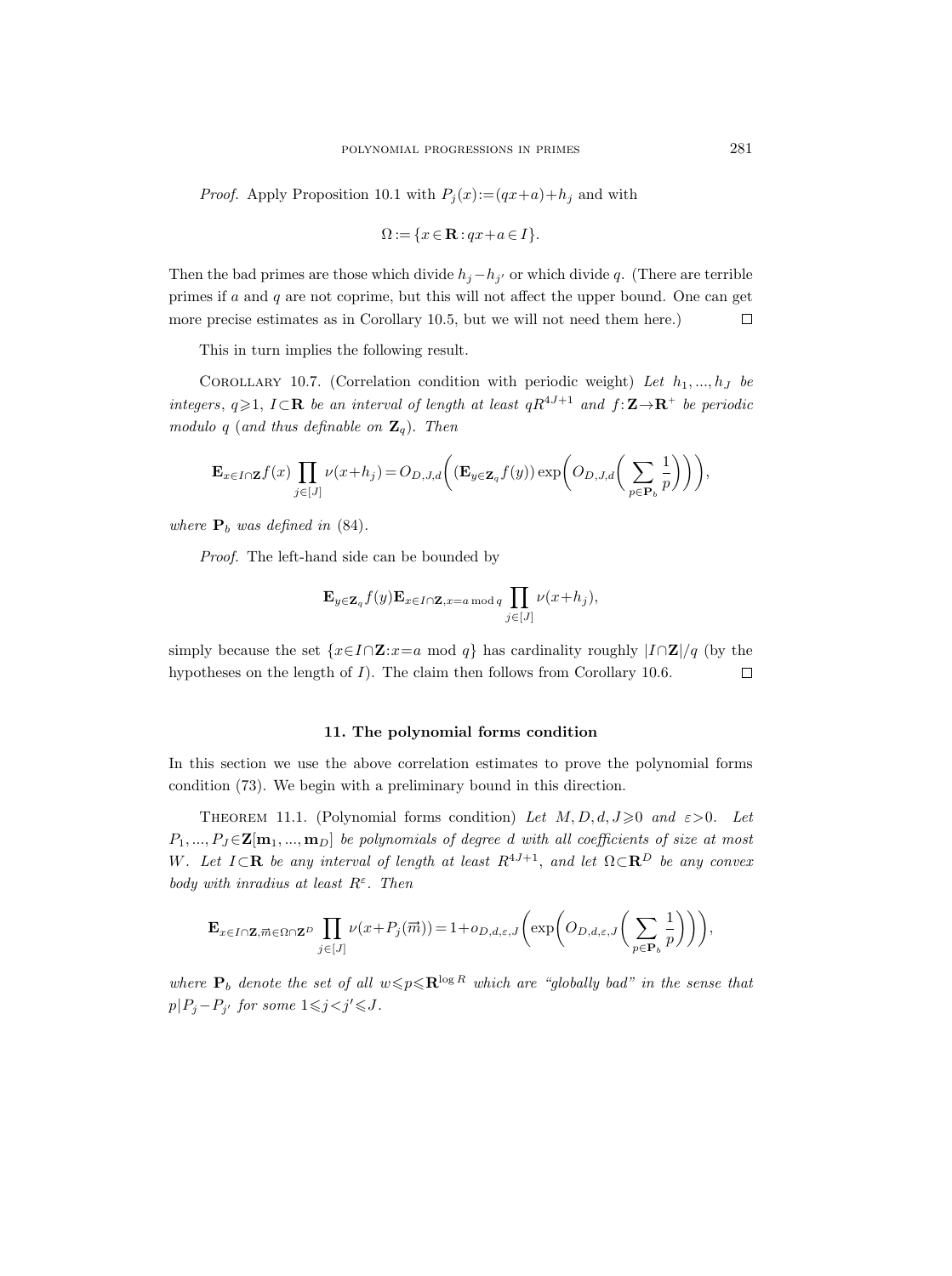*Proof.* Let us fix D, d, J and  $\varepsilon$ , and allow all implicit constants to depend on these quantities. From Corollary 10.5 we have

$$
\mathbf{E}_{x \in I \cap \mathbf{Z}} \prod_{j \in [J]} \nu(x + P_j(\vec{m})) = 1 + o(1) + O\left(\exp\left(O\left(\sum_{p \in \mathbf{P}_{\vec{m}}} \frac{1}{p}\right)\right)\right)
$$

for all  $\vec{m} \in \Omega' \cap \mathbf{Z}^D$ , where  $\mathbf{P}_{\vec{m}}$  is the set of primes  $w \leqslant p \leqslant R^{\log R}$  such that  $p|P_j(\vec{m}) - P_{j'}(\vec{m})$ for some  $1 \leq j < j' \leq d$ . Thus it suffices to show that

$$
\mathbf{E}_{\overrightarrow{m}\in\Omega\cap\mathbf{Z}^D}\mathrm{Exp}\bigg(O\bigg(\sum_{p\in\mathbf{P}_{\overrightarrow{n}}}\frac{1}{p}\bigg)\bigg)=o\bigg(\exp\bigg(O\bigg(\sum_{p\in\mathbf{P}_{b}}\frac{1}{p}\bigg)\bigg)\bigg).
$$

Applying (76), we reduce to showing that

$$
\mathbf{E}_{\overrightarrow{m}\in\Omega\cap\mathbf{Z}^D}\mathrm{Exp}\bigg(O\bigg(\sum_{p\in\mathbf{P}_{\overrightarrow{m}}\backslash\mathbf{P}_{b}}\frac{1}{p}\bigg)\bigg)=o(1).
$$

Applying Lemma E.1, it suffices to show that

$$
\sum_{\substack{w \leqslant p \leqslant R^{\log R} \\ p \notin \mathbf{P}_b}} \frac{\log^{O(1)} p}{p} \mathbf{E}_{\vec{m} \in \Omega \cap \mathbf{Z}^D} 1_{p \in \mathbf{P}_{\vec{m}}} = o(1).
$$

From (111) and (112), it will suffice to establish the bounds

$$
\mathbf{E}_{\overrightarrow{m} \in \Omega \cap \mathbf{Z}^D} 1_{p \in \mathbf{P}_{\overrightarrow{m}}} = O\bigg(\frac{1}{p}\bigg) + O\bigg(\frac{1}{R^{\varepsilon}}\bigg)
$$

for any  $w \leq p \leq R^{\log R}$  with  $p \notin \mathbf{P}_b$  (note that  $\log(R^{\log R})^{O(1)} = o(R^{\varepsilon})$ ). By the triangle inequality, it suffices to show that

$$
\mathbf{E}_{\overrightarrow{m}\in \Omega\cap \mathbf{Z}^D}1_{p|P_j(\overrightarrow{m})-P_{j'}(\overrightarrow{m})}=O\bigg(\frac{1}{p}\bigg)+O\bigg(\frac{1}{R^{\varepsilon}}\bigg)
$$

for all  $1\leq j < j' \leq J$ .

Fix j and j'. Observe that the property  $p|P_j(\vec{m})-P_{j'}(\vec{m})$  is periodic in each component of  $\vec{m}$  of period p, and can thus meaningfully be defined for  $\vec{m} \in F_p^D$ . Applying Corollary C.3 (for  $p \ll R^{\varepsilon}$ ) or Lemma C.4 (for  $p \gg R^{\varepsilon}$ ), it will thus suffice to show the bound

$$
\mathbf{E}_{m_1 \in A_1, \dots, m_D \in A_D} 1_{p|P_j(m_1, \dots, m_D) - P_{j'}(m_1, \dots, m_D)} = O\left(\frac{1}{M}\right)
$$

for all subsets  $A_1, ..., A_D$  in  $F_p$  of size at least  $M \geq 1$  for some M. But since  $p \notin \mathbf{P}_b$ , the polynomial  $P_j - P_{j'}$  does not vanish modulo p, and the claim follows from Lemma D.3.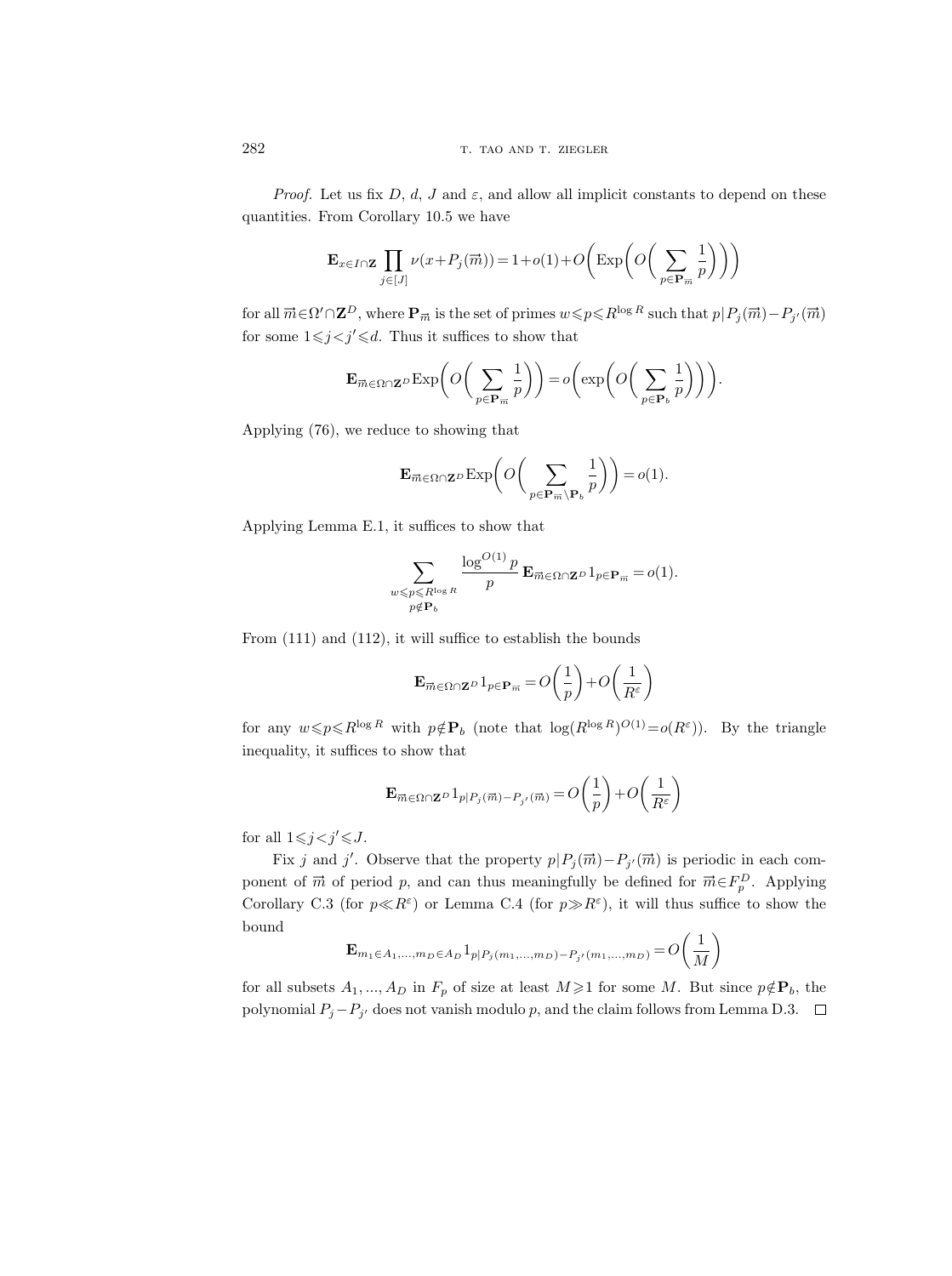We can improve the error term if the coefficients of the polynomials are not too large.

COROLLARY 11.2. (Polynomial forms condition, again) Let  $M, D, d, J \geq 0$  and  $\varepsilon > 0$ . Let  $P_1, ..., P_J \in \mathbf{Z[m_1, ..., m_D]}$  be distinct polynomials of degree d with all coefficients of size at most W<sup>M</sup>. Let  $I \subset \mathbf{R}$  be any interval of length at least  $R^{4J+1}$ , and let  $\Omega \subset \mathbf{R}^D$  be any convex body with inradius at least  $R^{\varepsilon}$ . Then<br>  $\mathbf{E}_{x \in I \cap \mathbf{Z}, \overline{m} \in \Omega \cap \mathbf{Z}^D}$   $\prod v(x + P_j(\overline{r}_j))$ 

$$
\mathbf{E}_{x \in I \cap \mathbf{Z}, \overrightarrow{m} \in \Omega \cap \mathbf{Z}^D} \prod_{j \in [J]} \nu(x + P_j(\overrightarrow{m})) = 1 + o_{D,d,\varepsilon,J,M}(1).
$$

*Proof.* Let  $P_b$  denote the set of all primes  $w \leqslant p \leq R^{\log R}$  such that  $p|P_j - P_{j'}$  for some  $1\leq j < j' \leq J$ . Since  $P_j - P_{j'}$  is non-zero, this p must then divide a non-zero difference of two of the coefficients of the  $P_i$ 's, which is  $O(W^M)$ . Thus the total product of all such p is at most  $O(W^{O(1)})$ , and hence, by Lemma E.3, we have  $\sum_{p \in \mathbf{P}_b} 1/p = o(1)$ . The claim now follows from Theorem 11.1.  $\Box$ 

From Corollary 11.2, the desired estimate (73) quickly follows.

#### 12. The polynomial correlation condition

Now we use the estimates from §10 to prove the polynomial correlation condition (74). It will suffice to prove the following estimate.

THEOREM 12.1. (Polynomial correlation condition) Let  $B, D, D', D'', d, J, K, L \geq 0$ and  $\varepsilon > 0$ . For any  $j \in [J], k \in [K]$  and  $l \in [L], let$ 

$$
\overrightarrow{P}_j \in \mathbf{Z}[\mathbf{h}_1, ..., \mathbf{h}_{D''}]^D \quad and \quad Q_{j,k}, S_l \in \mathbf{Z}[\mathbf{h}_1, ..., \mathbf{h}_{D''}]^{D'}
$$

be polynomials obeying the following conditions:

• for any  $1 \leq j < j' \leq d$  and  $k \in [K]$ , the vector-valued polynomials

$$
(\vec{P}_j, \vec{Q}_{j,k}) \quad and \quad (\vec{P}_{j'}, \vec{Q}_{j',k})
$$

are not parallel;

- the coefficients of  $P_{j,d}$  and  $S_{l,d'}$  are bounded in magnitude by  $W^B$ ;
- the vector-valued polynomials  $\vec{S}_l$  are distinct as l varies in [L].

Let  $I \subset \mathbf{R}$  be any interval of length at least  $R^{4L+1}$ , let  $\Omega \subset \mathbf{R}^D$  be a bounded convex body with inradius at least  $R^{8J+2}$ , and let  $\Omega' \subset \mathbb{R}^{D'}$  and  $\Omega'' \subset \mathbb{R}^{D''}$  have inradii at least  $R^{\varepsilon}$ . Suppose also that  $\Omega''$  is contained in the ball  $B(0, R^{B})$ . Then

$$
\mathbf{E}_{x \in I, \vec{n} \in \Omega' \cap \mathbf{Z}^{D'}, \vec{h} \in \Omega'' \cap \mathbf{Z}^{D''}} \bigg( \prod_{k \in [K]} \mathbf{E}_{\vec{m} \in \Omega \cap \mathbf{Z}^{D}} \prod_{j \in [J]} \nu(x + \vec{P}_j(\vec{h}) \cdot \vec{m} + \vec{Q}_{j,k}(\vec{h}) \cdot \vec{n}) \bigg) \times \prod_{l \in [L]} \nu(x + \vec{S}_l(\vec{h}) \cdot \vec{n}) = 1 + o_{B,D,D',D'',d,J,K,L,\epsilon}(1).
$$
\n(85)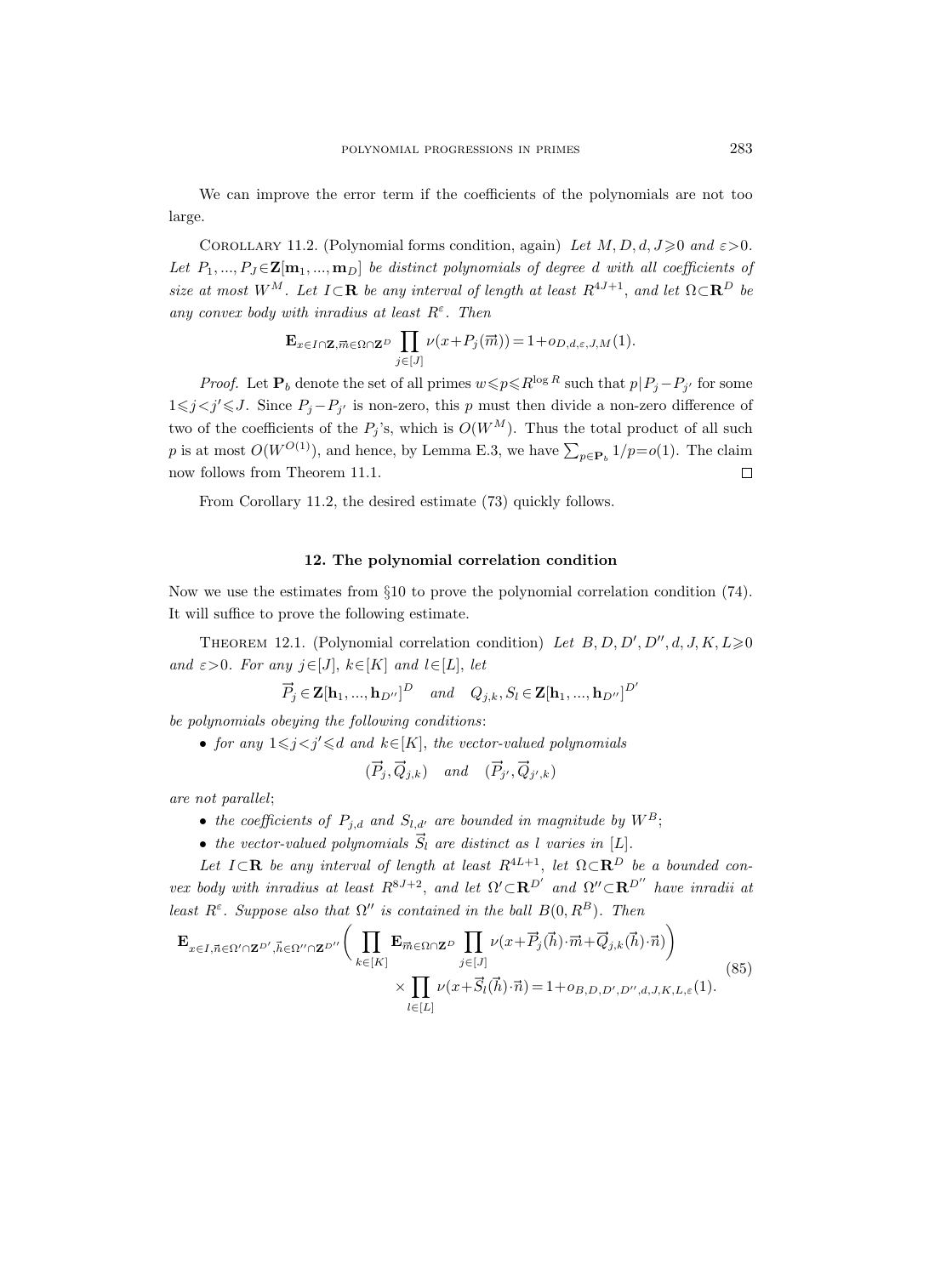*Proof.* We repeat the same strategy of proof as in the preceding section. We fix  $B$ ,  $D, D', D'', d, J, K, L$  and  $\varepsilon$ , and allow implicit constants to depend on these parameters. Thus, for instance, the right-hand side of  $(85)$  is now simply  $1+o(1)$ .

We begin by fixing k, x,  $\vec{h}$  and  $\vec{n}$ , and considering a single average

$$
\mathbf{E}_{\vec{m}\in\Omega\cap\mathbf{Z}^D}\prod_{j\in[J]} \nu(x+\vec{P}_j(\vec{h})\cdot\vec{m}+\vec{Q}_{j,k}(\vec{h})\cdot\vec{n}).
$$

By Proposition 10.1, this average is

$$
1_{\mathbf{P}_t[k,x,\vec{h},\vec{n}]=\varnothing} + o(1) + O\bigg(\exp\bigg(O\bigg(\sum_{p \in \mathbf{P}_b[k,x,\vec{h},\vec{n}]} \frac{1}{p}\bigg)\bigg)\bigg),\tag{86}
$$

where  $\mathbf{P}_t[k, x, \vec{h}, \vec{n}]$  is the collection of primes  $w \leq p \leq R^{\log R}$  which are terrible with respect to the linear polynomials

$$
W \times [x + \overrightarrow{P}_j(\overrightarrow{h}) \cdot \overrightarrow{m} + \overrightarrow{Q}_{j,k}(\overrightarrow{h}) \cdot \overrightarrow{n}] + b \in \mathbf{Z[m_1, ..., m_D]}, \quad j \in [J],
$$
 (87)

and  $\mathbf{P}_b[k, x, \vec{h}, \vec{n}]$  is the collection of primes which are bad. We can thus express

$$
\prod_{k \in [K]} \mathbf{E}_{\vec{m} \in \Omega \cap \mathbf{Z}^D} \prod_{j \in [J]} \nu(x + \vec{P}_j(\vec{h}) \cdot \vec{m} + \vec{Q}_{j,k}(\vec{h}) \cdot \vec{n})
$$

using (76) as

$$
1_{\mathbf{P}_t[k,x,\vec{h},\vec{n}]=\varnothing\text{ for all }k}+o(1)+O\bigg(\text{Exp}\bigg(O\bigg(\sum_{p\in\bigcup_{k\in[K]}\mathbf{P}_b[k,x,\vec{h},\vec{n}]} \frac{1}{p}\bigg)\bigg)\bigg),
$$

which we estimate crudely by

$$
1+o(1)+O\bigg(\sum_{k\in[K]}\sum_{p\in\mathbf{P}_t[k,x,\vec{h},\vec{n}]}1\bigg)+O\bigg(\text{Exp}\bigg(O\bigg(\sum_{p\in\bigcup_{k\in[K]}\mathbf{P}_b[k,x,\vec{h},\vec{n}]\setminus\mathbf{P}_t[k,x,\vec{h},\vec{n}]} \frac{1}{p}\bigg)\bigg)\bigg).
$$

Observe that if  $p \geq w$  is terrible for (87), then  $p|\vec{P}_j(\vec{h})$  and  $p|x+\vec{Q}_{j,k}(\vec{h})\cdot\vec{n}$  for some  $j\in[J]$ , while if  $p\geq w$  is bad but not terrible, then

$$
p \,|\, (\overrightarrow{P}_{j}(\vec{h}),\overrightarrow{Q}_{j,k}(\vec{h})\!\cdot\!\vec{n}) \,\wedge\, (\overrightarrow{P}_{j'}(\vec{h}),\overrightarrow{Q}_{j',k}(\vec{h})\!\cdot\!\vec{n})
$$

for some  $1 \leq j < j' \leq J$ , where ∧ denotes the wedge product on the  $(D+1)$ -dimensional space. Thus we may estimate the preceding sum (using (76)) by

$$
\begin{split}1+o(1)+&\sum_{j\in[J]}\sum_{k\in[K]}O\bigg(\sum_{\substack{w\leqslant p\leqslant R^{\log R}\\ p|\vec{P}_j(\vec{h}),x+\vec{Q}_{j,k}(\vec{h})\cdot\vec{n}}1}\bigg)^{1/2}\\ &+\sum_{1\leqslant j
$$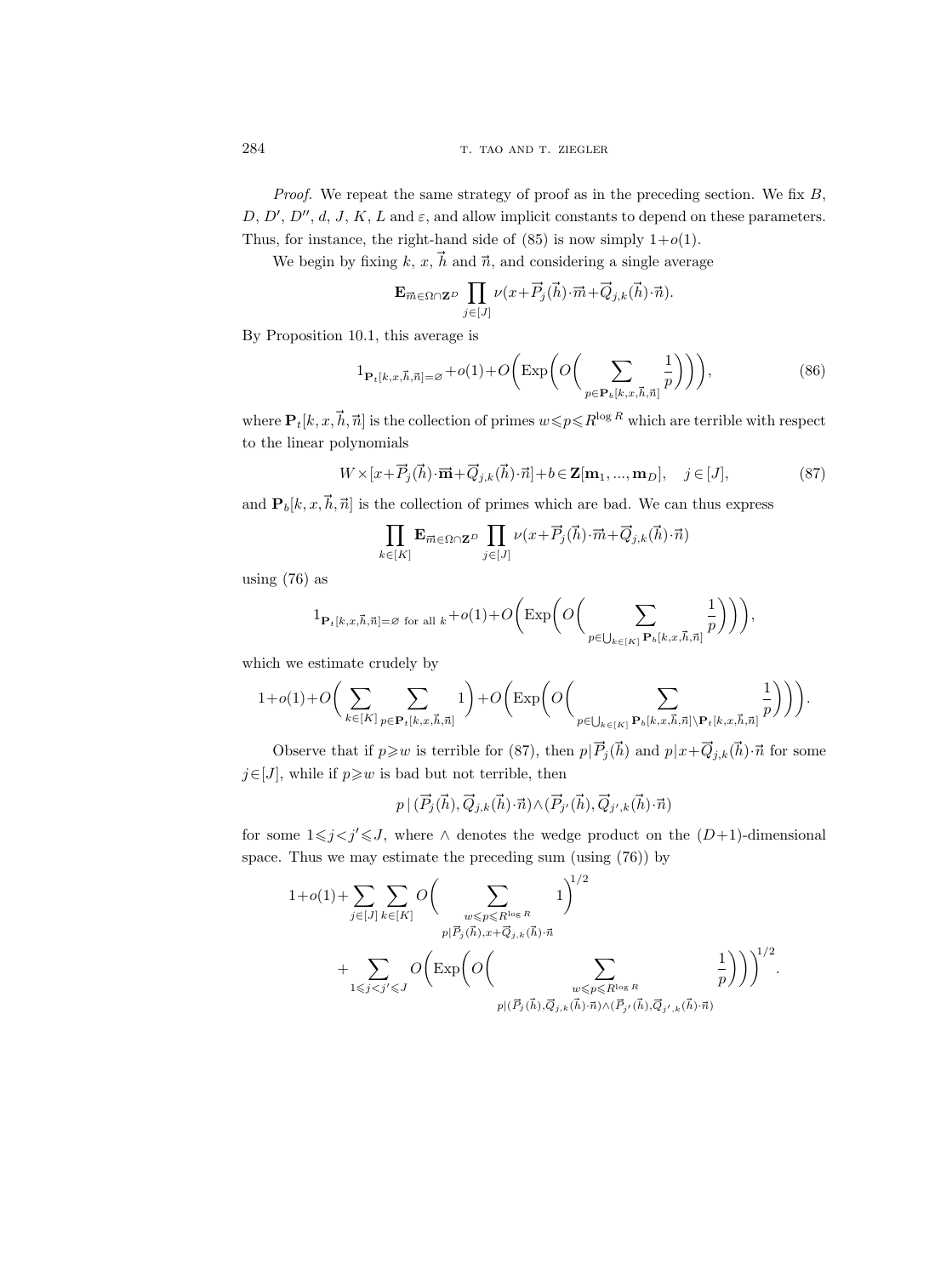At this point we pause to remove some "globally bad" primes. Let  $P_b$  denote the primes  $w \leqslant p \leq R^{\log R}$  which divide  $(\vec{P}_j, \vec{Q}_{j,k}) \wedge (\vec{P}_{j'}, \vec{Q}_{j'})$  for some  $1 \leqslant j < j' \leqslant J$  and  $k \in [K]$  (note that this is now the wedge product in  $D+D'$  dimensions). Because the wedge products  $(\vec{P}_j, \vec{Q}_{j,k}) \wedge (\vec{P}_{j'}, \vec{Q}_{j'})$  are non-zero and have coefficients  $O(W^{O(1)})$ , the product of all these primes is  $O(W^{O(1)})$ , and hence, by Lemma E.3, we have  $\sum_{p \in \mathbf{P}_b} 1/p = o(1)$ . Thus we may safely delete these primes from the expression inside the  $Exp(\cdot)$ . If we then apply Lemma E.1, we can bound the above sum as

$$
\begin{split}1+o(1)+&\sum_{j\in[J]}\mathit{O}\bigg(\sum_{\substack{w\leqslant p\leqslant R^{\log R}\\ p|\vec{P}_j(\vec{h}),x+\vec{Q}_{j,k}(\vec{h})\cdot\vec{n}\\ +\sum_{1\leqslant j
$$

Inserting this bound into (85) and using the Cauchy–Schwarz inequality, we reduce to showing the bounds

$$
\mathbf{E}_{x \in I, \vec{n} \in \Omega', \vec{h} \in \Omega''} \prod_{l \in [L]} \nu(x + \vec{S}_l(\vec{h}) \cdot \vec{n}) = 1 + o(1),\tag{88}
$$

$$
\mathbf{E}_{x \in I, \vec{n} \in \Omega', \vec{h} \in \Omega''} \sum_{\substack{w \le p \le R^{\log R} \\ p|\vec{P}_j(\vec{h}), x + \vec{Q}_{j,k}(\vec{h}) \cdot \vec{n}}} \prod_{l \in [L]} \nu(x + \vec{S}_l(\vec{h}) \cdot \vec{n}) = o(1),
$$
\n(89)

$$
\mathbf{E}_{x \in I, \vec{n} \in \Omega', \vec{h} \in \Omega''} \sum_{\substack{w \leq p \leq R^{\log R} \\ p \notin \mathbf{P}_b}} \frac{\log^{O(1)} p}{p} 1_{p | (\vec{P}_j(\vec{h}), \vec{Q}_{j,k}(\vec{h}) \cdot \vec{n}) \wedge (\vec{P}_{j'}(\vec{h}), \vec{Q}_{j',k}(\vec{h}) \cdot \vec{n})} \times \prod_{l \in [L]} \nu(x + \vec{S}_l(\vec{h}) \cdot \vec{n}) = o(1) \tag{90}
$$

for all  $1\leq j < j' \leq J$  and  $k\in[K]$ .

The bound (88) already follows from Corollary 11.2 and the hypotheses on  $S_{l,d'}$ . We now turn to (89). We rewrite the left-hand side as

$$
\sum_{w \leqslant p \leqslant R^{\log R}} \mathbf{E}_{\vec{n} \in \Omega', \vec{h} \in \Omega''} \bigg( 1_{p | \vec{P}_j(\vec{h})} \mathbf{E}_{x \in I} \, 1_{x = -\vec{Q}_{j,k}(\vec{h}) \cdot \vec{n} \bmod p} \prod_{l \in [L]} \nu(x + \vec{S}_l(\vec{h}) \cdot \vec{n}) \bigg). \tag{91}
$$

Let us first consider the contributions of the primes p which are larger than  $R^{4L+1}$ . In this case, we bound  $\nu$  extremely crudely by  $O(R^2 \log R)$  (taking absolute values in (72)), to bound the inner expectation of (91) by

$$
O\left(\frac{(R^2 \log R)^L}{R^{4L+1}}\right) = o(R^{-1/2})
$$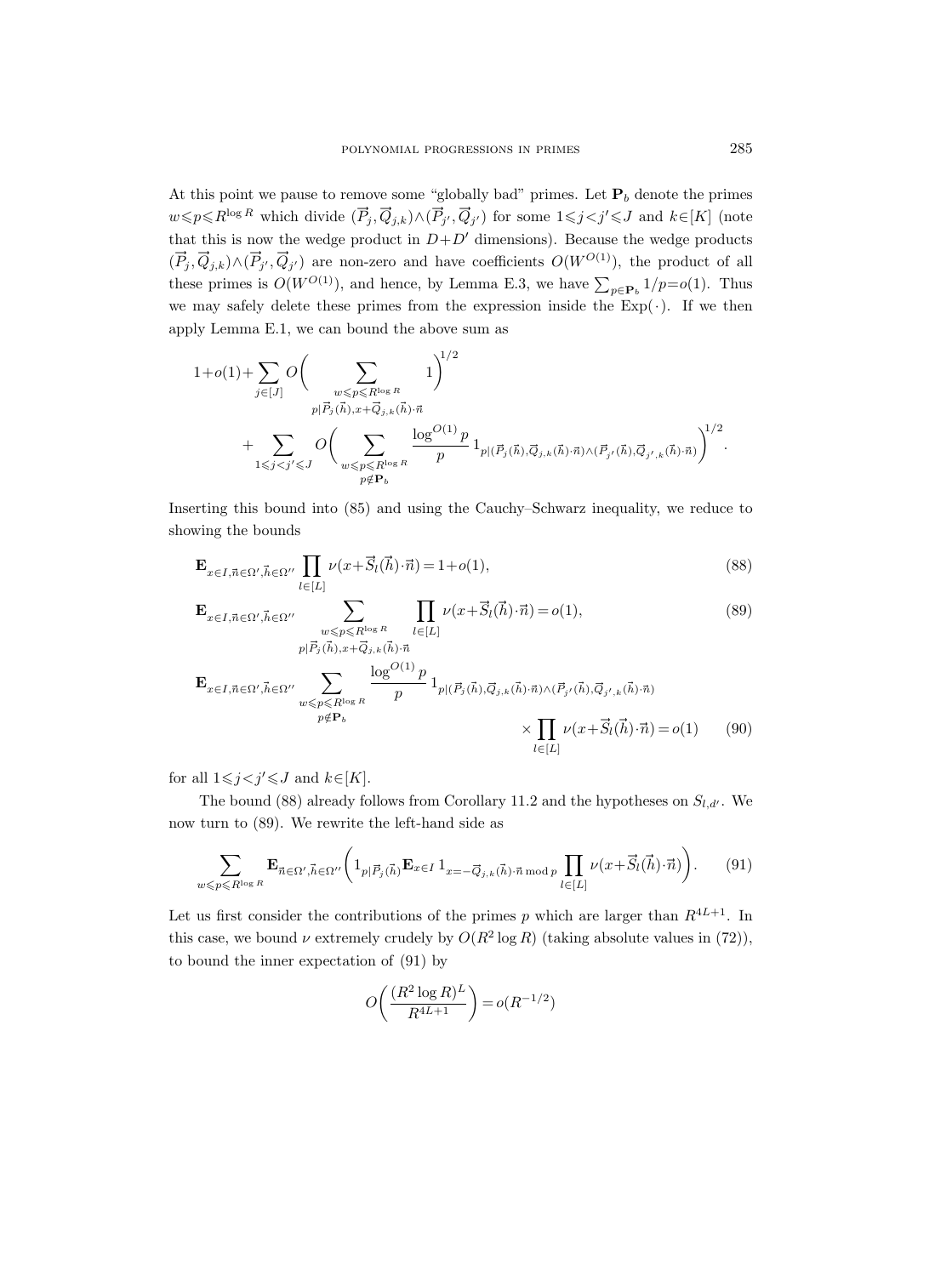(say), and to show that

$$
\mathbf{E}_{\vec{h}\in \Omega^{\prime\prime}}\sum_{R^{4L}\leqslant p\leqslant R^{\log R}}\mathbf{1}_{p|\vec{P}_j(\vec{h})}\ll R^{1/2}.
$$

But from the bounds on  $\Omega''$  and  $\vec{h}$ , we see that  $\vec{P}_j(\vec{h})=O(R^{O(1)})$ , and so at most  $O(1)$ primes  $p$  can contribute to the sum for each  $\vec{h}.$  The claim follows.

Now we consider the contributions of the primes p between w and  $R^{4L+1}$ . We can then apply Corollary 10.7 and estimate the inner expectation of (91) by

$$
\frac{1}{p} O\bigg( \exp\bigg( O\bigg( \sum_{1 \leqslant l < l' \leqslant L} \ \sum_{\substack{w \leqslant p' \leqslant R^{\log R} \\ p' \mid \vec{S}_l(\vec{h}) - \vec{S}_{l'}(\vec{h})}} \frac{1}{p'} \bigg) \bigg) \bigg),
$$

which, by Lemma E.1, can be bounded by

$$
O\bigg(\frac{1}{p}\bigg)+\sum_{1\leqslant l< l'\leqslant L}\sum_{w\leqslant p'\leqslant R^{\log R}}\frac{\log^{O(1)} p'}{pp'}O(1_{p'|\vec{S}_l(\vec{h})-\vec{S}_{l'}(\vec{h})}).
$$

The contribution to (91) can thus be bounded by the sum of

$$
\sum_{w \leqslant p \leqslant R^{\log R}} \frac{1}{p} O(\mathbf{E}_{\vec{h} \in \Omega^{\prime \prime}} \mathbf{1}_{p | \vec{P}_j(\vec{h})})
$$

and

$$
\sum_{1\leqslant l < l' \leqslant L} \sum_{w \leqslant p, p' \leqslant R^{\log R}} \frac{\log^{O(1)} p'}{pp'} \mathbf{E}_{\vec{h} \in \Omega''} 1_{p | \vec{P}_j(\vec{h})} 1_{p' | \vec{S}_l(\vec{h}) - \vec{S}_{l'}(\vec{h})}.
$$

Now, by hypothesis, the vector-valued polynomials  $\vec{P}_j$  and  $\vec{S}_l - \vec{S}_{l'}$  are non-zero. Thus, by Lemma D.3,

$$
\mathbf{E}_{\vec{h}\in A_1\times\ldots\times A_{D''}}1_{p'|\vec{S}_l(\vec{h})-\vec{S}_{l'}(\vec{h})}\ll\frac{1}{M}
$$

whenever  $A_1, ..., A_{D'} \subset F_{p'}$  have cardinality at least M. Applying Corollary C.3 and Lemma C.4, we conclude that

$$
\mathbf{E}_{\vec{h}\in\Omega''}\mathbf{1}_{p'|\vec{S}_l(\vec{h})-\vec{S}_{l'}(\vec{h})}\ll\frac{1}{p'}+\frac{1}{R^{\varepsilon}}.
$$

A similar argument gives

$$
\mathbf{E}_{\vec{h}\in \Omega^{\prime\prime}}\mathbf{1}_{p|\vec{P}_j(\vec{h})}\ll \frac{1}{p}\!+\!\frac{1}{R^{\varepsilon}},
$$

and hence, by the Cauchy–Schwarz inequality,

$$
\mathbf{E}_{\vec{h}\in\Omega''}1_{p|\vec{P}_j(\vec{h})}1_{p'|\vec{S}_l(\vec{h})-\vec{S}_{l'}(\vec{h})} \ll \frac{1}{(pp')^{1/2}} + \frac{1}{R^{\varepsilon/2}}.
$$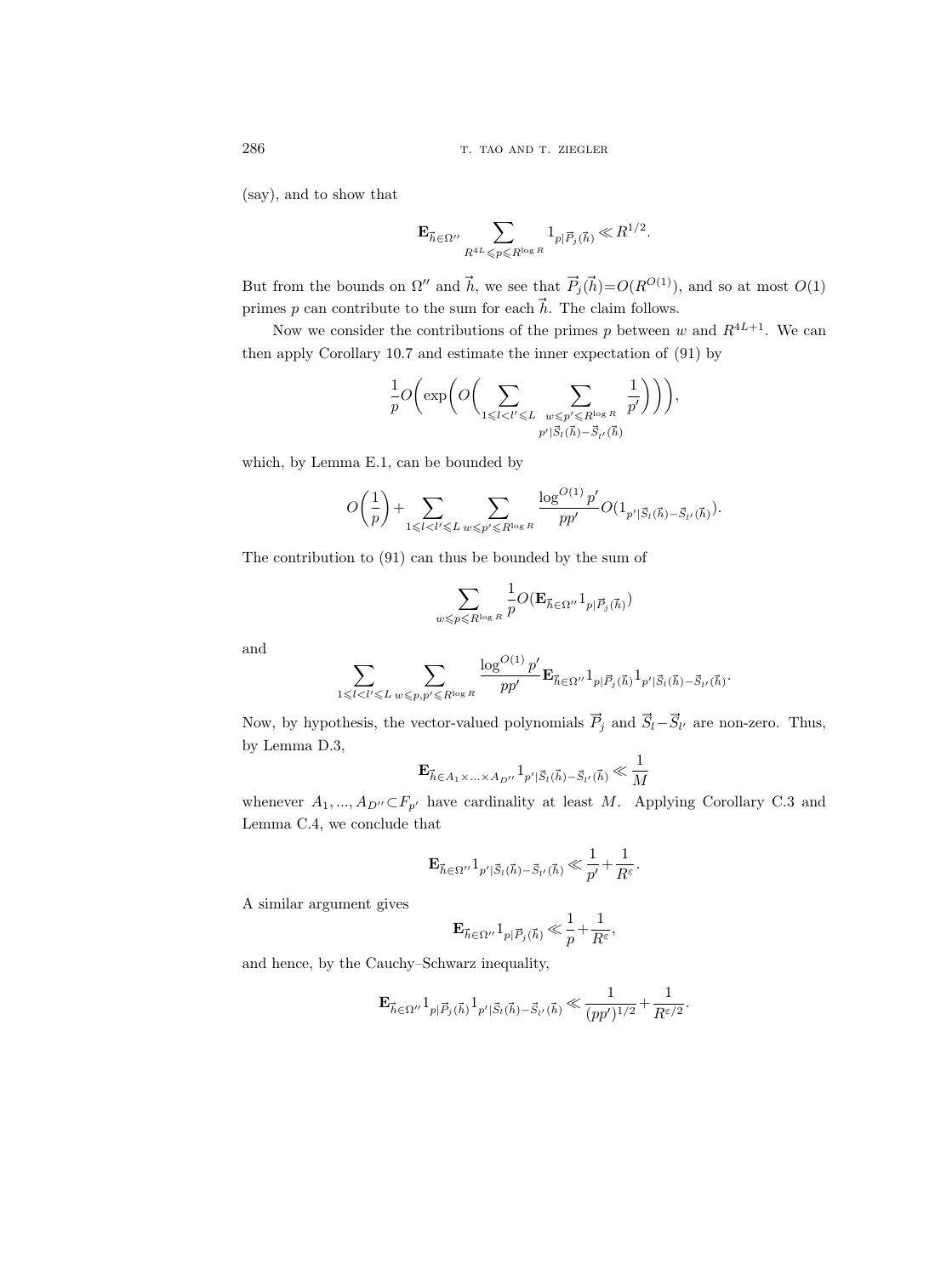Applying all of these bounds, we can thus bound the total contribution of this case to (91) by

$$
\sum_{w \leqslant p \leqslant R^{\log R}} \frac{1}{p} \bigg( O \bigg( \frac{1}{p} \bigg) + O \bigg( \frac{1}{R^{\varepsilon}} \bigg) \bigg) + \sum_{w \leqslant p, p' \leqslant R^{\log R}} \frac{\log^{O(1)} p'}{p p'} \bigg( O \bigg( \frac{1}{(p p')^{1/2}} \bigg) + O \bigg( \frac{1}{R^{\varepsilon/2}} \bigg) \bigg),
$$

which is  $o(1)$ , by  $(111)$  and  $(112)$ .

Finally, we consider (90). We first apply Theorem 11.1 to bound

$$
\mathbf{E}_{x \in I} \prod_{l \in [L]} \nu(x + \vec{S}_l(\vec{h}) \cdot \vec{n}) = O\left(\exp\left(O\left(\sum_{1 \leq l < l' \leq L} \sum_{\substack{w \leq p' \leq R^{\log R} \\ p' \mid (\vec{S}_l(\vec{h}) - \vec{S}_{l'}(\vec{h})) \cdot \vec{n}}} \frac{1}{p'}\right)\right)\right).
$$

Once again, we must extract the "globally bad" primes. Let  $\Pi'_{b}$  denote all the primes  $w \leq p' \leq R^{\log R}$  which divide  $\overrightarrow{S}_l - \overrightarrow{S}_{l'}$  for some  $1 \leq l < l' \leq L$ . Since these polynomials are nonzero and have coefficients  $O(W^{O(1)})$ , the product of all the primes in  $\Pi_b'$  is  $O(W^{O(1)})$ , and hence, by Lemma E.3, as before these primes contribute only  $o(1)$  and can be discarded. If we then apply Lemma E.1, we can bound the preceding expression by

$$
O(1) + \sum_{1 \leq l < l' \leq L} \sum_{\substack{w \leq p' \leq R^{\log R} \\ p' \notin \Pi'_b}} \frac{\log^{O(1)} p'}{p'} O(1_{p' | (\vec{S}_l(\vec{h}) - \vec{S}_{l'}(\vec{h})) \cdot \vec{n}}).
$$

Thus, to prove (90), it suffices to show the estimates

$$
\sum_{\substack{w \leqslant p \leqslant R^{\log R} \\ p \notin \mathbf{P}_b}} \frac{\log^{O(1)} p}{p} \mathbf{E}_{\vec{n},\vec{h}} 1_{p | (\vec{P}_j(\vec{h}),\vec{Q}_{j,k}(\vec{h}) \cdot \vec{n}) \wedge (\vec{P}_{j'}(\vec{h}),\vec{Q}_{j',k}(\vec{h}) \cdot \vec{n})} = o(1)
$$

and

$$
\sum_{\substack{w \leqslant p, p' \leqslant R^{\log R} \\ p \notin \mathbf{P}_b \\ p' \notin \Pi'_b}} \frac{\log^{O(1)} p \log^{O(1)} p'}{pp'} \times \mathbf{E}_{\vec{n}, \vec{h}} 1_{p | (\vec{P}_j(\vec{h}), \vec{Q}_{j,k}(\vec{h}) \cdot \vec{n}) \wedge (\vec{P}_{j'}(\vec{h}), \vec{Q}_{j',k}(\vec{h}) \cdot \vec{n})} 1_{p' | (\vec{S}_l(\vec{h}) - \vec{S}_{l'}(\vec{h})) \cdot \vec{n}} = o(1)
$$

for all  $1 \leq j < j' \leq J$  and all  $1 \leq l < l' \leq L$ , where  $\vec{n}$  and  $\vec{h}$  are averaged over  $\Omega' \cap \mathbf{Z}^{D'}$  and  $\Omega'' \cap \mathbb{Z}^{D''}$ , respectively. Applying the Cauchy–Schwarz inequality to the expectation in the latter estimate and then factorizing the double sum, we see that it will suffice to show that

$$
\sum_{\substack{w \leqslant p \leqslant R^{\log R} \\ p \notin \mathbf{P}_b}} \frac{\log^{O(1)} p}{p} (\mathbf{E}_{\vec{n},\vec{h}} 1_{p | (\vec{P}_j(\vec{h}), \vec{Q}_{j,k}(\vec{h}) \cdot \vec{n}) \wedge (\vec{P}_{j'}(\vec{h}), \vec{Q}_{j',k}(\vec{h}) \cdot \vec{n})})^{1/2} = o(1) \tag{92}
$$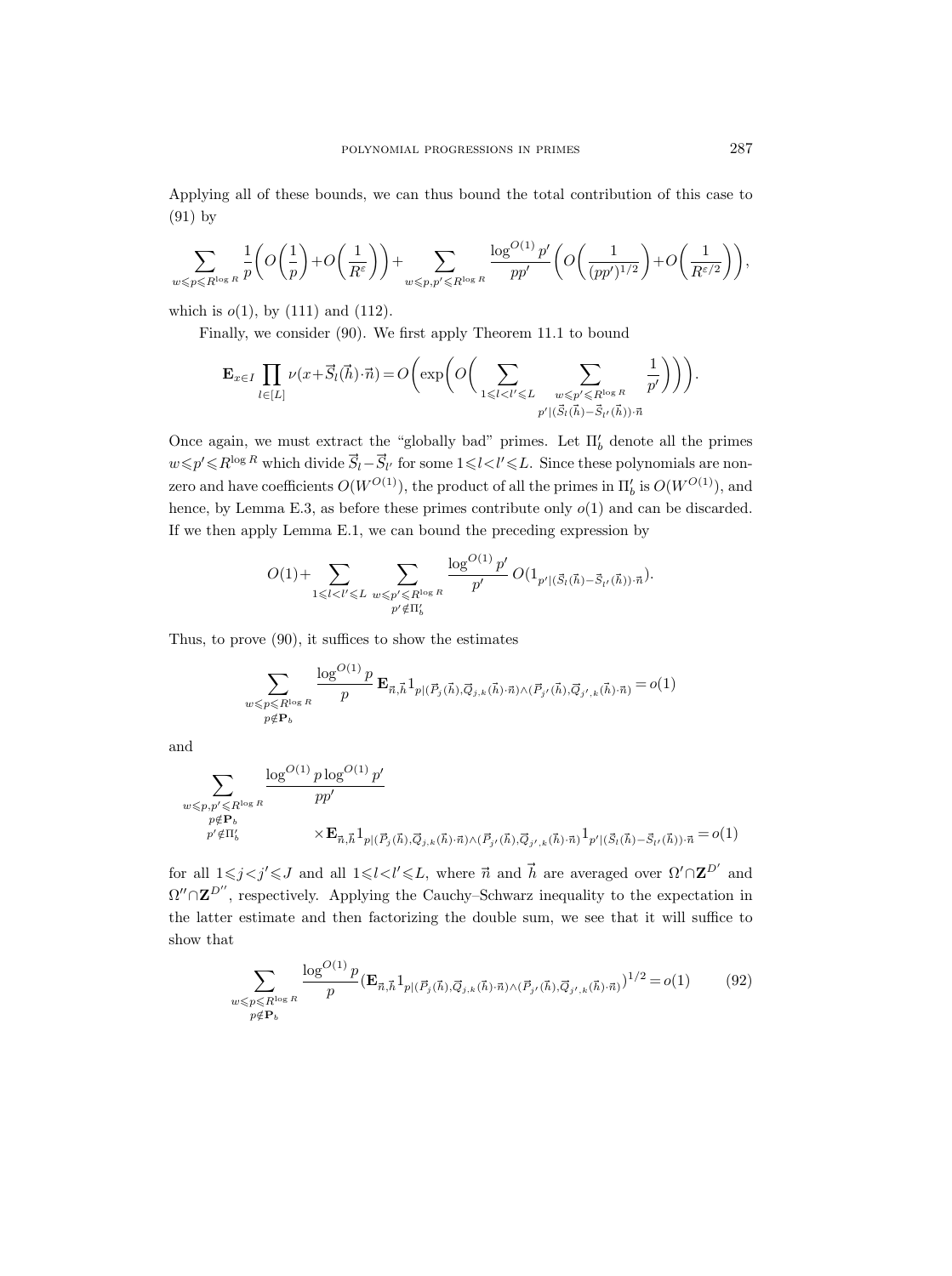and

$$
\sum_{\substack{w \leq p' \leq R^{\log R} \\ p \notin \prod_{b'}}} \frac{\log^{O(1)} p'}{p'} (\mathbf{E}_{\vec{n},\vec{h}} 1_{p | (\vec{S}_l(\vec{h}) - \vec{S}_{l'}(\vec{h})) \cdot \vec{n}})^{1/2} = o(1).
$$
 (93)

Since  $p \notin \mathbf{P}_b$ , we observe from Lemma D.3, Corollary C.3 and Lemma C.4 that

$$
\mathbf{E}_{\vec{h}} \mathbf{1}_{p | (\vec{P}_j(\vec{h}),\vec{Q}_{j,k}(\vec{h}) \cdot \vec{n}) \wedge (\vec{P}_{j'}(\vec{h}),\vec{Q}_{j',k}(\vec{h}) \cdot \vec{n})} \ll \frac{1}{p} + \frac{1}{R^{\varepsilon}},
$$

and the claim  $(92)$  now follows from  $(111)$  and  $(112)$ . The estimate  $(93)$  is proven similarly. This (finally!) completes the proof of Theorem 12.1.  $\Box$ 

# Appendix A. Local Gowers uniformity norms

In this appendix we shall collect a number of elementary inequalities based on the Cauchy–Schwarz inequality, including several related to Gowers-type uniformity norms.

The formulation of the Cauchy–Schwarz inequality which we shall rely on is

$$
|\mathbf{E}_{a\in A,b\in B}f(a)g(a,b)|^2 \leqslant (\mathbf{E}_{a\in A}F(a))(\mathbf{E}_{a\in A}F(a)|\mathbf{E}_{b\in B}g(a,b)|^2)
$$
(94)

whenever  $f: A \rightarrow \mathbf{R}$ ,  $F: A \rightarrow \mathbf{R}^+$  and  $g: A \times B \rightarrow \mathbf{R}$  are functions on non-empty finite sets A and B with the pointwise bound  $|f| \leq F$ .

A well-known consequence of the Cauchy–Schwarz inequality is the van der Corput lemma, which allows one to estimate a coarse-scale average of a function f by coarse-scale averages of "derivatives" of  $f$  over short scales. Here is the precise formulation we need.

LEMMA A.1. (van der Corput) Let N, M and H be as in §2. Let  $\{x_m\}_{m\in\mathbf{Z}}$  be a sequence of real numbers obeying the bound

$$
x_m \ll_{\varepsilon} N^{\varepsilon} \tag{95}
$$

for any  $\varepsilon > 0$  and  $m \in \mathbb{Z}$ . Then

$$
\mathbf{E}_{m \in [M]} x_m = \mathbf{E}_{h \in [H]} \mathbf{E}_{m \in [M]} x_{m+h} + o(1) \tag{96}
$$

and

$$
|\mathbf{E}_{m \in [M]} x_m|^2 \ll \mathbf{E}_{h, h' \in [H]} \mathbf{E}_{m \in [M]} x_{m+h} x_{m+h'} + o(1). \tag{97}
$$

Proof. From (95) we see that

$$
\mathbf{E}_{m \in [M]} x_m = \mathbf{E}_{m \in [M]} x_{m+h} + o(1)
$$

for all  $h\in[H]$ ; averaging over all h and rearranging, we obtain (96). Applying (94), we conclude that

$$
|\mathbf{E}_{m \in [M]} x_m| \ll \mathbf{E}_{m \in [M]} |\mathbf{E}_{h \in [H]} x_{m+h}|^2 + o(1)
$$

and (97) follows.

 $\hfill\square$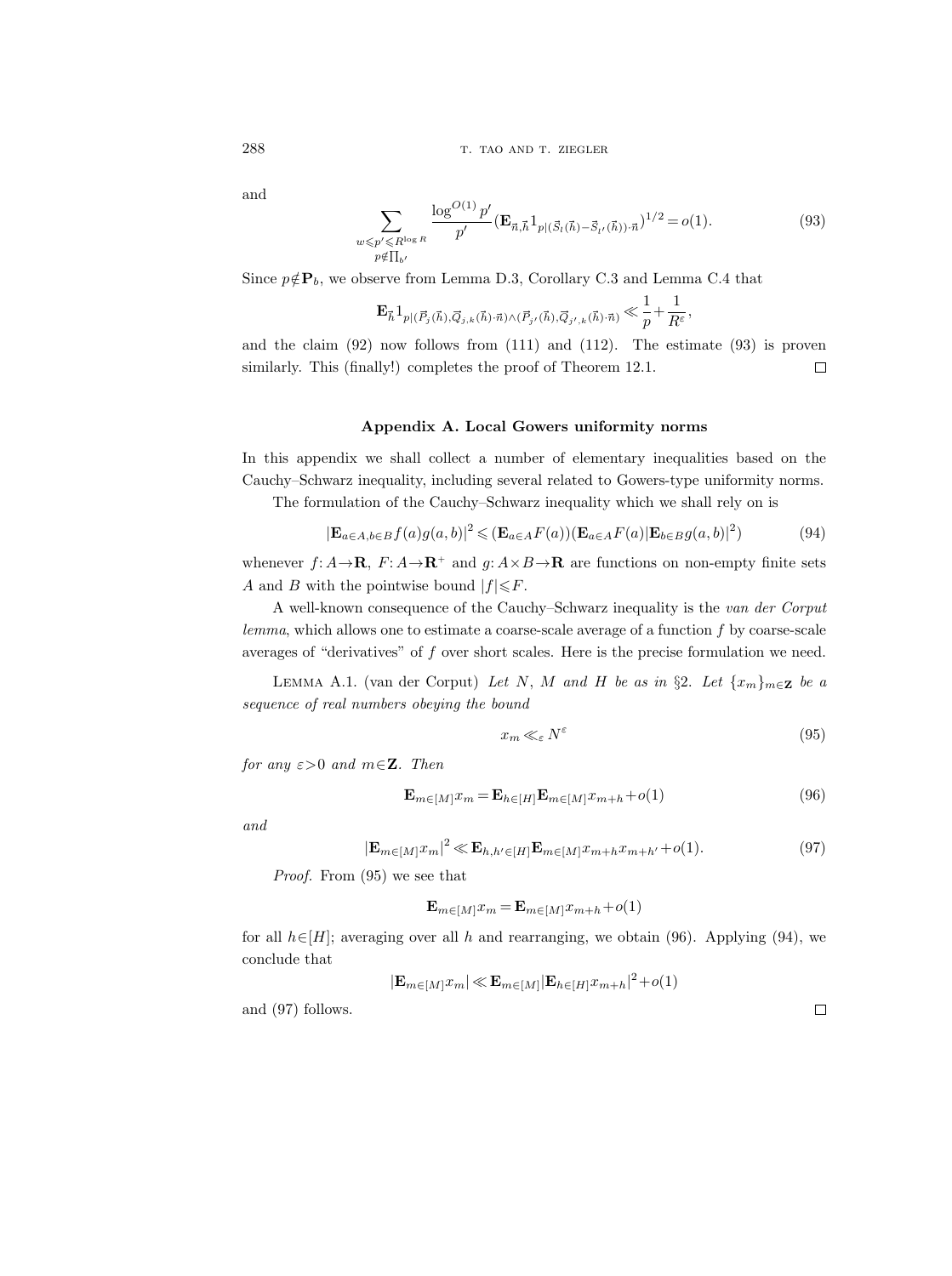We will use Lemma A.1 only in one place, namely in Proposition 5.14, which is the key inductive step needed to estimate a polynomial average by a collection of linear averages.

Next, we recall some Cauchy–Schwarz–Gowers inequalities, which can be found for instance in [19, Appendix B]. Let  $X$  be a finite non-empty set. If  $A$  is a finite set and  $f: X^A \to \mathbf{R}$ , define the Gowers box norm  $||f||_{\Box A}$  as

$$
||f||_{\Box^{A}} := \left(\mathbf{E}_{m^{(0)},m^{(1)} \in X^{A}} \prod_{\omega \in \{0,1\}^{A}} f((m_{\alpha}^{(\omega_{\alpha})})_{\alpha \in A})\right)^{1/2^{|A|}}, \tag{98}
$$

where  $\omega = (\omega_\alpha)_{\alpha \in A}$  and  $m^{(j)} = (m^{(j)}_\alpha)_{\alpha \in A}$  for  $j = 0, 1$ . This is indeed a norm(<sup>35</sup>) for  $|A| \geq 2$ . It obeys the Cauchy–Schwarz–Gowers inequality

$$
\left| \mathbf{E}_{\overrightarrow{m}^{(0)},\overrightarrow{m}^{(1)} \in X^A} \prod_{\omega \in \{0,1\}^A} f_{\omega}((m_{\alpha}^{(\omega_{\alpha})})_{\alpha \in A}) \right| \leq \prod_{\omega \in \{0,1\}^A} \left| \|f_{\omega}\|_{\square^A} \right|.
$$
 (99)

We shall also need a weighted variant of this inequality.

PROPOSITION A.2. (Weighted generalized von Neumann inequality) Let A be a nonempty finite set, and let  $f: X^A \to \mathbf{R}$  be a function. For every  $\alpha \in A$ , let  $f_{\alpha}: X^{A \setminus {\{\alpha\}}} \to \mathbf{R}$ and  $\nu_{\alpha}: X^{A\setminus\{\alpha\}} \to \mathbf{R}^+$  be functions with the pointwise bound  $|f_{\alpha}| \leq \nu_{\alpha}$ . Then we have

$$
\left| \mathbf{E}_{\overrightarrow{m} \in X^A} f(\overrightarrow{m}) \prod_{\alpha \in A} f_{\alpha}(\overrightarrow{m}|_{A \setminus \{\alpha\}}) \right| \leq |||f||_{\square^A(\nu)} \left| \prod_{\alpha \in A} ||\nu_{\alpha}||_{\square^A \setminus \{\alpha\}}^{1/2},\right|
$$

where  $\vec{m}|_{A\setminus\{\alpha\}}$  is the restriction of  $\vec{m}\in X^A$  to  $X^{A\setminus\{\alpha\}}$ , and  $||f||_{\Box^A(\nu)}$  is the weighted Gowers box norm of f, defined by the formula

$$
\label{eq:3.1} \begin{split} \|f\|_{\square^A(\nu)}^{2^{|A|}}:=\mathbf{E}_{\overrightarrow{m}^{(0)},\overrightarrow{m}^{(1)}\in X^A}&\bigg(\prod_{\omega\in\{0,1\}^A}f\big((m_\alpha^{(\omega_\alpha)})_{\alpha\in A}\big)\bigg)\\ &\times\prod_{\alpha\in A}\prod_{\omega^{(\alpha)}\in\{0,1\}^A\backslash\{\alpha\}}\nu_\alpha\big((m_\beta^{(\omega_\beta^{(\alpha)})})_{\beta\in A\backslash\{\alpha\}}\big). \end{split}
$$

*Proof.* This is a special case of [19, Corollary B.4], in which all functions  $f_B$  and  $\nu_B$ associated with subsets B of A of cardinality  $|A|-2$  or less are set equal to 1.  $\Box$ 

The local Gowers norm  $U^{a_1,...,a_d}_{\sqrt{M}}$  $\frac{1}{M}$ ,..., $a_d$  defined in (22) is related to the above Gowers box norms by the obvious identity

$$
||f||_{U_{\sqrt{M}}^{a_1,\dots,a_d}} = (\mathbf{E}_{x \in X} ||F_x||_{\Box^d}^{2^d})^{1/2^d}
$$
\n(100)

(<sup>35</sup>) If  $|A|=0$  then  $||f||_{\Box A} = f(\emptyset)$ , while if  $|A|=1$  then  $||f||_{\Box A} = |Ef|$ .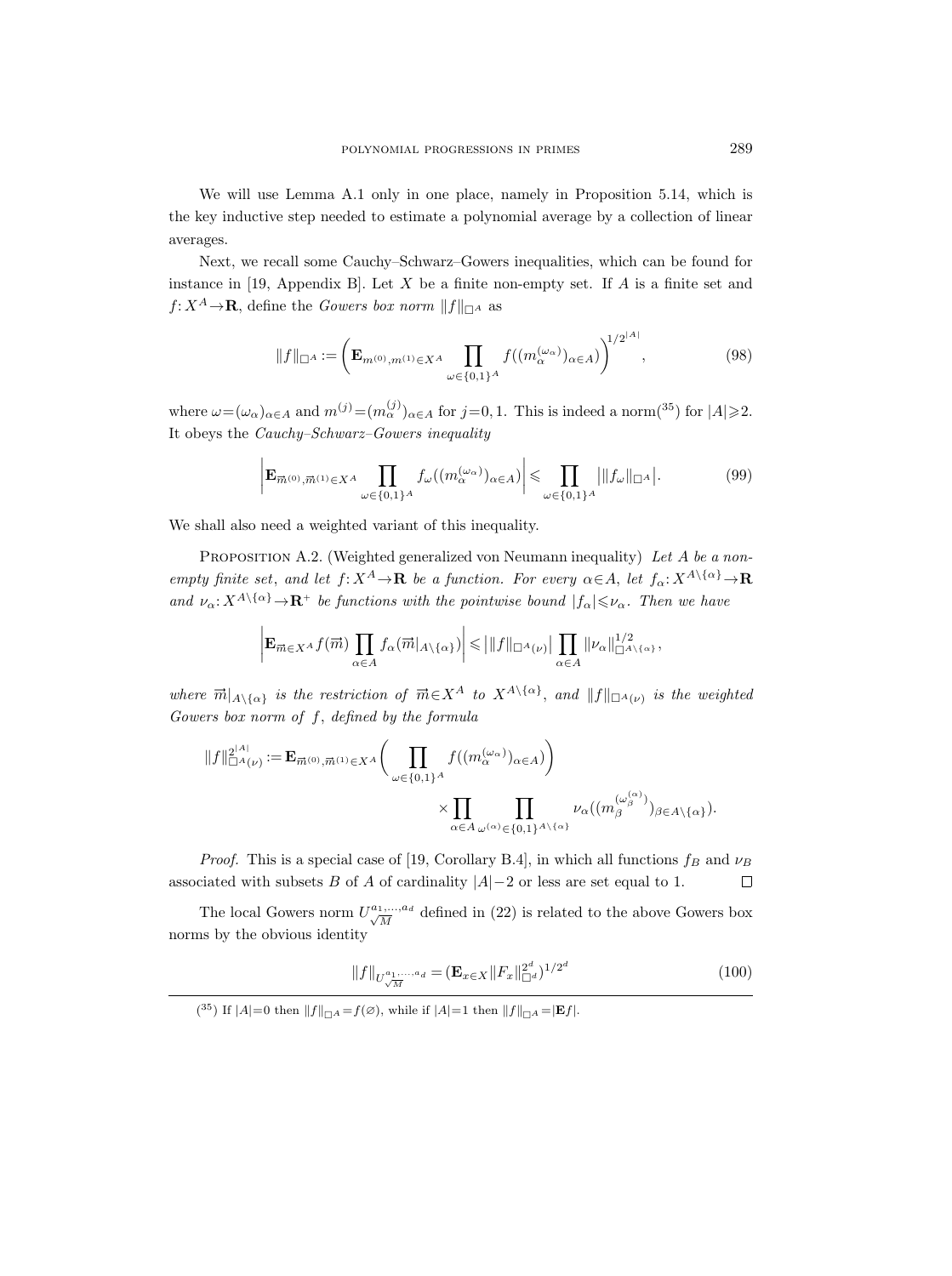290 T. TAO AND T. ZIEGLER

for any  $f: X \to \mathbf{R}$ , where for each  $x \in X$  the function  $F_x: [\sqrt{2} \log x]$  $\overline{M}$ ]<sup>d</sup> $\rightarrow$ **R** is defined by

$$
F_x(m_1, ..., m_d) := f(x + a_1 m_1 + ... + a_d m_d).
$$

In particular, since  $\Box^d$  is a norm for  $d \geqslant 2$ , we easily verify from Minkowski's inequality that  $U^{a_1,\ldots,a_d}_{\sqrt{M}}$  $\frac{1}{M}$  is a norm also when  $d \geq 2$ . This in turn implies that the averaged local that  $U_{\sqrt{M}}^{a_1,\ldots,a_d}$  is a norm also when  $d\geqslant 2$ . This i<br>Gowers norms  $U_{\sqrt{M}}^{\overline{Q}([H]^t,W)}$  are also indeed norms.

Now we introduce the concept of concatenation of two or more averaged local Gowers norms. If  $\vec{Q} \in \mathbf{Z}[\mathbf{h}_1, ..., \mathbf{h}_t, \mathbf{W}]^d$  and  $\vec{Q}' \in \mathbf{Z}[\mathbf{h}'_1, ..., \mathbf{h}'_{t'}, \mathbf{W}]^{d'}$  are a d-tuple and d'-tuple of polynomials, respectively, we define the concatenation

$$
\overrightarrow{Q}\oplus \overrightarrow{Q}'\in \mathbf{Z}[\mathbf{h}_1,...,\mathbf{h}_t,\mathbf{h}_1',...,\mathbf{h}_t',\mathbf{W}]^{d+d'}
$$

to be the  $(d+d')$ -tuple of polynomials whose first d components are those of  $\vec{Q}$  (using the obvious embedding of  $\mathbf{Z}[\mathbf{h}_1, ..., \mathbf{h}_t, \mathbf{W}]$  into  $\mathbf{Z}[\mathbf{h}_1, ..., \mathbf{h}_t, \mathbf{h}'_1, ..., \mathbf{h}'_{t'}, \mathbf{W}]$  and the last d' components are those of  $\vec{Q}'$  (using the obvious embedding of  $\mathbf{Z}[\mathbf{h}'_1, ..., \mathbf{h}'_{t'}, \mathbf{W}]$  into  $\mathbf{Z}[\mathbf{h}_1, ..., \mathbf{h}_t, \mathbf{h}'_1, ..., \mathbf{h}'_t, \mathbf{W}])$ . One can similarly define the concatenation of more than two tuples of polynomials in the obvious manner.

The key lemma concerning concatenation is as follows.

LEMMA A.3. (Domination lemma) Let  $k \geq 1$ . For each  $j \in [k]$ , let  $t_j \geq 0$  be an integer and  $\vec{Q}_j \in \mathbf{Z}[\mathbf{h}_1, ..., \mathbf{h}_{t_j}, \mathbf{W}]^{d_j}$  be a polynomial. Let  $t:=t_1+...+t_k$ ,  $d:=d_1+...+d_k$ , and let  $\vec{Q} \in \mathbf{Z}[\mathbf{h}_1, ..., \mathbf{h}_t, \mathbf{W}]^d$  be the concatenation of all the  $\vec{Q}_j$ . Then we have

$$
\|g\|_{U_{\sqrt{M}}^{\vec{Q}_j([H]^{\t\!{t}_j},W)}}\leqslant \|g\|_{U_{\sqrt{M}}^{\vec{Q}([H]^{\t{t}},W)}}
$$

for all  $j \in [k]$  and all  $q: X \rightarrow \mathbf{R}$ .

*Proof.* By induction we may take  $k=2$ . By symmetry it thus suffices to show that

$$
\|g\|_{U_{\sqrt{M}}^{\vec{Q}([H]^t,W)}} \leqslant \|g\|_{U_{\sqrt{M}}^{\vec{Q}\oplus \vec{Q}'([H]^t+t',W)}}
$$

for any  $g: X \to \mathbf{R}$  and any  $\vec{Q} \in \mathbf{Z}[\mathbf{h}_1, ..., \mathbf{h}_t, W]^d$  and  $\vec{Q}' \in \mathbf{Z}[\mathbf{h}'_1, ..., \mathbf{h}'_{t'}, W]^d'$ . We may take  $d' \geq 1$  as the case  $d' = 0$  is trivial. From (105) and Hölder's inequality, it suffices to prove the estimate

$$
\|g\|_{U_{\sqrt{M}}^{a_1,\ldots,a_d}}\leqslant\|g\|_{U_{\sqrt{M}}^{a_1,\ldots,a_d,a_1',\ldots,a_{d'}'}}
$$

for all  $a_1, ..., a_d, a'_1, ..., a'_d \in \mathbb{Z}$ . Applying (100), we see that it suffices to prove the monotonicity formula $(36)$ 

 $||f||_{\Box^d([\sqrt{M\,  $||f||_{\Box^{d+d'}([\sqrt{M\,}])$$ 

 $(36)$  This is of course closely connected with the monotonicity of the Gowers  $U^d$  norms, noted for instance in [18].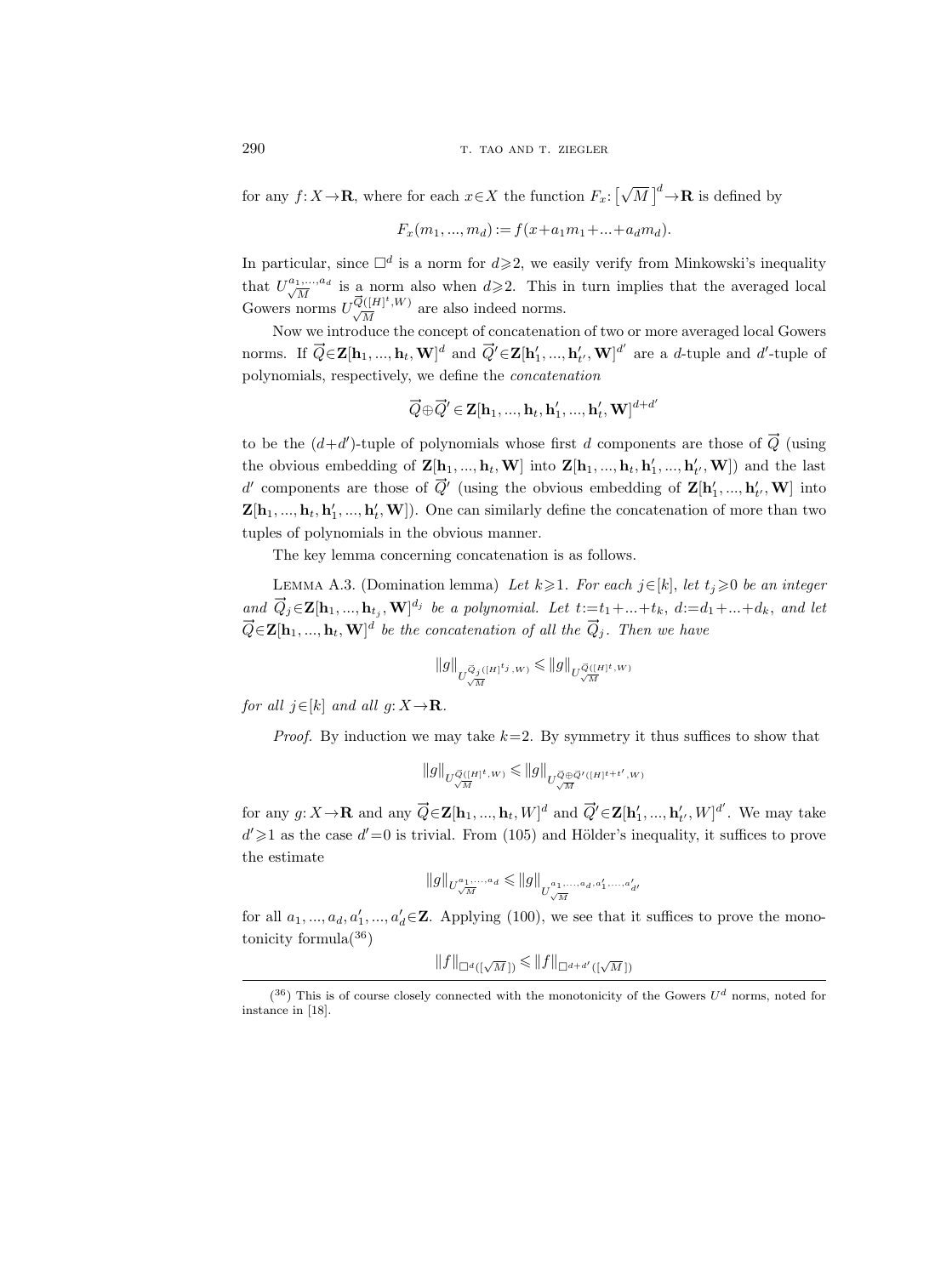for any  $f: \lceil \sqrt{\}}$  $\overline{M}$ ]<sup>d</sup> $\rightarrow$ **R**, where we extend f to [ $\sqrt{\ }$  $\overline{M}$ <sup>d+d'</sup> by adding d' dummy variables. Thus

$$
f(m_1, ..., m_d, m_{d+1}, ..., m_{d+d'}) := f(m_1, ..., m_d).
$$

But this easily follows by raising both sides to the power  $2^d$  and using the Cauchy– Schwarz–Gowers inequality (99) for the  $\Box^{d+d'}$  norm (setting  $2^d$  factors equal to f, and the other  $2^{d+d'} - 2^d$  factors equal to 1).  $\Box$ 

## Appendix B. The uniform polynomial Szemerédi theorem

In this appendix we use the Furstenberg correspondence principle and the Bergelson– Leibman theorem  $[6]$  to prove the quantitative polynomial Szemerédi theorem, Theorem 3.2. The arguments here are reminiscent of those in [5]; see also [35] for another argument in a similar spirit.

Firstly, observe that to prove Theorem 3.2 it certainly suffices to do so in the case when g is an indicator function  $1<sub>E</sub>$ , since in the general case one can obtain a lower bound  $g \geq \frac{1}{2} \delta 1_E$ , where  $E := \{x \in X : g(x) \geq \frac{1}{2} \delta\}$ , which must have measure at least  $\frac{1}{2} \delta - o(1)$ .

Fix  $P_1, ..., P_k$  and  $\delta$ , and suppose by contradiction that Theorem 3.2 failed. Then (by the axiom of choice<sup>(37</sup>)) we can find a sequence of N going to infinity, and a sequence of indicator functions  $1_{E_N} : \mathbf{Z}/N\mathbf{Z} \to \mathbf{R}$  of density

$$
\frac{|E_N|}{N} \ge \delta - o(1) \tag{101}
$$

such that

$$
\lim_{N\to\infty} \mathbf{E}_{m \in [M]} \int_{\mathbf{Z}/N\mathbf{Z}} \prod_{j \in [k]} T_N^{P_j(Wm)/W} 1_{E_N} = 0,
$$

where  $T_N$  is the shift on  $\mathbf{Z}/N\mathbf{Z}$  and N is always understood to lie along the sequence (recall that  $M$  and  $W$  both depend on  $N$ ).

The next step is to use an averaging argument (dating back to Varnavides [38]) to deal with the fact that M is growing rather rapidly in N. Let  $B \geq 1$  be an integer, then

 $(37)$  It is not difficult to rephrase this argument so that the axiom of choice is not used; we leave the details to the interested reader. The weak sequential compactness of probability measures which we need later in this section can also be established by an Arzelà–Ascoli type diagonalization argument which avoids the axiom of choice. On the other hand, the only known proof of the multi-dimensional Bergelson–Leibman theorem does use the axiom of choice, and so the main result of this paper also currently requires this axiom. However, it is expected that the Bergelson–Leibman theorem (and hence our result also) will eventually be provable by means which avoid using this axiom. For instance, for the 1-dimensional Bergelson–Leibman theorem one can use the Gowers–Host–Kra seminorm characteristic factors as in [9], which do not require choice.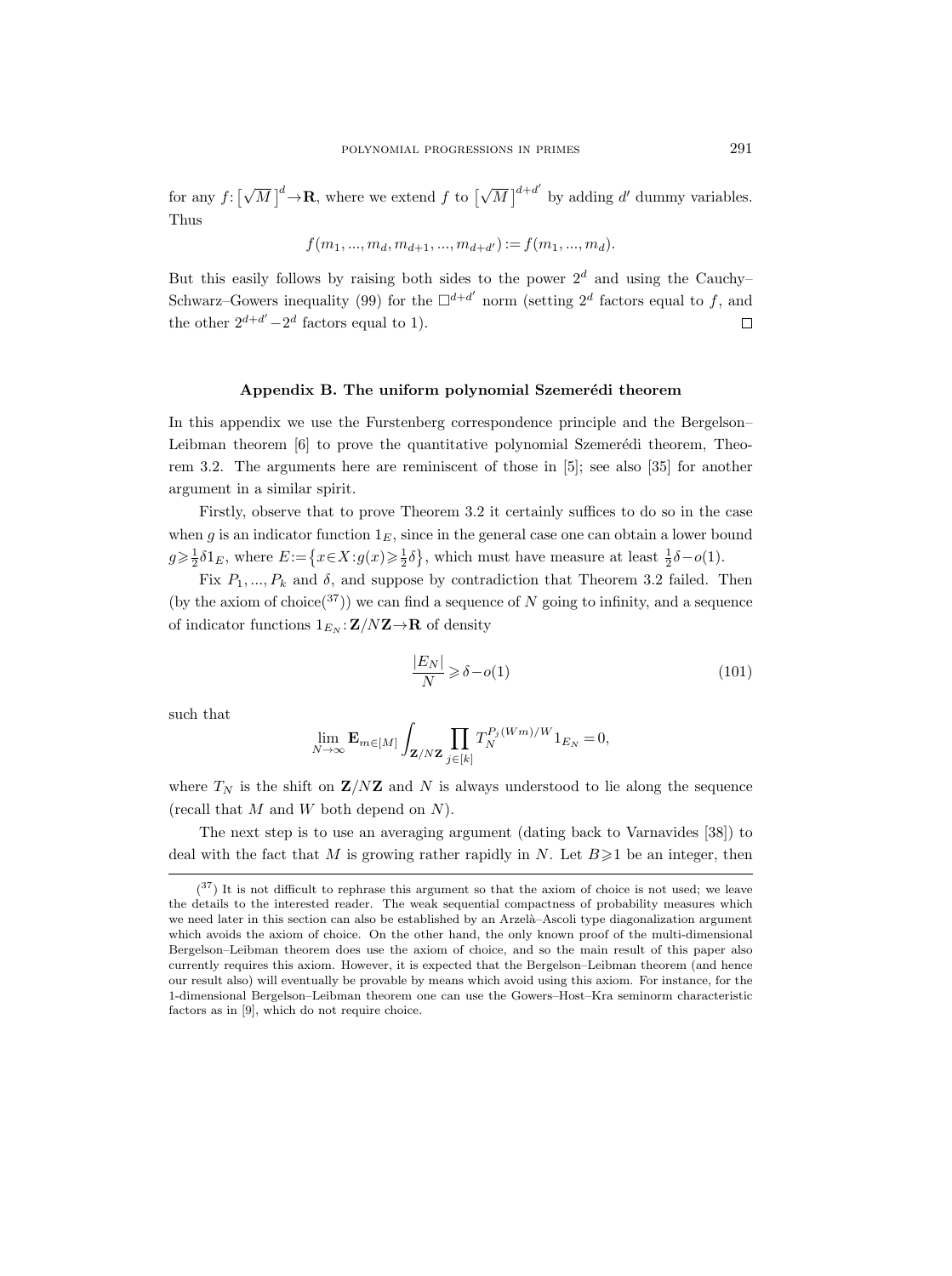for  $N$  sufficiently large we have

$$
\mathbf{E}_{m \in [M]} \int_{\mathbf{Z}/N\mathbf{Z}} \prod_{j \in [k]} T_N^{P_j(Wm)/W} 1_{E_N} \leqslant \frac{1}{B^3}
$$

and hence

$$
\mathbf{E}_{m \in [M/B]} \int_{\mathbf{Z}/N\mathbf{Z}} \prod_{j \in [k]} T_N^{P_j(Wbm)/W} 1_{E_N} \ll \frac{1}{B^2}
$$

for all  $b \in [B]$ . In particular

$$
\mathbf{E}_{m \in [M/B]} \sum_{b=1}^{B} \int_{\mathbf{Z}/N\mathbf{Z}} \prod_{j \in [k]} T_N^{P_j(Wbm)/W} 1_{E_N} \ll \frac{1}{B},
$$

and hence by the pigeonhole principle (and the axiom of choice) we can find  $m_N \in [M/B]$ for all sufficiently large  $N$  such that

$$
\sum_{b=1}^{B} \int_{\mathbf{Z}/N\mathbf{Z}} \prod_{j \in [k]} T_N^{P_j(Wbm_N)/W} 1_{E_N} \ll \frac{1}{B}
$$

and hence

$$
\lim_{N \to \infty} \int_{\mathbf{Z}/N\mathbf{Z}} \prod_{j \in [k]} T_N^{P_j(Wbm_N)/W} 1_{E_N} = 0
$$

for each  $b \ge 1$ .

We now eliminate the W and  $m_N$  dependences by "lifting" the 1-dimensional shift to several dimensions. Let  $d$  be the maximum degree of the  $P_1, ..., P_k$ , then we may write

$$
\frac{P_j(Wbm_N)}{W} = \sum_{h \in [d]} W^{h-1} m_N^h b^h c_{j,h}
$$

for some integer constants  $c_{j,h}$ . Thus, if we set  $T_{N,h} := T_N^{W^{h-1}m_N^h}$ , we have

$$
\lim_{N \to \infty} \mathbf{E}_{m \in [M]} \int_{\mathbf{Z}/N\mathbf{Z}} \prod_{j \in [k]} \left( \prod_{h \in [d]} T_{N,h}^{c_{j,h}b^h} \right) 1_{E_N} = 0 \quad \text{for all } b \geqslant 1. \tag{102}
$$

Now we use the Furstenberg correspondence principle to take a limit. Let  $\Omega$  be the product space  $\Omega = \{0,1\}^{\mathbb{Z}^d}$ , endowed with the usual product  $\sigma$ -algebra and with the standard commuting shifts  $T_1, ..., T_d$  defined by

$$
T_h((\omega_n)_{n \in \mathbf{Z}^d}) := (\omega_{n-e_h})_{n \in \mathbf{Z}^d} \text{ for } h \in [d],
$$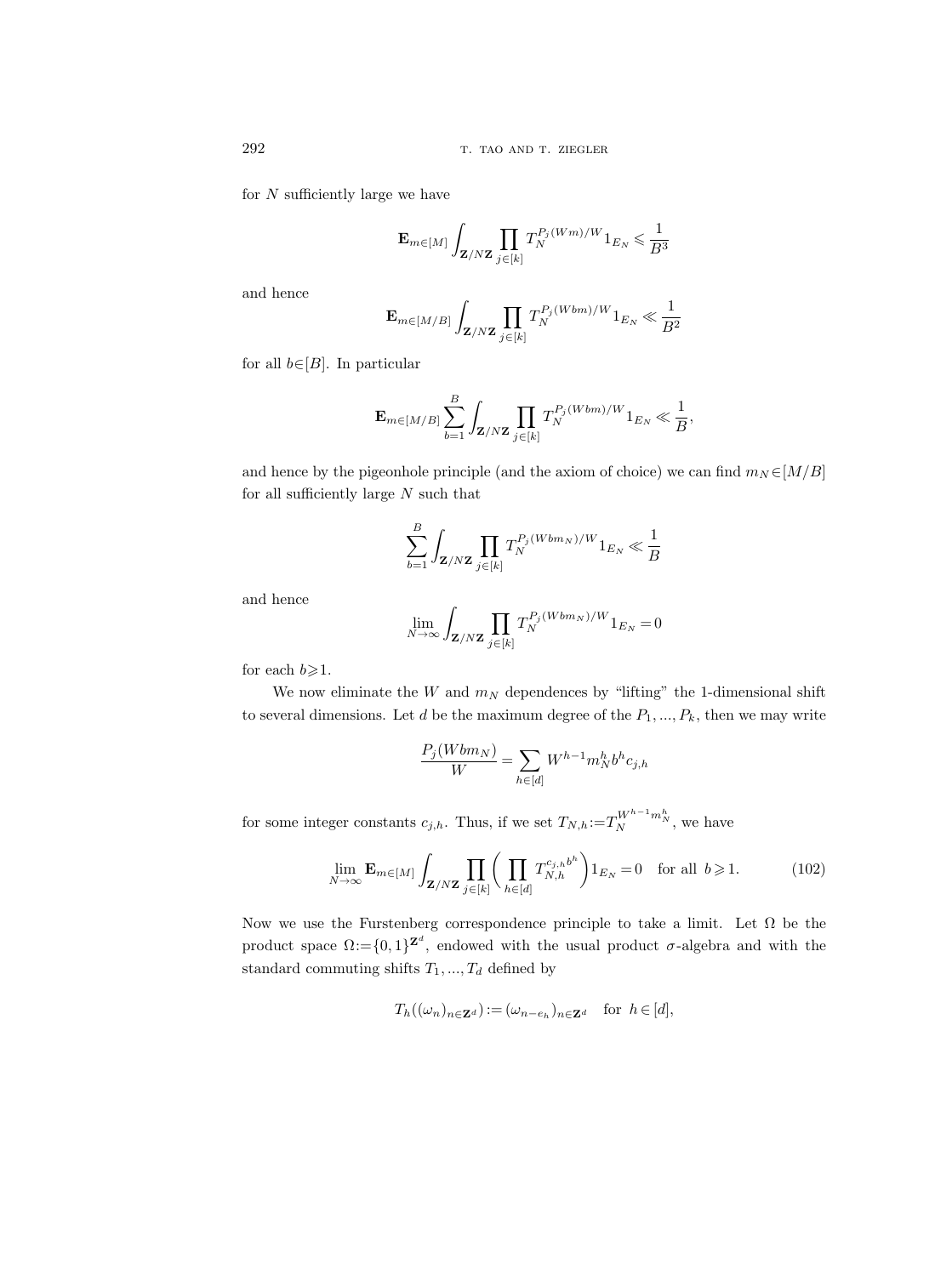where  $e_1, ..., e_d$  is the standard basis for  $\mathbf{Z}_d$ . We can define a probability measure  $\mu_N$  on this space by  $\mu_N := \mathbf{E}_{x \in \mathbf{Z}/N\mathbf{Z}} \mu_{N,x}$ , where  $\mu_{N,x}$  is the Dirac measure at the point

$$
(1_{T_1^{n_1}\ldots T_d^{n_d}x\in E_N})_{n\in \mathbf{Z}^d}.
$$

One easily verifies that  $\mu_N$  is invariant under the commuting shifts  $T_1, ..., T_d$ . Also if we let  $A \subset \Omega$  be the cylinder set

$$
A := \{ (\omega_n)_{n \in \mathbf{Z}^d} : \omega_0 = 1 \},
$$

then we see from (101) and (102) that  $\mu_N(A) \geq \delta - o(1)$  and

$$
\lim_{N \to \infty} \mu_N \bigg( \bigcap_{j \in [k]} \bigg( \prod_{h \in [d]} T_h^{c_{j,h}b^h} \bigg) A \bigg) = 0
$$

for all  $b \ge 1$ . By weak sequential compactness, we may after passing to a subsequence assume that the measures  $\mu_N$  converge weakly to another probability measure  $\mu$  on  $\Omega$ , which is thus translation-invariant and obeys the bounds

$$
\mu(A) \geqslant \delta > 0
$$

and

$$
\mu\bigg(\bigcap_{j\in[k]}\bigg(\prod_{h\in[d]}T_h^{c_{j,h}b^h}\bigg)A\bigg)=0\quad\text{for all }b\geqslant1.
$$

But this contradicts the multidimensional Bergelson–Leibman recurrence theorem [6, Theorem  $A_0$ . This contradiction concludes the proof of Theorem 3.2.

## Appendix C. Elementary convex geometry

In this paper we shall frequently be averaging over sets of the form  $\Omega \cap \mathbf{Z}^D$ , where  $\Omega \subset \mathbf{R}^D$ is a convex body. It is thus of interest to estimate the size of such sets. Fortunately we will be able to do this using only very crude estimates (we only need the main term in the asymptotics, and do not need the deeper theory of error estimates). We shall bound the geometry of  $\Omega$  using the inradius  $r(\Omega)$ ; this is more or less dual to the approach in [19], which uses instead the circumradius.

Observe that the cardinality of  $\Omega \cap \mathbf{Z}^D$  equals the Lebesgue measure of the Minkowski sum  $(\Omega \cap \mathbf{Z}^D) + \left[-\frac{1}{2},\frac{1}{2}\right]^D$  of  $\Omega \cap \mathbf{Z}^D$  with the unit cube  $\left[-\frac{1}{2},\frac{1}{2}\right]^D$ . The latter set differs  $f(x) = \sum_{i=1}^{n} \sum_{j=1}^{n} \sum_{j=1}^{n}$  of  $x \in \mathbb{Z}^n$  with the dimension  $\sum_{i=2}^{n} \sum_{j=1}^{n}$ . The latter for dimensional  $\sum_{j=1}^{n} \sum_{j=1}^{n} \sum_{j=1}^{n}$  and  $\sum_{j=1}^{n} \sum_{j=1}^{n} \sum_{j=1}^{n} \sum_{j=1}^{n} \sum_{j=1}^{n} \sum_{j=1}^{$ the Gauss bound

$$
|\Omega \cap \mathbf{Z}^D| = \text{mes}(\Omega) + O(\text{mes}(\mathcal{N}_{\sqrt{D}/2}(\partial \Omega))),
$$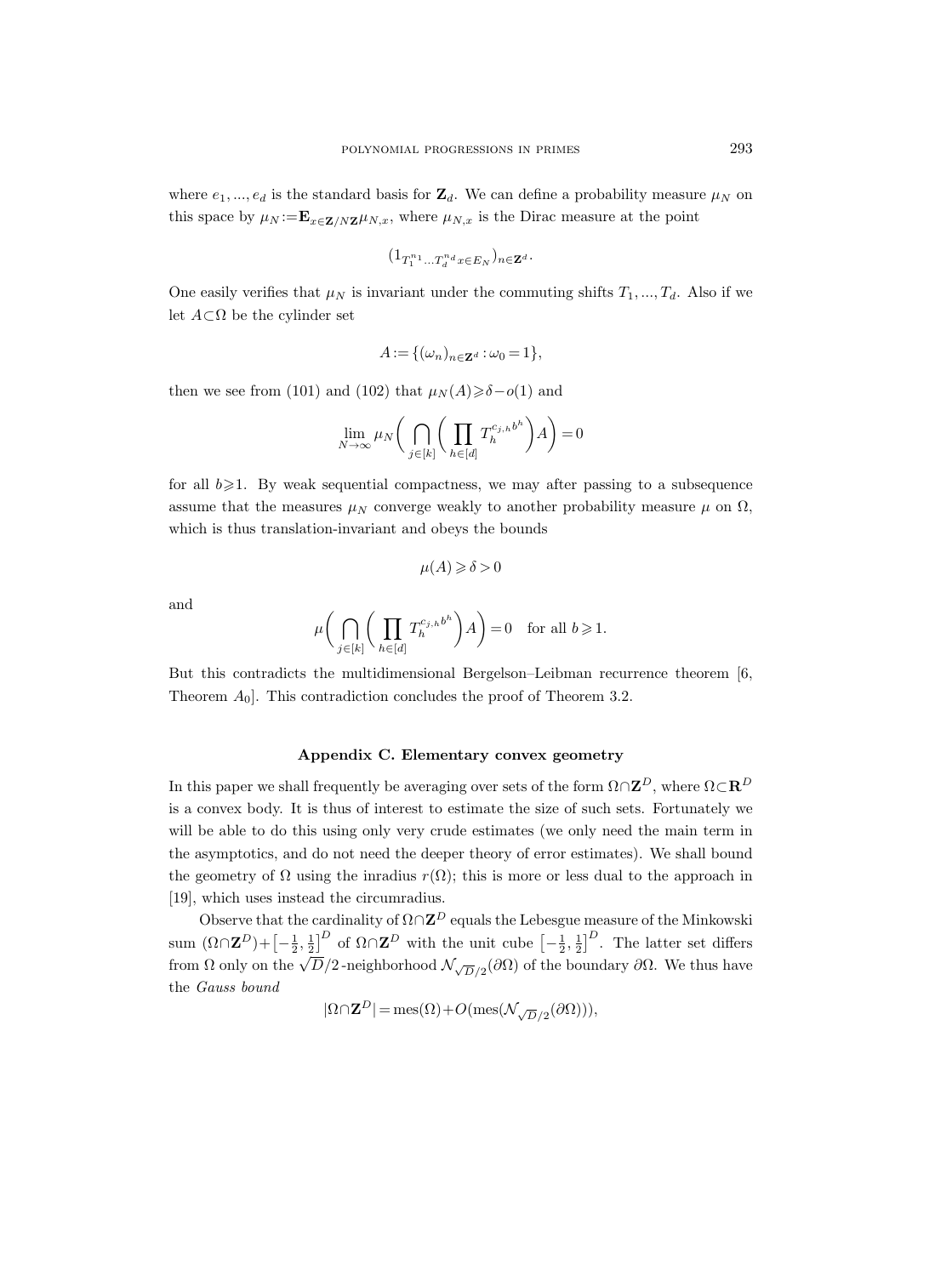where  $mes(\cdot)$  denotes Lebesgue measure. By dilation and translation, we thus have

$$
|\Omega \cap (m \cdot \mathbf{Z}^D + a)| = m^{-D}[\text{mes}(\Omega) + O(\text{mes}(\mathcal{N}_{m\sqrt{D}/2}(\partial \Omega)))) \tag{103}
$$

for any  $m>0$  and  $a \in \mathbb{R}^D$ .

Now we estimate the boundary term in terms of the inradius  $r(\Omega)$  of  $\Omega$ .

LEMMA C.1. (Gauss bound) Suppose that  $\Omega \subset \mathbb{R}^D$  is a convex body. Then for any  $0 < r < r(\Omega)$  we have

$$
\operatorname{mes}(\mathcal{N}_r(\partial\Omega)) \ll_D \frac{r}{r(\Omega)} \operatorname{mes}(\Omega).
$$

*Proof.* We may rescale  $r(\Omega)=1$  (so  $0 < r < 1$ ), and translate so that  $\Omega$  contains the open unit ball  $B(0, 1)$ . Elementary convex geometry then shows that for a sufficiently large constant  $C_D > 0$ , we have

$$
B(x,r) \subset \Omega \quad \text{whenever} \ \ x \in (1 - C_D r) \cdot \Omega
$$

and

$$
B(x,r) \cap \Omega = \varnothing \quad \text{whenever} \ \ x \notin (1 + C_D r) \cdot \Omega.
$$

This shows that

$$
\mathcal{N}_r(\partial\Omega)\subset [(1+C_Dr)\cdot\Omega]\backslash [(1-C_Dr)\cdot\Omega]
$$

and the claim follows.

From Lemma C.1 and (103) we conclude that

$$
|\Omega \cap (m \cdot \mathbf{Z}^D + a)| = \left(1 + O_D\left(\frac{m}{r(\Omega)}\right)\right) m^{-D} \text{mes}(\Omega),\tag{104}
$$

whenever  $0 < m \leq r(\Omega)$  and  $a \in \mathbb{Z}^D$ . As a corollary we obtain the following result.

COROLLARY C.2. (Equidistribution of residue classes) Let  $m \geq 1$  be an integer,  $a\in\mathbf{Z}_{m}^{D}$  and  $\Omega\subset\mathbf{R}^{D}$  be a convex body. If  $r(\Omega)\geqslant C_{D}m$  for some sufficiently large constant  $C_D > 0$ , then we have

$$
\mathbf{E}_{x \in \Omega \cap \mathbf{Z}^D} 1_{x \in m \cdot \mathbf{Z}^D + a} = \left( 1 + O_D\left(\frac{m}{r(\Omega)}\right) \right) m^{-D}.
$$

This lets us average m-periodic functions on convex bodies as follows.

COROLLARY C.3. (Averaging lemma) Let  $m \geq 1$  be an integer, and let  $f: \mathbf{Z}^D \to \mathbf{R}^+$ be a non-negative m-periodic function (and thus f can also be identified with a function on  $\mathbf{Z}_m^D$ ). Let  $\Omega \subset \mathbf{R}^D$  be a convex body. If  $r(\Omega) \geqslant C_D m$  for some sufficiently large constant  $C_D > 0$ , then we have

$$
\mathbf{E}_{x \in \Omega \cap \mathbf{Z}^D} f(x) = \left(1 + O_D\left(\frac{m}{r(\Omega)}\right)\right) \mathbf{E}_{y \in \mathbf{Z}_m^D} f.
$$

 $\Box$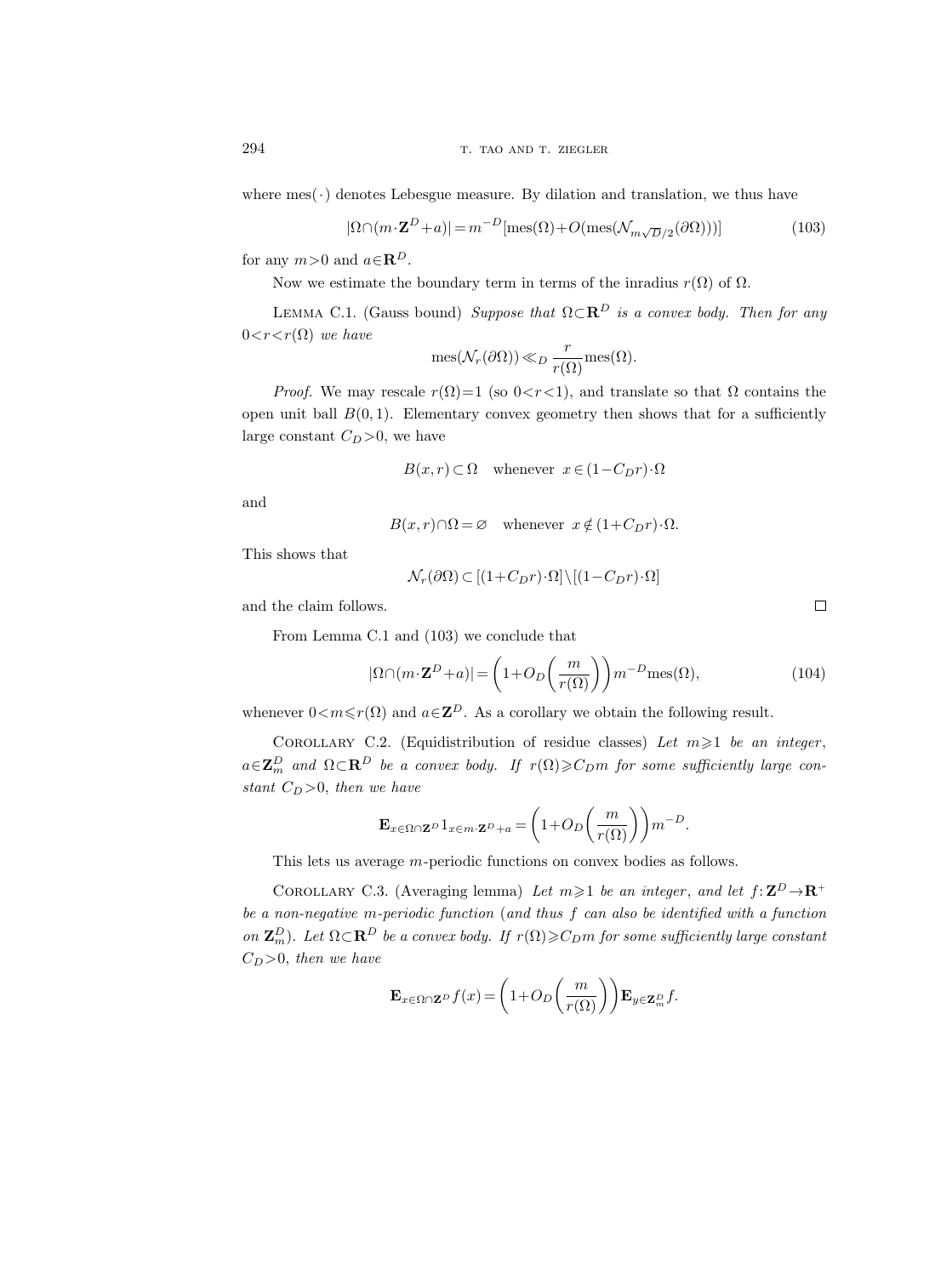Proof. We expand the left-hand side as

$$
\mathbf{E}_{x \in \Omega \cap \mathbf{Z}^D} f(x) = \sum_{y \in \mathbf{Z}_m^D} f(y) \mathbf{E}_{x \in \Omega \cap \mathbf{Z}^D} 1_{x \in m \cdot \mathbf{Z}^D + y}
$$

and apply Corollary C.2.

Corollary  $C.3$  is no longer useful when the period  $m$  is large compared to the inradius  $r(\Omega)$ . In such cases we shall need to rely instead on the following cruder estimate.

LEMMA C.4. (Covering inequality) Let  $\Omega \subset \mathbb{R}^D$  be a convex body with  $r(\Omega) > C_D$  for some large constant  $C_D > 1$ , and let  $f: \mathbf{Z}^D \to \mathbf{R}^+$  be an arbitrary function. Then

$$
\mathbf{E}_{x \in \Omega \cap \mathbf{Z}^D} f(x) \ll_D \sup_{y \in \mathbf{R}^D} \mathbf{E}_{x \in y + [-r(\Omega), r(\Omega)]^D \cap \mathbf{Z}^D} f(x).
$$

*Proof.* From (104) we have that  $|\Omega \cap \mathbb{Z}^D| \sim \text{mes}(\Omega)$ , so it suffices to show that

$$
\sum_{x \in \Omega \in \mathbf{Z}^D} f(x) \ll_D \text{mes}(\Omega) \sup_{y \in \mathbf{R}^D} \mathbf{E}_{x \in y + [-r(\Omega), r(\Omega)]^D \cap \mathbf{Z}^D} f(x).
$$

This will follow if we can cover  $\Omega$  by  $O_D(\mathrm{mes}(\Omega)/r(\Omega)^D)$  translates of the cube

$$
[-r(\Omega), r(\Omega)]^D
$$
.

By rescaling and translating, we reduce to verifying the following fact: if  $\Omega$  is a convex body containing  $B(0, 1)$ , then  $\Omega$  can be covered by  $O_D(mes(\Omega))$  translates of  $[-1, 1]^D$ . To see this, we use a covering argument of Ruzsa [27]. First observe that because the cube  $\left[-\frac{1}{2},\frac{1}{2}\right]^D$  is contained in a dilate of  $B(0,1)$  (and hence  $\Omega$ ) by  $O_D(1)$ , the Minkowski sum  $\Omega + \left[-\frac{1}{2},\frac{1}{2}\right]^D$  is also contained in an  $O_D(1)$ -dilate of  $\Omega$  and thus has volume  $O_D(\text{mes}(\Omega))$ . Now let  $x_1 + \left[-\frac{1}{2},\frac{1}{2}\right]^D, ..., x_N + \left[-\frac{1}{2},\frac{1}{2}\right]^D$  be a maximal collection of disjoint shifted cubes with  $x_1, ..., x_N \in \Omega$ , then by the previous volume bound we have  $N \ll_D \text{mes}(\Omega)$ . But by maximality we see that the cubes  $x_1 + [-1, 1]^D, ..., x_N + [-1, 1]^D$ must cover  $\Omega$ , and the claim follows.  $\Box$ 

# Appendix D. Counting points of varieties over  $F_p$

Let R be an arbitrary ring, and let  $P_1, ..., P_J \in R[\mathbf{x}_1, ..., \mathbf{x}_D]$  be polynomials. Our interest here is to control the "density" of the (affine) algebraic variety

$$
\{(x_1, ..., x_D) \in R^D : P_j(x_1, ..., x_D) = 0 \text{ for all } j \in [J] \},\
$$

 $\Box$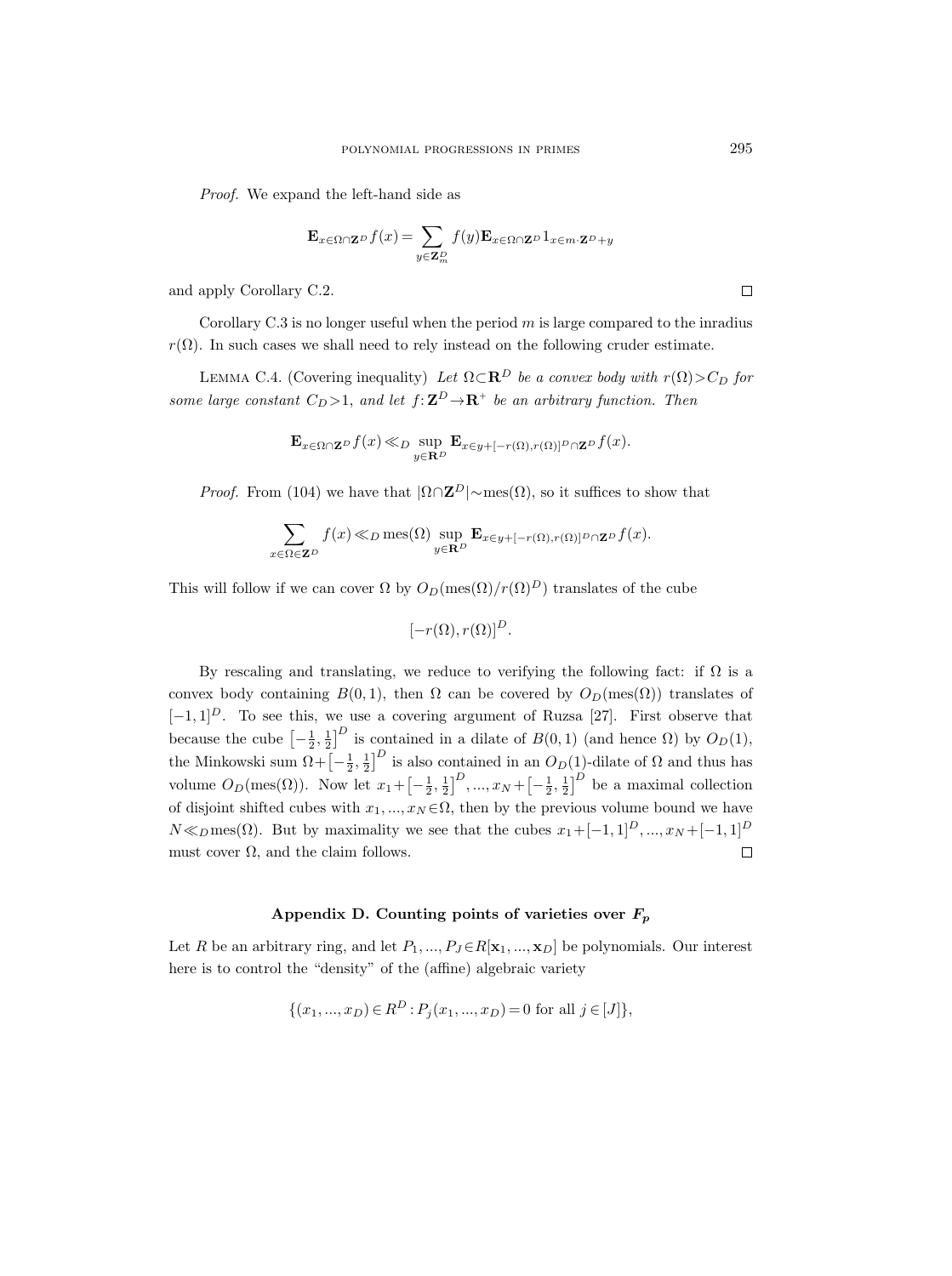and more precisely to estimate quantities such as

$$
\mathbf{E}_{x_1 \in A_1, ..., x_D \in A_D} \prod_{j \in [J]} 1_{P_j(x_1, ..., x_D) = 0} \tag{105}
$$

for certain finite non-empty subsets  $A_1, ..., A_D \subset R$  (typically  $A_1, ..., A_D$  will either be all of  $R$ , or some arithmetic progression). We are particularly interested in the case when R is the finite field  $F_p$ , but in order to also encompass the case of the integers **Z** (and of polynomial rings over  $F_p$  or  $\mathbf{Z}$ ), we shall start by working in the more general context of a unique factorization domain.

Of course, the proper way to do this would be to use the tools of modern algebraic geometry, for instance using the concepts of generic point and algebraic dimension of varieties. Indeed, the results in this appendix are "morally trivial" if one uses the fact that the codimension of an algebraic variety is preserved under restriction to generic subspaces. However, to keep the exposition simple we have chosen a very classical, pedestrian and elementary approach, to emphasize that the facts from algebraic geometry which we will need are not very advanced.

From the factor theorem (which is valid over any unique factorization domain) we have the following result.

LEMMA D.1. (Generic points of a one-dimensional polynomial) Let  $P \in R[\mathbf{x}]$  be a polynomial of one variable of degree at most d over a ring R. If  $P\neq 0$ , then  $P(x)\neq 0$  for all but at most d values of  $x \in R$ .

As a corollary, we obtain the following result.

COROLLARY D.2. (Generic points of a multi-dimensional polynomial) Let

$$
P\,{\in}\,R[\mathbf{x}_1,...,\mathbf{x}_D]
$$

be a polynomial in D variables of degree at most d over a ring R. If  $P\neq 0$ , then  $P(\cdot, x_D) \neq 0$  for all but at most d values of  $x_D \in R$ , where  $P(\cdot, x_D) \in F[\mathbf{x}_1, ..., \mathbf{x}_{D-1}]$  is the polynomial in D−1 variables formed from P by replacing  $\mathbf{x}_D$  by  $x_D$ .

*Proof.* View P as a 1-dimensional polynomial of  $x<sub>D</sub>$  with coefficients in the ring  $R[\mathbf{x}_1, ..., \mathbf{x}_{D-1}]$  (which contains R), and apply Lemma D.1.  $\Box$ 

As a consequence, we obtain a "baby combinatorial Nullstellensatz" (cf. [1]).

LEMMA D.3. (Baby Nullstellensatz) Let  $P \in R[\mathbf{x}_1, ..., \mathbf{x}_D]$  be a polynomial of D variables of degree at most d over a ring R. Let  $A_1, ..., A_D$  be finite subsets of R with  $|A_1|, ..., |A_D| \geqslant M$  for some  $M > 0$ . If  $P \neq 0$ , then

$$
\mathbf{E}_{x_1 \in A_1,...,x_D \in A_D} 1_{P(x_1,...,x_D) = 0} \leq \frac{Dd}{M} \ll_{D,d} \frac{1}{M}.
$$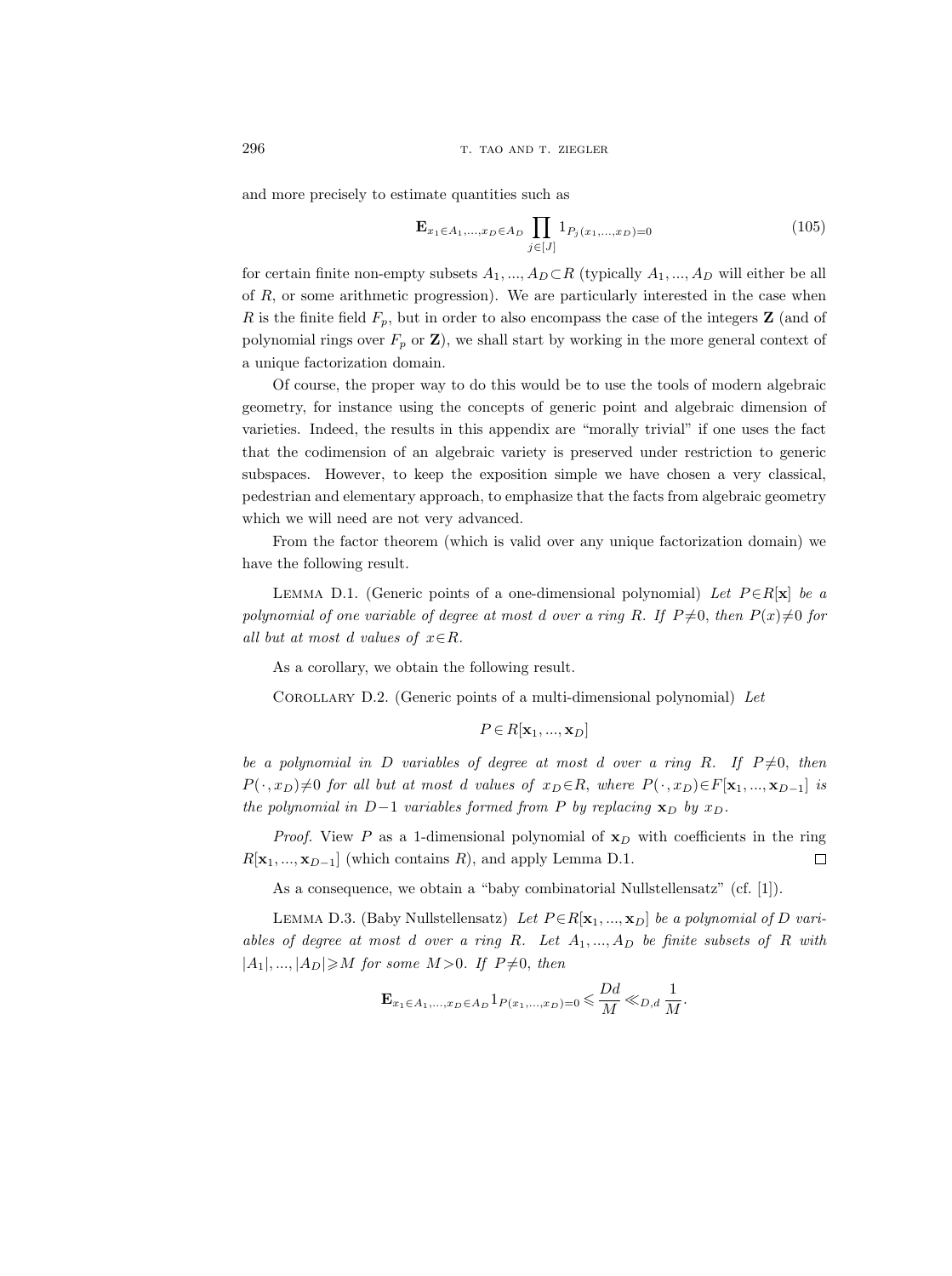*Proof.* We use induction over D. The case  $D=0$  is vacuous. Now suppose that  $D\geq 1$  and that the claim has already been proven for  $D-1$ . By Corollary D.2, we have  $P(\cdot, x_D) \neq 0$  for all but at most d values of  $x_D \in A_D$ . The exceptional values of  $x_D$ can contribute at most  $d/M$ , while the remaining values of  $x_D$  will contribute at most  $(D-1)d/M$  by the induction hypothesis. This completes the induction.  $\Box$ 

This gives us a reasonable upper bound on the quantity  $(105)$  in the case  $J=1$ , which then trivially implies the same bound for  $J > 1$ . However, we expect to do better than  $1/M$  type bounds for higher J when the polynomials  $P_1, ..., P_J$  are jointly coprime. To exploit the property of being coprime we recall the classical resultant of two polynomials.

Definition D.4. (Resultant) Let R be a ring,  $d, d' \geq 1$ , and

$$
P = a_0 + a_1 \mathbf{x} + ... + a_d \mathbf{x}^d
$$
 and  $Q = b_0 + b_1 + ... + b_{d'} \mathbf{x}^{d'}$ 

be two polynomials in  $R[x]$  of degree at most d and d', respectively. Then the *resultant*  $Res_{d,d'}(P,Q) \in R$  is defined to be the determinant of the  $(d+d') \times (d+d')$  matrix whose rows are the coefficients in R of the polynomials P,  $xP, ..., x^{d'-1}P, Q, xQ, ..., x^{d-1}Q$ , with respect to the basis  $1, \mathbf{x}, ..., \mathbf{x}^{d+d'-1}$ .

More generally, if  $D\geqslant 1$ ,  $j\in[D]$ ,  $d_j, d'_j\geqslant 1$  and P and Q are two polynomials in  $R[\mathbf{x}_1, ..., \mathbf{x}_D]$  with  $\deg_{\mathbf{x}_j}(P) \leq d_j$  and  $\deg_{\mathbf{x}_j}(Q) \leq d_j'$ , then we define the resultant

$$
\text{Res}_{d_j, d'_j, \mathbf{x}_j}(P, Q) \in R[\mathbf{x}_1, ..., \mathbf{x}_{j-1}, \mathbf{x}_{j+1}, ..., \mathbf{x}_D]
$$

by viewing P and Q as 1-dimensional polynomials of  $x_i$  over the ring

$$
R[\mathbf{x}_1, ..., \mathbf{x}_{j-1}, \mathbf{x}_{j+1}, ..., \mathbf{x}_D]
$$

and using the 1-dimensional resultant defined earlier.

Example D.5. If  $d=d'=1$ , then the resultant of  $a+bx$  and  $c+dx$  is  $ad-bc$ , and the resultant of  $a(\mathbf{x}_1)+b(\mathbf{x}_1)\mathbf{x}_2$  and  $c(\mathbf{x}_1)+d(\mathbf{x}_1)\mathbf{x}_2$  in the  $\mathbf{x}_2$  variable is

$$
a(\mathbf{x}_1)d(\mathbf{x}_1)-b(\mathbf{x}_1)c(\mathbf{x}_1).
$$

Let  $P, Q \in R[\mathbf{x}]$  have degrees d and d', respectively, for some  $d, d' \geq 1$ , where R is a unique factorization domain. By splitting the determinant into a matrix and its adjugate, we obtain an identity

$$
\text{Res}_{d,d'}(P,Q) = AP + BQ\tag{106}
$$

for some polynomials  $A, B \in R[\mathbf{x}]$  of degree at most  $d'-1$  and  $d-1$ , respectively. Thus, if  $P$  and  $Q$  are irreducible and coprime, then the resultant cannot vanish by unique factorization. The same extends to higher dimensions, as we show next.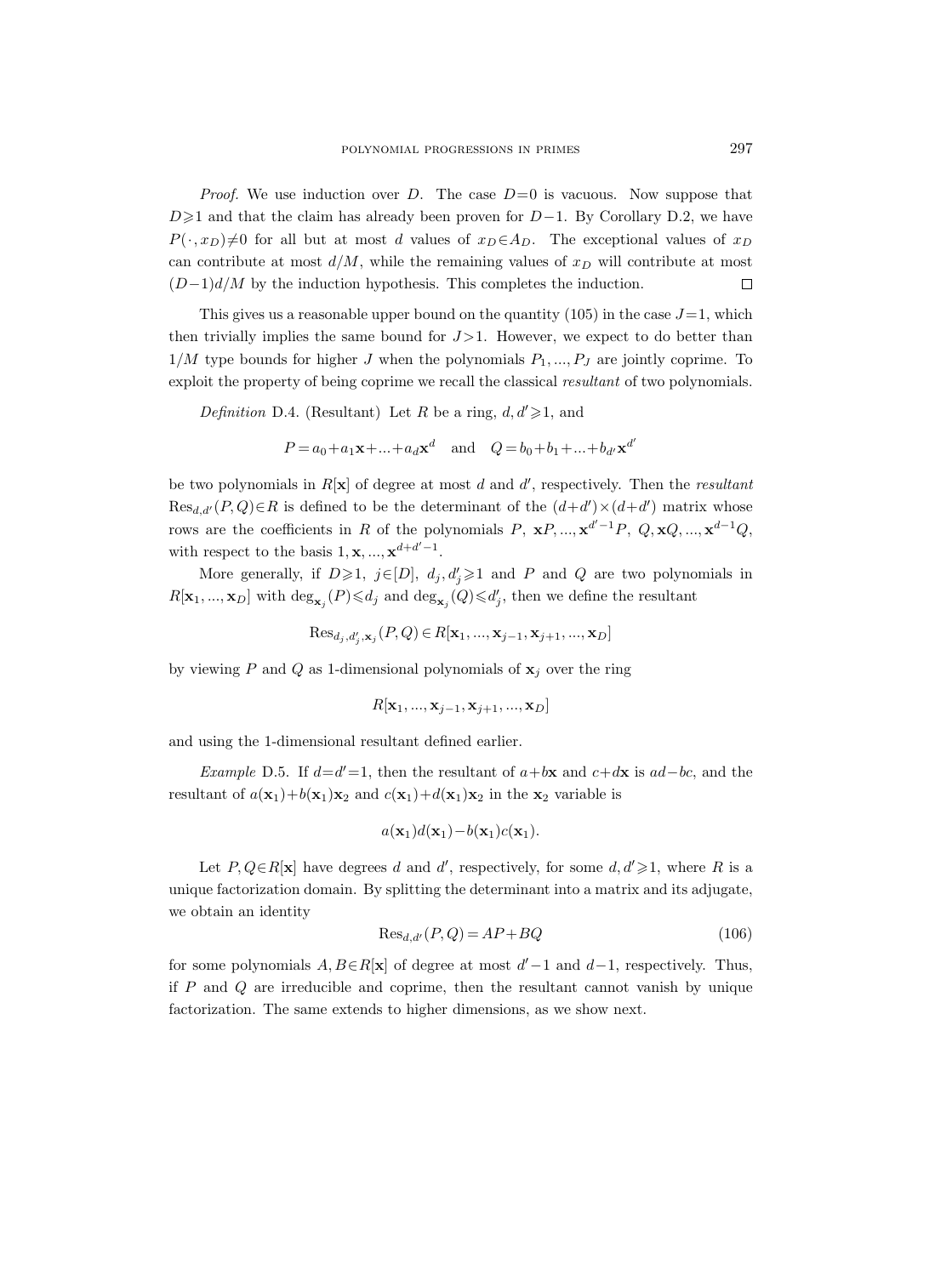LEMMA D.6. Let R be a unique factorization domain, let  $j \in [D]$ , and suppose that  $P,Q \in \mathbf{R}[\mathbf{x}_1, ..., \mathbf{x}_D]$  are such that  $\deg_{\mathbf{x}_j}(P) = d_j \geq 1$  and  $\deg_{\mathbf{x}_j}(Q) = d'_j \geq 1$ . If P and Q are irreducible and coprime, then  $\text{Res}_{d,d',\mathbf{x}_j}(P,Q)\neq0$ .

Proof. View P and Q as 1-dimensional polynomials over the unique factorization domain  $R[\mathbf{x}_1, ..., \mathbf{x}_{j-1}, \mathbf{x}_{j+1}, ..., \mathbf{x}_D]$  and apply the preceding argument.  $\Box$ 

LEMMA D.7. (Generic points of multiple polynomials) Let  $P_1, ..., P_J \in R[\mathbf{x}_1, ..., \mathbf{x}_D]$ have degrees at most d over a unique factorization domain R, and suppose that all the  $P_1, ..., P_J$  are non-zero and jointly coprime. Then  $P_1(\cdot, x_D), ..., P_J(\cdot, x_D)$  are non-zero and jointly coprime for all but at most  $O_{J,d}(1)$  values of  $x_D \in R$ .

*Proof.* By splitting each of the  $P_j$ 's into factors, we may assume that all the  $P_j$ 's are irreducible. By eliminating any two polynomials which are scalar multiples of each other, we may then assume that the  $P_j$ 's are pairwise coprime. The claim is vacuous for  $k<2$ , so it will suffice to verify the claim for  $k=2$ .

Suppose first that  $P_1$  is constant in  $\mathbf{x}_D$ . Then  $P_1(\cdot, x_D)=P_1$  is irreducible, and the only way it can fail to be coprime to  $P_2(\cdot, x_D)$  is if  $P_2(\cdot, x_D)$  is a multiple of  $P_1$ . But we know that  $P_2$  itself is not a multiple of  $P_1$ ; viewing  $P_2$  modulo  $P_1$  as a polynomial of degree at most d in  $\mathbf{x}_D$  over the ring  $R[\mathbf{x}_1, ..., \mathbf{x}_{D-1}]/(P_1)$ , we see from Lemma D.1 that the number of exceptional  $x_D$  is at most d.

A similar argument works if  $P_2$  is constant in  $x_D$ . So now we may assume that  $deg_{\mathbf{x}_D}(P_1)=d_1$  and  $deg_{\mathbf{x}_D}(P_2)=d_2$  for some  $d_1, d_2\geqslant 1$ , which allows us to compute the resultant  $\text{Res}_{d_1,d_2,\mathbf{x}_D}(P_1, P_2) \in F[\mathbf{x}_1, ..., \mathbf{x}_{D-1}]$ . By Lemma D.6, this resultant is non-zero; also, by definition, we see that the resultant has degree  $O_d(1)$ .

From (106) we see that if  $P_1(\cdot, x_D)$  and  $P_2(\cdot, x_D)$  have any common factor in  $R[\mathbf{x}_1, ..., \mathbf{x}_{D-1}]$  (which we may assume to be irreducible), then this factor must also divide  $\text{Res}_{d_1,d_2,\mathbf{x}_D}(P_1,P_2)$ . From degree considerations we see that there are at most  $O_d(1)$  such factors. Let  $Q \in R[\mathbf{x}_1, ..., \mathbf{x}_{D-1}]$  be one such possible factor. Since  $P_1$  and  $P_2$ are coprime, we know that  $Q$  cannot divide both  $P_1$  and  $P_2$ ; say it does not divide  $P_2$ . Then, by viewing  $P_2$  modulo Q as a polynomial of  $y_D$  over  $R[x_1, ..., x_{D-1}]/Q$ , as before we see that there are at most d values of  $x_D$  for which Q divides  $P_2(\cdot, x_D)$ . Putting this all together, we obtain the claim.  $\Box$ 

This gives us a variant of Lemma D.3.

LEMMA D.8. (Second baby Nullstellensatz) Let  $P_1, ..., P_J \in R[\mathbf{x}_1, ..., \mathbf{x}_D]$  be polynomials in D variables of degree at most d over a unique factorization domain R. Let  $A_1, ..., A_D$  be finite subsets of F with  $|A_1|, ..., |A_D| \geqslant M$  for some  $M > 0$ . If all the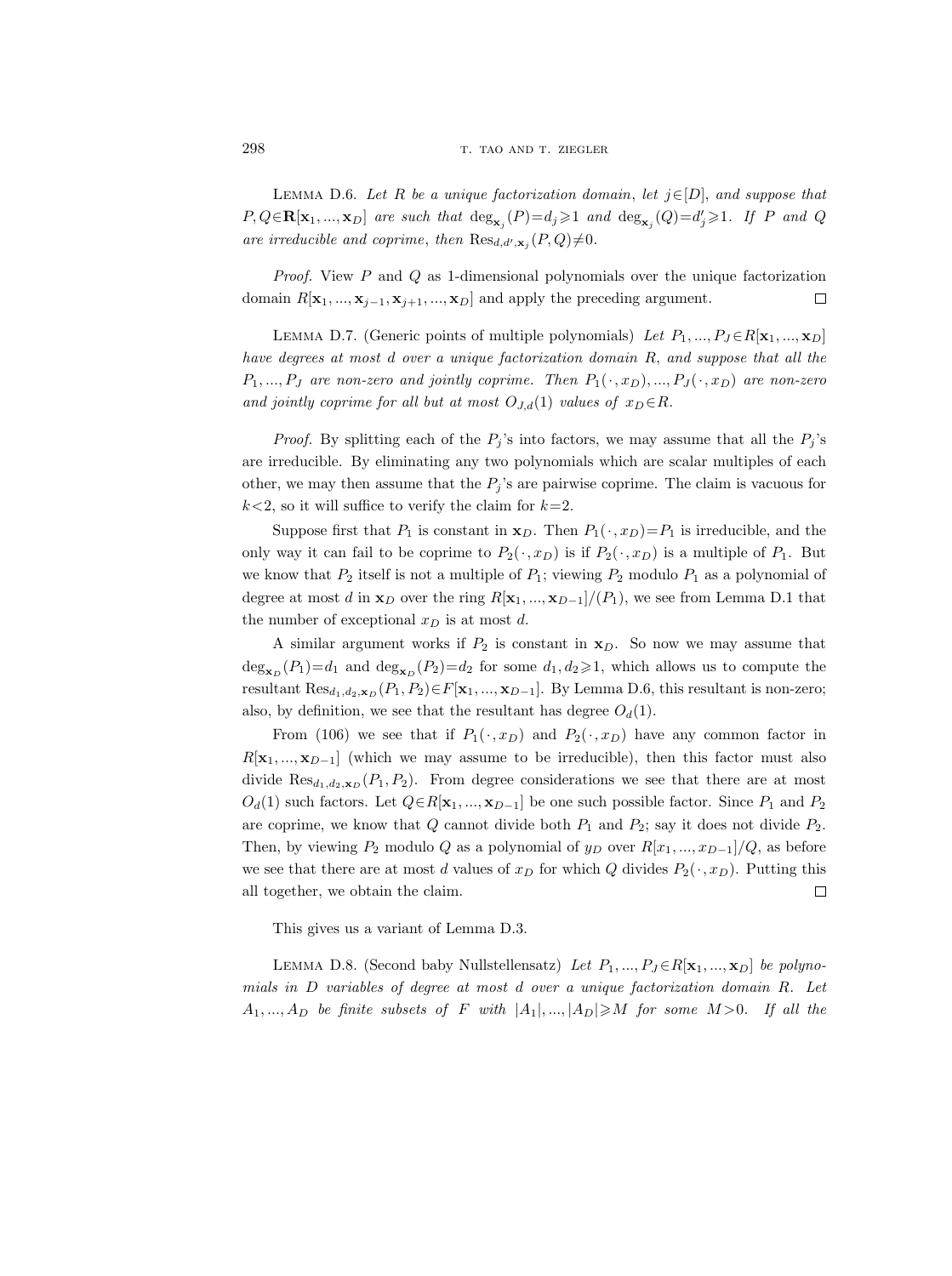$P_1, ..., P_J$  are non-zero and jointly coprime, then

$$
\mathbf{E}_{x_1 \in A_1,...,x_D \in A_D} \prod_{j \in [J]} 1_{P_j(x_1,...,x_D) \text{ non-zero, jointly coprime}} = 1 - O_{D,d,J}\left(\frac{1}{M}\right)
$$

and

$$
\mathbf{E}_{x_1 \in A_1,...,x_D \in A_D} \prod_{j \in [J]} 1_{P_j(x_1,...,x_D) = 0} \ll_{D,d,J} \frac{1}{M^2}.
$$

Remark D.9. One could obtain sharper results by using Bezout's lemma, but the result here will suffice for our applications.

Proof. The first claim follows by repeating the proof of Lemma D.3 (replacing Corollary D.2 by Lemma D.7) and we leave it to the reader. To prove the second claim, we again use induction over D. The base case  $D=0$  is again trivial, so assume  $D\geq 1$  and that the claim has already been proven for  $D-1$ .

By Lemma D.7, we know that for all but  $O_{J,d}(1)$  values of  $x_D$  the polynomials  $P_1(\cdot, x_D), ..., P_J(\cdot, x_D)$  are all non-zero and jointly coprime. This case will contribute  $O_{D,d,J}(1/M^2)$  by the induction hypothesis. Now consider one of the  $O_{J,d}(1)$  exceptional values of  $x_D$ . For each such  $x_D$ , at least one of the polynomials  $P_j(\cdot, x_D)$  has to be non-zero, otherwise  $x_D - x_D$  would be a common factor of  $P_1, ..., P_J$ , a contradiction. Applying Lemma D.3, we see that the contribution of each such  $x_D$  is thus  $O_{D,d,J}(1/M^2)$ , and the claim follows.  $\Box$ 

We now specialize the above discussion to compute the local factors  $c_p$  and  $\bar{c}_p$  defined in Definition 9.1. We first observe the following easy upper bounds.

LEMMA D.10. (Crude local bounds) Let  $P_1, ..., P_J \in \mathbf{Z}[\mathbf{x}_1, ..., \mathbf{x}_D]$  be polynomials of degree at most d, and let p be a prime.

(i) If all the  $P_1, ..., P_J$  vanish identically modulo p, then

$$
c_p(P_1, ..., P_J) = 1.
$$

(ii) If at least one of  $P_1, ..., P_J$  vanish identically modulo p, then

$$
\bar{c}_p(P_1, ..., P_J) = 0.
$$

(iii) If at least one of  $P_1, ..., P_J$  is a non-zero constant modulo p, then

$$
c_p(P_1, ..., P_J) = 0.
$$

(iv) If at least one of  $P_1, ..., P_J$  is non-constant modulo p, then

$$
c_p(P_1, ..., P_J) \ll_{d,D} \frac{1}{p}.
$$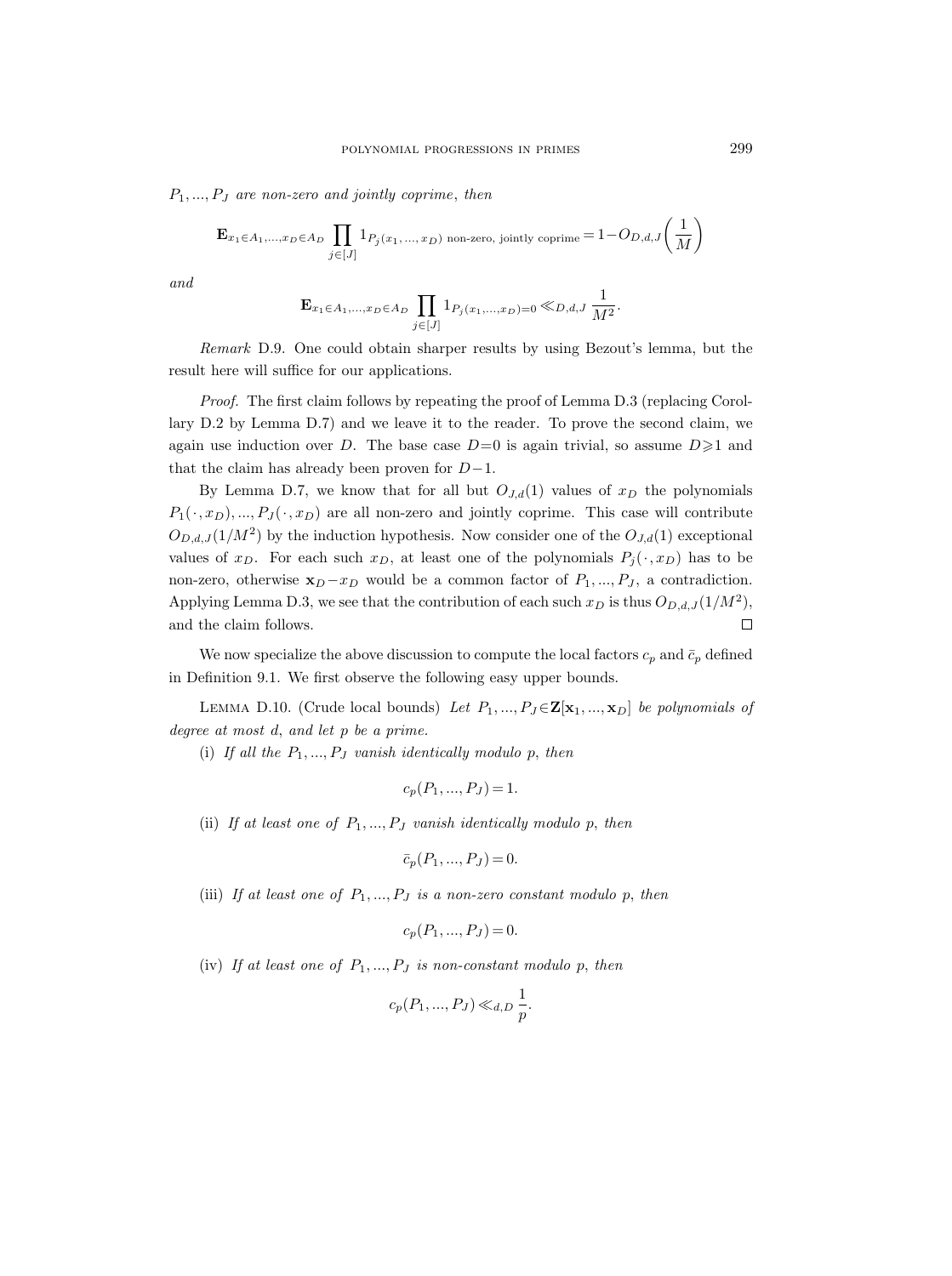(v) If the  $P_1, ..., P_J$  are jointly coprime modulo p, then

$$
c_p(P_1, ..., P_J) \ll_{d,D} \frac{1}{p^2}.
$$

Proof. (i), (ii) and (iii) are trivial, while (iv) and (v) follow from Lemmas D.3 and D.8, respectively (setting  $A_1 = ... = A_D = R = F_p$ ).  $\Box$ 

Now we can refine the bound for a single polynomial  $P$  in the case when  $P$  is linear in one variable, with linear and constant coefficients coprime.

LEMMA D.11. (Linear case) Let  $P \in \mathbf{Z}[\mathbf{x}_1, ..., \mathbf{x}_D]$  have degree at most d, and let p be a prime. Suppose that P mod p is linear in the  $\mathbf{x}_j$  variable for some j∈[d], and thus

$$
P(\mathbf{x}_1, ..., \mathbf{x}_D) = P_1(\mathbf{x}_1, ..., \mathbf{x}_{j-1}, \mathbf{x}_{j+1}, ..., \mathbf{x}_D) \mathbf{x}_j + P_0(\mathbf{x}_1, ..., \mathbf{x}_{j-1}, \mathbf{x}_{j+1}, ..., \mathbf{x}_D) \mod p
$$

for some polynomials  $P_0, P_1 \in F_p[\mathbf{x}_1, ..., \mathbf{x}_{j-1}, \mathbf{x}_{j+1}, ..., \mathbf{x}_D]$ . Suppose also that the linear coefficient  $P_1$  is non-zero and coprime to the constant coefficient  $P_0$ . Then

$$
c_p(P) = \frac{1}{p} + O_{d,D}\left(\frac{1}{p^2}\right).
$$

*Proof.* Let us split  $F_p^{D-1} = A \cup B \cup C$ , where A is the subset of  $F_p^{D-1}$  where  $P_1 \neq 0$ , B is the subset of  $F_p^{D-1}$  where  $P_1=0$  and  $P_2\neq 0$ , and C is the subset of  $F_p^{D-1}$  where  $P_1 = P_2 = 0$ . Then an elementary counting argument shows that

$$
c_p(P) = \frac{|A| + |C|p}{p^D} = \frac{1}{p} - \frac{|B| + |C|}{p^D} + \frac{|C|}{p^{D-1}}.
$$

As  $P_1$  is not zero, by Lemma D.10 (iv) we have  $|B|+|C| \ll_d p^{D-2}$ . Since  $P_1$  and  $P_2$  are coprime modulo p, by Lemma D.10 (v) we have  $|C| \ll_d p^{D-2}$ . The claim follows.  $\Box$ 

We can now quickly prove Lemma 9.5.

Proof of Lemma 9.5. The claims (a), (b) and (d) follow from Lemma D.10 and Definition 9.4, while (c) follows from Lemma D.11 and Definition 9.4. The claim (e) is trivial, and the claim  $(f)$  follows from  $(a)$ ,  $(b)$  and  $(77)$ .  $\Box$ 

## Appendix E. The distribution of primes

In this section we recall some classical results about the distribution of primes.

For Res>1, define the Riemann zeta function

$$
\zeta(s) := \sum_{n=1}^{\infty} \frac{1}{n^s}.
$$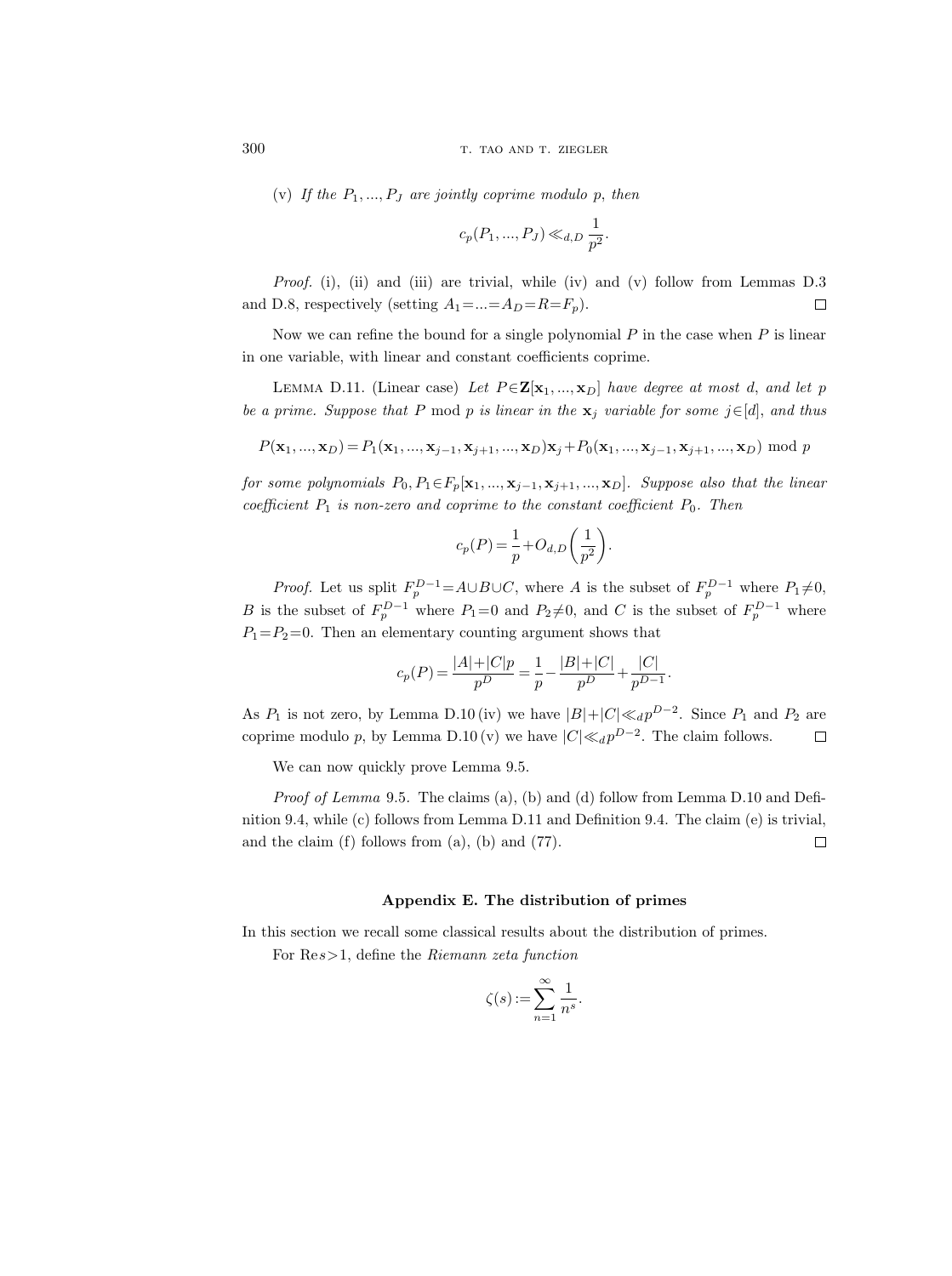Our argument will be elementary enough that we will not need the meromorphic continuation of  $\zeta$  to the region Res  $\leq 1$ . From the unique factorization of the positive integers, we have the Euler product formula

$$
\zeta(s) = \prod_{p} \left( 1 - \frac{1}{p^s} \right)^{-1}.
$$
\n(107)

We also have the bounds

$$
\zeta(s) = \frac{1}{s-1} + O(\log(2+|\text{Im } s|)) \quad \text{and} \quad \frac{1}{\zeta(s)} = O(\log(2+|\text{Im } s|)) \tag{108}
$$

whenever  $1 < \text{Re} s < 10$  (see e.g. [37, Chapter 3]).

From the prime number theorem

$$
\sum_{p < x} 1 = (1 + o(1)) \frac{x}{\log x}, \quad \text{as } x \to \infty
$$

(which, incidentally, can be deduced readily from (108)), and summation by parts, we easily obtain the estimates

$$
\sum_{p < x} \log p = x + o(x), \quad \text{as } x \to \infty,\tag{109}
$$

$$
\sum_{p < x} \frac{1}{p} = \log \log(10 + x) + O(1) \quad \text{for } x > 0,\tag{110}
$$

$$
\sum_{p < x} \frac{\log^K p}{p} \ll_K \log^K (10+x) \quad \text{for } K > 0 \text{ and } x > 0,\tag{111}
$$

$$
\left| \sum_{p>x} \frac{\log^K p}{p^s} \right| \ll_{K,s} \frac{\log^{K-1} x}{x^{\text{Res}-1}} \quad \text{for } K \geqslant 0, x > 1 \text{ and } \text{Res} > 1. \tag{112}
$$

In a similar spirit we have, whenever  $1<\text{Re}s<2$  and  $x>2$ ,

$$
\left|\sum_{p>x} \log\left(1 - \frac{1}{p^s}\right)\right| \ll \sum_{p>x} \frac{1}{p^{\text{Res}}} \ll \sum_{n=0}^{\infty} \sum_{2^n x < p \le 2^{n+1}x} \frac{1}{2^{n\text{Res}}x^{\text{Res}}}
$$
\n
$$
\ll \sum_{n=0}^{\infty} \frac{1}{2^{n(\text{Res}-1)}x^{\text{Res}-1}\log x} \ll \frac{1}{(\text{Res}-1)x^{\text{Res}-1}\log x}.
$$

In particular, when  $\text{Re}\,s=1+1/\log R$  and  $x=R^{\log R}$ , we have

$$
\sum_{p > R^{\log R}} \log \left( 1 - \frac{1}{p^s} \right) = o(1),
$$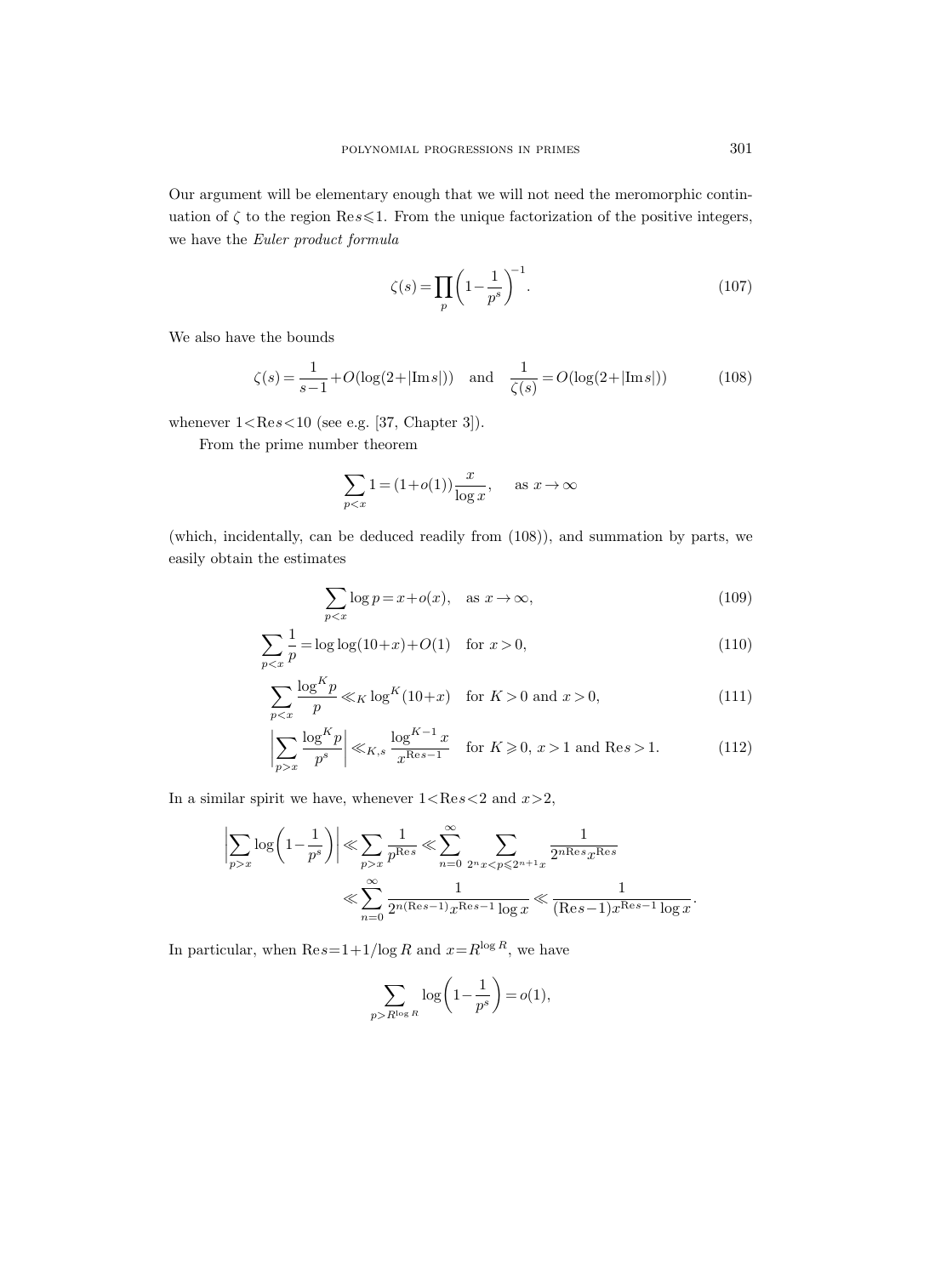and hence, from (107),

$$
\prod_{p \le R^{\log R}} \left(1 - \frac{1}{p^s}\right)^{-1} = (1 + o(1))\zeta(s) \quad \text{whenever } \text{Re}\, s = 1 + \frac{1}{\log R}.\tag{113}
$$

We will frequently encounter expressions of the form  $\exp(K \sum_{p \in \mathbf{P}} 1/p)$ , where p ranges over some set of primes (typically finite). Such sums can eventually be somewhat large, due to (110). Fortunately the very slow nature of the divergence of  $\sum_{p} 1/p$  lets us estimate this exponential by a slowly divergent sum over primes, conceding only a few logarithmic factors.

LEMMA E.1. (Exponentials can be replaced by logarithms) Let  $P$  be any set of primes, and let  $K \geq 1$ . Then

$$
\exp\biggl(K\sum_{p\in{\bf P}}\frac{1}{p}\biggr)\leqslant 1+O_K\biggl(\sum_{p\in{\bf P}}\frac{\log^K p}{p}\biggr)
$$

or equivalently

$$
\exp\bigg(K\sum_{p\in \mathbf{P}}\frac{1}{p}\bigg)\ll_K \sum_{p\in \mathbf{P}}\frac{\log^K p}{p}.
$$

*Remark* E.2. Note that the sums are only over primes in  $\bf{P}$ , rather than products of primes in P, which would have been the case if we had written

$$
\exp\bigg(K\sum_{p\in\mathbf{P}}\frac{1}{p}\bigg)=\prod_{p\in\mathbf{P}}\exp\bigg(\frac{K}{p}\bigg)=\prod_{p\in\mathbf{P}}\bigg(1+O_K\bigg(\frac{1}{p}\bigg)\bigg).
$$

The fact that we keep the sum over primes is useful for applications, as it allows us to work over fields  $F_p$  rather than mere rings  $\mathbf{Z}_N$  when performing certain local counting estimates. This lets us avoid certain technical issues involving zero divisors which would otherwise complicate the argument. The additional logarithmic powers of  $p$  are sometimes dangerous, but in several cases we will be able to acquire an additional factor of  $1/p$  from an averaging argument, which will make the summation on the right-hand side safely convergent regardless of how many logarithms are present, due to (112).

*Proof.* Let us fix K and suppress the dependence of the  $O(\cdot)$  notation on K. By a limiting argument we may take P to be finite. We expand the left-hand side as a power series

$$
1 + \sum_{n=1}^{\infty} \frac{K^n}{n!} \sum_{p_1, ..., p_n \in \mathbf{P}} \frac{1}{p_1 ... p_n}.
$$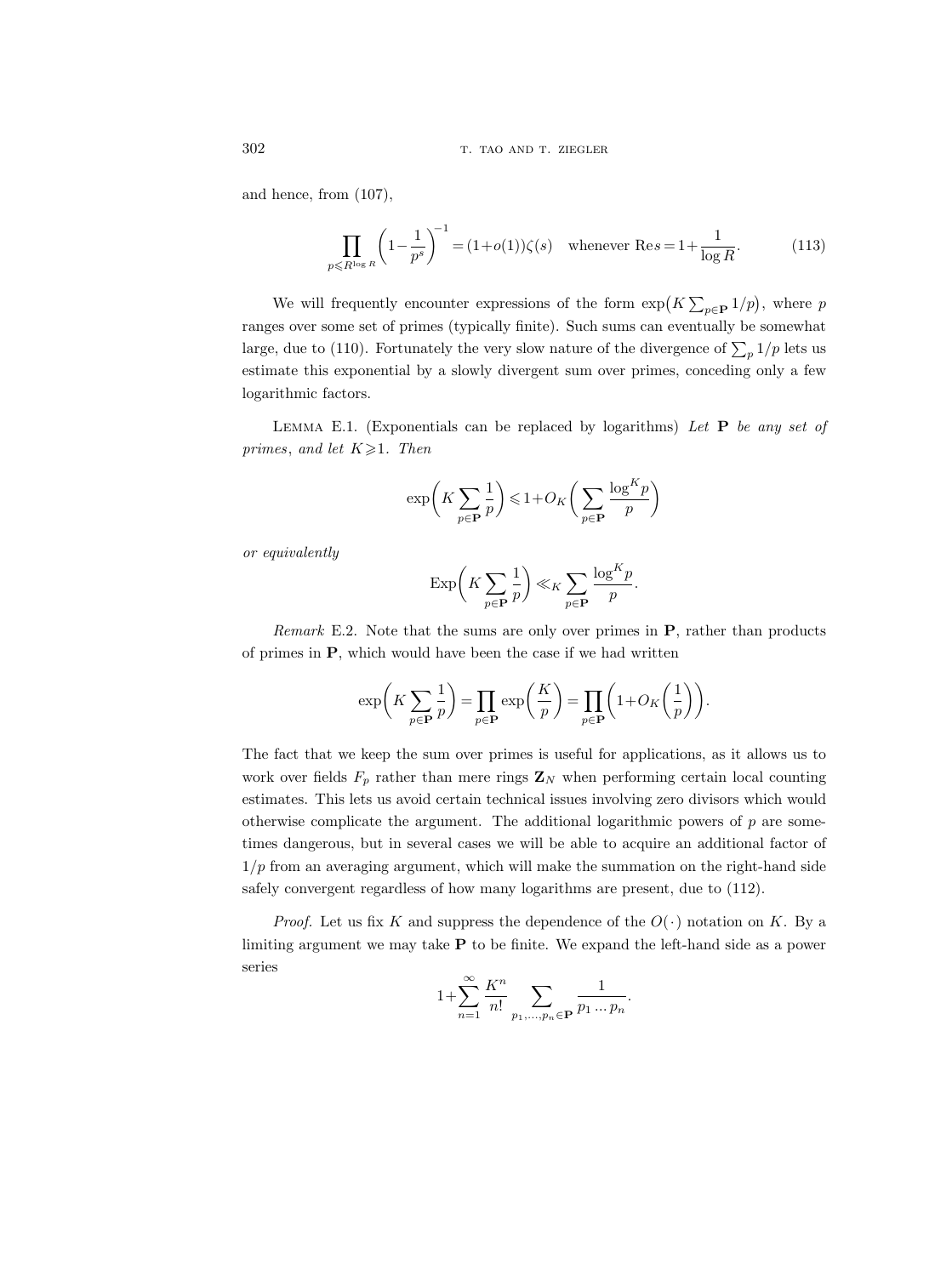By paying a factor of n, we may assume that  $p_n$  is greater than or equal to the other primes, thus bounding the previous expression by

$$
1 + \sum_{n=1}^{\infty} \frac{K^n}{(n-1)!} \sum_{p_n \in \mathbf{P}} \sum_{\substack{p_1, \dots, p_{n-1} \in \mathbf{P} \\ p_1, \dots, p_{n-1} \leq p_n}} \frac{1}{p_1 \dots p_n}.
$$

We rewrite  $p_n$  as p and rearrange this as

$$
1 + \sum_{p \in \mathbf{P}} \frac{1}{p} \sum_{n=1}^{\infty} \frac{K^n}{(n-1)!} \bigg( \sum_{\substack{p' \in \mathbf{P} \\ p' \leq p}} \frac{1}{p'} \bigg)^{n-1}.
$$

From (110) we have

$$
\sum_{\substack{p' \in \mathbf{P} \\ p' \leq p}} \frac{1}{p'} \leqslant \log \log (10+p) + O(1),
$$

and so we can bound the previous expression by

$$
1 + \sum_{p \in \mathbf{P}} \frac{1}{p} \sum_{n=1}^{\infty} \frac{K(K \log \log (10+p) + O(1))^{n-1}}{(n-1)!}.
$$

Summing the power series we obtain the result.

Finally, we record a very simple lemma, using the quantities  $w$  and  $W$  defined in §8.2.

LEMMA E.3. (Divisor bound) Let  $P$  be any collection of primes such that

$$
\prod_{p\in \mathbf{P}}p\leqslant MW^M
$$

for some  $M > 0$ . Then

$$
\sum_{\substack{p \in \mathbf{P} \\ p \geq w}} \frac{1}{p} = o_M(1).
$$

*Proof.* We trivially bound  $1/p$  by  $1/w$ , and observe that the number of primes in **P** larger than w is at most  $\log(MW^M)/\log w = o_M(\log W)$ . But from (109) we have  $log W \ll w$ . The claim follows.  $\Box$ 

 $\Box$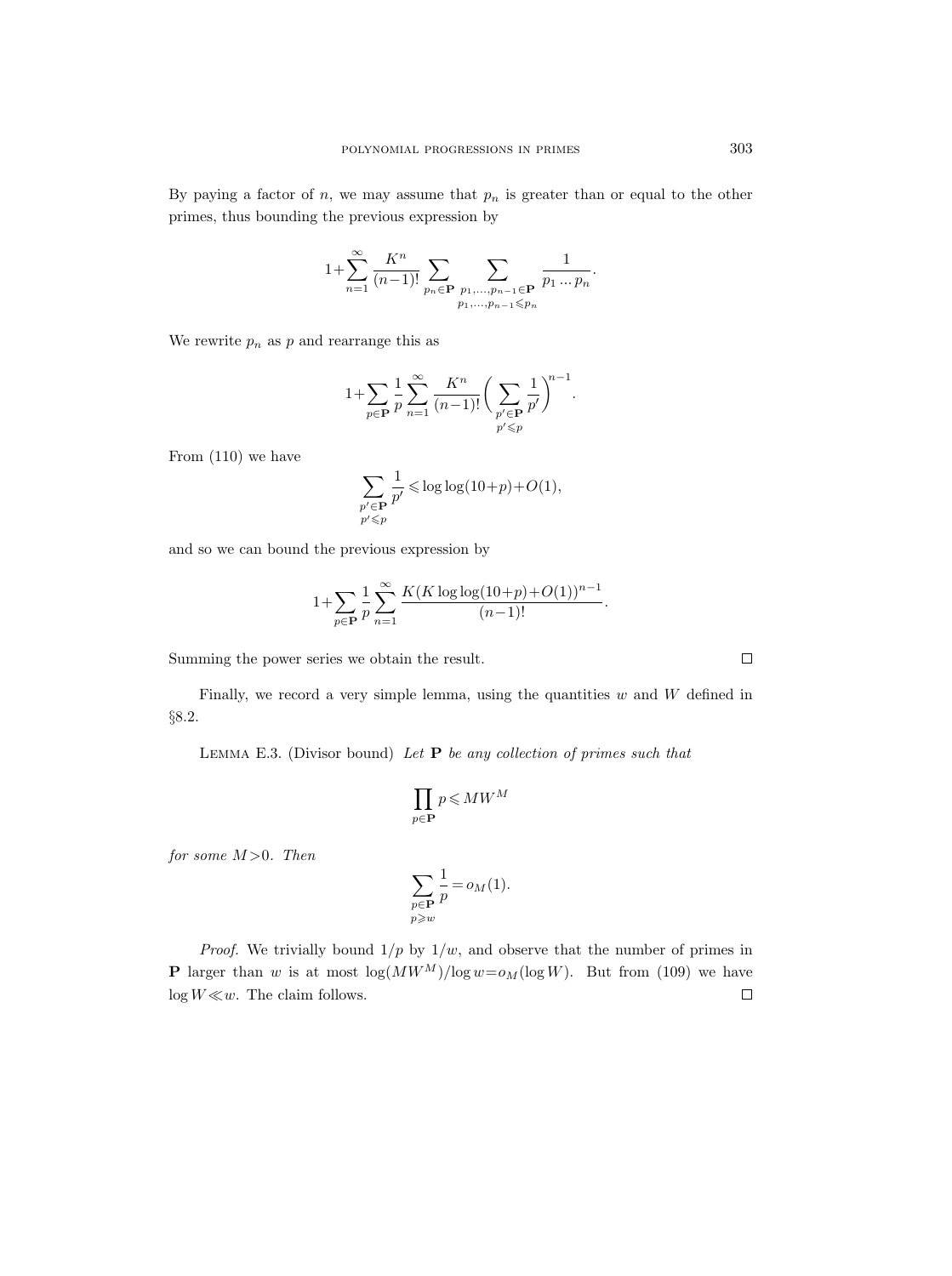## 304 T. TAO AND T. ZIEGLER

#### References

- [1] Alon, N., Combinatorial Nullstellensatz. Combin. Probab. Comput., 8 (1999), 7–29.
- [2] BALOG, A., PELIKÁN, J., PINTZ, J. & SZEMERÉDI, E., Difference sets without  $\varkappa$ th powers. Acta Math. Hungar., 65 (1994), 165–187.
- [3] Bateman, P. T. & Horn, R. A., A heuristic asymptotic formula concerning the distribution of prime numbers. Math. Comp., 16 (1962), 363–367.
- [4] Bergelson, V., Weakly mixing PET. Ergodic Theory Dynam. Systems, 7 (1987), 337–349.
- [5] Bergelson, V., Host, B., McCutcheon, R. & Parreau, F., Aspects of uniformity in recurrence. Colloq. Math., 84/85 (2000), 549–576.
- [6] Bergelson, V. & Leibman, A., Polynomial extensions of van der Waerden's and Szemerédi's theorems. J. Amer. Math. Soc., 9 (1996), 725–753.
- [7] DELIGNE, P., La conjecture de Weil. I. *Inst. Hautes Études Sci. Publ. Math.*, 43 (1974), 273–307.
- $[8]$  La conjecture de Weil. II. Inst. Hautes Études Sci. Publ. Math., 52 (1980), 137–252.
- [9] Frantzikinakis, N. & Kra, B., Polynomial averages converge to the product of integrals. Israel J. Math., 148 (2005), 267–276.
- [10] FURSTENBERG, H., Ergodic behavior of diagonal measures and a theorem of Szemerédi on arithmetic progressions. J. Anal. Math., 31 (1977), 204–256.
- [11] Recurrence in Ergodic Theory and Combinatorial Number Theory. Princeton University Press, Princeton, NJ, 1981.
- [12] FURSTENBERG, H. & KATZNELSON, Y., An ergodic Szemerédi theorem for commuting transformations. J. Anal. Math., 34 (1978), 275–291 (1979).
- [13] GOLDSTON, D. A., PINTS, J. & YILDIRIM, C. Y., Small gaps between primes. II. Preprint, 2008.
- [14] GOLDSTON, D. A. & YILDIRIM, C. Y., Higher correlations of divisor sums related to primes. I. Triple correlations. Integers, 3 (2003), A5, 66 pp.
- [15] GOWERS, W. T., A new proof of Szemerédi's theorem. Geom. Funct. Anal., 11 (2001). 465–588.
- [16] Green, B., On arithmetic structures in dense sets of integers. Duke Math. J., 114 (2002), 215–238.
- [17] GREEN, B. & TAO, T., An inverse theorem for the Gowers  $U^3(G)$  norm. Proc. Edinb. Math. Soc., 51 (2008), 73–153.
- [18] The primes contain arbitrarily long arithmetic progressions. Ann. of Math., 167 (2008), 481–547.
- $[19]$  Linear equations in primes. To appear in Ann. of Math.
- [20] Host, B., Progressions arithm´etiques dans les nombres premiers (d'apr`es B. Green et T. Tao). Astérisque, 307 (2006), viii, 229-246.
- [21] HOST, B. & KRA, B., Convergence of polynomial ergodic averages. Israel J. Math., 149  $(2005), 1-19.$
- [22] Janusz, G. J., Algebraic Number Fields. Pure and Applied Mathematics, 55. Academic Press, New York–London, 1973.
- [23] Leibman, A., Convergence of multiple ergodic averages along polynomials of several variables. Israel J. Math., 146 (2005), 303–315.
- [24] PINTZ, J., STEIGER, W. L. & SZEMERÉDI, E., On sets of natural numbers whose difference set contains no squares. J. London Math. Soc., 37 (1988), 219-231.
- [25] RAMARÉ, O., On Shnirel'man's constant. Ann. Scuola Norm. Sup. Pisa Cl. Sci., 22 (1995), 645–706.
- [26] RAMARÉ, O. & RUZSA, I. Z., Additive properties of dense subsets of sifted sequences. J. Théor. Nombres Bordeaux, 13 (2001), 559-581.